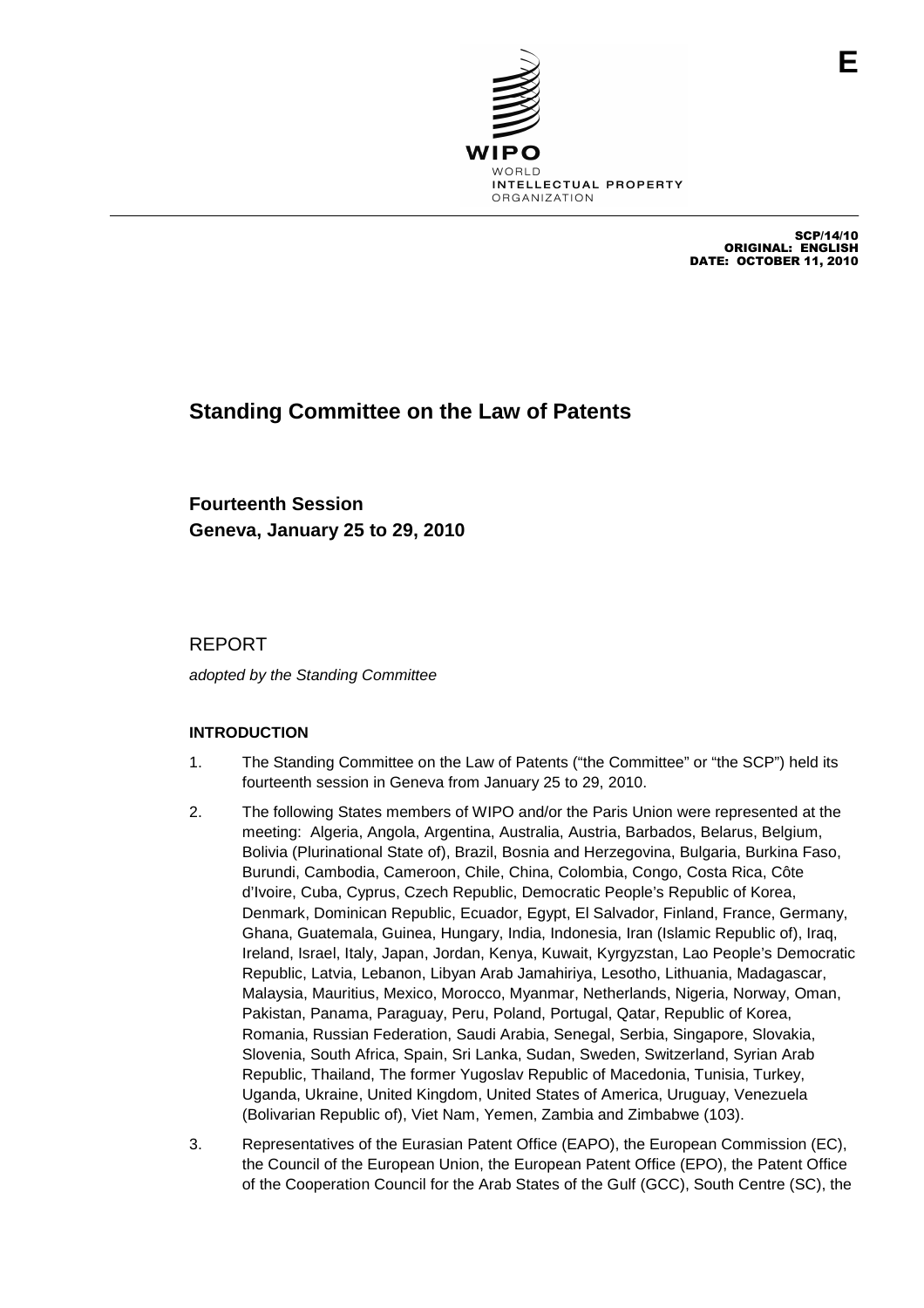World Health Organization (WHO) and the World Trade Organization (WTO) took part in the meeting in an observer capacity (8).

- 4. Representatives of the following non-governmental organizations took part in the meeting in an observer capacity: Asian Patent Attorneys Association (APAA), Center for International Environmental Law (CIEL), Centre for International Intellectual Property Studies (CEIPI), Chamber of Commerce of the United States of America (CCUSA), Chartered Institute of Patent Attorneys (CIPA), CropLife International, European Committee for Interoperable Systems (ECIS), European Communities Trade Mark Association (ECTA), European Law Students' Association (ELSA International), Foundation for a Free Information Infrastructure (FFII e.v.), Free Software Foundation Europe (FSF-Europe), Fridtjof Nansen Institute (FNI), German Association for Industrial Property and Copyright Law (GRUR), Institute of Professional Representatives before the European Patent Office (EPI), Intellectual Property Institute of Canada (IPIC), International Association for the Protection of Industrial Property (AIPPI), International Centre for Trade and Sustainable Development (ICTSD), International Chamber of Commerce (ICC), International Federation of Industrial Property Attorneys (FICPI), International Federation of Pharmaceutical Manufacturers Association (IFPMA), IQSensato, Japan Patent Attorneys Association (JPAA), Knowledge Ecology International, Inc. (KEI), Latin American Association of Pharmaceutical Industries (ALIFAR), Max Plank Institute for Intellectual Property, Competition and Tax Law (MPI), and Third World Network (TWN) (26).
- 5. The list of participants is contained in the Annex to this report.
- 6. The following documents prepared by the Secretariat had been submitted to the SCP prior to the session: "Draft Agenda" (SCP/14/1 Prov.), "The Client-Patent Advisor Privilege" (SCP/14/2), "Technical Solutions to Improve Access to, and Dissemination of, Patent Information" (SCP/14/3), "Transfer of Technology" (SCP/14/4), "Opposition Systems" (SCP/14/5), "Report on the International Patent System: Revised Annex II of document SCP/12/3 Rev.2" (SCP/14/6), "Proposal from Brazil" (SCP/14/7) and "Conference on Intellectual Property and Public Policy Issues" (SCP/14/8).
- 7. In addition, the following documents prepared by the Secretariat were also considered by the Committee: "Report on the International Patent System" (SCP/12/3 Rev.2); "Addendum to the Report on the International Patent System" (SCP/12/3 Rev.2 Add.); "Standards and Patents" (SCP/13/2); "Exclusions from Patentable Subject Matter and Exceptions and Limitations to the Rights" (SCP/13/3); "The Client-Attorney Privilege" (SCP/13/4) and "Dissemination of patent information" (SCP/13/5).
- 8. The Secretariat noted the interventions made and recorded them on tape. This report summarizes the discussions reflecting all the observations made.

# **GENERAL DISCUSSION**

#### **Agenda item 1: Opening of the session**

9. The fourteenth session of the Standing Committee on the Law of Patents (SCP) was opened by the Director General, Mr. Francis Gurry, who welcomed the participants and introduced Mr. James Pooley, Deputy Director General. Mr. Philippe Baechtold (WIPO) acted as Secretary.

#### **Agenda item 2: Election of a chair and two vice-chairs**

10. The SCP unanimously elected, for one year, Mr. Maximiliano Santa Cruz (Chile) as Chair and Mrs. Dong Cheng (China) and Mrs. Bucura Ionescu (Romania) as Vice-Chairs.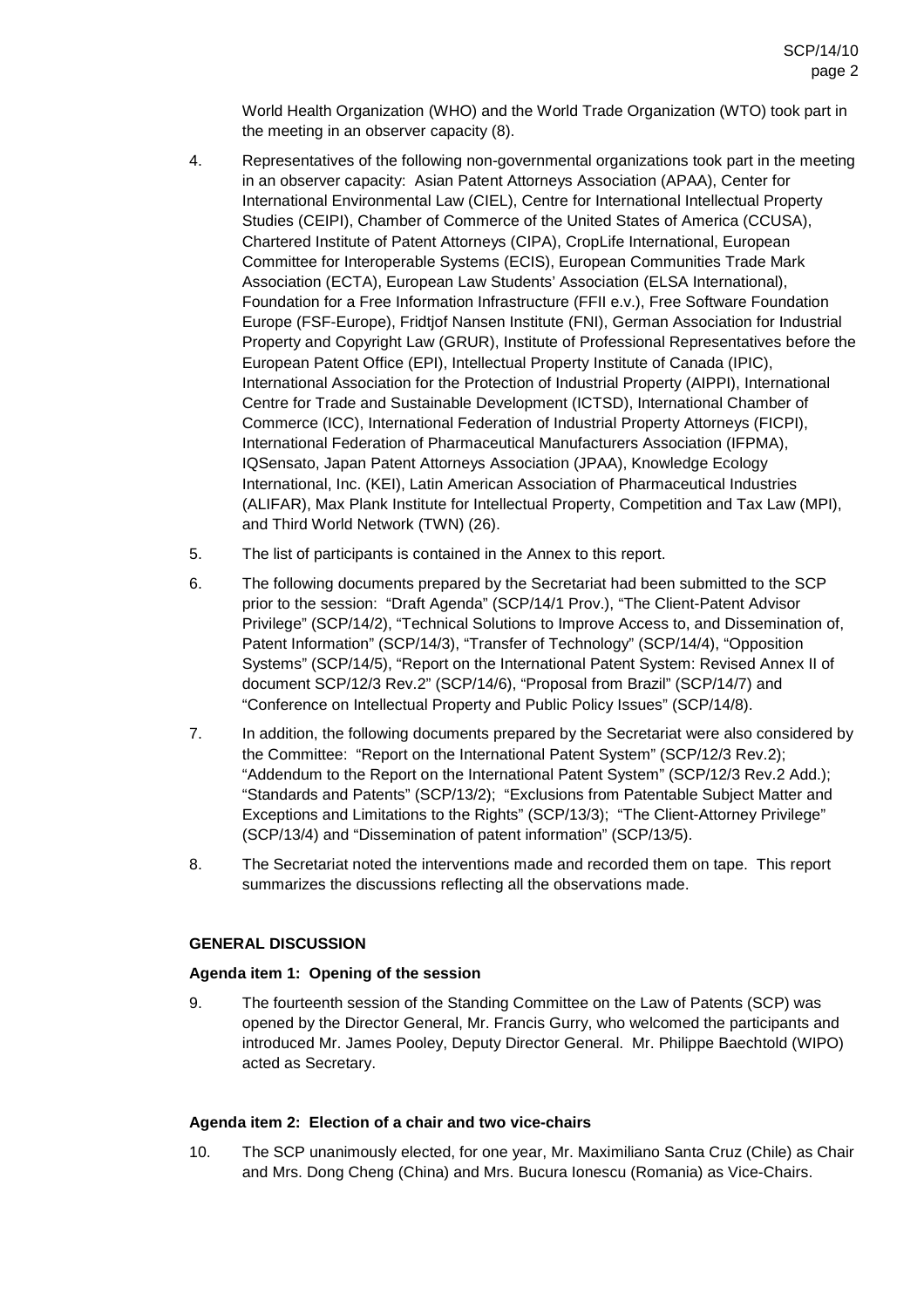#### **Agenda item 3: Adoption of the draft agenda**

11. The SCP adopted the draft agenda (document SCP/14/1 Prov.) with the addition of the proposal from the Delegation of Brazil (document SCP/14/7) under agenda item 7(b), to be included in the final version (document SCP/14/1).

#### **Agenda item 4: Adoption of the draft report of the thirteenth session**

12. The Committee adopted the draft report of its thirteenth session (document SCP/13/8 Prov.1) as proposed, with amendments received from the Delegation of Japan and the Representatives of ALIFAR and CEIPI, which will be included in the final report (document SCP/13/8).

# **Agenda item 5: Report on the Conference on Intellectual Property and Public Policy Issues**

- 13. The Chair presented an oral report on the Conference on Intellectual Property and Public Policy Issues, which was held on July 13 and 14, 2009.
- 14. The Delegation of El Salvador, speaking on behalf of the Group of Countries of Latin America and the Caribbean (GRULAC), was very pleased about that excellent Conference. The Delegation was very interested in continuing that type of activity in the form of seminars, for example, or of a second conference that could enrich further discussions. The Delegation considered that the Conference put WIPO in a key position at that important time, for example, in the area of climate change and in the context of the Copenhagen Summit. The Delegation called upon the Director General to consider holding a second conference.
- 15. The Delegation of Sri Lanka welcomed the first step taken by the SCP and WIPO in organizing and holding discussions on intellectual property and public policy issues and the approach of placing global challenges at the center of the intellectual property debate. The Conference had covered many global issues which were great challenges for the international community and all the Member States to properly manage. The Delegation felt that, while the Conference had been well organized in terms of logistics, the discussions could have been more balanced and more interactive. In its view, too many topics of vast importance had been discussed within two days, which had set out the background, but had not enhanced discussions. The Delegation expressed its hope that the Conference would be followed up in a way that themes would be treated in a focused and a balanced manner in the future, making it more relevant for developing countries.
- 16. The Delegation of Angola, speaking on behalf of the African Group, noted that it would be very useful for the delegates to have the report on the Conference on IP and Public Policy Issues available to them in the form of a written document, translated into all the United Nations (UN) languages.
- 17. The Delegation of Yemen, speaking on behalf of the Asian Group, welcomed the organization of the Conference on IP and Public Policy Issues. The Asian Group was pleased to have participated in its discussions. The Conference was a positive step in the right direction which needed to be taken up further in WIPO's deliberations and through more interactive and focused discussion on each of the themes. The Asian Group also welcomed the preliminary studies on selected issues prepared by the Secretariat as a good basis to facilitate discussions among the Member States and to develop a balanced international patent system. The Delegation stated that, in keeping with the General Assembly's directive on mainstreaming the Development Agenda, its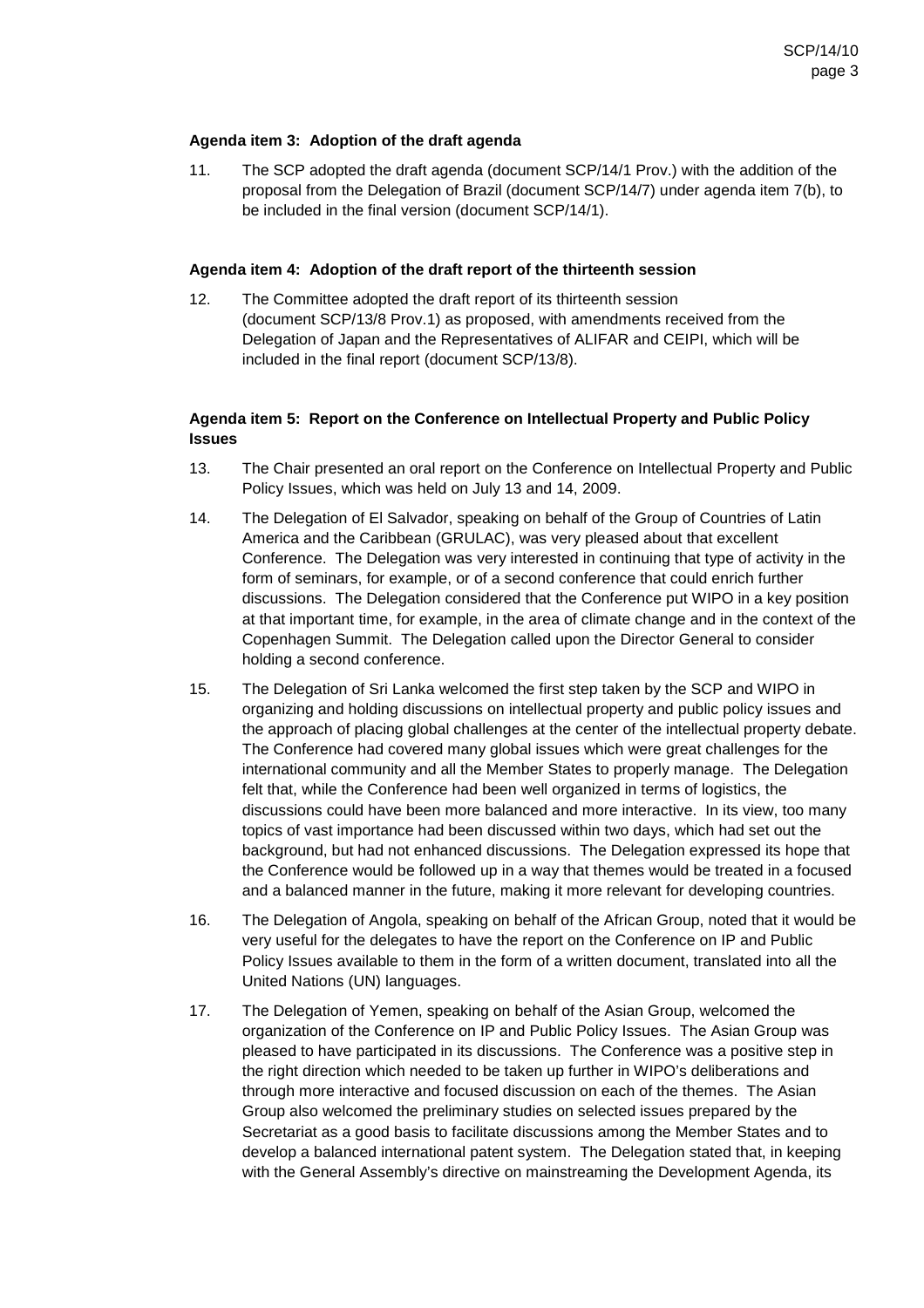Group also urged to ensure that the studies reflected ground realities by factoring in the development dimension that acknowledged and analyzed the correlation between specific aspects of the international patent system and the different levels of socioeconomic development in Member Countries. The Asian Group welcomed the Brazilian proposal on exceptions and limitations as a basis for discussion and looked forward to constructive deliberations on the proposal. The Group reaffirmed its commitment to the work of the SCP with the aim of developing a balanced international patent system.

- 18. The Delegation of India thanked the Director General and the Secretariat for organizing the Conference on IP and Public Policy Issues. As had also been stated by the Asian Group Coordinator, it believed that the Conference was a positive step in the right direction. In order to mainstream the consideration of those issues in WIPO's deliberations as originally envisaged, it urged a meaningful follow-up by holding more focused and interactive panel discussions on each of the themes which could then be discussed in a follow-up conference as proposed by some other delegations.
- 19. The Delegation of the Islamic Republic of Iran expressed its appreciation to the Secretariat for organizing the two-day Conference on IP and Public Policy Issues, which was a good starting point for discussions on the interface of the patent system with other public policy issues. The Delegation observed that that kind of initiative played a crucial role in increasing the understanding of different views and concerns among Member States, and should continue to be kept on the SCP agenda. The Delegation suggested that similar conferences be organized on an annual basis.
- 20. Following the suggestions of some Member States, the report on the Conference on Intellectual Property and Public Policy Issues, presented by the Chair (document SCP/14/8), was submitted to the Committee.

# **Agenda item 6: Report on the international patent system**

- 21. The discussions were based on documents SCP/14/6, SCP/12/3 Rev.2 and SCP/12/3 Rev.2 Add.
- 22. The Secretariat informed the SCP that comments recently received from the Delegation of Guatemala would be incorporated in the following version of Annex II of document SCP/12/3 Rev.2 which referred to country legislations.
- 23. The Delegation of Brazil recalled that it had indicated a correction on Brazil's legislation in the previous session of the SCP under the agenda item concerning exclusions from patentable subject matter, and requested to incorporate that correction into the next version of the document. The Delegation explained that patents were granted in Brazil for pharmaceutical products, provided they were approved beforehand by the National Agency for Public Health.
- 24. The Delegation of India stated that it would submit its corrections in writing regarding India's legislation on exclusions from patentable subject matter.
- 25. The Delegation of Uruguay stressed the importance of the Conference on Intellectual Property and Public Policy Issues. It stated that the Conference represented a huge and positive step forward and that that work should continue. The Delegation was of the opinion that having started analyzing the diverse and complex international patent system was very beneficial, which needed to be acknowledged in order to move forward. The Delegation lauded the excellent technical level of the documents and stated that that important work should be complemented by work from the delegations and other technical entities. The Delegation further indicated that there were a couple of errors in the Annex of document SCP/14/6 regarding Uruguay, and that it would submit corrections in writing to the Secretariat.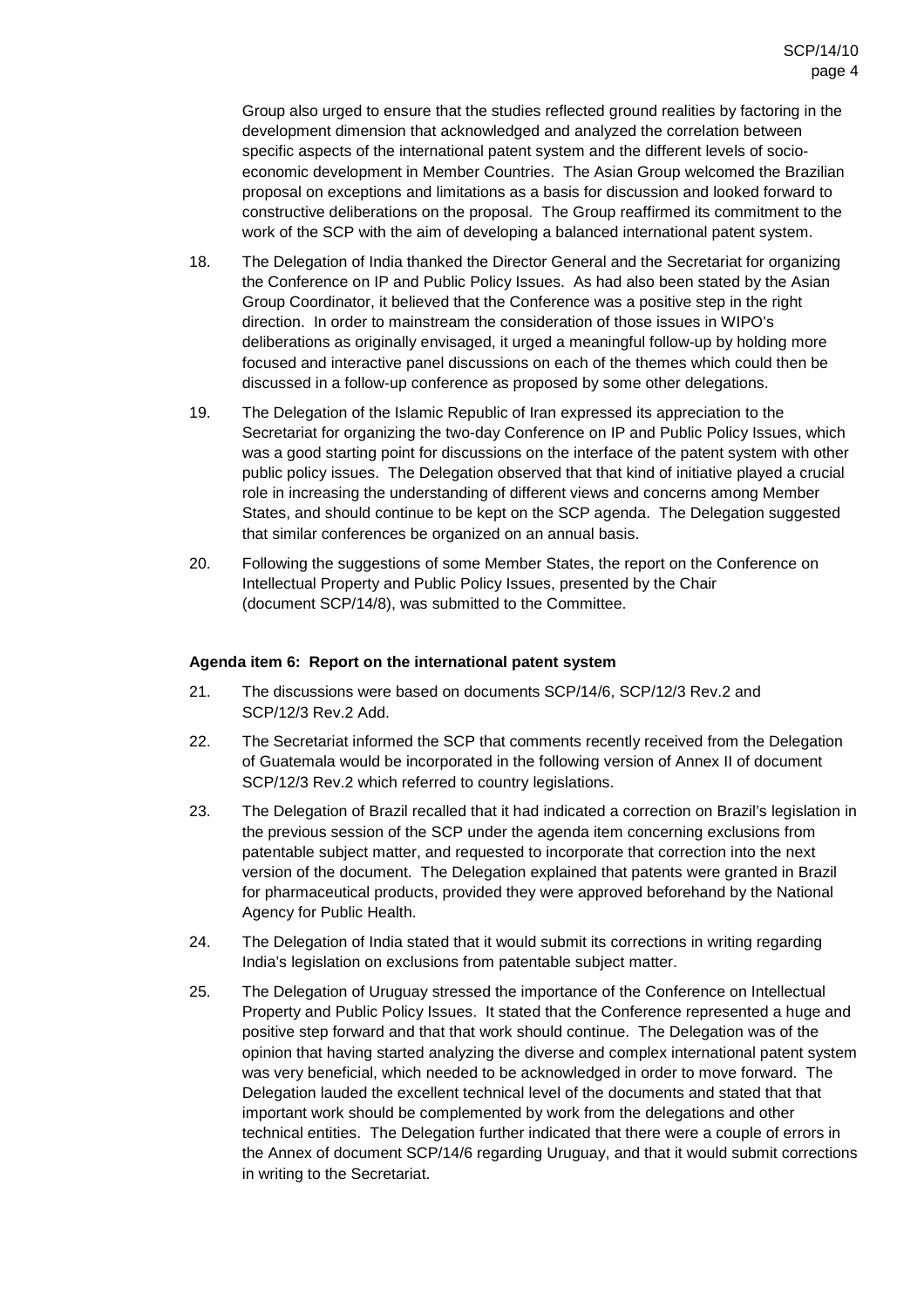- 26. The Delegation of China observed that the Report on the International Patent System was very comprehensive and was worthy of in-depth study, and that it provided a very good value for better study of the patent systems of different countries. The Delegation informed the SCP that China's patent law had been amended in December 2008, and that the new patent law had come into effect in 2009. Some adjustments had been made regarding the exclusions from patentable subject matter and exceptions and limitations to the rights. The Delegation indicated that it would submit those amendments in writing so that the Report would reflect the changes in China's patent law.
- 27. The SCP agreed that document SCP/12/3 Rev.2 would remain open for further discussion at the next session of the SCP. Document SCP/14/6 will be updated, based on the comments received, or that will be received, from Member States.

# **GENERAL DECLARATIONS**

- 28. The Delegation of Kyrgyzstan, speaking on behalf of the Regional Group of Certain States of Eastern Europe, Caucuses and Central Asia, appreciated the efforts made by the Secretariat in preparing the six preliminary studies and expressed its hope that the results would serve as a basis for productive and constructive discussions. It was of the opinion that a professional approach from the experts in studying those topics would help Member States of WIPO to extend their understanding and convergence on the complex issue of patent law. The Delegation gave assurances that its Regional Group would continue to be committed to the principle of international harmonization of patent legislation and the work carried out within the SCP.
- 29. Speaking in its national capacity, the Delegation of Kygryzstan stated that the Secretariat and the Committee had done a great deal of work in analyzing the patent legislations of various countries, thus making it possible to have maximum convergence in the harmonization of patent legislations within regions and throughout the world. The Delegation noted that the Kyrgyz Republic had currently prepared a draft law on changes and revisions to its patent legislation in which provisions on exceptions and limitations to the rights would be more clearly spelled out.
- 30. The Delegation of El Salvador, speaking on behalf of GRULAC, commended the way that the SCP had progressed in its work through the non-exhaustive list of topics that had been identified by its members. The Delegation stated that it had been positive for the Committee to maintain the discussion on the studies, including on those related to the international patent system, as an open item on its agenda, for ongoing revision and comments by Member States. It noted that it was very important to maintain constant progress on the new preliminary studies that were still pending and that would be presented in the future, particularly regarding those of interest to developing countries. The Delegation expressed its hope that the Secretariat would be able to keep the Committee updated on the other pending topics, so that Member States could submit their comments. The Delegation stated that the SCP had made significant work to guarantee the inclusiveness of all Member States through the discussion of topics of their interest. In its view, work could be accelerated in the SCP on those topics that Member States deemed pertinent for the progressive development of the law of patents on an international scale. Along those lines, GRULAC welcomed the proposal by the Delegation of Brazil on exceptions and limitations to the rights, which was a fundamental issue relating to development. The Delegation observed that several recommendations of the Development Agenda had a direct or indirect link to that issue. Presently, the existence of different approaches to exceptions and limitations could cause uncertainty on the available flexibilities to Member States. The Delegation considered that the proposal aimed to close the gaps between the various legislations and the proper use of flexibilities by Member States. In its opinion, the key element of the proposal was the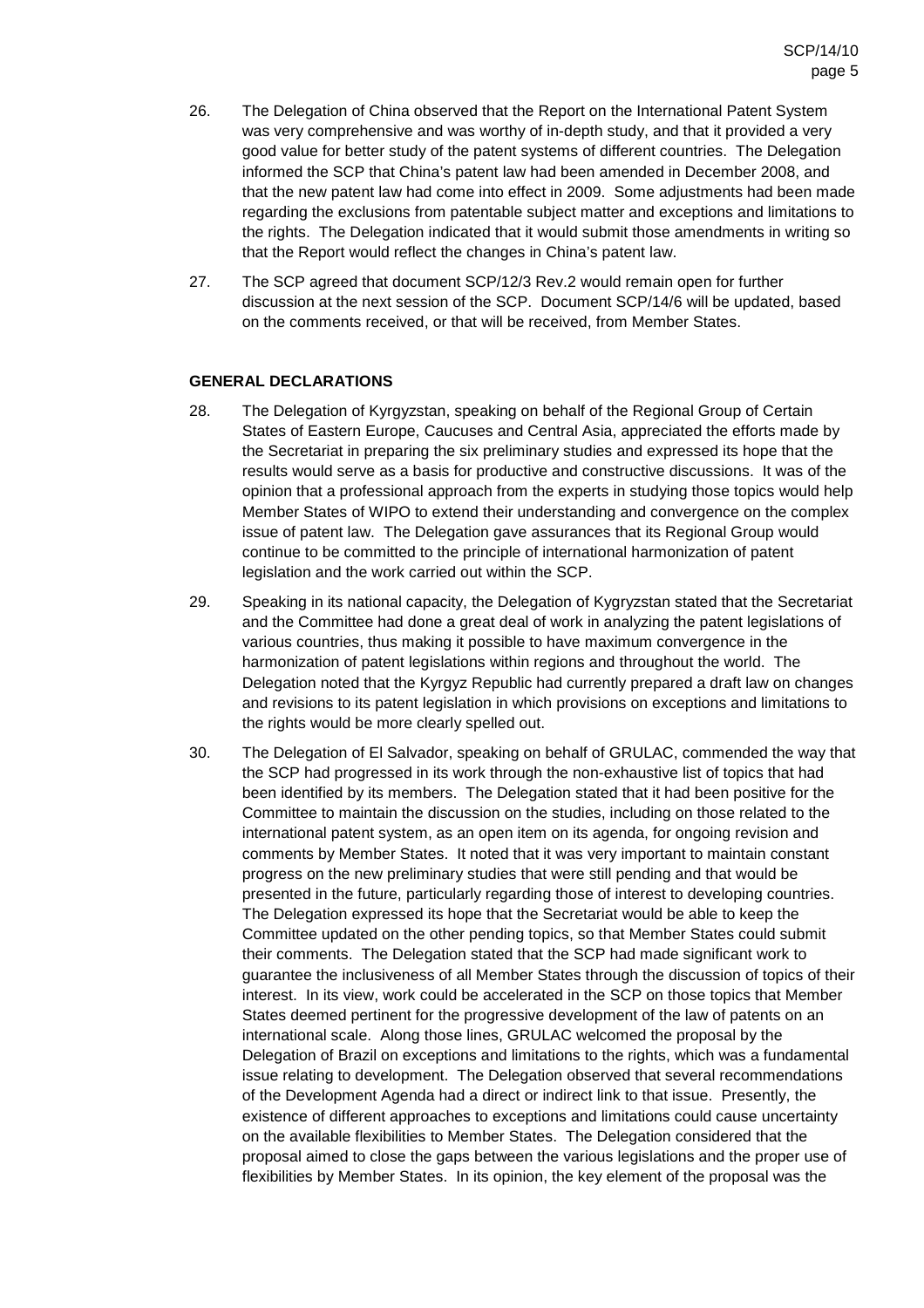establishment of a work program in three phases, so that wide and sustained discussions on the issue could be carried out. The Delegation further noted that the Conference on Intellectual Property and Public Policy had been an excellent opportunity for discussions among Member States. In view of the contributions by Member States for the establishment of a work program, and the high level of participation and valuable contributions made by the participants during the Conference, the Delegation stated that the SCP should take measures for a follow-up to the Conference.

- 31. The Delegation of Slovenia, speaking on behalf of the Central European and Baltic States, observed that its Regional Group remained committed to the ongoing work in the framework of the SCP. The Delegation was convinced that discussions on important issues relating to the patent system were an appropriate step towards enhancing access to patent information, as well as ensuring a more efficient and user-friendly international patent system. The Delegation reiterated its Group's readiness to be actively engaged in setting up a balanced SCP work program with a non-exhaustive list of items to be dealt with. The preliminary studies prepared by the Secretariat presented a most welcome stepping stone for future work. The main focus should remain to achieve significant harmonization of international patent law, which would be beneficial to all Member States. The Delegation welcomed the two new documents dealing with transfer of technology and opposition systems, as well as the further studies on client-attorney privilege and dissemination of patent information. Its Regional Group was looking forward to the external experts' study on exclusion from patentable subject matter and exceptions and limitations to the rights due in October 2010, and reiterated its active participation in the discussions.
- 32. The Delegation of Spain, speaking on behalf of the European Union and its 27 Member States, reiterated its commitment to the work carried out so far by the SCP and looked forward to a constructive, efficient and fruitful session. The Delegation stated that the objective of the SCP work program was to discuss important topics such as standards and patents, exclusions from patentable subject matter and exceptions and limitations to patent rights, client-attorney privilege, dissemination of patent information, transfer of technology and opposition systems, with a view to increasing the understanding of those complex questions and their role and impact on the international patent system as a whole. The Delegation stated that discussions should eventually contribute to a more efficient and accessible patent system. The European Union and its 27 Member States expressed its willingness to contribute to the drafting of a balanced work program based on a non-exhaustive list of issues identified by the Committee. The Delegation appreciated the objective and thorough handling of the preliminary studies prepared by the Secretariat. Such studies constituted a valuable contribution to answer important questions of the current international patent system and could be interesting for the future discussions on the international harmonization of patent law. The Delegation expressed the European Union and its 27 Member States' strong commitment to international harmonization of patent law and the work of the SCP. It particularly welcomed the second study on the client-patent advisor privilege as well as the two new preliminary studies on transfer of technology and opposition systems which provided a comprehensive overview of the current international patent system. The Delegation reiterated its full commitment to cooperate and participate actively and constructively in the discussions with the hope of achieving the objectives of the SCP.
- 33. The Delegation of the Islamic Republic of Iran associated itself with the statement made by the Delegation of Yemen on behalf of the Asian Group. It observed that the SCP should serve as a forum for establishing an IP regime, which provided guidance and progress in the international development of patent law, while taking into account the inherent link in the patent agenda and public policy issues as well as the varying degree of social and economic development of the countries. In its view, the international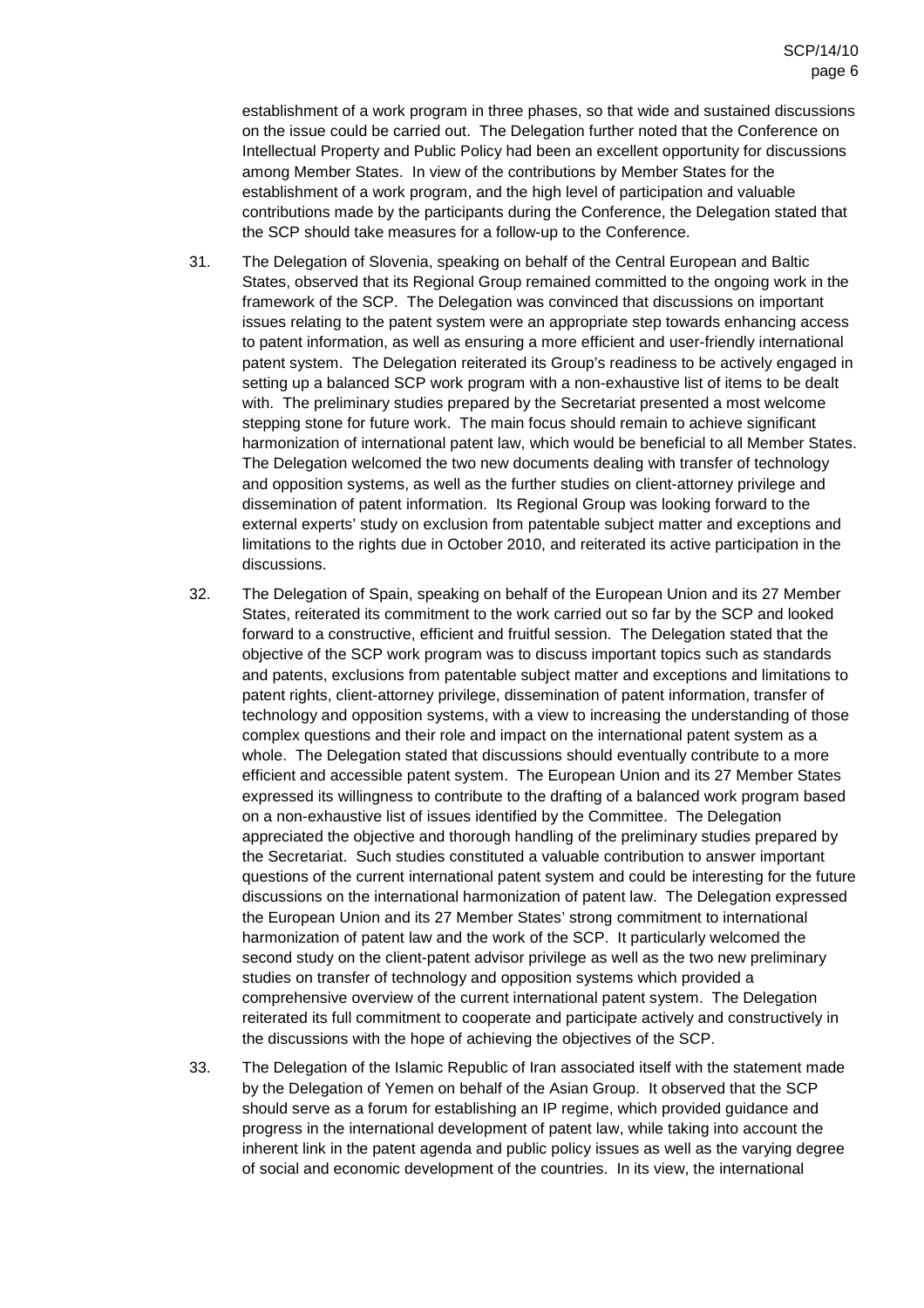harmonization of patent law would only be beneficial if the process was sensitive to the developmental aspects of the countries. From the Delegation's perspective, the following principles were essential for the effectiveness of any future work program of the Committee: firstly, the SCP work program should be broad, flexible and balanced, allowing open discussions on a wide range of patent law related issues. The Delegation stated that the list of topics identified at the  $12<sup>th</sup>$  session of the Committee should remain open for any new proposal by Member States. Secondly, cross-cutting issues, such as development and its inter-relationship with the IP system should be examined. In that context, the SCP should try to explore ways on how the patent system could contribute to the promotion of technological innovation and to the transfer and dissemination of technology in a manner conducive to social and economic welfare of Member States. Thirdly, the SCP was the pertinent committee to address all aspects of patent law. Therefore, it could contribute and complement discussions in other WIPO Committees or other international fora, for instance, the implementation of recommendations under the WIPO Development Agenda. The Delegation observed that the issues related to norm-setting flexibilities, public policy and public domain could be discussed in the SCP from the patent law perspective. Further, it stated that limitations and exceptions to patent rights and exclusions from patentable subject matter would be examined with a view to alleviate global challenges.

- 34. The Delegation of the United States of America offered to submit comments on each of the working documents and on suggestions for the future work by the Committee. It sought to forge a consensus so as to achieve concrete and tangible results. A recent example of such a consensus was the progress achieved last December in the Standing Committee on Copyright and Related Rights (SCCR) on the issue of access to copyrighted material by the blind and visually impaired. The Delegation expressed its hope that such a solution would be possible with respect to the issues addressed by the SCP.
- 35. The Delegation of India associated itself with the statement made by the Delegation of Yemen on behalf of the Asian Group. The Delegation expressed its hope that the deliberations in the coming days would help the Secretariat to improve on the present studies and make them more comprehensive. From a developing countries' perspective, the preliminary studies on standards and patents, exclusions from patentable subject matter and technology transfer were of considerable importance. The Delegation noted, however, that while said documents were positive in their descriptive part, they should also include the development aspects and address the concerns of developing countries. Mainstreaming of the Development Agenda in all aspects of WIPO's work was an essential guiding principle. WIPO's expertise in the area of promoting intellectual property, in the sense of promoting social and economic development, was important to address the matter. Such a holistic approach would facilitate a balanced, inclusive and consistent work program in which all Member States had a stake. Referring to the revised study on client-attorney privilege, the Delegation noted that there was no provision on a client-attorney privilege in India's Patent Act of 1970 with respect to patent agents who were required to be science graduates. The Delegation also stated that the study did not clearly define "patent attorney", and suggested that a clear definition of what a patent attorney was and in what respect he would be different from a lawyer, be considered in a revised study, including the implications of any harmonization in this area. The Delegation welcomed the proposal made by the Delegation of Brazil for a study on exceptions and limitations to patent rights and joined other delegations in extending its support to that initiative, which was considered extremely important for all intellectual property regimes. While recalling that the issue had been discussed in great detail in the SCCR, the Delegation proposed that WIPO carry out an extended study, including mapping the provisions that existed in different countries, and their impact. The Delegation expressed its satisfaction of the progress made by the SCP in presenting the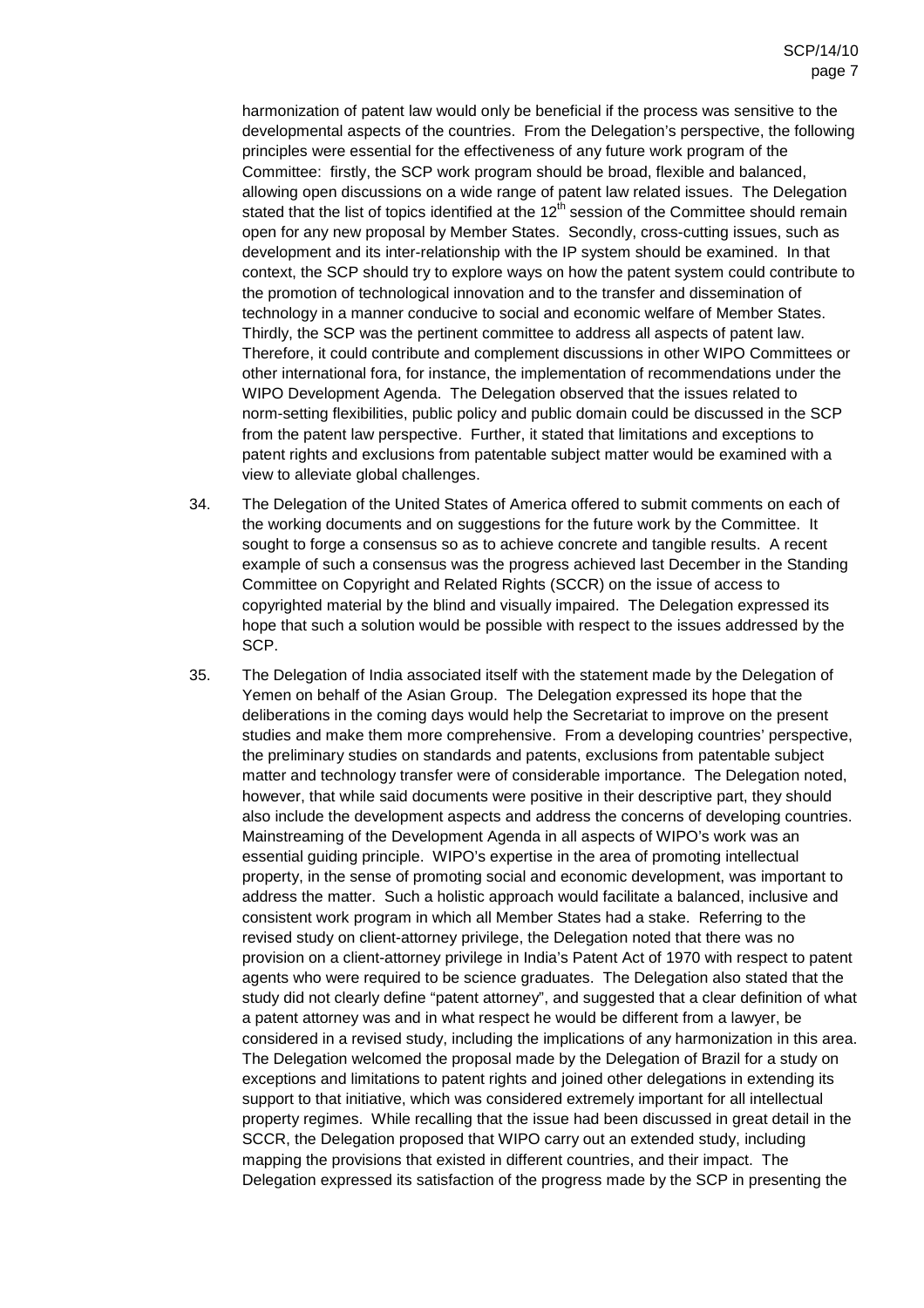preliminary studies giving clear pictures of the existing situation across countries. It stated, however, that important issues, such as non-patentable subject matter, patents and standards and technology transfer, were vital for developing countries and needed greater attention. The Delegation stressed its readiness to participate constructively in the Committee's discussions.

- 36. The Delegation of Guatemala supported the statement made by the Delegation of El Salvador on the Conference on Intellectual Property and Public Policy Issues. It believed that there should be a follow-up to the outcome of that Conference, and hoped that the Committee would reach an agreement under agenda item 8. The Delegation expressed its expectation that the SCP continue its efforts to develop a work program that was balanced and inclusive to support the work of the international patent system. In that effort, it believed that the SCP should take into account the results of its previous work. The Delegation was pleased to see that the discussions in the Committee had covered a broad number of issues of interest to developing countries, for example, dissemination of patent information and exceptions and limitations to patent rights. In its view, it was very important that the new SCP work program reflect the development dimension and take into account the recommendations of the Development Agenda. It also believed that it was pertinent to take into account the complementary nature of the work of other committees within WIPO to benefit from them and avoid duplication of work. The Delegation further supported the proposal of the Delegation of Brazil that would be presented to the Committee. The Delegation observed that Annex II of document SCP/14/2 Rev.2 was very helpful, and suggested that delegations collaborate with the Secretariat to update the Annex.
- 37. The Delegation of Angola, speaking on behalf of the African Group, stated that the preliminary studies must take into account not only social and economic realities and disparities between the different levels of development of countries, but also differences between their national legal systems. The African Group looked forward to a quick conclusion of the comprehensive study on exceptions and limitations. The Delegation believed that the patent system should play a major role in some areas of general interest and public policy issues related to development, such as education, health, environment, climate change and food security. The patent system should also facilitate technology transfer and access to knowledge. In recalling the Committee's request that the Secretariat produce cost estimates of translating the studies into all official UN languages, the Delegation looked forward to receiving that information well in advance of the following session of the Program and Budget Committee.
- 38. The Delegation of Brazil associated itself with the statement made by the Delegation of El Salvador on behalf of GRULAC. The Delegation stated that the SCP had a special role within WIPO's intergovernmental machinery, as the law of patents was certainly a key chapter within the whole area of intellectual property rights. In its view, the law of patents was based on one essential trade off – the granting of temporary and exclusive rights in exchange for the dissemination of technological progress to the benefit of society as a whole. That trade-off aimed to draw a delicate balance between private and public interests. The Delegation hoped that the needs to keep that balance would be kept in mind in the discussions during the week. For that to happen, the Delegation considered it important to adopt a systemic approach leading to the mainstreaming of the recommendations of the Development Agenda into the work of the Committee. This would ensure a broad perspective that took into account the impact of patent protection on a broad range of social, economic and legal issues. The preliminary studies undertaken by the Secretariat should take into consideration such broad perspectives as well as contributions provided by other agencies of the UN system. The Delegation hoped that discussions would proceed together on each specific topic such as, patent information, sufficiency of disclosure and exceptions and limitations since they were all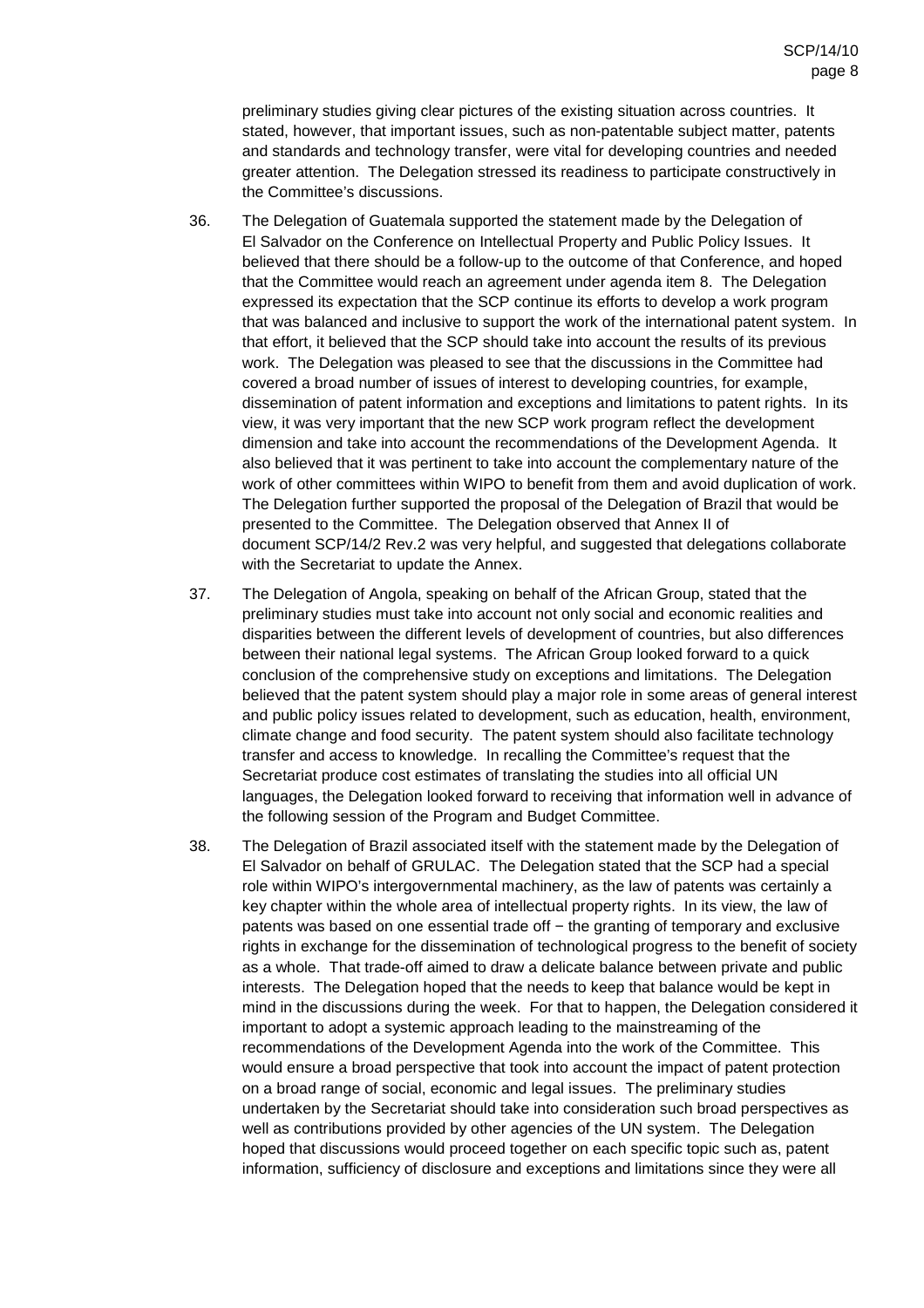interconnected. The Delegation believed that it was in the best interest of all Member States to preserve the role of WIPO in setting intellectual property rules, principles and procedures. Initiatives outside WIPO would lack legitimacy and support of most countries. That was why in this key Committee within WIPO it wished progress to be made in line with the Development Agenda. The Delegation reiterated its willingness to enhance its contribution to WIPO as it had stated during the General Assemblies in September 2009. The Delegation further informed the Committee that at the current session of the SCP, it would be presenting a concrete contribution under item 7(b) of the agenda concerning exceptions and limitations. In addition, at the following session, it would be presenting a proposal on sufficiency of disclosure.

- 39. The Delegation of Japan referred to some of the working documents which stated that the patent system was intended to promote and support innovation. The system was also considered as a tool for the diffusion of technology. In view of the complicated and accelerated advancements in certain areas, the need to establish a well-functioning patent system was bigger more than ever. In that context, it was beneficial for the members of the Committee to enhance their understanding of the issues addressed in the working documents for the sake of structured deliberations. The Delegation expressed its hope that discussions would lead to establishing common ground that would allow a well-balanced work program.
- 40. The Delegation of the Syrian Arab Republic stated that the preliminary studies, particularly the study on exclusions and exceptions, was important in the framework of the Development Agenda, and therefore stated its agreement with the proposal of the Delegation of Brazil. With respect to the dissemination of patent information, it was very important to provide databases, digital services and information centers to help the national offices in that area. While underlining the importance of technical standards and patent information for development, the Delegation stated that those issues were a big challenge for developing countries. With regard to the attorney-client privilege, the Delegation observed that national legislations should be studied and disseminated. In its opinion, countries should be able to decide those matters taking into consideration their social and economic situation. The Delegation also stressed the importance of providing studies in the Arabic language which would allow delegations to properly prepare before the meetings and to share their contributions.
- 41. The Delegation of the Republic of Korea stated that the documents would provide an excellent basis for enhancing Member States' common understanding on complex questions regarding the international patent system. The Delegation particularly welcomed the opportunity to discuss the issues of client-attorney privilege and opposition systems. In relation to the first issue, the Delegation stated that leakage of confidential information by a patent advisor would discourage an inventor from filing a patent application. To promote innovation and utilize the patent system further, the Delegation believed that Member States should share more information regarding their national laws on client-attorney privilege and possibly, find an international common practice in that area. The Delegation also stated that the sharing of information on the opposition system of each Member State would be helpful to patent applicants and practitioners. It also highlighted the importance of patent information dissemination that might meet developing countries' need for technology information and might contribute to reducing the backlog of patent applications in many offices. That agenda item was one of those that all Member States could benefit from through developing further studies and discussions. The Delegation emphasized the importance of the intellectual property system for technology transfer, most of which was made through foreign investments. The Delegation believed that, without an IP protection system, it was difficult to attract foreign investment. The Delegation observed that when the Republic of Korea had experienced a financial crisis in 1997, it had actively and successfully promoted the IP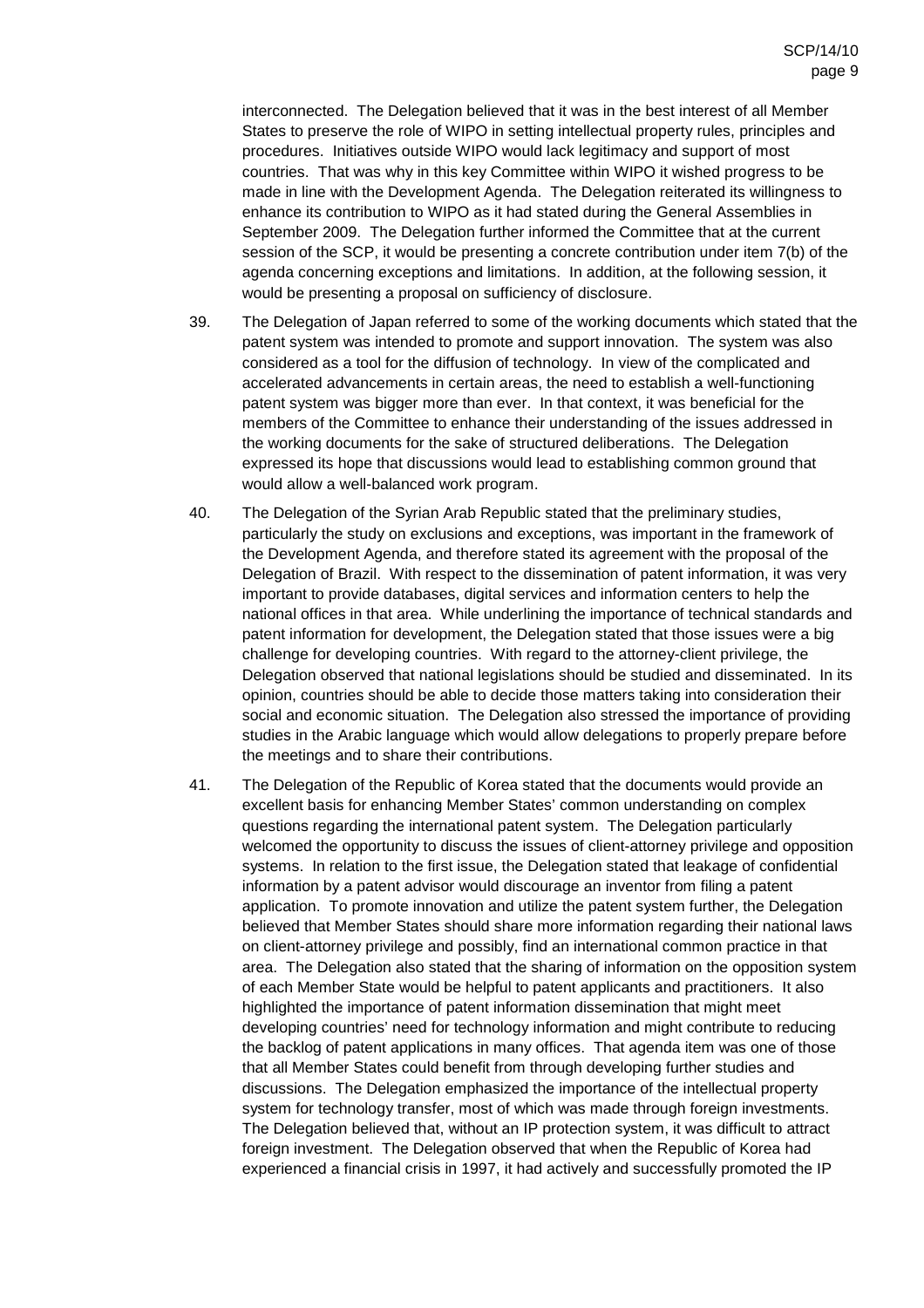protection system to attract more foreign investments. It further noted that the issue on exceptions and limitations to IP rights was the most frequently suggested agenda item in all WIPO Standing Committees. While agreeing that the IP system touched many aspects of the society and the economy, the Delegation noted, however, that limiting the right of the individual right holder was not a solution to solve global social and economic public policy issues. In its view, the public sector had to take a more important role in that regard, and transferring the responsibilities to individual innovators or patent right holders was not the solution. The Delegation reiterated that the IP system was not only an incentive for innovation, but that it also benefitted people by promoting the utilization of innovation. It emphasized therefore that limitations and exceptions to IP rights should not discourage innovation which might provide ultimate solutions for resolving various public policy issues. The Delegation stressed the importance of the SCP for the development of a balanced international patent system and expressed its wish that a consensus be reached on an organized future work program.

- 42. The Delegation of the Russian Federation stated that it had already expressed a very positive opinion on the preliminary studies conducted at the previous session and recalled that, given the importance of all of those studies, not only the patent offices were interested in the contents of those studies. The Delegation requested information on the translation of the studies into the other working languages of the UN. Further, the Delegation noted the particular importance of the studies on dissemination of patent information and transfer of technology. In relation to the issue of dissemination of patent information, it stated that it constituted the foundation for further transfer of technology to take place. In relation to the proposal from the Delegation of Brazil, the Delegation stated that it was not yet acquainted with the contents of the proposal and, therefore, it would study the proposal carefully and provide its views at a later stage. The Delegation expressed its willingness to have an open and constructive dialogue so that productive work on the harmonization of patent laws could be undertaken.
- 43. The Delegation of Pakistan made two general comments. Firstly, the development dimension of the international patent system should be given due consideration. The WIPO Development Agenda recommendations had a direct bearing on the WIPO work program on international patent law. Secondly, the international patent system should be aware of the differences between discovery and innovation, and in that regard, all efforts should be made to avoid the patent system being misused by the industry. The Delegation appreciated the efforts made for organizing the Conference on Intellectual Property and Public Policy Issues, but would have liked to see a more focused and comprehensive discussion at the Conference. The Delegation, however, expressed its hope that that issue could be managed in a follow-up conference as proposed by some delegates.
- 44. The Delegation of Morocco supported the statement made by the Delegation of Angola on behalf of the African Group with respect to the preliminary studies on selected issues. The Delegation stated that it would like the development concerns to be the center of all the work of the Committee. In its view, public health issues, food security, environment, climate change, all of those issues should be taken on board. It believed that a well-balanced patent system was to the benefit of all. The Delegation expressed its support for the statement made by the Delegation of the Syrian Arab Republic on the subject of the translation of all the studies into Arabic.
- 45. The Delegation of Chile fully supported the successful outcome of the SCP. The Delegation stated that the documents prepared for the SCP on client-attorney privilege, technical solutions to improve access to information on patents and its greater dissemination, transfer of technology, opposition procedures and the Report on the International Patent System were steps forward in the development of the work of the Committee. It was pleased to see that preliminary studies had been developed in two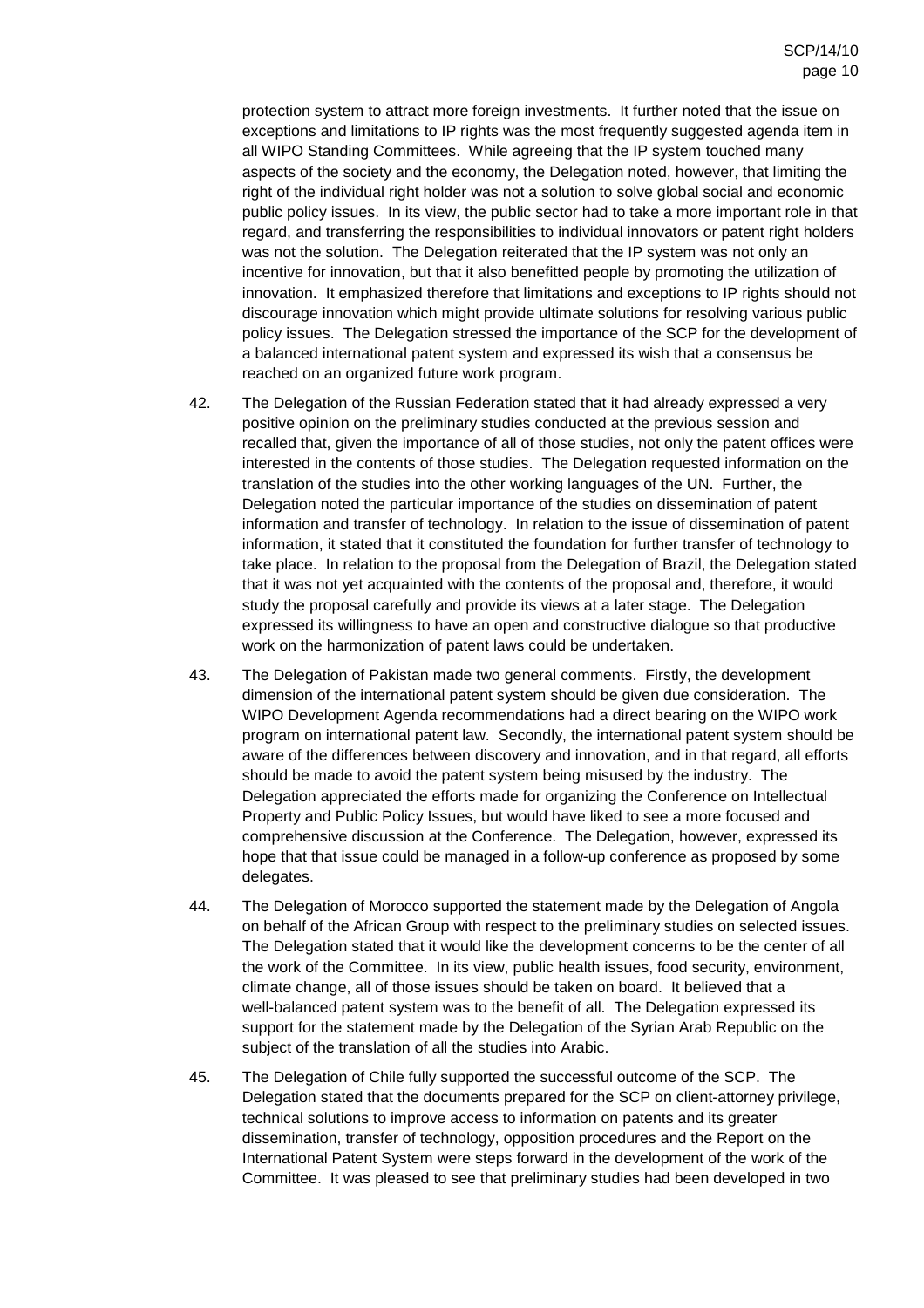new areas contained in the non-exhaustive list. In relation to the study on technology transfer, the Delegation stated that the issue was fundamental in the development of innovation. Referring to the Conference on Intellectual Property and Public Policy Issues, the Delegation believed that, as already mentioned by the Delegation of El Salvador, such initiative should be maintained and continued, focusing on enriching the discussion. While stating that the agenda of the Committee should not just follow the recommendations of the Development Agenda, the Delegation stressed that developing a well balanced agenda was also directly linked to the strategic objectives of WIPO. In its opinion, that should guide the work of the Committee. The Delegation expressed its belief that the SCP now had established the basis to move forward with substantive discussions on all of the relevant issues, in order to gradually progress in a well-balanced manner in all areas of interest to Member States.

- 46. The Delegation of Panama supported the statement made by the Delegation of El Salvador on behalf of GRULAC and its proposal for a follow-up Conference on Intellectual Property and Public Policy Issues. It was the first time that it was participating in the work of the Committee and it was very enthusiastic about all of the items on the agenda, representing various challenges. The Delegation stated that the Committee's topics did cost lives in countries where the issue of patents was a huge challenge to be resolved. That was why the Delegation wished to record its support for all of those projects. The themes of the studies treated during the week were extremely valuable for the undertakings that the country wished to develop. Panama was working on developing a project called "network of opportunities for poor families", and the Delegation hoped that the project could benefit from the knowledge and the work discussed by the Committee. Of particular interest were issues related to the dissemination of patent information and transfer of technology, as the Delegation was convinced that, by using the opportunities and the advantages of the intellectual property system, successful outcomes could be achieved.
- 47. The Delegation of Indonesia supported the statement of the Delegation of Yemen made on behalf of the Asian Group, and noted that the working documents constituted a good reference for further substantive deliberations. The Delegation also welcomed the two new studies produced by the Secretariat, namely, "Transfer of Technology" and "Opposition Systems". The Delegation was of the view that the document on transfer of technology described comprehensively the state of play of the issue, including challenges faced by developing countries. However, some other issues like public domain, the linkages between foreign direct investment (FDI) and technology spillover as well as the absorptive capacity of developing countries could be further explored. The Delegation expressed the view that the obligations of developed countries to fulfill their commitment as mandated by the TRIPS Agreement had still not been sufficiently analyzed. The document had, for example, not enough analyzed how the patent system might impede transfer of technology or how to utilize public domain patents for the purpose of technological advancement of developing countries. In relation to the document on opposition systems, the Delegation appreciated the explanations provided in Chapter III, stating the objectives of opposition systems and their role in the patent system. It further acknowledged that, as indicated in Chapter II, the number of patent applications or patents in respect of which oppositions had been filed, was not very high. The Delegation also commended the explanations in Chapter V, which provided a concise description of national and regional practices in Brazil, Egypt and India, as well as in the EPO and in the EAPO. The Delegation found that all the differences in opposition systems, such as pre-grant or post-grant opposition or the grounds for opposition, were worth noting. The Delegation commended WIPO on the successful organization of the Conference on Intellectual Property and Public Policy Issues. It noted that the Conference had attracted a number of distinguished speakers and a large number of participants. The Delegation hoped that, at following similar conferences, more time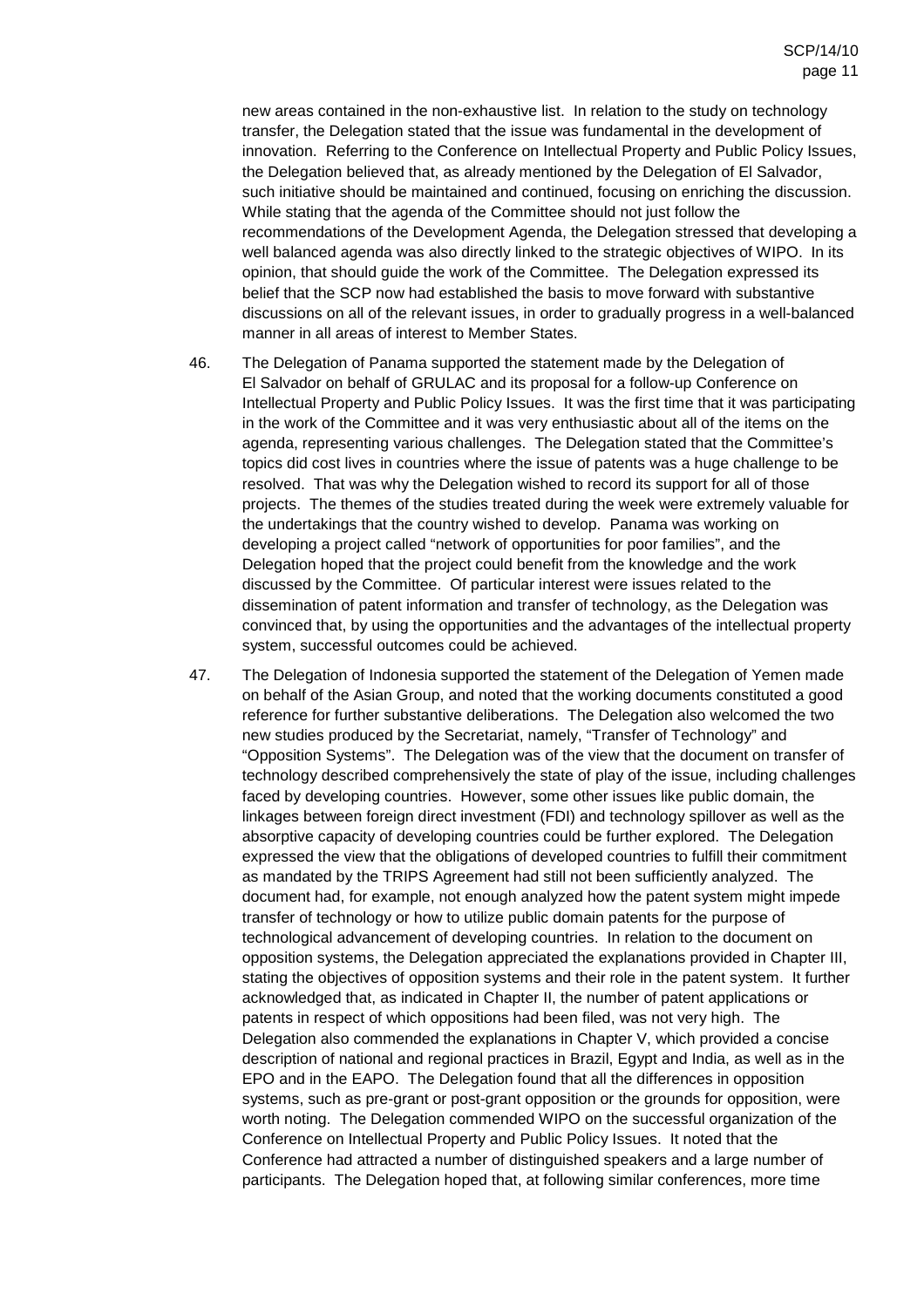would be devoted to discussions and more involvement of speakers from the civil society would be considered. On the study on the client-attorney privilege, including its revised version, the Delegation was of the view that it still needed sufficient analyses, particularly on the possible adverse implications of having uniform legal standards on client-attorney privilege. The Delegation supported the submission of the Delegation of Brazil on the issue of exceptions and limitations to patent rights. Besides some crucial points raised in the submission, the Delegation appreciated three phases suggested for the work of the SCP in guiding the Committee to achieve concrete results. The Delegation expressed its hope that the comments made by Member States during the deliberation of the SCP could be incorporated in the existing studies, either in the text or in the annexes. In its view, such comments would enrich the studies and ensure their quality and balance, and adequately reflect development considerations. In conclusion, the Delegation welcomed and appreciated the work of the SCP in particular, since Indonesia was in the process of revising its patent law. It considered that the documents produced by the Secretariat, as well as the comments expressed by Member States, would become valuable references and would contribute to achieving meaningful results that addressed the common concerns of Member States.

- 48. The Delegation of Malaysia stated that the study on the exclusions from patentable subject matter and exceptions and limitations to patent rights could be useful for strengthening the patent system, and provided a platform to learn from the experiences of other countries. The Delegation supported the statement made by the Delegation of Yemen on behalf of the Asian Group regarding considering a more interactive and focused panel discussion at the Conference in respect of the issues of public health, environment, climate change and food security. It also looked forward to further discussions on the issues of the opposition system which had its advantages and disadvantages, described in document SCP/14/5. In relation to the document on transfer of technology, the Delegation stated that it provided many avenues where transfer of technology could take place. It also had illustrated how a good patent system could help the promotion of technology transfer which could be useful for developing countries like Malaysia.
- 49. The Delegation of Algeria stated that while it was true that dissemination of information encouraged innovation, for a good number of developing countries, access still remained limited. Therefore, an effort must be made by WIPO to train staff dealing with that issue. Regarding exclusions from patentable subject matter and exception and limitations, the Delegation noted that the study should take into account the interests of developing countries and in that line, the Delegation supported the proposal by the Delegation of Brazil. The Delegation was of the view that the proposal contained several matters of great interest to developing countries, in particular, in the area of health.
- 50. The Delegation of Cameroon fully endorsed the statement made by the Delegation of Angola speaking on behalf of the African Group. Its government was following the work of the Committee with special attention. The issues discussed in the SCP were of great interest to its Government because they were important in resolving certain development problems. The Delegation was of the opinion that intellectual property rights could constitute an obstacle to the well-being of the population of the different States, if the development aspect in the applicability of those rights was not taken into account. The Delegation expressed its hope that the continuation of the consideration of issues, such as exceptions and limitations, transfer of technology and dissemination of patent information, would prove to be relevant to a better future of the patent system in an ever-changing world. Making reference to the Chair's report on the Conference on Intellectual Property and Public Policy Issues, the Delegation also stated that it would be very useful for that work to be continued in the form of more targeted and constructive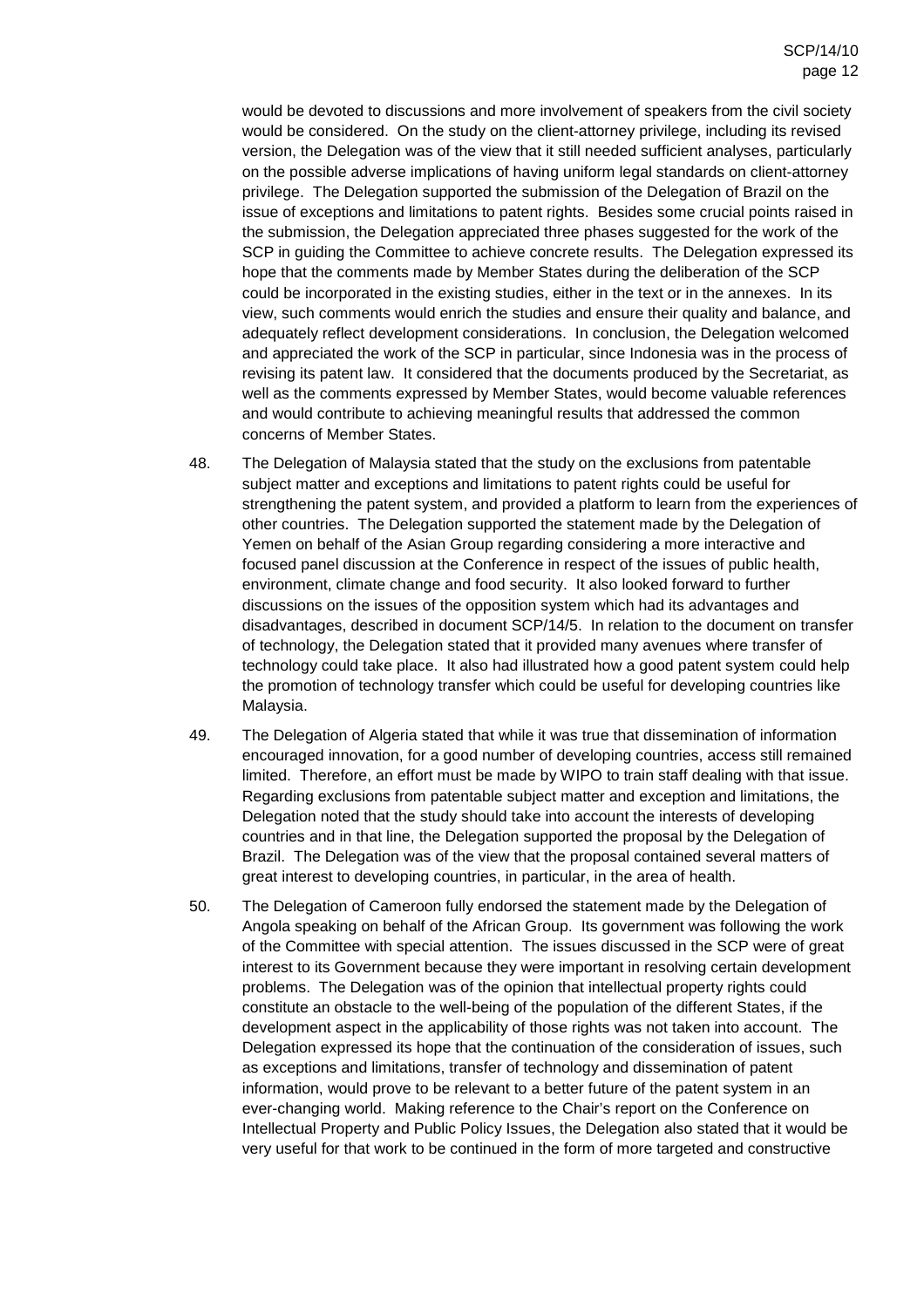discussions, taking into account the real circumstances in the countries, and giving particular importance to development aspects.

- 51. The Delegation of Costa Rica supported the statement made by the Delegation of El Salvador on behalf of GRULAC with respect to the priorities mentioned. The Delegation stated that the gaps that separated the interests and necessities of the various delegations should not be forgotten, and should be dealt with indepth in a constructive manner in order to use them as an enrichment flowing from such differences. The Delegation lauded the quality of the documents which were a valuable basis for the work of the Committee. The Delegation joined other delegations who had already expressed their interests in having a balanced work program for the SCP. It supported the proposal by the Delegation of Brazil on exceptions and limitations and believed that that was a positive alternative that would represent a step forward and create positive results.
- 52. The Delegation of Egypt supported the statement made by the Delegation of Angola on behalf of the African Group. The Delegation noted that the work of the Committee concerned many important preliminary studies related to patents and standards, client-attorney privilege, the dissemination of patent information as well as two new preliminary studies on transfer of technology and opposition systems. Although all those preliminary studies were important, there was no doubt that his Delegation was particularly attentive to the questions on exclusions from patentable subject matter, exceptions and limitations to the rights and transfer of technology, given the importance for developing countries of those issues and the fact that they were directly linked to the Development Agenda. The Delegation supported the proposal made by the Delegation of Brazil as far as limitations and exceptions were concerned, for its objective treatment of all the topics concerning the issue which were of importance to the developing countries, and to the community of consumers regardless whether they were in developing or developed countries. That approach was close to the Delegation's viewpoint on the question of exceptions and limitations, according to which the issue should be dealt with as a whole, without limitation to one particular item. The Delegation stated that it would very carefully examine the preliminary study on transfer of technology, because it could represent, for developing countries, substantial benefits from international patent protection, as had been stressed by the Delegation at the Committee on Development and Intellectual Property (CDIP). While welcoming the preliminary studies prepared since the previous session, the Delegation noted that they were not complete because they had been presented in only three languages rather than in the six UN languages, and particularly noted the missing translations into the Arabic language. That meant that the national authorities in its country and other Arab countries would not be able to directly react to those studies, or studying them would take a longer period of time. Therefore, it expressed its hope that the International Bureau would provide those studies and the other studies to be submitted in the future in all the official languages of the UN, as unavailability of studies in the various UN official languages would limit the Delegation's desire to ask for further studies to be presented. The Delegation was looking forward to a fruitful session of the Committee and to in-depth discussions of the preliminary studies, which would be one of the best methods to achieve progress in setting up the work program of the Committee.
- 53. The Delegation of the Bolivarian Republic of Venezuela wished to emphasize the need for all documents to be translated into all the official UN languages and, as had been repeatedly requested by the Delegation of Angola, it was also necessary to introduce translation into Portuguese. The Delegation welcomed the document submitted by the Delegation of Brazil. The Delegation fully supported what had been said about the need for a balance between private rights and public interest, as this was fundamental for the credibility of WIPO, especially from the standpoint of the developing countries. Referring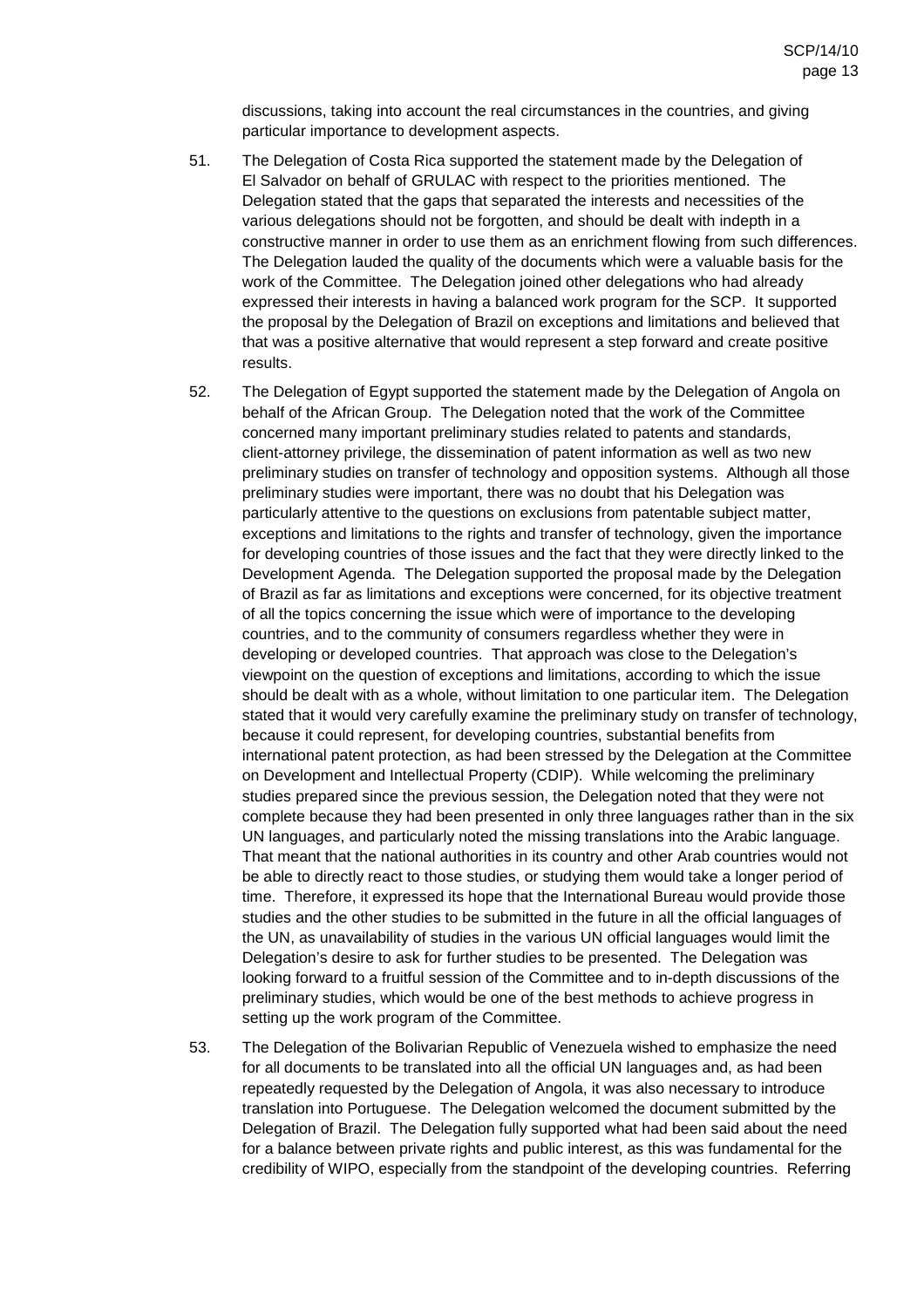to paragraphs 13 and 14 of the Brazilian proposal concerning the WTO and the Doha Declaration on TRIPS and Public Health (Doha Declaration), the Delegation stated that it was important to review the system, as to date there was only one such case, namely the one involving Rwanda and Canada. In its opinion, that was not the reason the system had been set up for. While stressing the need to comply with what had been agreed, the Delegation recalled the situation involving allegations of violation of patent rights by the European Union concerning medicines in transit destined to Brazil and Colombia. In its view, that action could constitute a violation of the TRIPS Agreement, therefore the issue of medicines in transit had to be taken up. The Delegation expressed concern that the elaboration of a manual, as described in paragraph 27 of the proposal, could lead to further limitations. While supporting the proposal in general, the Delegation stated that the mentioned points should be discussed in greater depth.

- 54. The Delegation of Oman supported what had been stated by the Delegation of Egypt on the importance of providing the preliminary studies in the other UN official languages, including Arabic, since the absence of such translations prevented many countries from participating practically and constructively in the negotiations and discussions.
- 55. The Representative of the ICC stated that he represented small and large businesses from all sectors in over 120 countries worldwide, which were both users and producers of intellectual property, including patents, and had an interest in a well-functioning, efficient and effective patent system that provided legal certainty, transparency and predictability. The SCP had addressed several issues of great interest to the business community, including client-patent advisor privilege, standards and technology transfer. Businesses were directly impacted by those issues in their daily operations, and were keen to contribute their experiences and views on the practical implications of the proposals being discussed. On the issue of client-patent advisor privilege, the Representative noted that the owners of IPRs and those confronted by IPRs needed the best and most complete advice that they could obtain to clearly understand those rights and guide their actions regarding them. That meant that the governments, companies or individuals, as the case might be, faced with an IP issue should be able to have full and frank exchanges of information with their respective IP advisors. In order to achieve full and frank exchanges of information, the Representative considered that those involved should know that exchanges of communications were confidential and would be protected from forcible disclosure, even in court. In his opinion, such fundamental requirement for complete and well grounded advice was not available broadly on an international scale. The Representative believed that an international framework for the mutual respect of communications with legal advisors on intellectual property matters was needed to help both owners in enforcing their rights, as well as defendants accused of infringement. That would also facilitate international trade and development, and contribute to making the IP system more effective, clear and transparent. He therefore invited the SCP to begin considering possible detailed options at the international level to resolve problems identified by the Secretariat. With respect to the issue of standards, the Representative observed that companies sought to both harmonize the way in which goods and services were designed through standards, and to gain part of the return on investments through patent protection. He believed that neither the international patent system nor its national implementation required changes to address concerns about patents and standards. As noted in the preliminary study on that topic, the scope of the exclusive patent right was carefully designed under national patent laws in order to strike a balance between the legitimate interests of right holders and third parties, and no national legislation included a specific provision limiting the right conferred by a patent, the exploitation of which was essential for the implementation of a standard. On the issue of technology transfer, the Representative expressed his belief that the availability of economically feasible options to address global challenges, including health, the environment, and food security, would depend on the development, commercialization and widespread dissemination of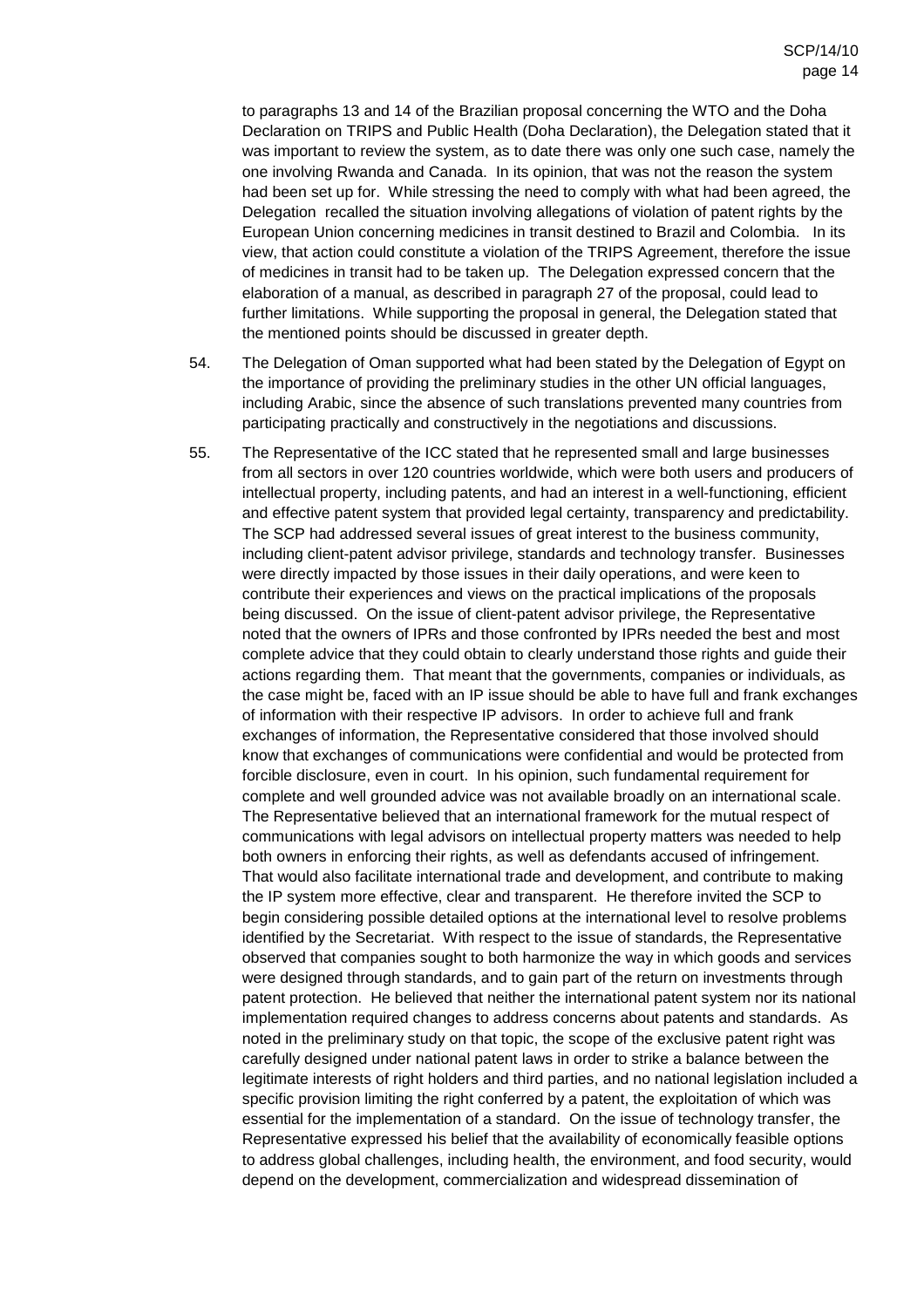effective existing technologies and new non-commercial technologies. The private sector had been, and would continue to be, responsible for the vast majority of investments and the development and diffusion of the new and improved technologies that would be essential to meet those challenges. The Representative observed that the ability to amortize those investments and assure a return to those who supplied the necessary capital was secured by intellectual property protection of the inventions that would result from the private sector research and development effort. The patent system was intended to correct the underprovision of innovation due to free-rider effects by providing innovators with limited exclusive rights to prevent others from exploiting their invention, and thereby enabling the innovators to appropriate the returns on their investment. At the same time, the patent system required innovators to disclose fully their inventions to the public. The Representative noted that those fundamental elements of the patent system played an important role in the dissemination of knowledge and the transfer of technology. In addition, the Representative noted that open innovation was becoming an increasingly popular model for organizations working in complex technological fields. In its view, intellectual property played a critical role in supporting open innovation, because it provided the legal certainty necessary for broader sharing of technical information and know-how. The Representative stated that, in particular, patents played an essential role in supporting collaborations and partnerships between different organizations involved in developing such technologies. When the SCP contemplated potential mechanisms to foster transfer of technology, the Representative was of the opinion that it should consider carefully the practical impact of its decisions on innovative activity and not resort to solutions that might jeopardize the essential role of patents by creating additional uncertainties for intellectual property owners.

- 56. The Representative of FICPI stated that, since his Federation's members did not only represent right owners, but also third parties, he had a good understanding of both sides of the coin, namely of the interests and needs of the patent owners, as well as of the interests of the public and all those who did not possess patent protection for their products. FICPI was closely following the progress in the harmonization of patent laws, since that was to the benefit of all users of the system. FICPI was also prepared to assist any study or work relating to the client-attorney privilege. The Representative confirmed that, from a practical point of view, the dissemination of patent information was important for all users, including patent offices dealing with the examination of patents.
- 57. The Representative of AIPPI stated that his association represented more than 8,000 IP professionals with more than 60 national and regional groups and concentrated on studying IP laws for their improvement. The Representative, as Chairman of the AIPPI Committee on Privilege, stated that the subject dealt with was protection of clients from the forcible disclosure of their IP advice, which was broader than "privilege". He observed that documents SCP13/4 and SCP14/2 identified what the problems were: lack of protection and loss of protection, in which lack of protection assumed a more minor position, and loss of protection was the more serious, almost universal issue. The Representative also agreed that the protection served the public interests foremost. Loss of protection meant that national laws providing protection were frustrated. In his view, the SCP was wise not to study solutions to those problems, because such a study was not justified until the SCP was on top of the problems. The Representative noted that AIPPI had contributed three major efforts to assist in defining the problems: the WIPO-AIPPI Conference on Client Privilege in IP Professional Advice in May 2008, and two AIPPI submissions, in October 2008 and in August 2009. Anticipating the completion of the first phase of studying client-attorney privilege in the SCP, i.e., defining the problems, AIPPI had commenced to study the options for remedies based, in part, on the work done by the SCP. The Representative stated that AIPPI had issued working guidelines to all national and regional groups to ascertain the options for remedies through a questionnaire, referring to what were the limitations, exceptions and other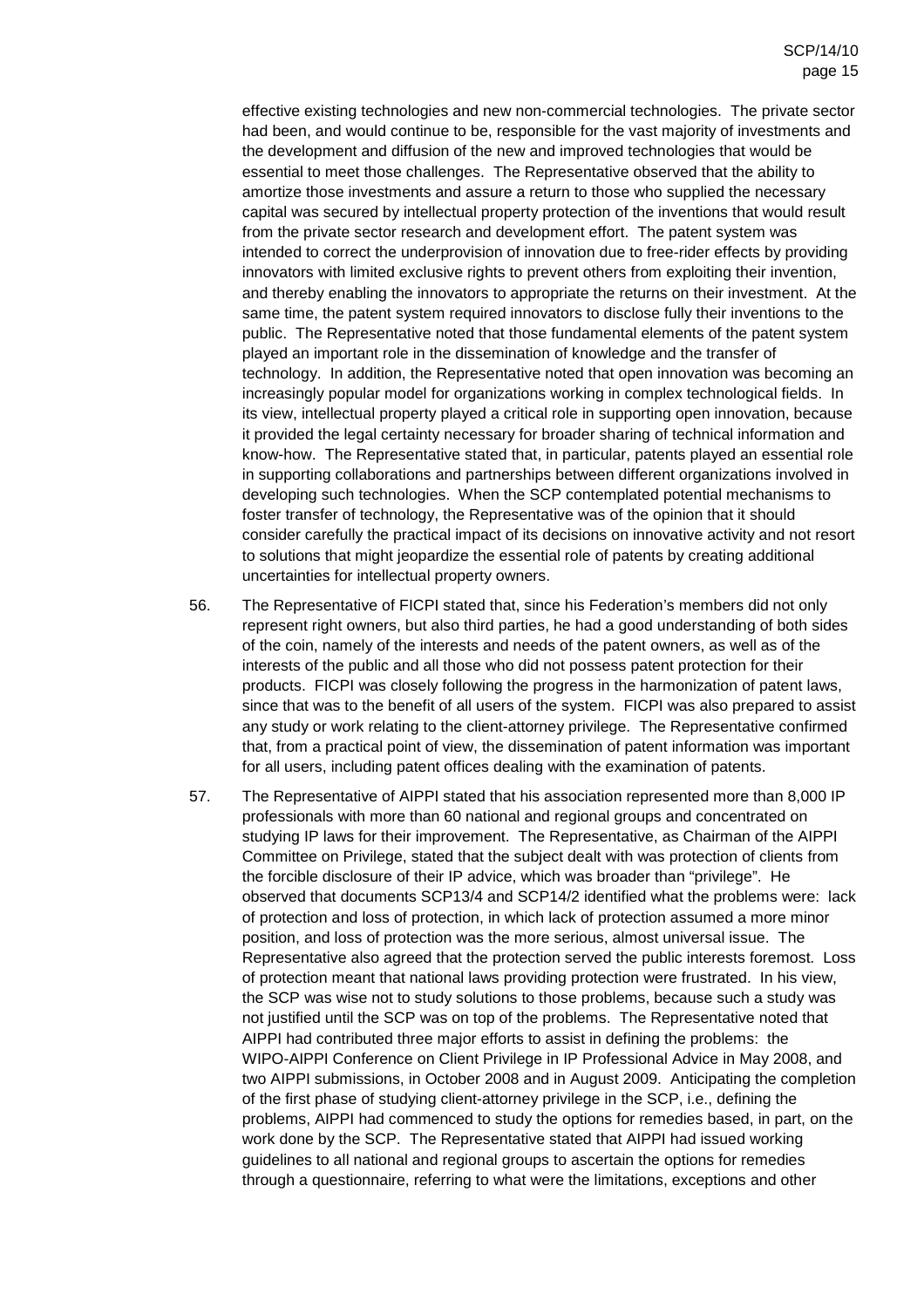details of national protection for which provision needed to be made if any agreement was to be reached to solve the problems. The answers from AIPPI members were requested by March 31, 2010, and the analysis would be presented at the AIPPI Congress in October 2010 in Paris. The Representative stressed that, in his view, the work had reached the point where help from Member States was needed to study options for remedies. The issues to be taken into account for any viable agreement to be reached were: existing limitations and exceptions, issues relating to the qualifications of IP professionals, the preservation of judicial discretion, the necessity of disclosure that was needed for justice, and the limits of the scope of protection, i.e., to the third parties and lawyers transacting with third parties, and non-lawyers doing likewise in order to give advice. Moreover, the Representative stated that the questions as to whether the dominant purpose test, which had been well explained in the documents, be part of the international regime and how waver of privilege was determined should be addressed. The Representative hoped that AIPPI would be able to present its further analysis of the issue by the SCP's following session.

- 58. The Representative of ALIFAR stated that her Association represented more than 400 pharmaceutical laboratories in 15 countries of Latin America. Referring to one of the conclusions of a recent WIPO symposium that had found that backlogs in terms of processing patent applications had reached an unsustainable record level in 2007, the Representative observed that it might be useful to discuss some of the reasons that had led to that situation, which might have resulted from some defects in the patent system. Standards of patentability used by patent offices of some countries might well be one of the causes. As the requirements for novelty, inventive step and industrial applicability appeared to be diffused with respect to patent applications and granted patents, there was more incentive to file patent applications that did not represent genuine innovation, but rather were filed to obstruct competition. In a report on the pharmaceutical sector published in July 2009, the European Commission had identified some difficulties in industrialized countries in the way the patent system was used and which slowed down the access of competitive products onto the market. The European Commission's inquiry noted that a generally applied strategy was to submit many patent applications for the same medicine which could reach up to 1,300 patents and applications in Member States. In her view, that could lead to legal uncertainties and high cost for the patent system, and the same scenario started to occur in developing countries. The Representative therefore considered that the work of the SCP could explore mechanisms to avoid the patent system being used for reasons that were not intended and to provide incentives for innovation. The Representative stated that any initiative to harmonize substantive aspects of patent law could be viewed with concern as it could reduce the room for maneuver for the patent offices from Latin America in determining their own standards and criteria for patentability and to keep the patent system from producing effects such as those described by the report of the European Commission. She was of the opinion that the Committee had explored the difficulties encountered in the patent system from the standpoint of the impact that it had on matters of public interest, such as health, and its work would facilitate the linkage of various issues under discussion with the 45 recommendations of the Development Agenda. The Representative expressed her hope that the Committee's work would overcome the difficulties without weakening the TRIPS flexibilities in areas such as novelty, inventive step and industrial applicability, patentable subject matter and the definition of prior art, among other matters.
- 59. The Representative of KEI indicated that his comments would focus on the proposal by the Delegation of Brazil on patent limitations and exceptions, as set out in document SCP/14/7. The Representative supported all of the elements of work set out in paragraphs 25 to 27 of document SCP/14/7, which he considered as logical and useful steps to begin an empirically based discussion of patent limitations and exceptions, focused on practical concerns. To that end, and considering also the several reports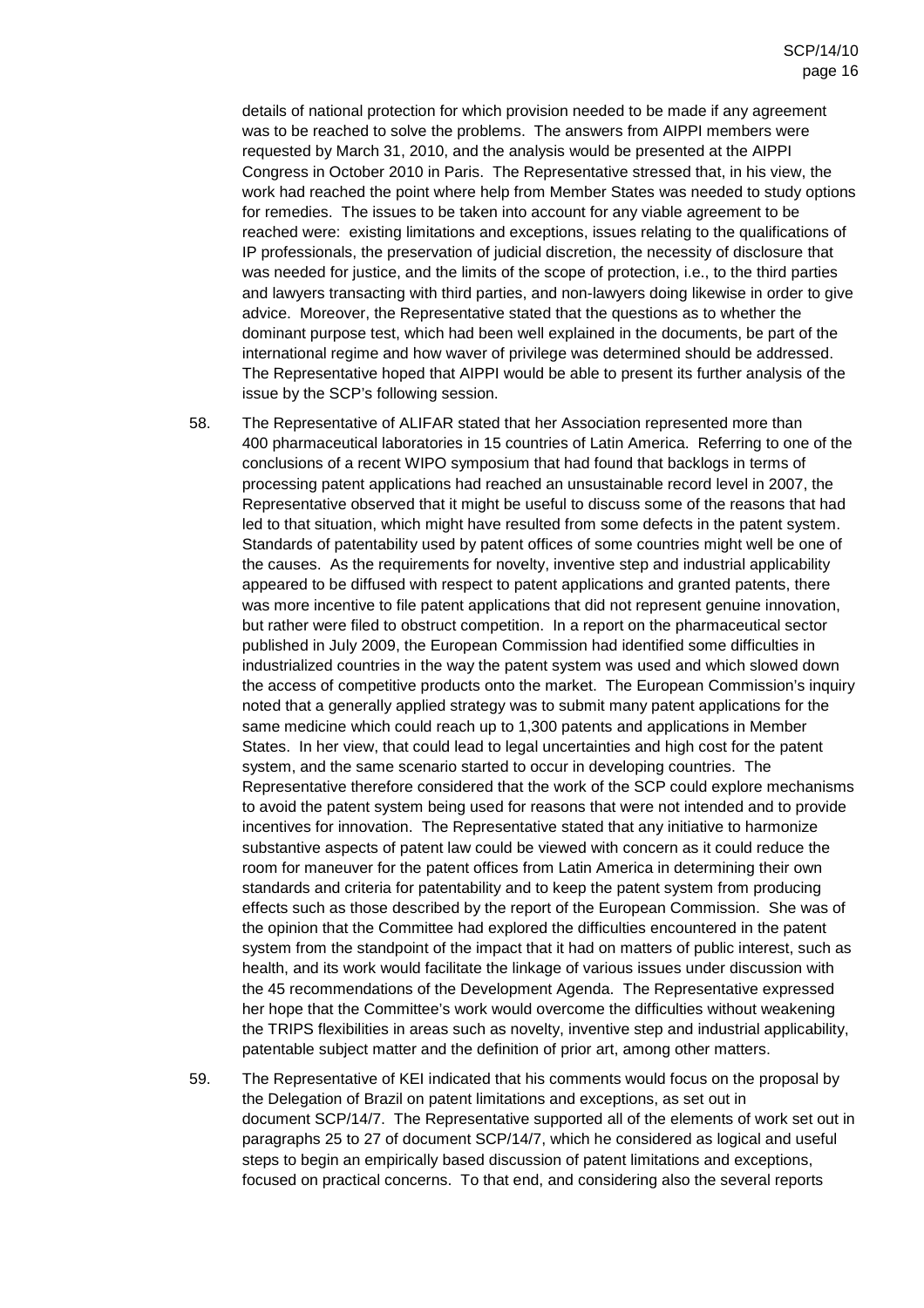already prepared by the Secretariat, the Representative raised four issues: firstly, with respect to access to medicines, the Delegation of Brazil had called attention to the lack of policy coherence in a world where at one moment countries endorsed the use of compulsory licensing to promote access to medicines for all, and in separate fora criticized developing countries for actually considering or issuing such compulsory licenses. If compulsory licensing of medicines was truly supported, it should not be subject to bilateral and unilateral trade pressures. In that regard, the Representative questioned the role of WIPO in addressing such lack of policy coherence. He suggested that the countries most committed to bilateral and unilateral trade pressures could be asked to elaborate the rationale and criteria they used to reprimand countries that simply tried to implement paragraph 4 of the Doha Declaration, and to explain why they believed such pressures were consistent with the said Declaration and the WHO Global Strategy on Public Health, Innovation and Intellectual Property, as set out in WHA 61/21. The Representative also agreed with the Delegation of the Bolivarian Republic of Venezuela that the SCP should consider issues such as the treatment of goods in transit, for cases where products with different patent landscapes moved in international trade. Secondly, the Representative suggested that in elaborating information on State practices, the SCP would focus on the way that some countries, such as the United States of America, implemented limitations and exceptions to remedies associated with the exclusive rights of patents, with a focus on the flexibilities found in Articles 44.1 and 44.2 of the TRIPS Agreement, including cases where non-voluntary authorizations to use patents replaced injunctions to enforce exclusive rights (for example, the U.S. Supreme Court decision eBay v MercExchange, or 28 USC 1498). Thirdly, the Representative informed the SCP that negotiators from 38 countries were meeting in secret sessions in Mexico that week to consider a new trade agreement on the enforcement of intellectual property rights. Although it was not known if that secret agreement would address the issue of enforcement of patents, if so, the Representative was of the opinion that the SCP should request the countries involved to make the negotiating text of the Anti Counterfeiting Trade Agreement (ACTA) public, so its ramification for the patent system could be discussed at the following meeting of the SCP. His organization also strongly objected to the lack of transparency in the ACTA negotiations, and the degree to which consumer interests and voices of developing countries had been marginalized in the ACTA negotiation. Fourthly, with respect to patents on standards, the Representative proposed that WIPO consider a protocol on disclosures of assertions of patent rights relating to proposed standards. He suggested that a failure to constructively disclose assertions of patent rights in a standard eliminate remedies to enforce the patent against relevant implementations of that standard. He considered that such a protocol, either within the PCT or a stand-alone instrument, would make it easier to develop standards, including the open standards, increasingly important for innovation.

60. The Representative of the TWN observed that during the last 15 years, developing countries had been coping with an inequitable international patent regime as a follow up to the TRIPS Agreement, and that it involved a great amount of resources to cope with its implementation. Developing countries were yet to come to terms with the challenges posed by patents for pharmaceutical products, as well as compulsory patent protection for life forms. Developing countries were incorporating flexibilities to safeguard the critical public policy consensus coming out of the TRIPS patent regime. The Representative felt that, against that background, it was not the right time to discuss harmonization of patent laws. In its view, the call for harmonization of patent laws ignored the development disparity existing among WIPO Member States, and harmonization would take away the policy space enjoyed by many developed countries in the past and now being denied to developing countries. The Representative observed that there were a lot of assumptions surrounding the patent system, which was being challenged, one of which was related to the role of patent in stimulating inventions. The Commission on Intellectual Property,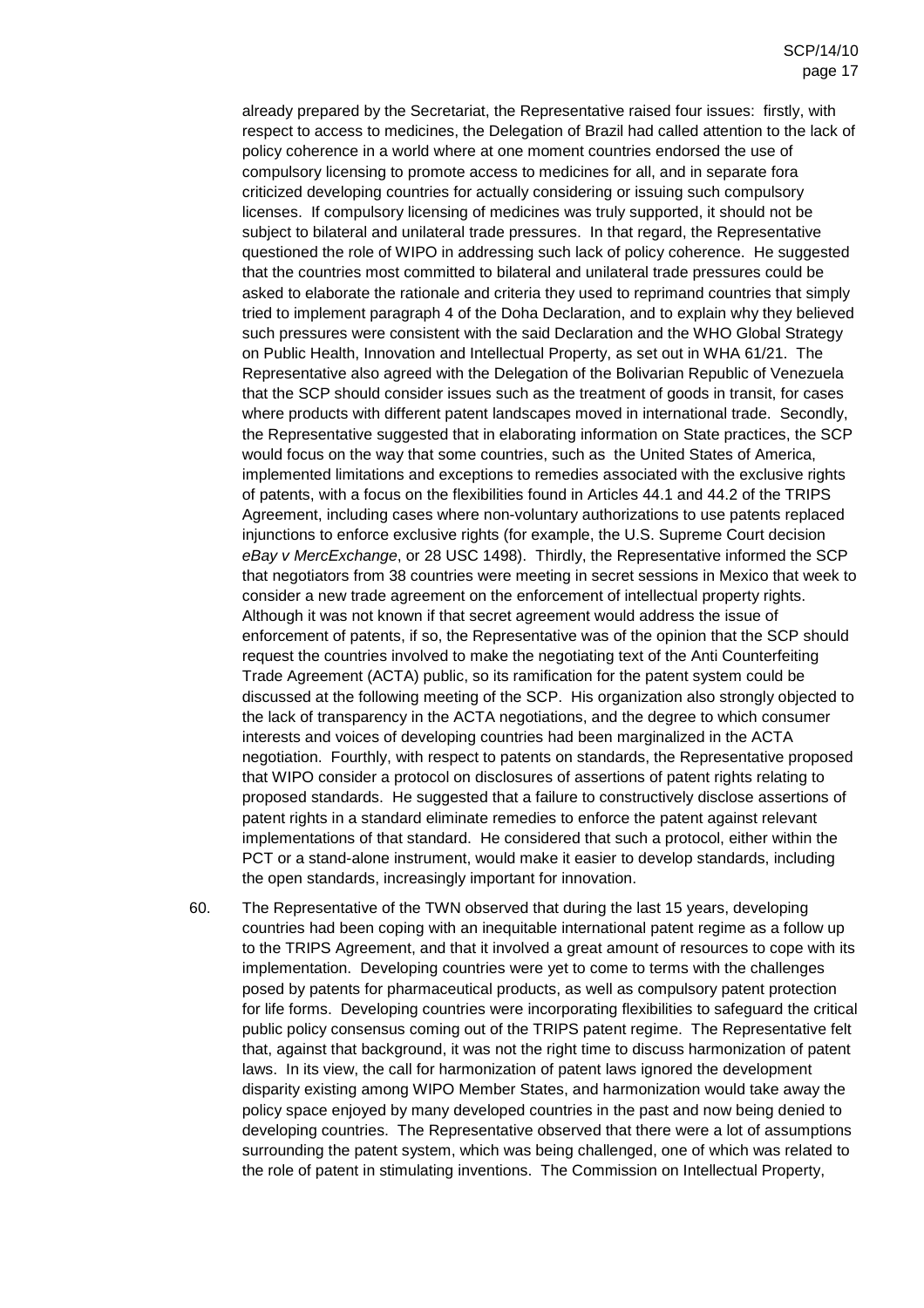Innovation and Public Health (CIPIH) had emphasized that the inability of patent regimes to stimulate research and development in the area of the disease conditions relevant to developing countries, especially of types II and III. Consequently, one could infer from the conclusions that patents were not stimulating any research and development to meet the public health needs of developing countries. The WHO Global Strategy and Plan of Action on Public Health, Innovation and Intellectual Property, an outcome of the CIPIH process, recommended the need for new incentives for research and development in dealing with the cost of research and development (R&D) from the prices of the product. The CIPIH report also had found a mismatch between the number of patents on pharmaceutical products and the number of new molecules obtaining marketing approval. The Representative observed that there was also evidence available on the abuse of patent rights to prevent competition as well as innovation. According to the European Competition Commission's report on the pharmaceutical sector in 2009, in recent years, originator companies had changed their patents strategies. In particular, strategy documents of originator companies confirmed that some of them aimed at developing strategies to extend the breadth and duration of patent protection. The report further said that individual medicines were protected by up to nearly 100 patent families which could lead up to 1,300 patents or pending patent applications across Member States. The Representative noted that such a real situation challenged the assumption of patents as a tool for stimulating R&D. Similarly, the Representative considered that there was little evidence on the role of patents as a tool for facilitating technology transfer and FDI. The Representative suggested that the SCP examine the truth behind some of those assumptions and to provide an opportunity for developed countries to present an empirical evidence showing whether those assumptions were true in their countries' situation. In his view, such a review was important, because most of the preliminary studies stated those assumptions that did not reflect the real situation, especially in developing countries.

- 61. The Representative of GRUR was pleased to note that the Committee had moved forward from the former impasse and had performed a good and promising new start. The Representative expressed his hope that such productive deliberations would continue. He stated that he attached great importance to further discussions on the subject of exclusions from patentability of certain types of inventions and the limitations to the exclusive rights conferred by the patent. He observed that it was also of particular interest to study and define the proper objectives and merits of post-grant opposition procedures introduced into the German law on the model of the European Patent Convention (EPC). The Representative stated that GRUR would continue to support all efforts to find a viable solution for the international problems caused by the divergent types of protection for patent attorneys as regards the confidentiality of their relationship to their clients. In that regard, the Representative supported the statements made by the Representatives of AIPPI and ICC, as well as the statement made by the Representative of KEI on the transparency of the ACTA negotiations.
- 62. The Representative of FSF-Europe noted that the Report on the International Patent System stated a clear economic rationale for the patent system, describing it as one among several to promote innovation and development. The Report invited to consider where that particular tool could be productively applied, but also to think about where other regulations would achieve more to promote innovation and development. In light of those considerations, the Representative strongly supported the proposal made by the Delegation of Brazil to create a work program for the Committee to discuss limitations and exceptions and the effectiveness in addressing development concerns. He further observed that getting the relationship between patents and standards right would be the key to safeguarding and promoting innovation in the technology sector. In order to make use of the broad selection of tools available to promote innovation, he believed that the Committee's work program should include discussions on open and collaborative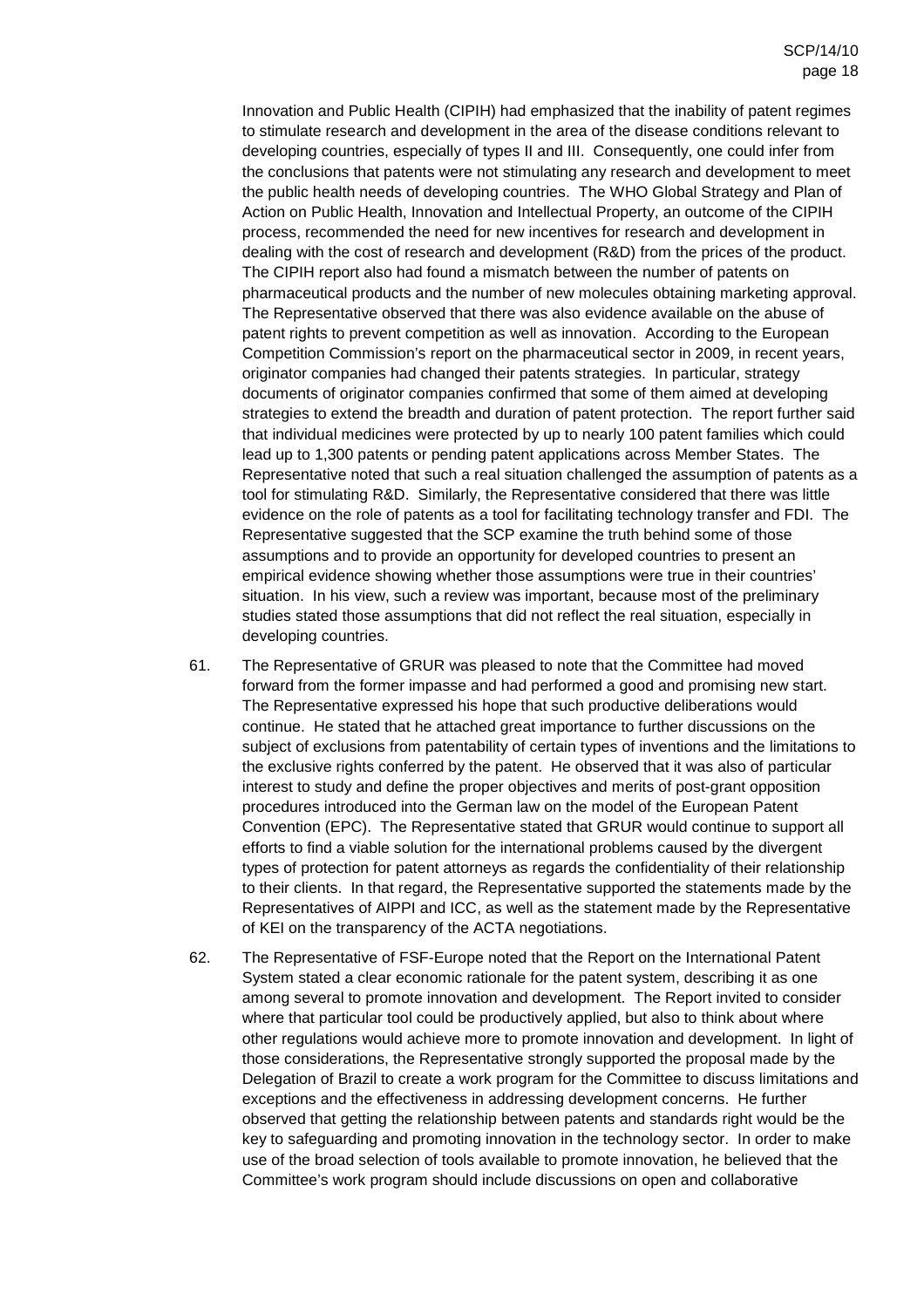approaches to innovation, and the support of organizations such as the ICC. The Committee would also be enriched by discussions on open standards as an approach to enabling innovation and lowering the bar to market and trade. With regard to ACTA, the Representative urged the SCP to call on negotiating countries to disclose the draft of that Agreement so that its consequences for the patent system could be discussed and duplication of work could be avoided. The Representative expressed his strong objection to the non-transparent manner and secrecy in which the negotiations for ACTA had been conducted.

#### **Agenda item 7: preliminary studies on selected issues**

63. With respect to the translation of documents, the Secretariat noted that the Program and Budget Committee would deliver to the membership a document on the implications of having translations of documents for WIPO meetings in the three additional UN languages. In the meantime, the Secretariat gave preliminary figures on an estimation of translation cost for SCP documents. For example, the translation into three additional languages of four SCP documents with 30 pages each, and assuming that there were two sessions of the SCP per year, would cost around 150,000 Swiss francs per year. Was the SCP to consider four documents having 50 pages each, then the cost would be around 250,000 Swiss francs per year.

#### **(a) Patents and standards**

- 64. Discussions were based on document SCP/13/2.
- 65. The Delegation of Spain, speaking on behalf of the European Union and its 27 Member States, stated that the preliminary study regarding standards and patents provided a clear description of standards and standard-setting processes. The study referred to the need to clarify the relationship between the standardization system and the patent system, and provided information on possible mechanisms for preventing conflicts. The study tackled a large number of important issues, including the patent policies of standard-setting organizations, patent pools, legal mechanisms within the patent system, competition law aspects, dispute settlement and technical and patent information available under the patent system and the standardization system. The Delegation emphasized that the European Union and its 27 Member States attached great importance to those issues. For example, the question of "Industrial Property Rights and Competition" was one of the challenges identified in the European Commission's document, "An industrial property rights strategy for Europe", published in July 2008. The Delegation stated that within the framework of that strategy, the Commission intended to make an assessment of the interplay between intellectual property rights and standards, particularly in relation to information and communication technologies. The Delegation supported further debate on those matters.
- 66. The Representative of the ICC observed that companies sought both to harmonize the way in which goods and services were designed through standards and to gain part of the return on investments through patent protection. Companies owning patents essential to the standard might seek to get a return on their investments through patent licenses, charging royalties in exchange for agreeing to share their proprietary technology with all implementers. Without that possibility, patent owners might be reluctant to participate in standard-setting activities and contribute with their technologies to new standards. He noted that while companies' viewpoints on the inclusion of patented technology into standards might vary depending on whether the company was a patent holder, an implementer of the standard, or potentially both, they generally were concerned about the costs associated with implementing the standard. The existence of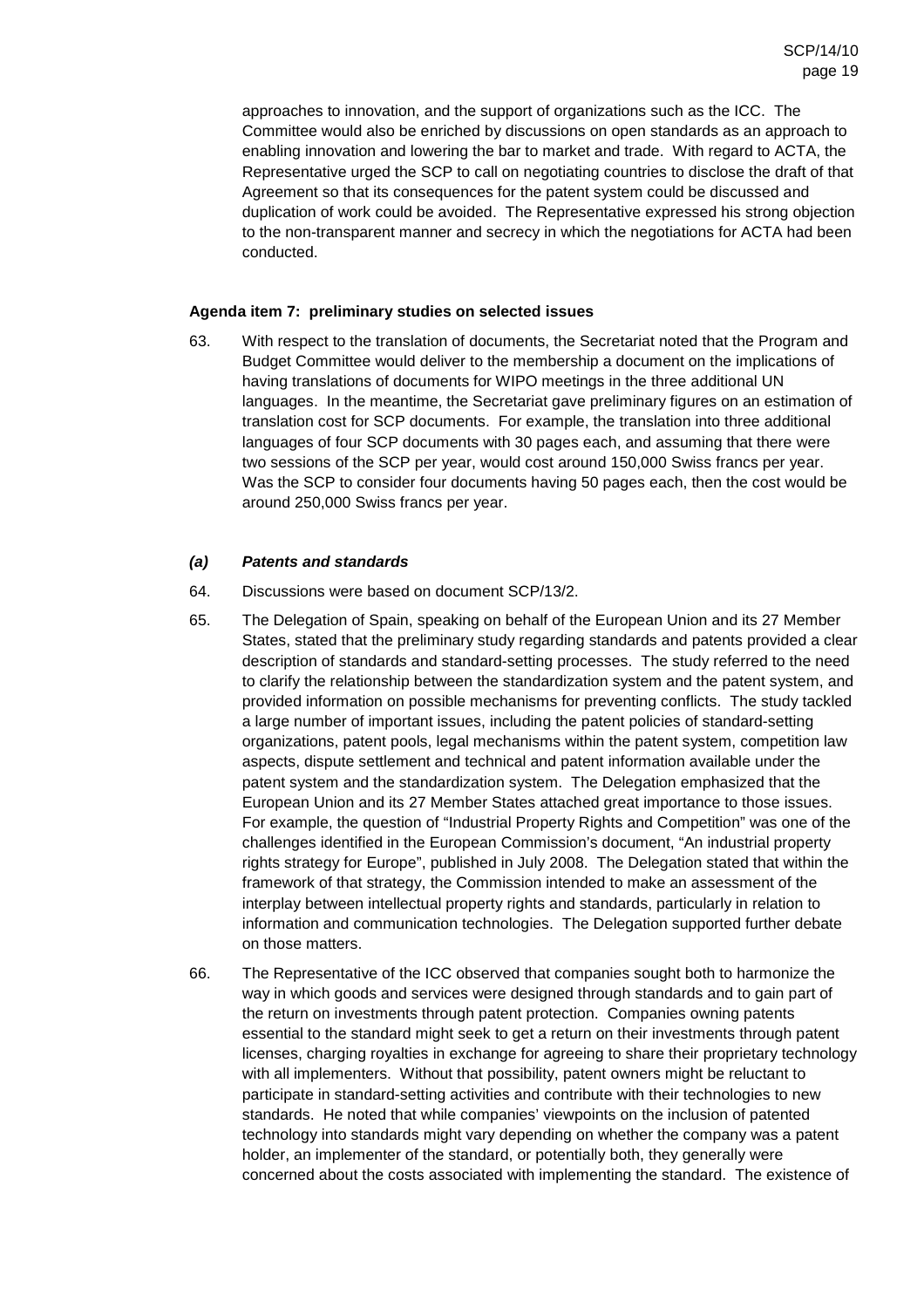many patent holders owning essential patents on a single standard might increase that concern. There was also a concern in respect of patent holders who might not be willing to license their essential patented technology to all implementers on reasonable terms. The Representative acknowledged that to ensure a wide dissemination of standardized technologies while maintaining incentives for innovation, several approaches were pursued to prevent possible conflicts. He noted that most standard-setting organizations sought an early disclosure of the existence of essential patents, and had requested that the patent holders declare their willingness to offer licenses to all implementers on fair, reasonable and non-discriminatory terms and conditions. Potential implementers could then contact the patent holder and discuss details of the licensing terms, which often would be customized to address all of the implementer's specific needs. There was a possibility that, once the standard was finalized, the patent holder might seek unreasonable licensing terms and the implementer would be pressured to accept them. That scenario was called "patent hold-up" or "patent ambush". The Representative, however, noted that patent hold-ups rarely occurred, in part because most participants who were interested in the standard's success and widespread implementation were motivated to act reasonably. More recently, some participants had required more transparency early in the standardization process ("ex ante" or before the standard was completed) of the maximum amount of patent royalties that might be charged on standard compliant products and/or services in connection with the patent holder's essential patent claims. He stated that, due to a number of reasons, the "ex ante" approach had not succeeded in some technology areas, e.g., telecommunication. Most standard-setting bodies that had considered the "ex ante" approach had permitted a voluntary ex ante disclosure of licensing terms to the standard-setting body, but had not required it. He explained that some companies preferred to negotiate a customized license that might address issues beyond just the essential patent claims, and that some patent holders did not actively seek licenses from implementers. The Representative believed that the scope of the exclusive patent rights was carefully designed under national patent laws in order to strike a balance between the legitimate interests of right holders and third parties. While noting that there had been some suggestions to exclude subject matter from patent protection or provide broad exceptions and limitations to the enforcement of patent rights to address concerns about patents and standards, the Representative disagreed with those suggestions and believed that neither the international patent system nor its national implementation required changes to address those concerns. In his view, the support for that position was found in the observation made in the preliminary study prepared by the Secretariat that "no national legislation includes a specific provision limiting the right conferred by a patent the exploitation of which is essential for the implementation of a standard." He further observed that some had suggested more aggressive use of commercial and competition law as a legal mechanism to challenge the abusive or otherwise illegal conduct of any patent holder or of any collective group of implementers. In this vein, he agreed with the statement in the document that "collaborative standard-setting activities, if properly conducted, may have competitive advantages to society at large" but that "if a standard-setting process is manipulated or disguised so that the participants, who are often competitors, could gain unfair competitive advantages vis-à-vis other competitors, such a process is likely to fall under the scrutiny of a competition authority."

67. The Representative of KEI complemented the Representative of the ICC for providing an explanation of issues that could go wrong within standard-setting processes when patents were involved. In his view, consumers encountered two different kinds of problems involving patents and standards; the first one was the case where the standard itself created market power, i.e., a patent that might not have had any monopoly power created a monopoly power through the standard itself. This might be the case where the standard was legally mandated, such as the case of reformulated gas in California, or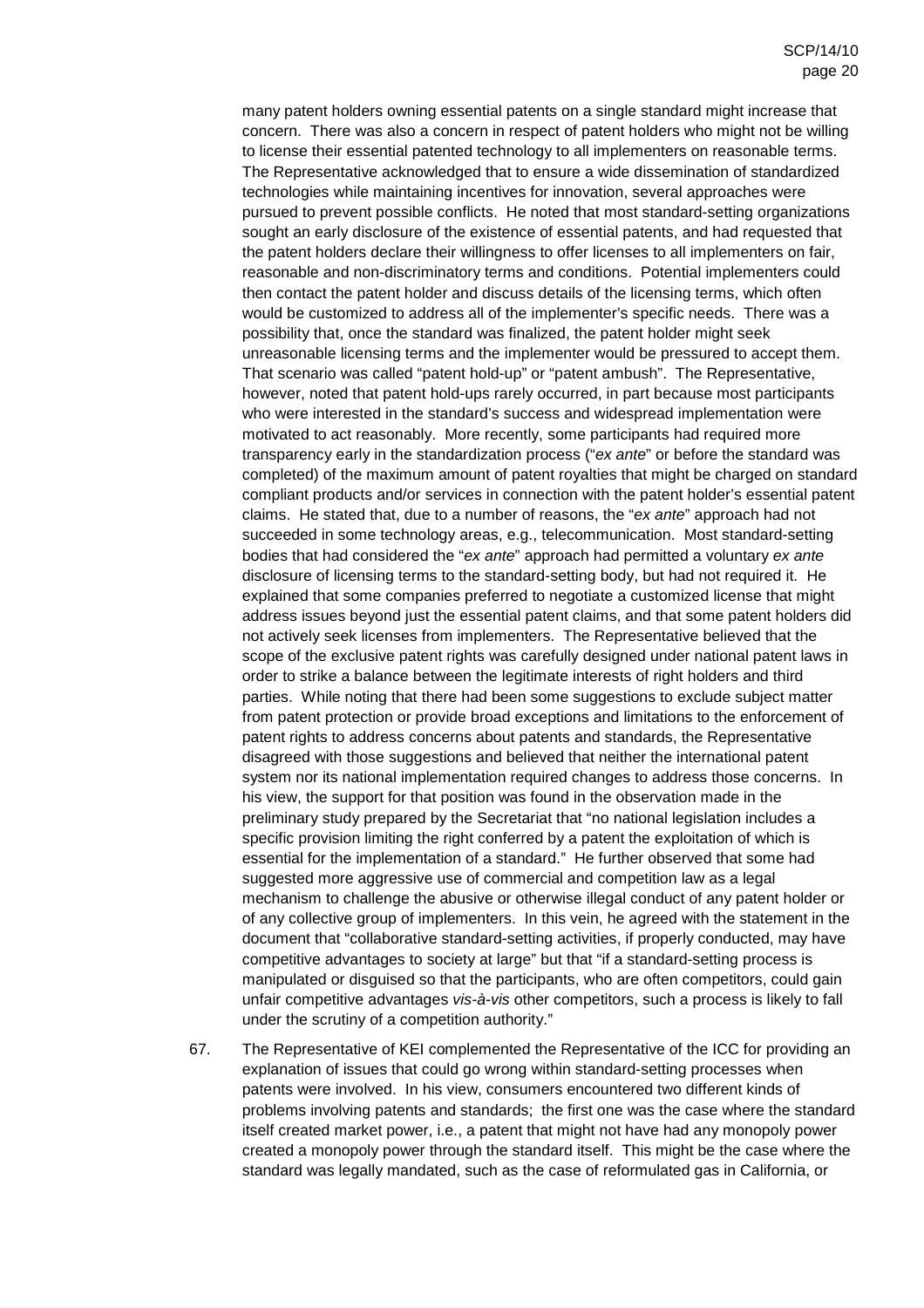where it was very important so that everyone would likely use it. He considered that when excessive royalties were charged in the above cases, it could result in a high price of the products. The Representative stated that another problem that patents could create was a barrier to innovation. He disagreed with those who stated that there were not too many abuses like patent ambushes, and stated that, in reality, businesses complained about their difficulty in some areas in developing standards and were concerned about the problem of investing in products and bringing them to the market. In addition, since the existing mechanisms did not effectively deal with parties external to the standard-setting process, businesses were concerned about finding out about relevant patents later. He stated that some businesses acquired patent rights only for the purpose of enforcing them. Therefore, where abuses of patents came from parties that were not part of the standard-setting process, he suggested that a possible role for WIPO be to deal with those cases through the disclosure of essential patents by patent holders who had not participated in the standard-setting process. He considered that such a disclosure mechanism would allow standard developers to make a sound decision. The Representative wondered whether there was enough global thinking about the control of allied competitors' practices or abusive behavior. He noted that a broader collective effort to come up with a common understanding or some kind of open standard could be envisaged. The Representative expressed the hope that the Committee could bring forward specific concrete proposals in that area. He reiterated that the easiest first step would be to address the disclosure issue associated with those who stayed outside the standard-setting process and to try and develop global norms on it, as well as to study the effectiveness of ways of dealing with excessive royalty demands by patent holders for technologies associated with standards.

68. The Representative of TWN stated that the functioning of many standard-setting organizations had been criticized. Academicians, society organizations and developing country governments had pointed out the absence of effective participation, non-transparency and corporate capture in standard-setting processes of many standard-setting organizations. He noted that the intellectual property protection of standards, especially patenting of standards, was a matter of concern for developing countries, because of its potential and actual use as an obstacle to frustrate competition with developing country enterprises. He was of the view that such practices had adverse implications for the industrialization of developing countries. He stated that there were well-documented cases of misuse of IPRs, especially in relation to patent protection of standards. Often patent protection of standards resulted in patent hold-ups, royalty stacking and refusal to license. In his opinion, mechanisms envisaged by many standard-setting organizations like disclosure requirement, royalty-free licenses, or reasonable and non-discriminatory terms did not offer an effective solution. As an example, the Representative quoted a study with respect to patent searches in the database of the ITU and in the patent pools by the South Center, which found that the patents listed for the implementation of the international standard MPEG-2 in ITU were far less comprehensive and important compared to those listed by MPEG LA for commercial licensing in implementing that standard. The same study also showed that often patent holders refused to license on a royalty-free basis and demanded high royalty rates. Similarly, the enforcement mechanism provided by the patent policies of standardsetting organizations were either not-existing or ineffective. Therefore, the Representative was of the view that there was an urgent need to change the current scenario in order to facilitate access to patent protected standards to developing country enterprises on an equitable basis. He noted that, in the long run, the governments should take steps at the international and domestic levels to eliminate proprietary standards and promote open standards. The Representative urged the Member States to take a pro-active role in regulating the standard-setting processes, instead of leaving it to the self-regulation of concerned stakeholders. Against that background, he urged the SCP to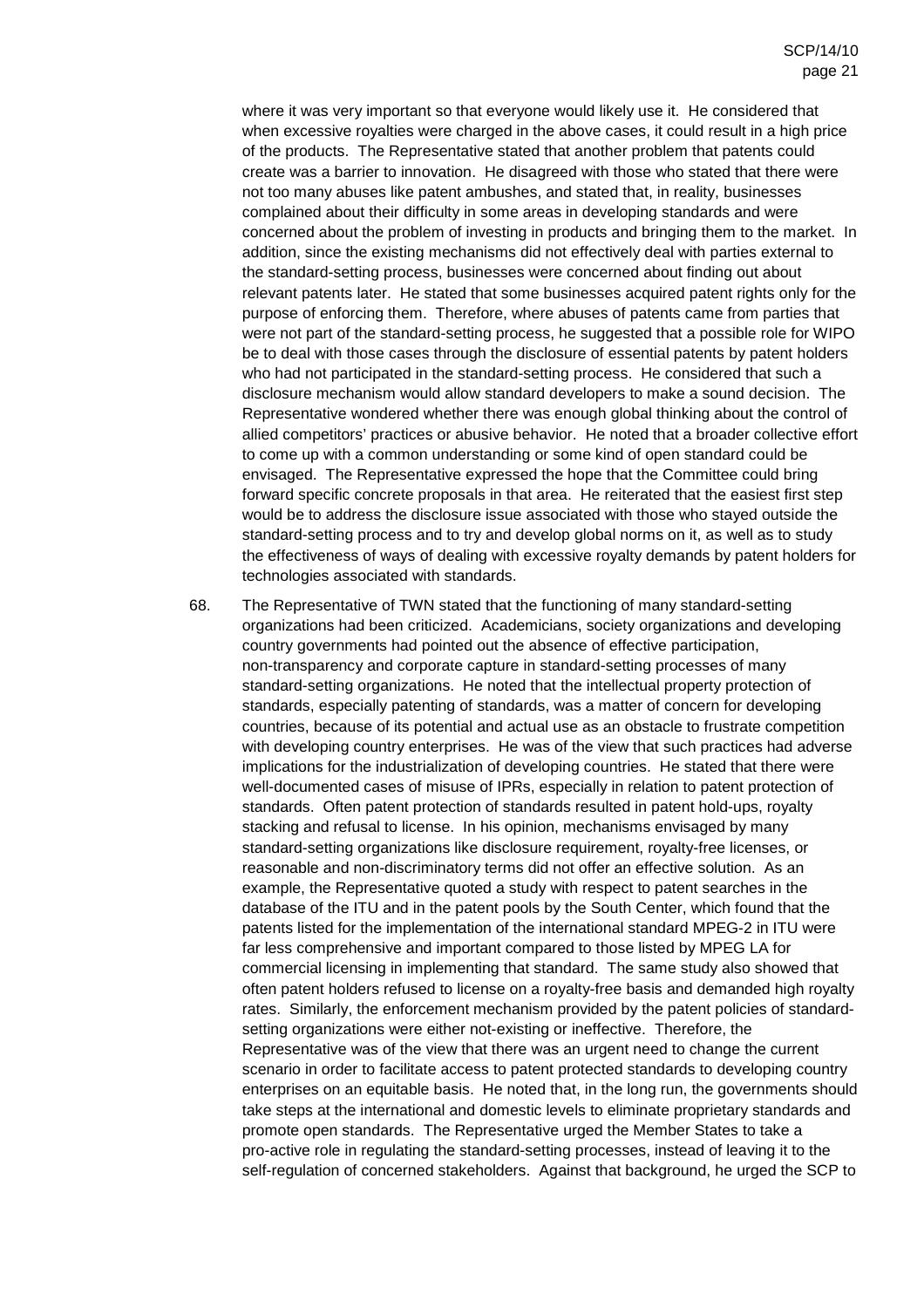look at how far the flexibilities available within and outside the patent regime, including compulsory licenses, could be used to facilitate access to patented standards. In relation to the preliminary study on standards and patents, the Representative stated that the issue had great implications on the policy space for developing countries. In his view, the preliminary study did not make any analysis of the implications of patent protection of standards on the industrial development of developing countries. Further, he stated that the preliminary study needed to provide a few case studies wherein patent protection on standards resulted in problems related to access, as well as competition law. In his opinion, that type of study would help to enhance the understanding on the implications of patent protection of standards and facilitate an informed discussion. In addition, he considered that the study fell short of providing a critical analysis of the policies of listed standard-setting organizations. In his opinion, the study should outline the positive and negative aspects of harmonized patent policies and of the implementation of common guidelines of the ITU's Telecommunication Standardization Sector (ITU-T), the International Organization for Standardization (ISO) and the International Electrotechnical Commission (IEC). In conclusion, the Representative reiterated that the study also needed to look at the use of flexibilities available in patent law, including compulsory licenses to address concerns relating to the patent protection of standards. He was also of the opinion that the study should add information on the details of patented standards, in the form of, for example, a non-exhaustive list of patented standards, which would enhance the understanding of Member States on the critical nature of the issue.

- 69. The Representative of ECIS stated that he focused on IP issues concerning interoperability and competition. The Representative stated that the SCP's focus on standards and patents had captured the attention of ECIS, since the issue was an extremely important one in which WIPO could play a constructive role, both in pursuing concrete measures and in competence-building. In his opinion, the latter was especially important in the developing world, which was heavily affected by those issues, but not involved in or necessarily aware of the relevant standardization processes and consequences. While noting that patents and standards were intended to achieve similar goals to encourage innovation and the development of new products, benefiting consumers and economic development, the Representative stated that their interplay was generating greater problems. For example, failure to disclose patents essential to the implementation of standards and excessive royalty demands threatened the viability of standards and the consumer welfare. The Representative believed that WIPO could play a crucial role in understanding and devising solutions to those problems, and encouraged the Committee to pursue them.
- 70. The Delegation of Uruguay stressed the need to continue studying the issue. It particularly emphasized the need to further analyze the cases involving conflicts between standards and patents with a view to finding possible solutions at the multilateral level.

#### **(b) Exclusions from patentable subject matter and exceptions and limitations to the rights**

- 71. Discussions were based on documents SCP/13/3 and SCP/14/7.
- 72. Referring to the study relating to exclusions, exceptions and limitations commissioned to external experts, the Secretariat informed the Committee that it had identified a renowned academician, Professor Lionel Bently from the University of Cambridge, who would be coordinating the study and had been given all the instructions received from the Committee. Further, Professor Bently had been asked to identify five experts from five different regions of the world renowned for their knowledge in the field of intellectual property. Consequently, in addition to Professor Bently, the following experts would be involved in preparing the study: Professor Denis Barbosa (Brazil); Professor Shamnad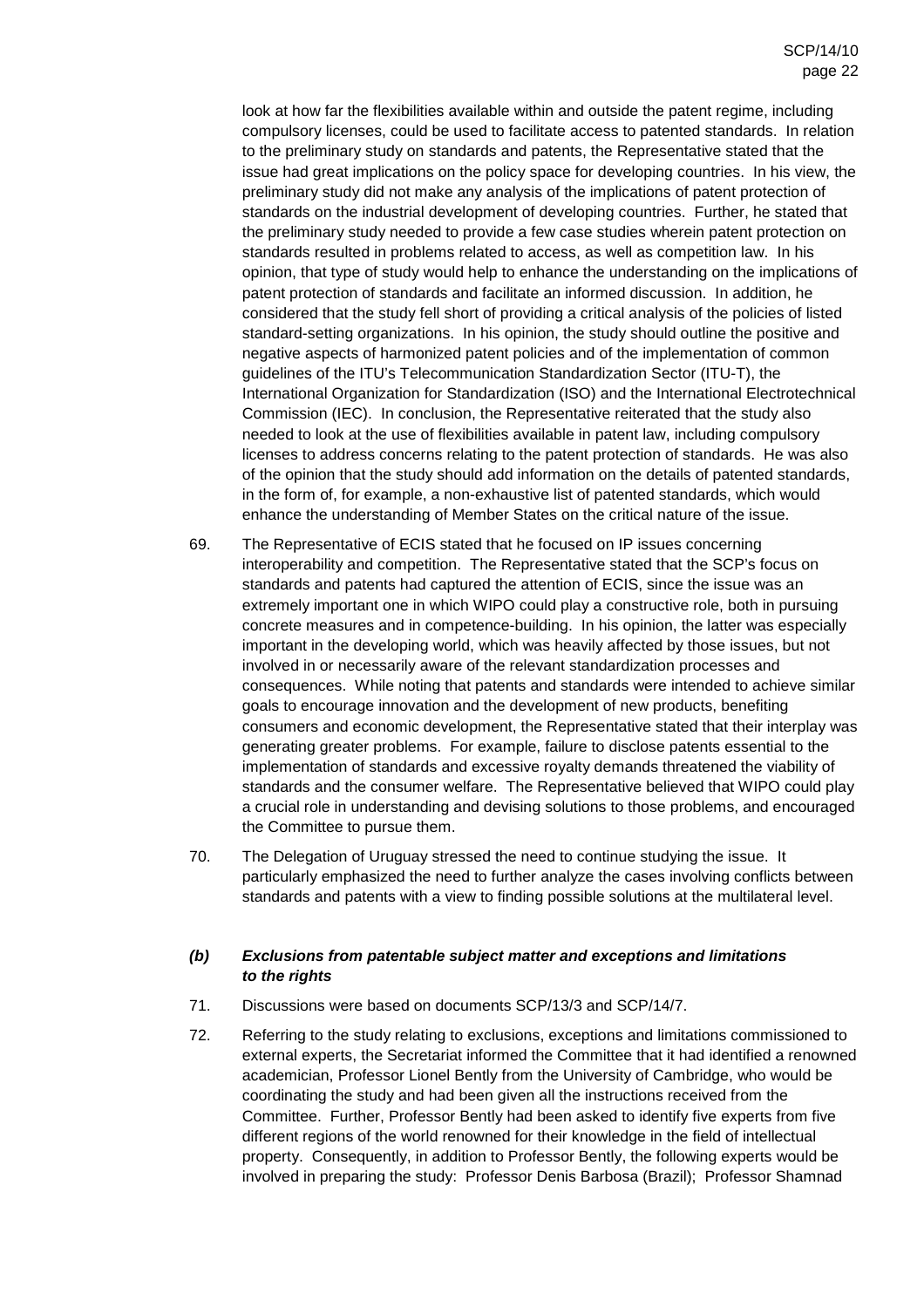Basheer (India); Professor Richard Gold (Canada); Professor Brad Sherman (Australia); and Professor Coenraad Visser (South Africa). The Secretariat further noted that the study would be submitted to the Committee at its following session.

- 73. The Delegation of Brazil presented its proposal on exceptions and limitations to patent rights (document SCP/14/7). The Delegation emphasized that the law of patents was essentially a trade-off between the granting of temporary and exclusive rights as a quid pro quo for the dissemination of technological progress to the benefit of the entire society. The patent system must therefore strive for a balance of rights among all its users. Accordingly, the interests of not only IP title holders, but also the society as a whole should be taken into account. The Delegation stated that exceptions and limitations were intrinsic elements of every law, and that that was also applicable to the various patent systems. The Delegation observed that exceptions and limitations of patent rights served a number of purposes by allowing both for the necessary flexibility to guarantee national security, for example, and for a space to shape public policies to meet development, competition policy and health policy goals. While noting that the proposal was of a straightforward nature, the Delegation clarified that it was not attempting to create new legislation. The first and foremost goal of the proposal was to introduce a three-phase work program on exceptions and limitations into the SCP. What it aimed at was an empirically-based exercise of sharing concrete national experiences and, in that sense, it was not a substitute for, but rather a complement to, the study that had been commissioned by the Secretariat and which would be ready by the following session. The Delegation welcomed that study, and especially the fact that it was going to take on board the views and experiences of different parts of the world. In presenting the proposal, the Delegation wished to provide for a different knowledge on how the system worked in practice as far as exceptions and limitations were concerned. The Delegation noted that the result of the exercise might be, for example, a compilation of a non-exhaustive handbook. It was of the view that such a handbook might form the basis for capacity building activities in developing countries in line with the Development Agenda. While emphasizing the importance of the start of the project, the Delegation concluded that there was a gap between the existing legal framework on exceptions and limitations and its effective use by developing countries. Therefore, the main goal of the proposal was to bridge that gap.
- 74. The Delegation of Ecuador supported the statement made by the Delegation of El Salvador on behalf of GRULAC. The Delegation supported the agenda of the SCP which, in its view, benefited all Member States and took into consideration the Development Agenda. The Delegation supported the Delegation of Brazil's proposal on the future work of the SCP as regards exceptions and limitations, which would include a process for identifying the exceptions and limitations in different legislations, an assessment as to their effectiveness in relation to development, and carrying out a non-exhaustive analysis of those flexibilities. The Delegation stated that Ecuador had analyzed and would continue analyzing the proposal which it endorsed. Furthermore, the Delegation offered its support in developing the proposal of the Delegation of Brazil, because the proposal was fully in line with Ecuador's IPR policy that considered IPR as a tool for development. As an initial step, the Delegation suggested that the proposal of the Delegation of Brazil include a description of experiences of countries with exceptions and limitations and the identification of case law in that area. Furthermore, the Delegation considered it important that the final result should be a reference document, advising ways on how not to restrict exceptions and limitations and not exclude other possibilities which could benefit the development of countries.
- 75. The Delegation of Argentina endorsed the statement made by the Delegation of El Salvador on behalf of GRULAC. The Delegation stated that Argentina was particularly interested in the issue of exceptions and limitations which was closely related to the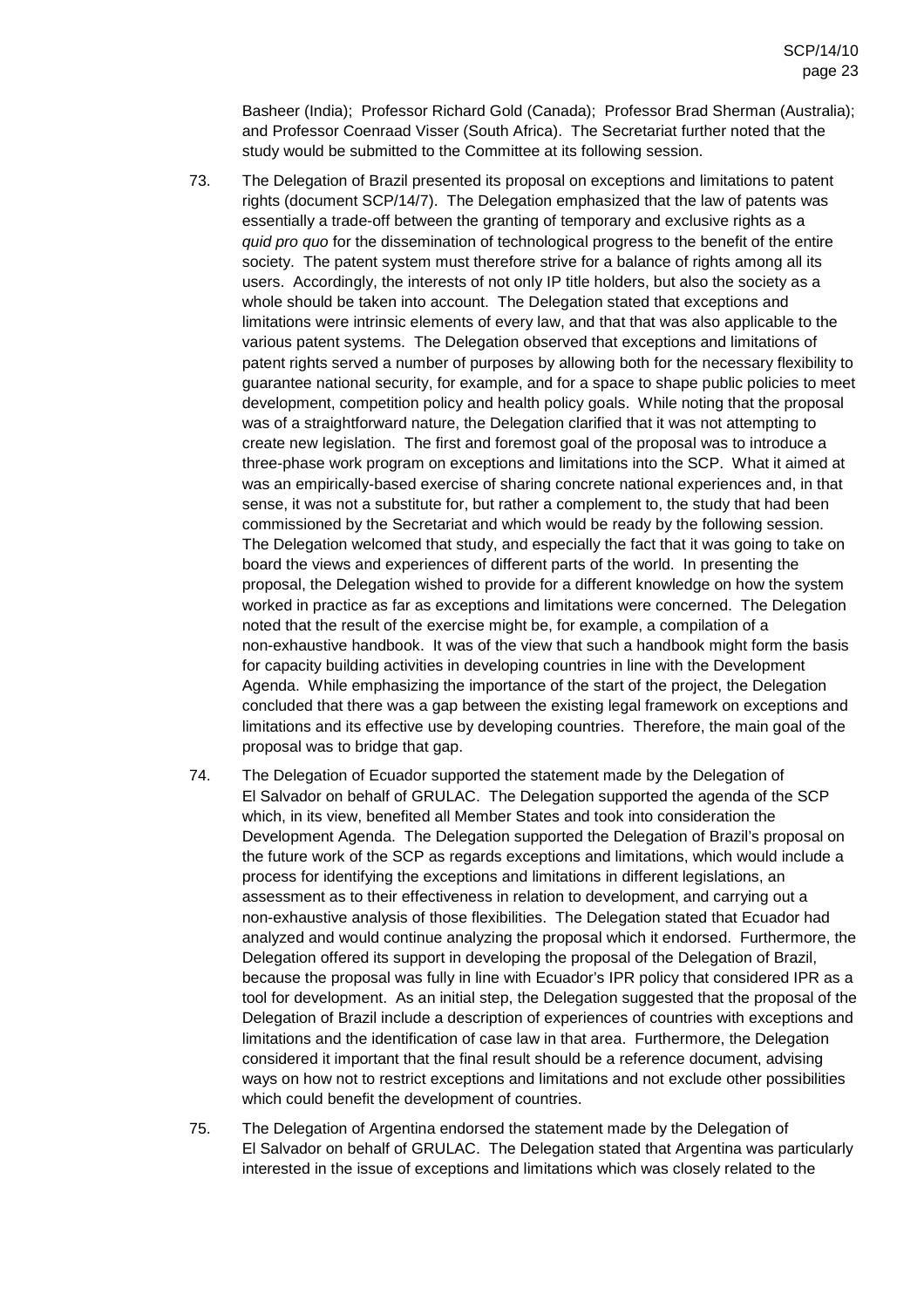general principles of the WIPO Development Agenda. In particular, the Delegation welcomed the Delegation of Brazil's proposal in paragraphs 25 to 28 of document SCP/14/7. The Delegation was of the view that establishing a work program on exceptions and limitations would contribute to the effective implementation of the Development Agenda.

- 76. The Delegation of El Salvador, speaking in its national capacity, was of the view that the proposal of the Delegation of Brazil was extremely valuable and therefore should continue being part of the basic working document in order to continue promoting and strengthening the mobility of the work carried out in the Committee.
- 77. The Delegation of Spain, speaking on behalf of the European Union and its 27 Member States, thanked the Delegation of Brazil for preparing the document, which would contribute to enriching the discussions. Without considering the merits of the document, the Delegation expressed its surprise for the submission of the document on the first day of the Committee in one language and without it being available on WIPO's website. While noting that the European Union and its 27 Member States were ready to participate in the discussion, the Delegation expressed its concern about that kind of procedure which made it difficult for countries to participate in the process. The Delegation reminded the Committee that the document which was being prepared by the group of external experts for the following meeting would deal specifically with that issue. In its view, the discussion of both issues at the following meeting would give a complete overview of the situation and avoid duplication of work.
- 78. The Delegation of Guatemala supported the statement made by the Delegation of El Salvador on behalf of GRULAC. The Delegation noted that exceptions and limitations were part of the checks and balances of the international patent system, since they guaranteed the dissemination of technology embodied in the invention. It considered that developing countries should use those policies in a sensible way, draw the maximum benefit from intellectual property, and be able to adapt patent policies to their particular circumstances and realities. In its view, the Delegation of Brazil's proposal would assist developing countries in designing and implementing their public policies, particularly, as regards health and competitiveness. The Delegation stated that Guatemala supported the three-phase work program proposed by the Delegation of Brazil and hoped that it would be able to participate in the exercise in order to share its national experiences. Furthermore, the Delegation requested the Secretariat for clarification as regards the study that had been commissioned to external experts. In particular, the Delegation questioned whether the Committee had given the Secretariat a mandate to commission the study to a group of external experts, and whether the study would take into account the economic aspect of the issue. The Delegation hoped that the study would not just analyze the legal aspect of the issue, but would also focus on economic aspects which would enable the evaluation of the economic consequences of exceptions and limitations in various countries.
- 79. The Delegation of Germany thanked the Delegation of Brazil for the presentation of its proposal. The Delegation noted that it had expected the study by the external experts agreed upon on the previous session of the SCP to be presented in the current session. While the Delegation appreciated the explanation by the Secretariat on the issue, it nevertheless expressed its concern about the level of information Member States had enjoyed during the process of selecting and commissioning the external experts. The Delegation stated that Germany was looking forward to a constructive and fruitful debate on the issue of exceptions and limitations to patent rights once all relevant information became available in the forum. The Delegation concluded by saying that it fully supported the statement made by the Delegation of Spain on behalf of the European Union and its 27 Member States.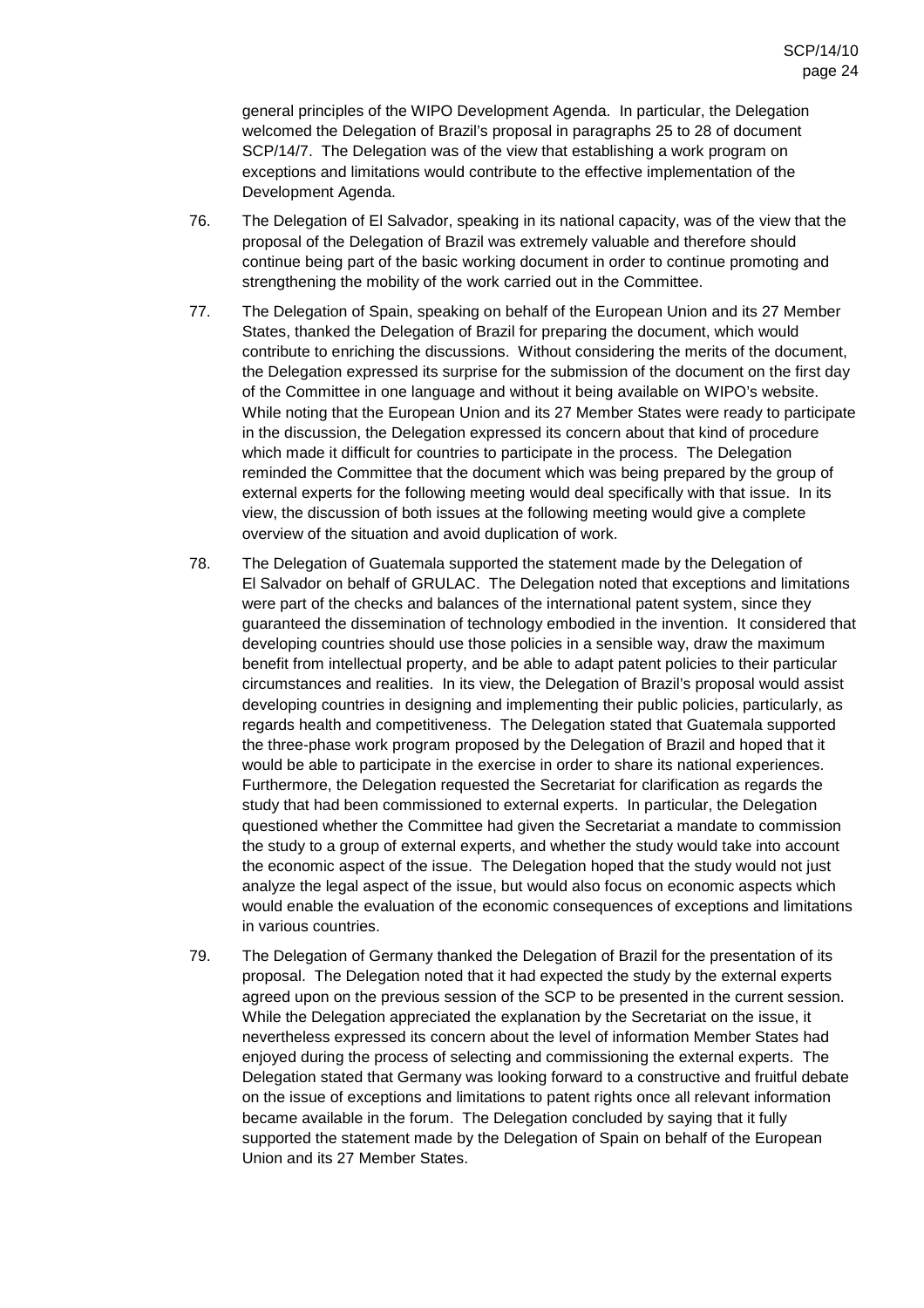- 80. The Delegation of Sudan stated that technology transfer as well as exceptions and limitations represented a great interest for its country. With respect to technology transfer, the Delegation believed that it was very important to establish a patent system which was equitable and efficient. The Delegation underlined the importance of the issue of technology transfer to developing countries especially in the area of health, communication and information transfer.
- 81. The Delegation of Oman thanked the Delegation of Brazil for its proposal. The Delegation paid tribute to the proposal which outlined a three-phase process in order to establish a plan of action for the SCP, aiming at creating an effective strategy with respect to exceptions and limitations. The Delegation was of the view that, up to that time, the use of exceptions and limitations to patent rights had remained rather limited, especially in developing countries. The Delegation therefore supported the idea of further studies in that area.
- 82. In reply to the query from the Delegation of Guatemala concerning the scope of the study commissioned to external experts, the Chair stated that the study would include the economic aspects of the issue, and it would also reflect on the comments made by the Members of the Committee.
- 83. The Delegation of Switzerland thanked the Delegation of Brazil for the proposal and the presentation which further clarified the goal of the initiative. The Delegation however noted that, due to the late submission of the proposal, it required further time to study it in detail in order to provide comments. The Delegation expressed its interest in looking at how the proposal could be integrated into the further work of the SCP. The Delegation was of the view that it was important to wait for the results of the study commissioned to external experts on exceptions and exclusions to have a complete overview of the situation before any determination of the future work program on the issue was made. While the Delegation reaffirmed its commitment to the discussion and active participation in the debate, it however observed that it was premature to take a decision on the proposal made by the Delegation of Brazil at the present session of the SCP.
- 84. The Delegation of India thanked the Delegation of Brazil for the very positive proposal and noted that exceptions and limitations to IP rights were an extremely important issue for India, since they related directly to access to knowledge, access to educational resources, transfer of technology, etc. Therefore, the Delegation expressed its full support for the steps proposed in paragraphs 25, 26 and 27 of document SCP/14/7, and viewed the suggestions as a productive manner of taking forward the deliberations on that issue in the Committee. The Delegation urged for the work in that area to be undertaken along the lines proposed in that document. Further, the Delegation requested the Secretariat to clarify the terms of reference for the study commissioned to external experts in order to shed light on what to anticipate from the study. In addition, the Delegation advised that constraints in implementing the limitations and exceptions in the patent law should be included in the Brazilian proposal. While noting that the document was very exhaustive, the Delegation thought that the proposal shed little light on the rule of exceptions and limitations. Therefore, the Delegation considered that the rule of exceptions and limitations should be highlighted in more detail, particularly with reference to implementing the policies by the governments with regard to public health and other issues. Further, the Delegation noted that there were certain inaccuracies in the document prepared by the Secretariat in relation to provisions on compulsory licenses in the Indian patent law. In particular, the Delegation noted that apart from the general provisions on compulsory licenses that were mentioned in the document, there were some special provisions on the grant of compulsory license when there was immediate urgency in the case of a public health crisis. The Delegation requested those provisions to be reflected in the preliminary study.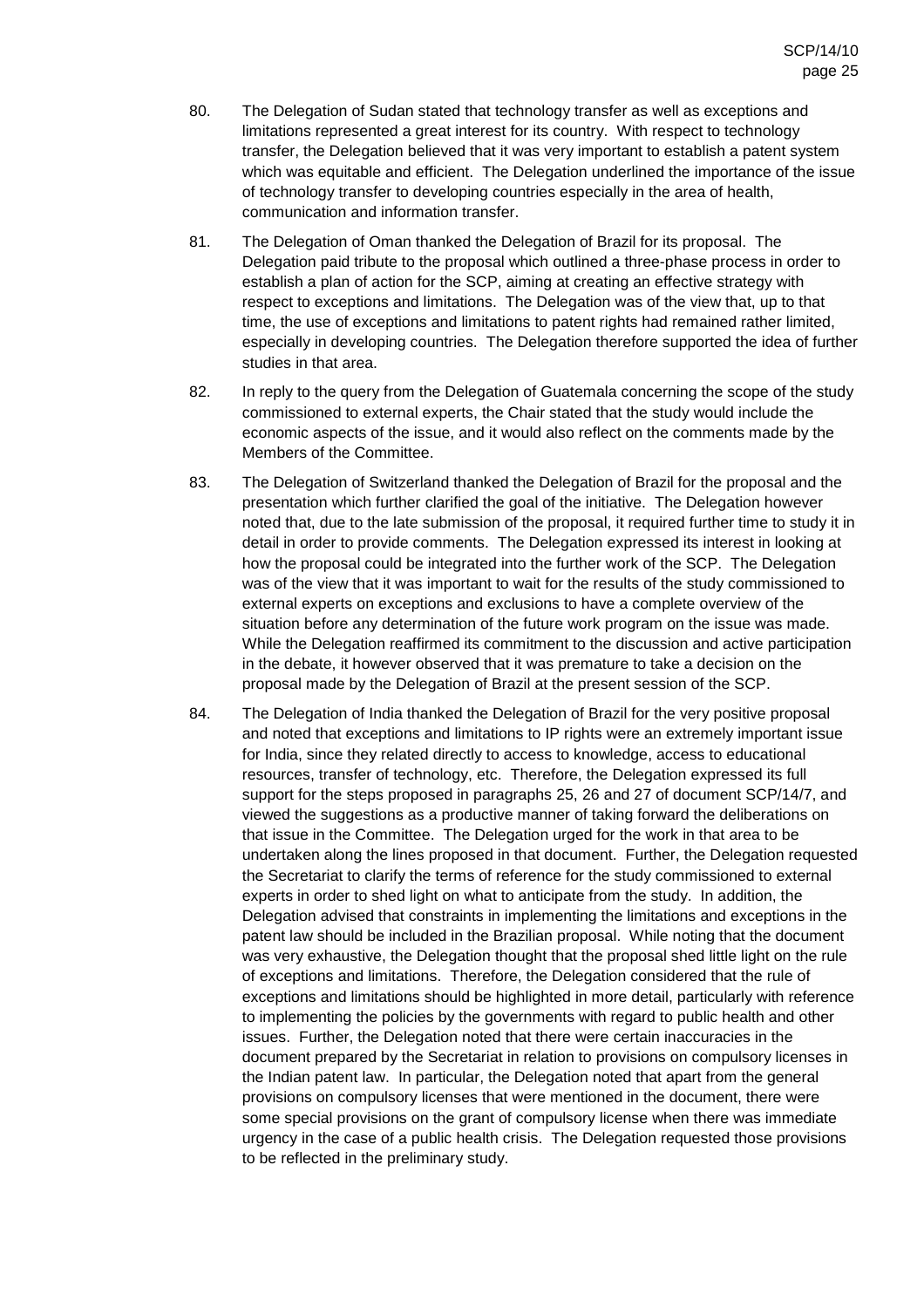- 85. The Delegation of China stated that exceptions and limitations as well as exclusions from patentable subject matter were an extremely important subject in patent law. Noting the current crisis in the area of public health, as well as food security, the Delegation emphasized the importance of carrying out a detailed study on exceptions and limitations. The Delegation, therefore, supported the Brazilian proposal and noted that the three phases mentioned in paragraphs 25, 26 and 27 of document SCP/14/7 would be simple to implement.
- 86. The Delegation of the United States of America thanked the Delegation of Brazil for its proposal on exceptions and limitations. The Delegation recalled its intervention at the SCCR in December 2009. The Delegation expressed its belief that strong intellectual property rights and enforcement provisions were not inconsistent with exceptions and limitations, and pointed out that exceptions and limitations complemented strong intellectual property rights and enforcement. Therefore, the Delegation noted that it was pleased that the Secretariat had commissioned a study on exceptions and limitations to be conducted by academic experts from various countries. The Delegation observed, however, that the issue should be studied systematically, and that therefore, the study should be the first deliverable that it wished to consider on exceptions and limitations. The Delegation was of the view that the rationale and systematic evaluation of whether more work was needed in the area could be made after that deliverable had been produced.
- 87. The Delegation of the Plurinational State of Bolivia supported the proposal of the Delegation of Brazil on exceptions and limitation to patent rights. Referring to document SCP/13/3, the Delegation stated that some of the elements in that document needed to be developed further. The Delegation stated that the Government of the Plurinational State of Bolivia had been following the Committee's work with great interest, because patentable subject matter, when it related to life, was very important. The Delegation recalled that the Committee had decided in its last meeting to commission a study to external experts which would include the issue of patentability of life forms. The Delegation wished to transmit to the group of experts and the Secretariat certain elements to be taken into account upon analyzing the study, including the current trends in patentability of life forms. The Delegation observed that, since the adoption of the TRIPS Agreement, there had been a great proliferation of patents and patent applications for life forms, such as plants, animals, genes and other living organisms. The Delegation stated that according to a recent report from the Action Group on Erosion, Technology and Concentration on Patents and Climate Change, a big number of major plant companies were filing patent applications on plant seeds that could withstand natural disasters. The Delegation further reported that there were ten companies that owned more than two-thirds of intellectual property on seeds. The Delegation emphasized the fact that in many countries, patent claims were not just covering genetically modified organisms (GMOs), but also plants and animals which had been bred by traditional means. The Delegation believed that the study should focus on the trends on patentability of life forms, the sectors where such patentability had the greatest impact, the type and the nature of patent protection with regard to life forms and the countries of origin of patent applications relating to life forms. Further, the Delegation was of the opinion that the study should include an analysis of the ethical and moral aspect of patentability of life forms. The Delegation considered that the patentability of life forms had negatively affected many cultures. Therefore, in the Plurinational State of Bolivia, there was a prohibition on the patentability of plants, animals, microorganisms and all other life forms. Moreover, the Delegation was of the view that the study should take into account the economic, social and cultural impact of patentability of life forms in developing countries, particularly the impact on public policies, indigenous people, agricultural producers and their traditional practices, as well as the right to keep and exchange their seeds and sell their harvest. The study should also take into account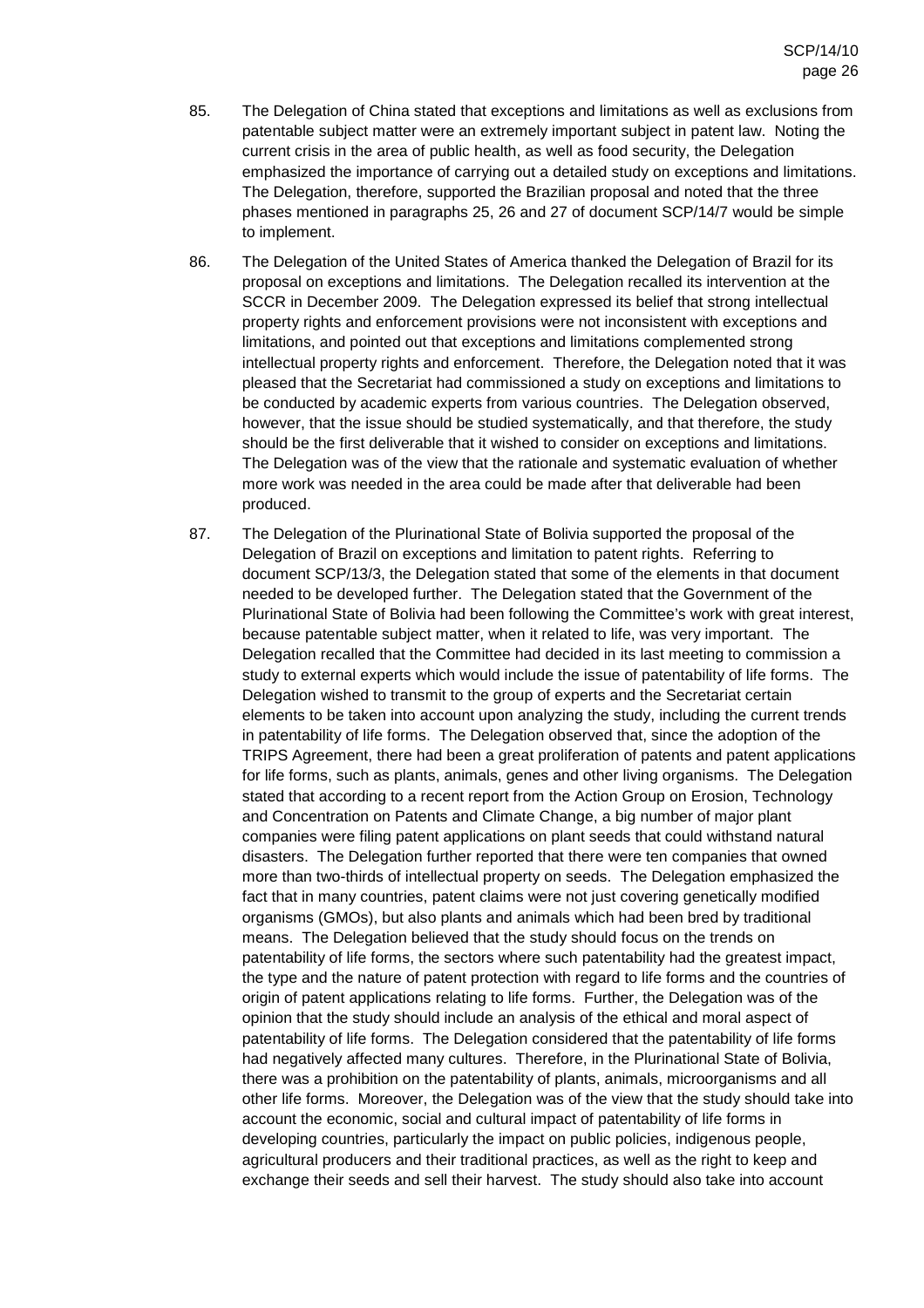anti-competitive practices which stem from the patentability of life forms. The Delegation stated that it was very important to deal with the subject from a historical perspective focusing, for example, on developing countries and the impact of GMOs on their culture, food security and public policy. In conclusion, the Delegation reiterated that the study should focus on the patentability of life forms, socio-economic development and public policy. The Delegation expressed the hope that the contents of the study would be objective, evidence based, adequately referenced and include the analysis of the issues that it had raised in its statement, particularly because of the importance that they held for developing countries. The Delegation requested information on the external experts, including their biographies.

- 88. The Delegation of Angola, speaking on behalf of the African Group, welcomed the proposal made by the Delegation of Brazil which, in its view, represented a way to set up a three-phase working plan on exceptions and limitations of the patent system. The Delegation stated that the African Group reserved its right to revert to the issue during the course of the current session after having had further consultations with the Delegations of Brazil and GRULAC. In principle, the African Group did not have any objection to the proposal, and therefore, wished to contribute to supporting the proposal in a constructive manner.
- 89. The Delegation of Egypt supported the proposal of the Delegation of Brazil on the issue of exceptions and limitations to patent rights. The Delegation believed that the proposal pertained to some very important issues, primarily because it analyzed and offered a diagnosis of a current ailment in the international patent system. Referring to paragraph 6 of the proposal, which stated that the current IP system was heavily characterized by ensuring rights to the IP title holders, while those claims were undoubtedly legitimate, they were certainly incomplete from the public policy perspective. Paragraph 10 of the proposal further pertained to the possibility of a way out which was delving into the fundamentals of the patent system, particularly, a need to revisit and revise old assumptions and to recover the essentials of the patent system. The Delegation noted that while the proposal pertained directly to issues of development and of particular concerns raised by developing countries, it was undoubtedly an issue that was cross-cutting in terms of the interest of the membership across the spectrum in the organization, because it essentially entailed to consumers and users of the patent system vis-à-vis the owners. The Delegation expressed the opinion that the three-phase approach proposed by the Delegation of Brazil would enable the Committee to learn from the developed countries who had developed systems that protected consumers through exceptions and limitations in the patent system. The Delegation stated that the three-phase approach elaborated in paragraphs 25 to 27 was a solid way forward, and supported the links between the proposal and the Development Agenda as reflected in paragraph 28 of the document. In addition, the Delegation appreciated the global approach that the proposal offered to the issue of exceptions and limitations. In its opinion, only through a global approach would the Committee be able to develop proper policies and strategies in relation to exceptions and limitations, rather than adopting a piece-meal approach to the issue. Further, referring to the study commissioned to external experts, the Delegation noted that there was no expert from the Arab Region. In its view, the group of experts should include an expert from the Arab Region, as such expert would be able to elaborate and would have a better grasp of the issue in relation to that region.
- 90. The Delegation of the Islamic Republic of Iran stated that exceptions and limitations played an essential role in creating a balanced IP system and could provide an important policy space for policy makers in managing their development process. The Delegation was of the view that the second and third phases of the Brazilian proposal were of great importance to developing countries, as it represented a valuable effort to bridge the gap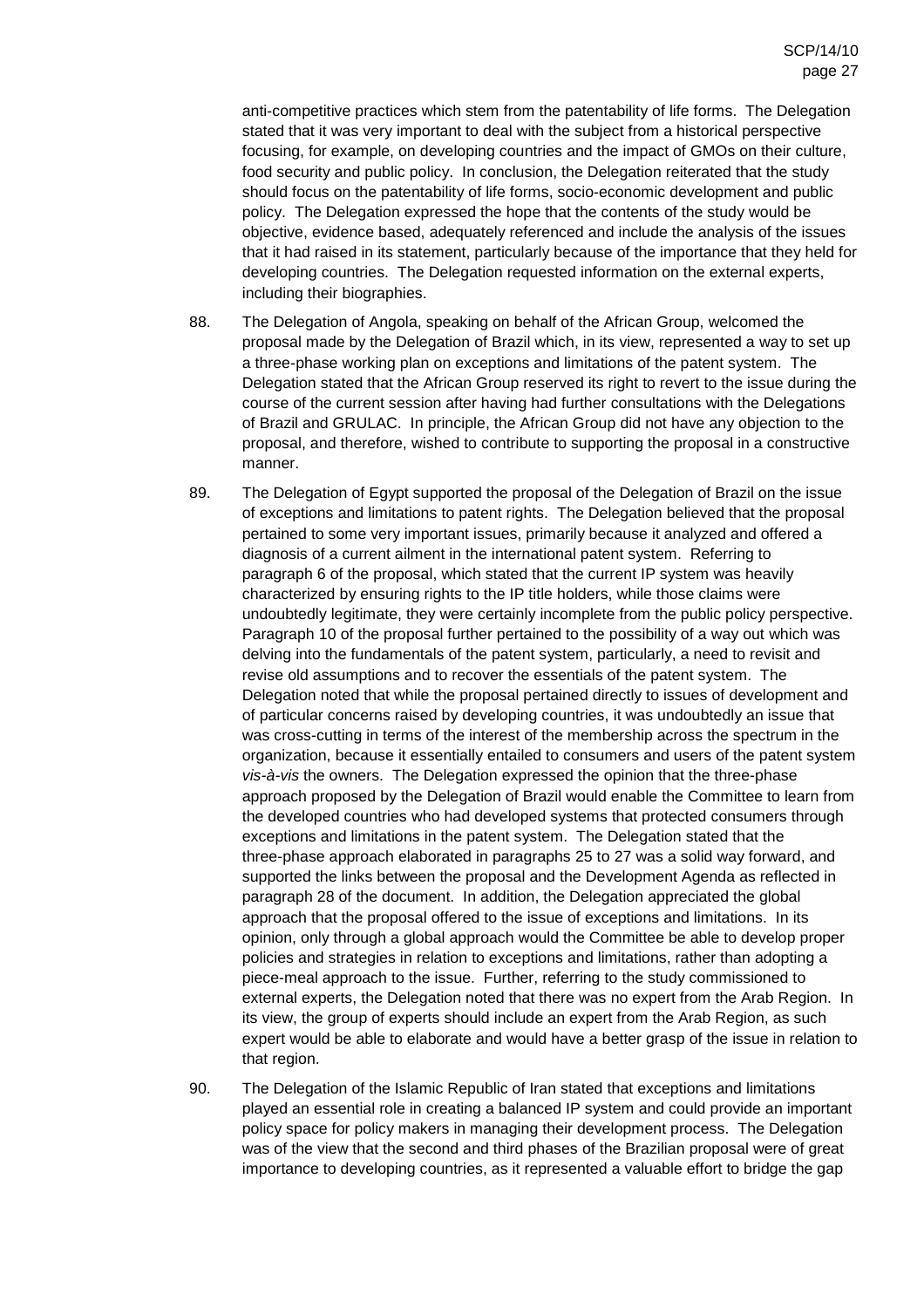between existing provisions on exceptions and limitations and their actual implementation, and proposed new possible areas for transfer of technology and public policy issues. The Delegation stated that the fact that the study by external experts had not yet been submitted to the Committee should not hinder Member States from proposing a work program. In conclusion, the Delegation expressed its appreciation to the Delegation of Brazil for its valuable proposal and supported its inclusion into the work of the Committee.

- 91. The Delegation of Sri Lanka noted that the issue of exceptions and limitations was at the heart of the Development Agenda and that the Brazilian proposal captured that aspect. In its view, the proposal facilitated the SCP to be more supportive of development. Therefore, the Delegation supported the proposal by the Delegation of Brazil and commended the Brazilian government for its pro-active role. The Delegation hoped that the discussions would take into consideration the interests of technologically less advanced countries, like Sri Lanka, with small domestic markets, particularly in applying exceptions until they achieve the required level of technological development.
- 92. The Delegation of Pakistan expressed its full support to the proposal made by the Delegation of Brazil on exceptions and limitations to patent rights. It pointed out that exceptions and limitations and their correlation with the development perspective was actually inherent in nature. The Delegation further stated that the three-phase approach mentioned in the Brazilian proposal, on paragraphs 25 to 27 of document SCP/14/7, was a very systematic approach, and therefore, represented a very clear way forward.
- 93. The Delegation of Australia acknowledged the scale and importance of the topic on exceptions and limitations to patent rights which were at the heart of the balance inherent in the patent system. The Delegation noted that sufficient time was needed for consideration of the issue, and stated that the study by external experts would be a significant piece of work which would provide valuable information that could form the foundation of the future work on that topic. Noting that the study commissioned to external experts would not be available to Members until the next session of the SCP, the Delegation preferred discussions on the Brazilian proposal to be deferred until October 2010. The Delegation was of the opinion that that would enable the SCP to have a more complete view of the issue and to consider the proposal in detail.
- 94. The Delegation of Japan informed the Committee on the updates that took place in Japan since the previous session of the SCP with regard to the exclusions from patentable subject matter. Inventions related to medical activities had not been considered as patentable subject matter on humanitarian grounds in Japan. Accordingly, under the Japanese Patent Law, it had been interpreted that medical practices had not fallen under the category of industry, and thus medical method inventions had been excluded from patentable subject matter in the sense that they had been considered to be lacking industrial applicability. However, the Delegation noted that there had been some opinions that medical method inventions should be protected in order to develop medical technologies. Aiming at a further development of those technologies in the medical science, the examination standards had been revised in November 2009 by expanding the range of patentable subject matter to those inventions concerning novel dosage and administration of medicines, as well as methods of gathering data for diagnosis. While thanking the Delegation of Brazil for the efforts to submit a new document, the Delegation noted that it had received it the previous day, and therefore needed some time to study it. The Delegation was of the view that it was premature to decide on the work program based on document SCP/14/7, in view of the forthcoming study commissioned to the external experts.
- 95. The Delegation of Kyrgyzstan expressed its gratitude to the Delegation of Brazil for its proposal which it believed was a good basis for discussions within the framework of the Committee. However, the Delegation noted that, given the insufficient time for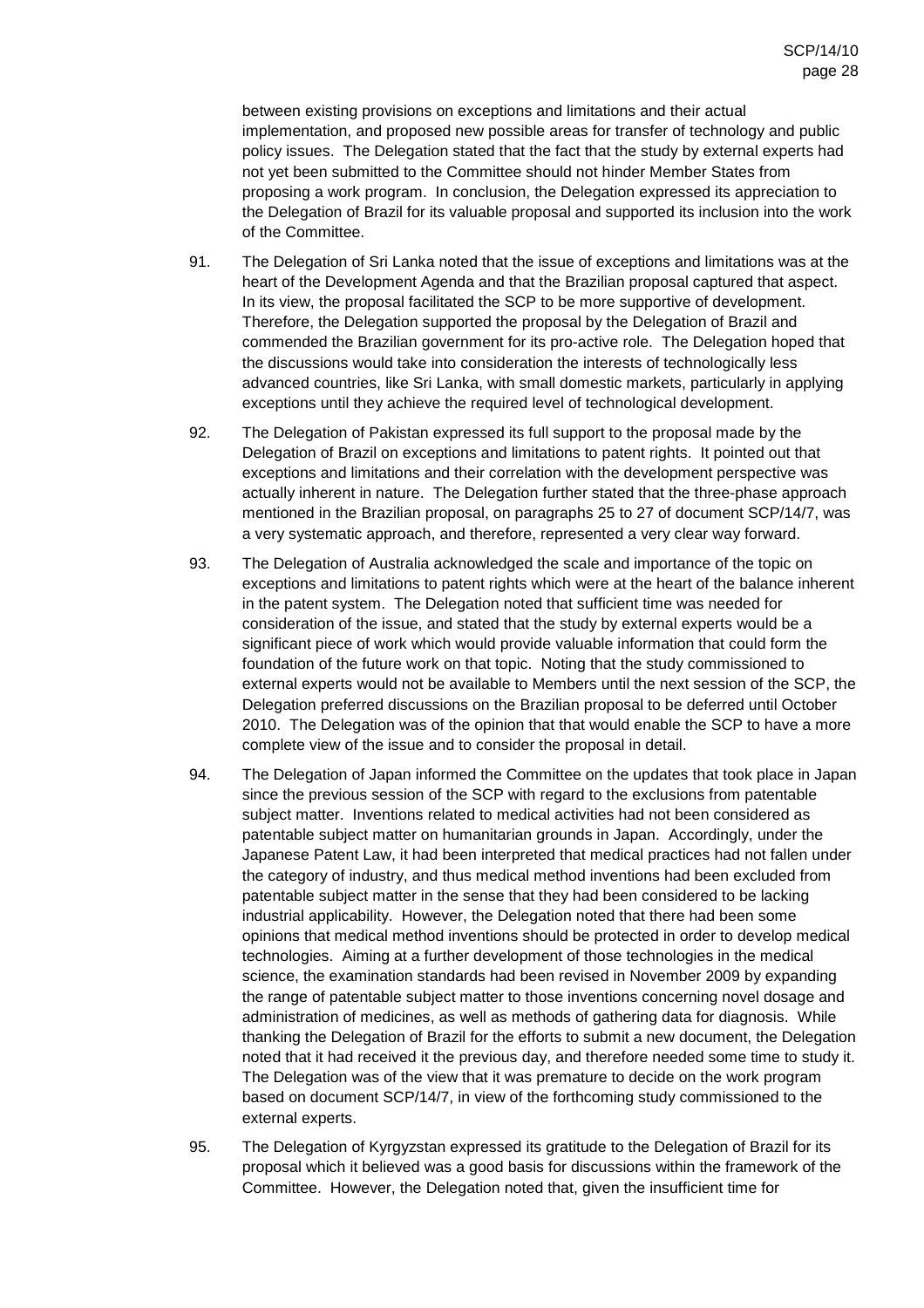consideration of the document, it was unable to state its view on the proposal at that session. Therefore, the Delegation requested the discussion on the proposal to be deferred until the following session of the Committee when the study by the external experts would also be available.

- 96. The Delegation of the Russian Federation thanked the Delegation of Brazil for its valuable proposal on exceptions and limitations to patent rights. The Delegation stated that practical action was needed in order to achieve results in that area. Nevertheless, the Delegation was in agreement with the views expressed by the Delegation of Spain on behalf of the European Union and its 27 Member States and the Delegation of Kyrgyzstan on behalf of the Regional Group of Certain States of Eastern Europe, Caucasus and Central Asia, who stated that the consideration of that document should be made at the following session of the SCP, together with the study submitted by the external experts. In addition, the Delegation stressed the importance of the group of external experts being composed by representatives of all main regions. Further, the Delegation noted that the proposal by the Delegation of Brazil could constitute one of the new issues for analysis as the list of issues was not exhaustive and open for new topics.
- 97. The Delegation of Algeria supported the statement made by the Delegation of Angola on behalf of the African Group and thanked the Delegation of Brazil for its proposal on exceptions and limitations to patent rights. The Delegation was of the view that the proposal correctly analyzed the obstacles which impeded the implementation of flexibilities that were foreseen in international arrangements. Therefore, in its view, the discussions within the SCP should contribute to finding solutions for the effective realization of exceptions and limitations in the patent system in order to respond to the needs of developing countries as regards development and public policy. The Delegation expressed the wish that the work program mentioned in the proposal be taken up in the future work of the Committee. Nevertheless, in order to avoid duplication, the Delegation expressed the view that the proposal should be discussed together with the study to be submitted by external experts at the following session. In relation to the study commissioned to external experts, the Delegation supported the proposal of the Delegation of Egypt that an expert from the Arab region should be included so as to reflect the expertise of that region.
- 98. The Delegation of Panama joined the other delegations who had supported the proposal put forward by the Delegation of Brazil which included a reference to the balance in the patent system. The Delegation agreed with the statement made by the Delegation of Brazil that its proposal would contribute to the review of the issue on exceptions and limitations to the rights conferred by patents. The Delegation noted that the topic was of great importance within the Committee, as it was directly related to the Development Agenda.
- 99. The Delegation of Indonesia recalled its statement made at the previous session of the SCP according to which the preliminary study on exclusions from patentable subject matter and exceptions and limitations to the rights had not sufficiently explored the experiences of developing countries in approaching the issue. The Delegation thus supported the Brazilian proposal, as it suggested a constructive three-phase work program on how to enrich and follow-up the preliminary study carried out by the Secretariat. While expressing its understanding that other delegations had not had sufficient time to study the proposal, the Delegation suggested to focus on the last part of the proposal which provided a simple but concise idea on the future work program for the SCP on the issue.
- 100. The Delegation of Norway considered the issue of exclusions from patentable subject matter and exceptions and limitations to the rights to be an important one. The Delegation looked forward to the study commissioned to external experts to be presented at the following session of the SCP. While welcoming document SCP/14/7 from the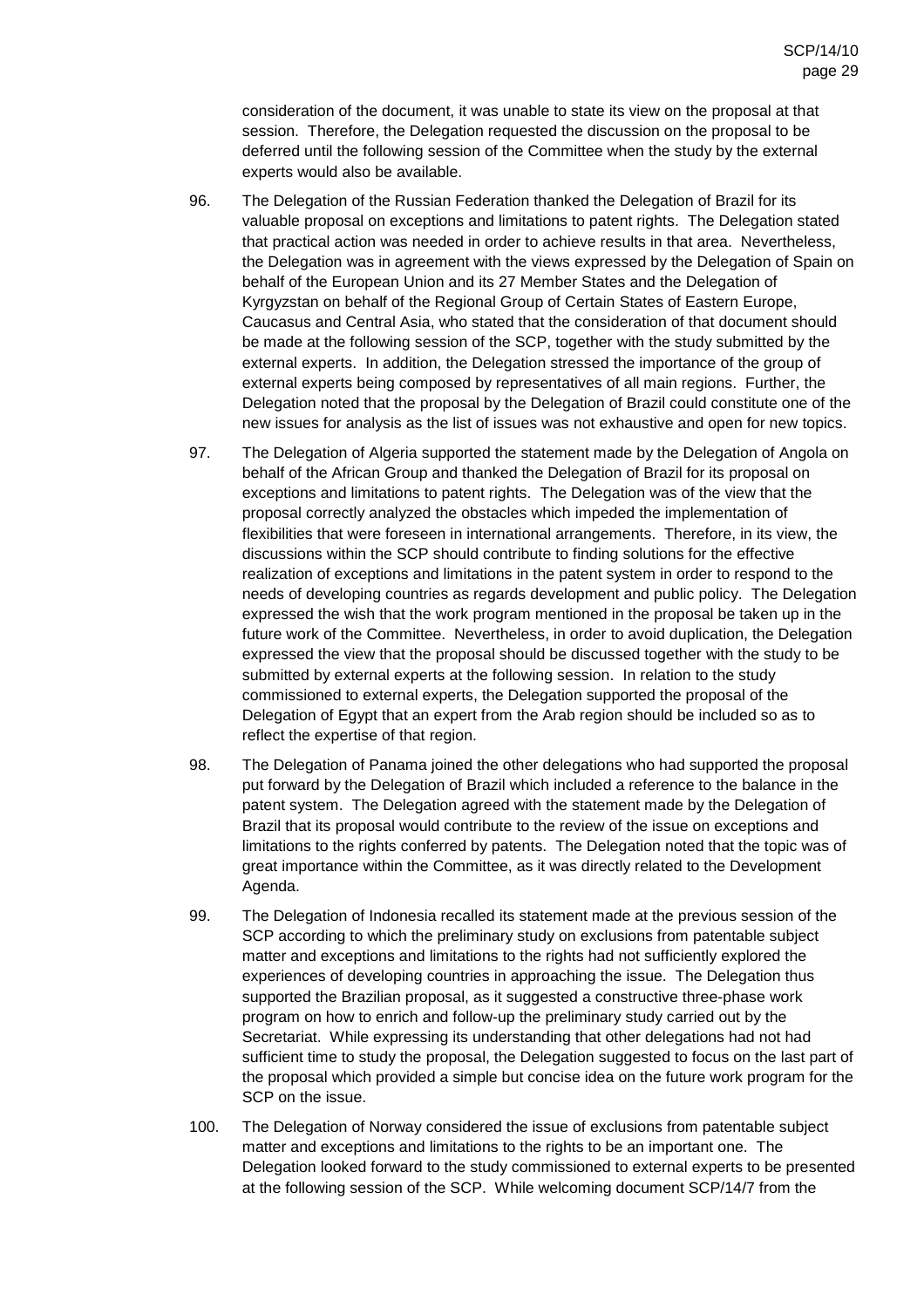Delegation of Brazil as a contribution to the upcoming discussions, the Delegation expressed its concern about the sequence on how the different items were being handled. For instance, it would be advantageous to look at exceptions and limitations in context with the substantive standards for protection. Such substantive standards could be national, regional or international. The Delegation was of the view that without discussing those items in context, the picture would be incomplete. In conclusion, the Delegation of Norway agreed with the statement made by the Delegation of Spain on behalf of the European Union and its 27 Member States and other delegations speaking in favor of postponing the discussion on document SCP/14/7 to the following session of the SCP. The Delegation believed that the consideration of that document, together with the study provided by external experts, would provide a broader basis for discussions.

- 101. The Delegation of Chile stated that exclusions and limitations to patent rights should not be considered as an impediment or a barrier to innovation and to the process of creation in general. On the contrary, in its view, they were essential flexibilities in the intellectual property system in which they represented a balance in the system. The Delegation noted that there was a need to facilitate access to information and transfer of technology through those tools. In its view, that approach would make it possible to have greater innovation to invigorate the development of knowledge and access to technology which was considered as being a fundamental topic of public interest at a global scale. Along those lines, the Delegation considered the proposal submitted by the Delegation of Brazil to be a starting point for delving into that topic. The Delegation welcomed the fact that a number of countries had supported the proposal, and no one had opposed it. The Delegation stated that it was necessary to complement the existing studies with information and specific materials on the implementation of flexibilities which existed in the national and international legal systems. The Delegation further invited members of the SCP to share any relevant information on the practical national situation on exclusions, exceptions and limitations with the objective to make specific headway in that field and to improve the understanding on the worldwide application of those flexibilities. Those contributions could be shared with the external experts who would develop the study by October 2010, in order to make it as comprehensive as possible. The Delegation considered that the topic was directly linked to the strategic objectives of WIPO to develop a well-balanced agenda, and therefore, it should be given the greatest importance in the Committee.
- 102. The Delegation of Uruguay joined other delegations who were members of GRULAC in supporting the Brazilian proposal. It stated that the proposal should become part of the discussions in the Committee. The Delegation observed that the proposal was not incompatible with what had already been decided by the Committee, particularly with the study being carried out by the external experts. The Delegation noted that the proposal was needed in the Committee as it would give it a meaning to its future work as regards limitations and exceptions. It expressed the view that the topic on exceptions and limitations should be given intensive and extensive treatment, not only for the benefit of producers of technologies, but also for the benefit of consumers who should use those technologies to meet their basic needs. The Delegation also supported the interventions of other delegations regarding the way of moving forward and the selection of external experts. In that regard, the Delegation noted that it was informed only about the composition of the group of external experts to whom it wished to provide comments at a later stage. Further, the Delegation considered that the Committee should think about other possible contributions to the work of the external experts in drawing up the study. Along that line, the Delegation emphasized that the proposal made by the Delegation of Brazil and supported by other delegations should be an important element to be considered in the study.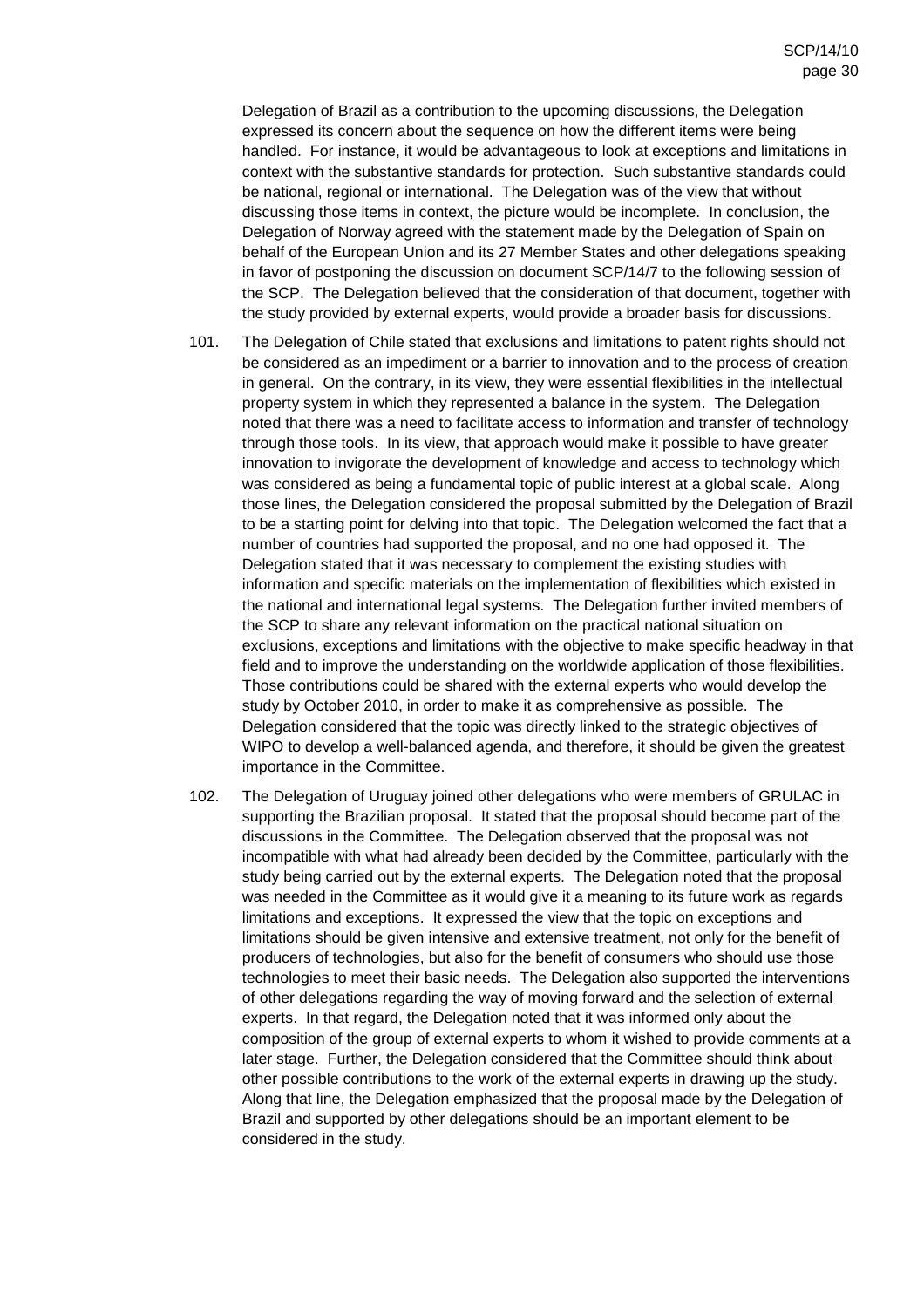- 103. The Delegation of Guatemala supported the proposal made by the Delegation of the Plurinational State of Bolivia that the study should look into bioethics and patentability of life forms. The Delegation recalled that those requirements had been expressed by the Delegation of the Plurinational State of Bolivia in the previous meeting and had been supported by its Delegation as recorded in paragraph 102 of the report of the  $13<sup>th</sup>$  session of the SCP (document SCP/13/8). The Delegation also supported the proposal made by the Delegation of Sri Lanka that the study should reflect the effects of exceptions and limitations on small developing countries, so that those countries could benefit from some guidelines on those issues. The Delegation observed that exceptions and limitations were closely related to production and access to pharmaceutical products and medicines in many countries. The Delegation noted that the current mechanism did not stimulate innovation in the field of medicines in a manner that enabled developing countries to negotiate with patent holders and meet the needs of all stakeholders. The Delegation was of the view that it was necessary to add studies on the return on investment and the development of new medicines. The Delegation stated that, thus, the Committee could evaluate mechanisms in order to make better use of exceptions and limitations and safeguard access to medicines for the public. The Delegation proposed that such information be included in the third phase of the Brazilian proposal.
- 104. The Delegation of the Bolivarian Republic of Venezuela supported the statement made by the Delegation of the Plurinational State of Bolivia, which had a strong link to human rights, such as the right to life, the right to food, the right to health, as well as to the Development Agenda. The Delegation observed that WIPO was part of the United Nations system, and therefore could not stand aside from what was agreed to in its agreements on human rights. Further, the Delegation suggested that the terms of reference of the external experts be made available to the Committee. The Delegation also welcomed the proposal made by the Delegation of Brazil as a first step in the discussion on that topic. Further, it agreed with the Delegation of Brazil regarding the TRIPS Agreement and the Declaration on the TRIPS Agreement and Public Health, contained in paragraphs 13 and 14 of document SCP/14/7. In relation to paragraph 27 on the elaboration of an exceptions and limitations manual, the Delegation stated that such an approach should not limit existing flexibilities.
- 105. The Delegation of the United Kingdom thanked the Delegation of Brazil for the proposal on exceptions and limitations to patent rights. The Delegation observed that it was an interesting and complex issue, and that even countries with long-standing compulsory licensing provisions in their laws might find it not really necessary or even useful to invoke them. In its view, that fact made it even more important to have the full picture of the issues which the Delegation believed would get from the external experts. The Delegation reiterated that it was willing to participate in a constructive debate on the issue. However, given the short period of time that it had had to consider the Brazilian proposal, and noting that the experts' study which had been mandated by the Committee was due in October 2010, the Delegation believed that it was premature to come to a conclusion on the issue at the current session. Therefore, it supported the statement made by the Delegation of Spain on behalf of the European Union and its 27 Member States to postpone the discussion on the document until the following session.
- 106. The Representative of ALIFAR noted that the proposal made by the Delegation of Brazil was clear and pragmatic, as it proposed to understand not only the national legislations, but also how they operated, in practice, in a particular country. In her view, it was a valuable contribution. The Representative stated that some academic works, including WHO documents, which provided regulations on compulsory licensing of many countries could contribute to the Brazilian proposal. The Representative observed that compulsory licenses were tools which must be at the disposal of governments to be used when they saw fit, for example, in order to meet some demands or ensure affordability. Therefore,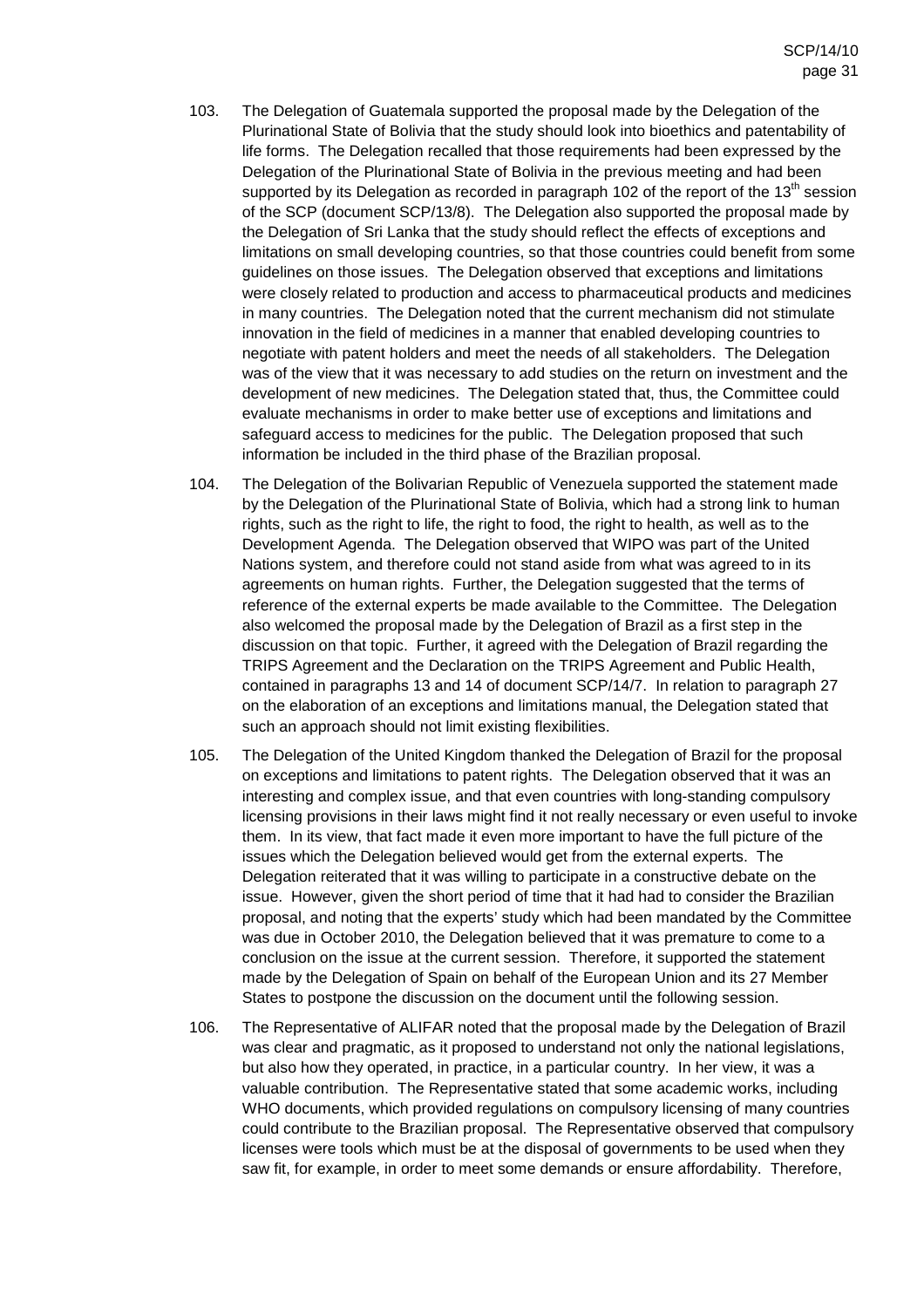the Representative believed that it was essential for a country to have flexibilities as provided for in Articles 30 and 31 of the TRIPS Agreement and the Doha Declaration. As regards public health and the pharmaceutical sector, she attached special importance to maintain the freedom of countries to regulate patentable subject matter as prescribed in the TRIPS Agreement and other agreements.

- 107. The Representative of KEI supported the proposal made by the Delegation of Brazil on a work program on limitations and exceptions to patent rights. While observing that the flexibilities found in Part 3 of the TRIPS Agreement on the enforcement of intellectual property rights were implicit in the Brazilian proposal, the Representative suggested making that explicit. He further recalled that the US Supreme Court decision eBay v. MercExchange had set a precedent requiring US courts to consider the grant of non-voluntary authorizations to use patents as an alternative to granting injunctive relief. In light of the flexibilities contained in Article 44 of the TRIPS Agreement and the eBay vs. MercExchange decision, the Representative was of the opinion that it remained to be seen how other countries would effectively rely upon limitations on damages and injunctions to address a variety of public interest and access to knowledge issues. The Representative observed that the flexibilities contained in Article 44 provided countries the policy space allowing them to set the contours for enforcing intellectual property rights tailored to their national needs. In his view, the ability of countries to employ the Article 44 flexibilities on injunctive relief might be limited by proposals in the ACTA negotiations. The Representative reported that negotiators from 38 countries were holding a closed meeting in Mexico that week to consider a new trade agreement on the enforcement of intellectual property rights. While the Representative could not confirm whether that agreement would address the issue of enforcement of patents, in case it did, he suggested that the SCP request countries involved in that negotiation to make the negotiating text of ACTA public, so that its ramifications for the patent system could be discussed at the following session of the SCP.
- 108. The Representative of GRUR stated that the proposal by the Delegation of Brazil represented a huge package of different subjects. In his view, the subject of compulsory licensing should be dealt with separately and should not be included in the normal limitations, because a compulsory license was a tool in itself which had a separate legal basis in Article 31 of the TRIPS Agreement and, therefore, had different ground than the use of patented subject matter for private, non-commercial use which fell under Article 30 of the Agreement. In relation to certain uses concerning foreign means of transportation temporarily entering the national territories, the Representative stated that such exception was already regulated in the Paris Convention and in the Chicago Convention on the International Civil Aviation. He therefore considered that there was no controversy, although a question of interpretation might arise. The Representative however noted that, since the bona fide prior use was in itself a highly controversial subject, it should also be dealt with separately and not considered together with the ordinary limitations. Therefore, the Representative suggested that paragraph 22 of the proposal be divided into sub-topics in order to separate the ordinary limitations from the right of prior use and the compulsory licensing.
- 109. The Representative of TWN highlighted two developments which had implications on limiting the flexibilities available in the patent regime. In relation to the first development, the Representative stated that the European Union was negotiating or planning to negotiate with more than 80 developing countries free trade agreements in which, according to publicly available texts, it was likely to recur to limitations on exceptions for goods in transits, possible restrictions on parallel importations, possible weakening of effectiveness of compulsory licenses by data exclusivity and other provisions that would reduce remaining exceptions and limitations. The Representative further stated that the free trade agreements with the European Free Trade Association might also limit the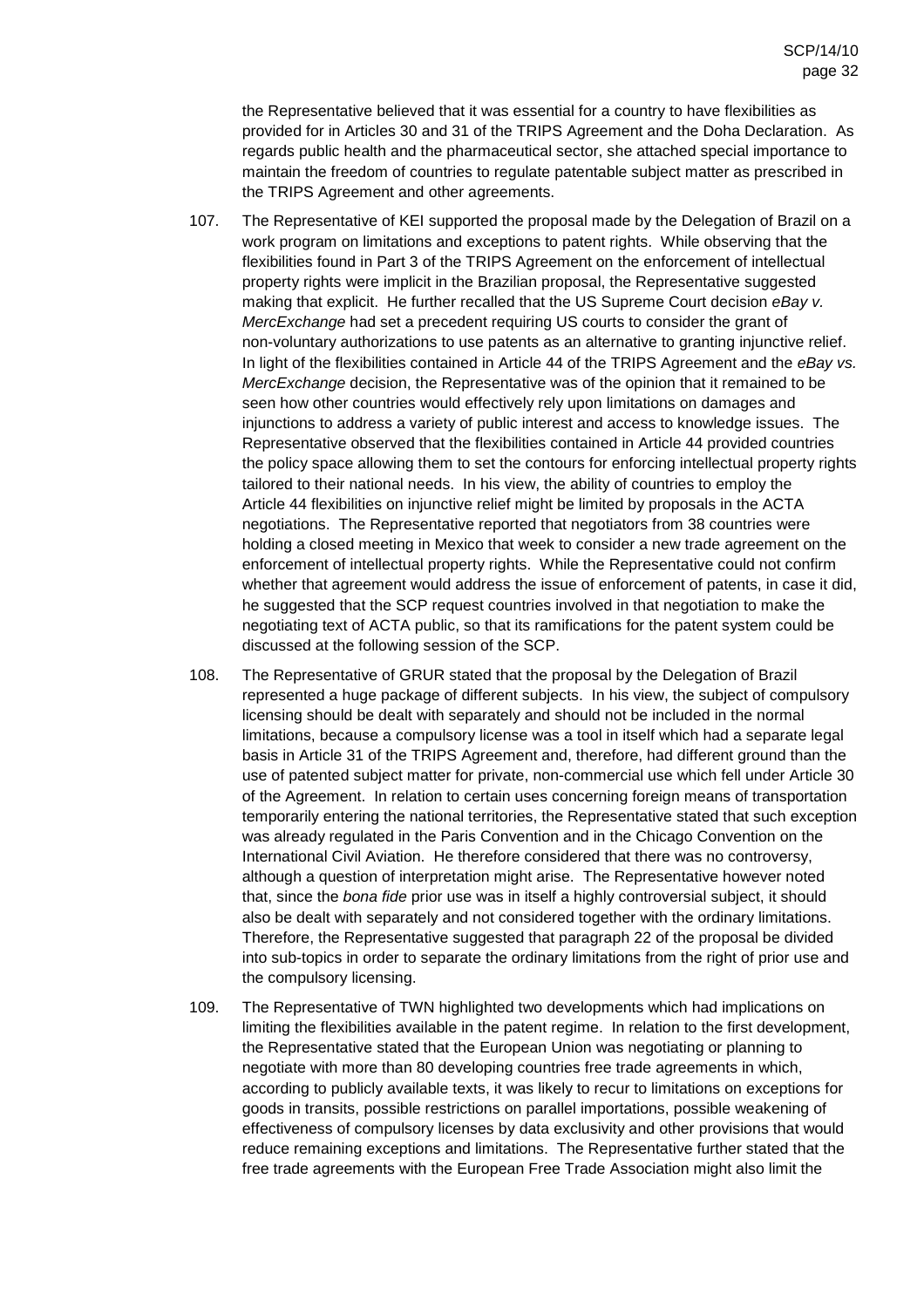effectiveness of exceptions and limitations, such as compulsory licenses, by recurring data exclusivity. The Representative further stated that the Free Trade Agreements of the United States of America provided limited flexibilities in the past, for example, by removing the ability to exclude plants, animals or new uses from patentable subject matter and appearing to render some exceptions and limitations less effective, limiting the grounds for compulsory licenses and restricting parallel importations. Similarly, Japan's Free Trade Agreement, in particular the investment chapter, might also significantly limit the ability to exercise exceptions and limitations to patent rights. The Representative stated that another development was the enhanced enforcement initiatives mainly from the Member States of the European Union resulting in seizure of medicines which were in transit, compromising access to medicines in various developing countries, especially in Latin America and Africa.

- 110. The Delegation of Angola, speaking on behalf of the African Group, thanked the Delegation of Brazil for the valuable proposal. In order to build a consensus among Member States in a constructive manner, the Delegation requested that that item be maintained on the agenda of the following session in order to be able to have further discussions and take action on the issue.
- 111. The Delegation of Brazil, referring to the level of support expressed by other delegations, stated that its proposal was no longer the proposal of Brazil, but of several Member States. As had been noted by the Delegation of Chile, the Delegation recalled that nobody had spoken against the proposal. The Delegation said that there were some objections to the late submission of the proposal, but no objection to the content of the document. In relation to the comments made by the Delegation of Spain on behalf of the European Union and its 27 Member States, while the Delegation understood the difficulty that Member States were experiencing in examining the document given the short period of time, the Delegation stated that the proposal had been presented on the date indicated in document SCP/14/7, and that it was detrimental to the discussions that the document had not been translated accordingly and not been ready for the discussion at the current session. Further, the Delegation informed the Committee that the proposal had been submitted for the fourteenth session of the SCP because of the expectation that the study commissioned to external experts would be available at the same session in order to be able to discuss both issues at the same time, even though they were of different nature and dealt with different aspects of the same question. The Delegation underlined that the issue, as had been seen during the discussions, was a priority for several countries. Therefore, it expressed the hope that the study commissioned to external experts would be available at the following session and that its proposal be discussed again in conjunction with that study, but at the same time, as a separate issue. The Delegation pointed out that it did not wish to link the two documents, because the external experts' study would adopt a theoretical, academic approach which could expand on the existing framework, whereas its proposal had chosen a pragmatic approach which was based on experiences of countries in accordance with their national legislations. Against this backdrop, the Delegation agreed that its proposal be taken up at the following session of the Committee.
- 112. The Chair, noting that there had been some delegations who had requested more time to study the proposal by the Delegation of Brazil, suggested that the discussion on that document be postponed to the following session of the Committee.
- 113. An information document containing the names and CVs of the external experts preparing the study, as well as their terms of reference, was made available to the Committee (document SCP/14/INF/2).
- 114. The Chair clarified that Member States could send comments as regards the issues dealt within the external experts' study on exceptions and limitations, and that they would be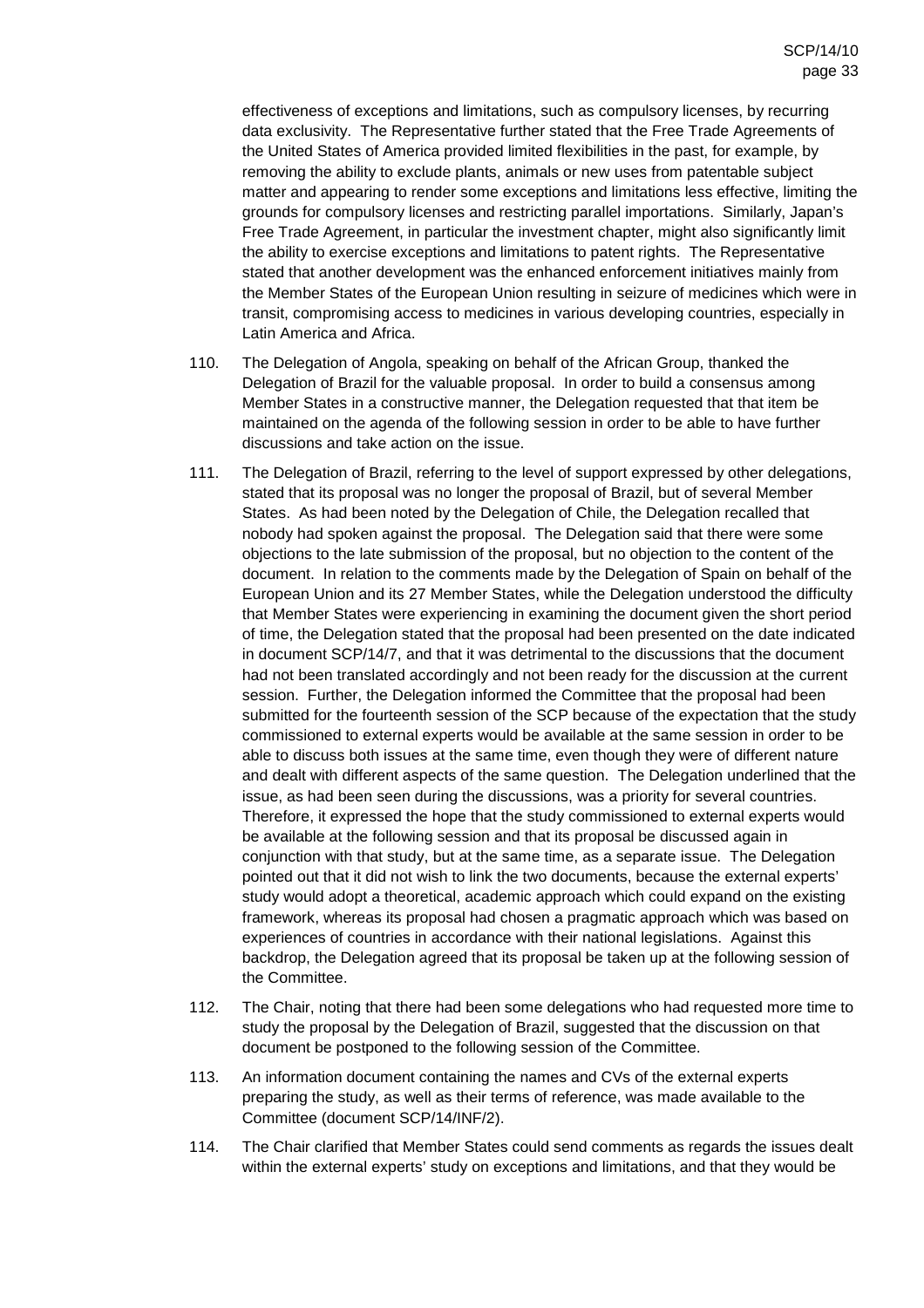requested to take those comments into account in preparing the study. The Chair proposed to set a date to receive such comments.

#### **(c) The client-attorney privilege**

- 115. Discussions were based on documents SCP/13/4 and SCP/14/2.
- 116. The Delegation of Morocco noted that its country was modifying the current legislation in order to standardize the patent profession in its country, taking into account the professional privilege. It further noted that national and regional patent offices were bound by professional secrecy, and explained that the Moroccan Industrial and Intellectual Property Office was bound by provisions requiring secrecy. The relevant statute prohibited disseminating, using or publishing documents that the Office received through its services. The Delegation clarified that such a treatment gave reassurance to patent applicants while the Office was examining their applications.
- 117. The Delegation of Argentina was of the view that the client-patent advisor privilege was a matter of private law which belonged to national jurisdiction. As a result, the Delegation considered it appropriate to continue relying on Article 2(3) of the Paris Convention and Article 1.1 of the TRIPS Agreement.
- 118. The Delegation of Australia stated that the topic of the client-patent advisor privilege had recently received considerable attention in its country, and legislative changes in that area were currently considered. The Delegation, however, believed that international development was necessary to adequately address the issue. For that reason, it supported further discussion about the client-attorney privilege and professional secrecy in the Committee with the view to identifying common objectives and potential solutions.
- 119. The Delegation of India stated that the client-attorney privilege was regulated neither under the Paris Convention nor in the TRIPS Agreement. Therefore, it considered that each country should be allowed to set its level of privilege and extent of disclosure that suited its social or economic circumstances and its particular level of development. The Delegation was of the opinion that harmonizing the client-attorney privilege implied harmonizing the exceptions to the disclosure. It observed that, since the disclosure was a substantive element of the patent system, harmonization of the client-attorney privilege could have substantive implications and involve elements regarding substantive harmonization. It concluded that such harmonization would also keep more information out of the public domain, adversely affecting the quality of patents and access to information and innovation, especially for developing countries.
- 120. The Delegation of Spain, speaking on behalf of the European Union and its 27 Member States, stated that, in the framework of industrial property, freedom of communication between professional representatives and their clients was needed to apply for patent rights, prosecute patent applications to grant and when an opinion was requested regarding infringement or annulment of rights. In its view, the freedom of communication required necessarily that confidentiality of the communications was granted to them both with respect to third parties and particularly in the event of judicial proceedings. As a conclusion, the Delegation endorsed the recommendation for the next steps consisting of a detailed study on the treatment of the confidential information revealed to the professional representatives as granted by the different States. It noted that the questions that could be addressed were how confidentiality of communications between professional representatives and their clients in one country was recognized in other jurisdictions and what were possible options for a better recognition of the confidentiality of communications between the representatives and their clients beyond national borders. In addition, the Delegation was of the view that the detailed study to be prepared by the Secretariat should also be focused on the feasibility of international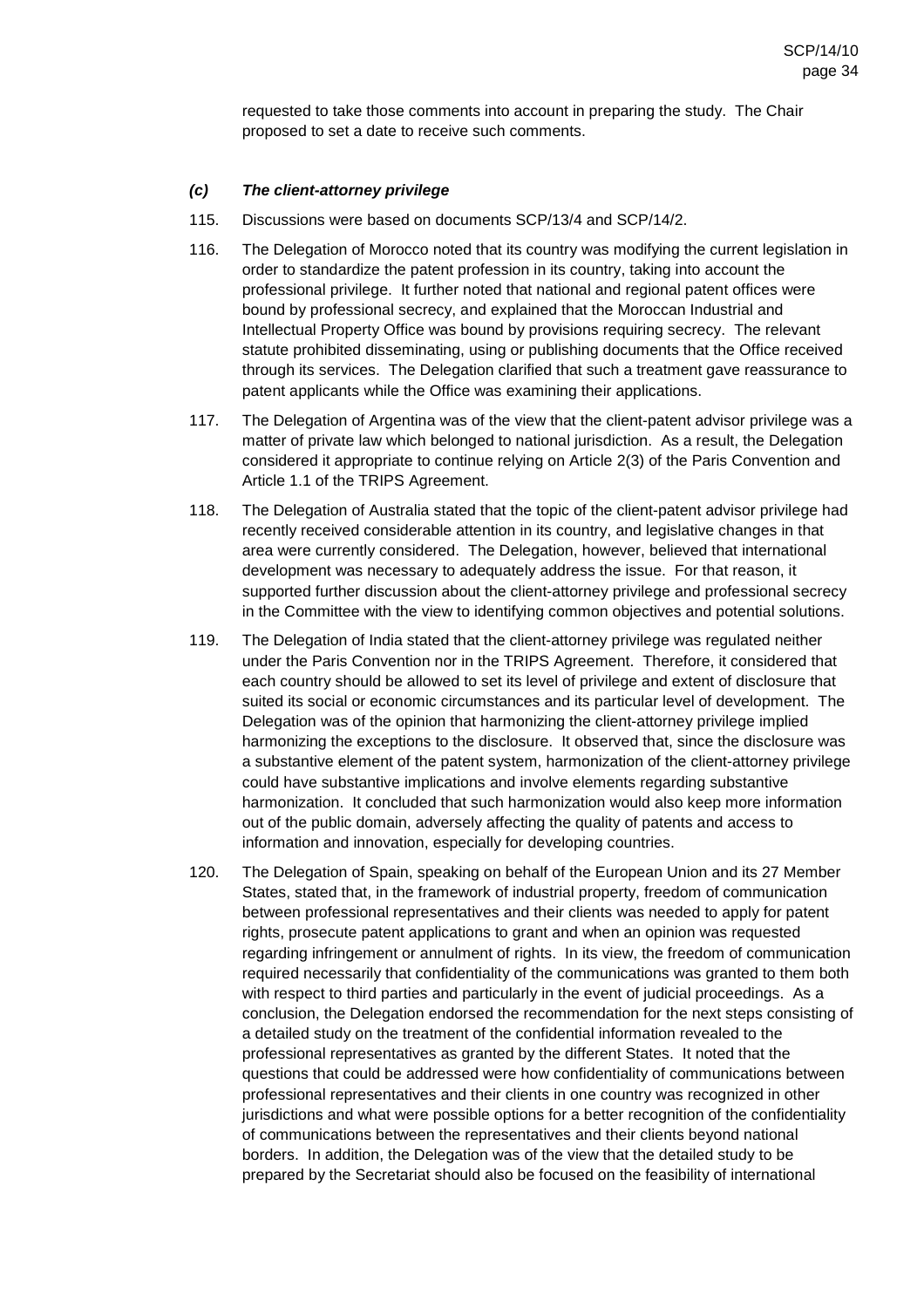regulations in that field. The Delegation considered that such prerogative was crucial to enable an appropriate communication, without reservation, between the client and his representative, enabling for the best defense of the client's interests.

- 121. The Delegation of France stressed the importance of the subject of the client-attorney privilege, and recalling the interest of users, renewed its commitment to continue working on that subject. The Delegation associated itself with the statement made by the Delegation of Spain on behalf of the European Union and its 27 Member States. In order to move forward, the Delegation requested the Secretariat to further study the treatment of confidential information across borders. In view of the importance of the issue for companies, the Delegation suggested that the Secretariat work on the possibility of setting up international rules in the patent-advisor privilege area.
- 122. The Delegation of Nigeria stressed the importance of clarifying the practices relating to the client-attorney privilege in different countries and their implications. Noting the differences between common law countries and civil law countries, the Delegation wondered whether the countries that had introduced such privilege with respect to legal professionals had based themselves on their own legal system or judicial system. Due to the territorial nature of patents, the Delegation was of the view that the privilege issue regarding patents was a matter to be addressed at the national level. He was of the opinion that possible actions at the international level were to bring ideas and institute a dialogue so that national activities could be strengthened. In that light, the Delegation supported the idea that the Secretariat engage in further studies that would provide more analysis on the issue.
- 123. The Delegation of the United Kingdom associated itself with the statement made by the Delegation of Spain on behalf of the European Union and its 27 Member States, and reiterated the importance of the issue for the users of the patent system. The Delegation informed the Committee that, in relation to paragraph 91 of document SCP/14/2, as of January 1, 2010, responsibility for the register of patent attorneys in the United Kingdom had been transferred from the Intellectual Property Office (IPO) to a separate regulating body, known as IPReg.
- 124. The Delegation of the Islamic Republic of Iran noted that, although there was an overall common practice on the issue of confidentiality of communication between a client and an attorney in both common law and civil law countries, the concept in civil law countries stemmed from professional secrecy obligation and there was no privilege in the common law sense in a number of countries. Therefore, the Delegation felt that the use of the term "privilege" in the preliminary study was problematic, and wondered why a word which was used for the exceptional situation in common law was selected for describing the concept in all countries. The Delegation suggested that the Secretariat elaborate further on the interplay between the extension of the concept and the transparency of the patent system, in particular, whether it would affect the transparency in patent law, and what would be the possible result of harmonizing the existing procedures on the enforcement of IP as well as the legal procedures of Member States. In addition, the Delegation requested the Secretariat to add existing case law regarding the acceptance and denial of that concept in different Member States, which would provide an invaluable means for understanding the real and ongoing status of such concept.
- 125. The Delegation of Pakistan considered that privilege in respect of communications between a lawyer and a client was not based on the legal nature of a lawyer's work as such, but on the relationship between the lawyer and the code. It explained that the privilege was extended to lawyers in some jurisdictions because they had a strict duty to the code enforced by strong professional codes of conduct. Abusing such privilege had serious consequences for the lawyers, and therefore, in its view, extending such a privilege to other actors, such as patent attorneys and patent agents, who were not lawyers and did not have such duty to the code was more likely to be abused. The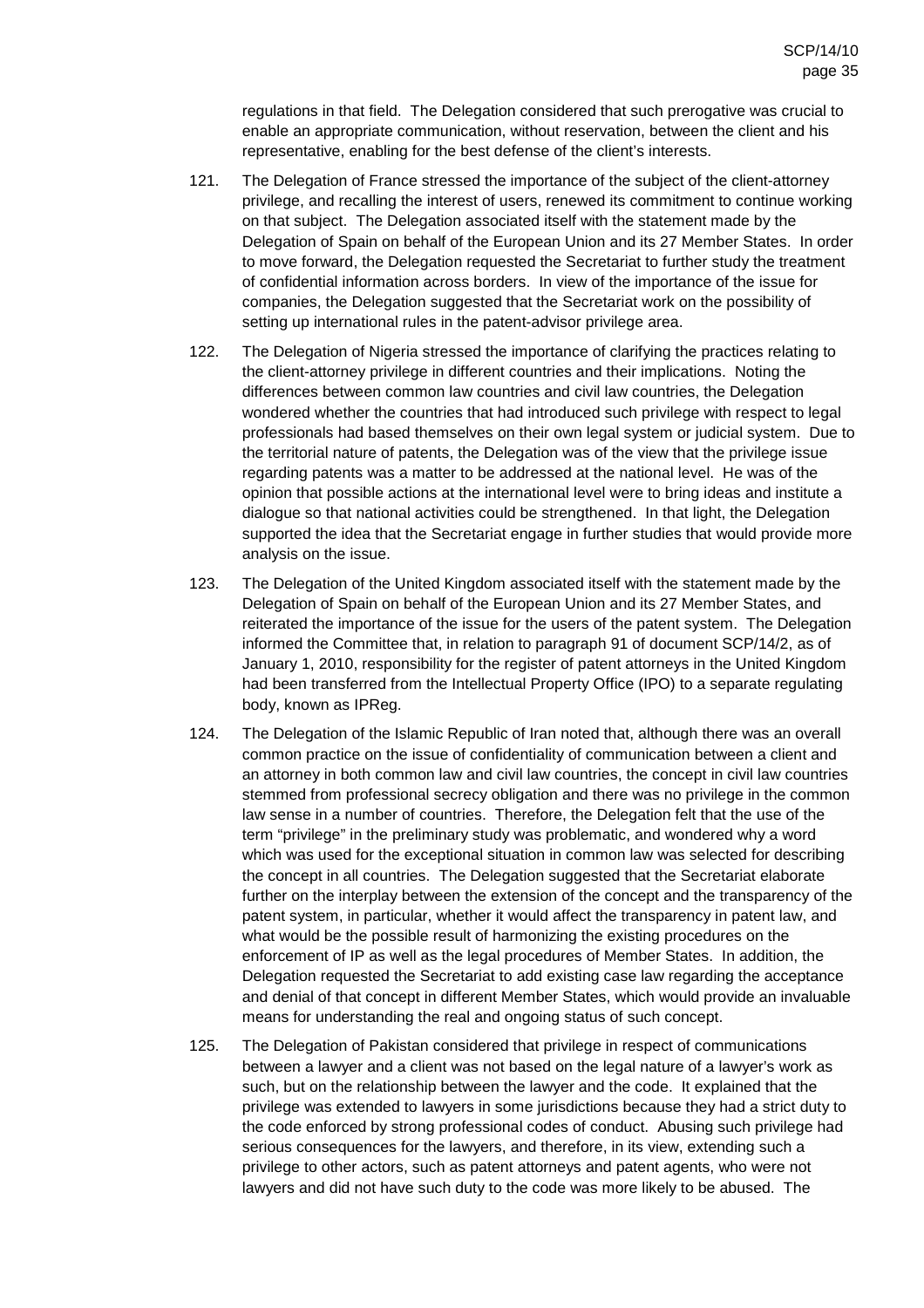Delegation noted that, in many countries, lawyers could no longer be at the bar once when they joined a firm as in-house legal advisers, hence they lost the privilege. The Delegation further stated that the preliminary study did not sufficiently analyze what could be the possible adverse implications of having uniform legal standards on client-attorney privilege. It considered that there were already problems with the current level of privilege despite strong professional codes of conduct in industrialized countries. As the client-attorney privilege was an exception to the general duty to disclose, the Delegation observed that broadening the scope of privilege might conceal information crucial to the discovery of truth, which could have adverse implications with regard to ensuring patent quality in the examination process, particularly for developing countries where patent offices were burdened with a gigantic backlog of patent applications. The Delegation reiterated that the client-attorney privilege should be treated as an exception to the law of disclosure, and hence harmonizing the standards on client-attorney privilege would have substantive implications as it harmonized the law of exceptions to disclosure. The Delegation, therefore, was of the opinion that countries should be left free to set their own level of privilege and the issue, which was a private law matter, should be left to be dealt with under the national legislation in accordance with Article 2(3) of the Paris Convention. Moreover, the Delegation expressed the wish to focus on the balance between public and private rights, as well as on the implication of the client-attorney privilege on public interest, including its impact on patent quality, competition and other aspects of development.

126. The Delegation of Switzerland informed the Committee that the Swiss law provided for strong protection of confidential information because of the high value attributed to the constitutional right of privacy. Nevertheless, the professional secrecy guaranteed in the Swiss Criminal Code referred to clergymen, attorneys, defense counsels, notaries, and medical professionals only. Owing to the fact that there was no recognition of a separate patent attorney profession in Switzerland at the moment, patent attorneys were not bound by such obligation yet. The Delegation, however, noted that the situation would change in a few months. In March 2009, the Swiss Parliament adopted the Swiss Patent Attorney Act, which would come into force in January 2011. Under the new Act, only persons with proven expertise would be allowed to carry the professional title of patent attorney in Switzerland. It would enable inventors and patent holders to choose a professional and competent advisor in patent-related matters. The Delegation further noted that the new Act also aimed at meeting the non-disclosure concerns of the person being advised by imposing an obligation of secrecy on the patent attorney. The person advised must be able to rely on the non-disclosure of his or her confidential information in all patent related matters in order to communicate freely with his/her patent attorney. According to the Delegation, the newly imposed secrecy obligation for patent attorneys would be guaranteed in two ways: first, the secrecy obligation for patent attorneys in Switzerland would be imposed in the new Swiss Patent Attorney Act and violations would be prosecuted by criminal law. In addition, the professional secrecy guaranteed in the Swiss Criminal Code would be extended explicitly to patent attorneys. The secrecy obligation would apply to any information that a patent attorney had become aware of while exercising his or her professional duties. The obligation would continue even after the patent attorney and his or her client had terminated their contractual relationship. Second, as a procedural counterpart, patent attorneys would enjoy the right to refuse to provide evidence that was subject to professional secrecy in both criminal and civil cases. As for exceptions, the Delegation explained that clients would be able to waive the privilege and the waiver would bind patent attorneys. The Delegation considered that, although such regulations could not guarantee an equal privilege being conferred to Swiss patent attorneys in foreign jurisdictions, it would still improve the situation for patent attorneys in Switzerland by adapting the professional secrecy obligation, as was already the case in most European countries. The Delegation stated that the above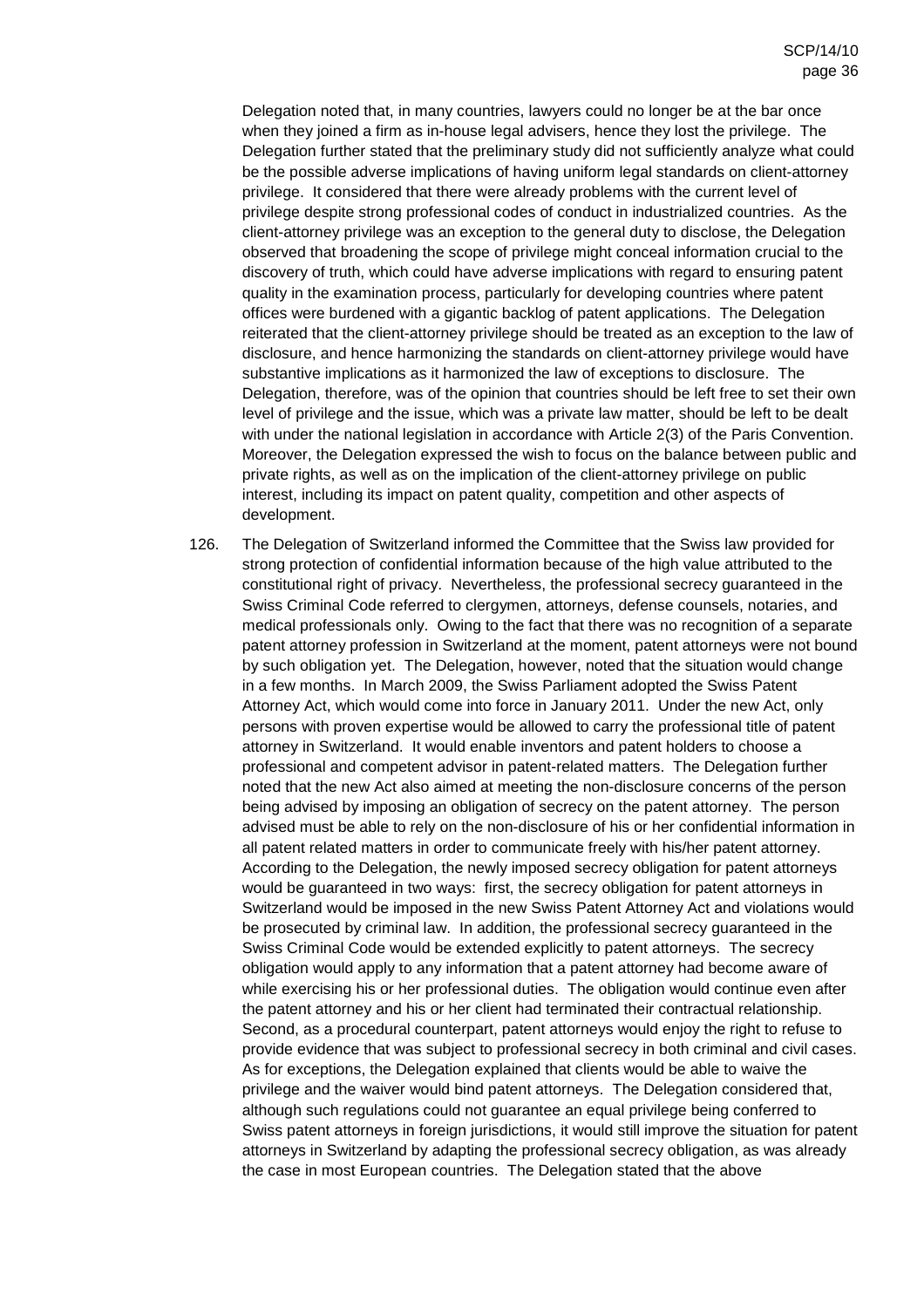complementary information to document SCP/14/2 regarding the forthcoming changes in its national legislation could explain the importance of the topic to the Delegation. Concerning future work, the Delegation supported continuing the work in potential areas mentioned in document SCP/14/2 for further consideration by the SCP. In its view, additional information on the question of how confidentiality of communication between a patent advisor and his client in one country was recognized in different jurisdictions would be of strong interest for all SCP Member States. The Delegation therefore suggested that the Secretariat prepare a questionnaire for Member States in order to collect information on that important subject for the following session of the Committee.

- 127. The Delegation of Japan was of the view that the issue should be examined from a technical and legal standpoint. Noting that the treatment of client-patent advisor privilege varied considerably from country to country, the Delegation considered it useful to conduct further studies and clarify those issues that needed further in-depth examination. The Delegation noted that comments with regard to the description of its domestic legislation in document SCP/14/2 would be submitted to the Secretariat in writing.
- 128. The Delegation of China stated that, while it fully understood that many international non-governmental organizations in the patent area had a special interest in the client-attorney privilege, because it was important in ensuring the quality of the law and in safeguarding public interest, the privilege was not unique to the patent area. The Delegation considered that the problems might not be solved by amending patent laws, as they actually touched upon the essential litigation system and even the legal culture of different countries. Since there was no disclosure system or corresponding privilege system under the legal system in some countries, the Delegation was of the opinion that it was not the right time to formulate internationally uniform standards, and that the discussion of the issue should take full account of the intrinsic differences between legal cultures or systems. The Delegation observed that extensive surveys and studies, without rushing to draw any conclusion, would be beneficial for the Committee.
- 129. The Delegation of Guatemala expressed its reservation as far as the convenience of discussing the issue at the international level was concerned. Nevertheless, the Delegation believed that a constructive way to move forward would be to find out more about national legislations and practices. To that end, delegations would have to submit more information to the Committee and complement the work of the Secretariat. The Delegation informed the Committee that the professional secrecy in Guatemala was protected both legally and ethically. From the ethical perspective, the Delegation explained that the professionals in Guatemala had to meet a certain level of moral duties. For example, the Bar Association was submitted to rules requiring loyalty. A lawyer must remain faithful to the justice of his client, which included the rigorous observance of professional secrecy. The Delegation further explained that Article 5 of such rules stated that maintaining professional secrecy was a duty and a right of lawyers, which extended beyond the time when the lawyer had stopped providing services before the judges. Furthermore, Guatemala criminalized the violation of professional secrecy. According to Article 23, anyone who revealed a secret that they had learned as a result of their professional function, and that revelation consequently caused damage, would be sanctioned under the criminal law. The Delegation expressed it preference for a general provision relating to certain professional function which could be extended to patent advisors. At the same time, the Delegation expressed its willingness to know more about the practices and experiences of other countries.
- 130. The Delegation of the Bolivarian Republic of Venezuela stated that the professional secrecy obligation had a serious ethical component in its country in a more general sense. It noted that the privacy between a lawyer and his client was recognized in the law and the lawyer's code of ethics. The Delegation considered that that obligation did not exist for economic reasons, but for protecting the interests of the client. The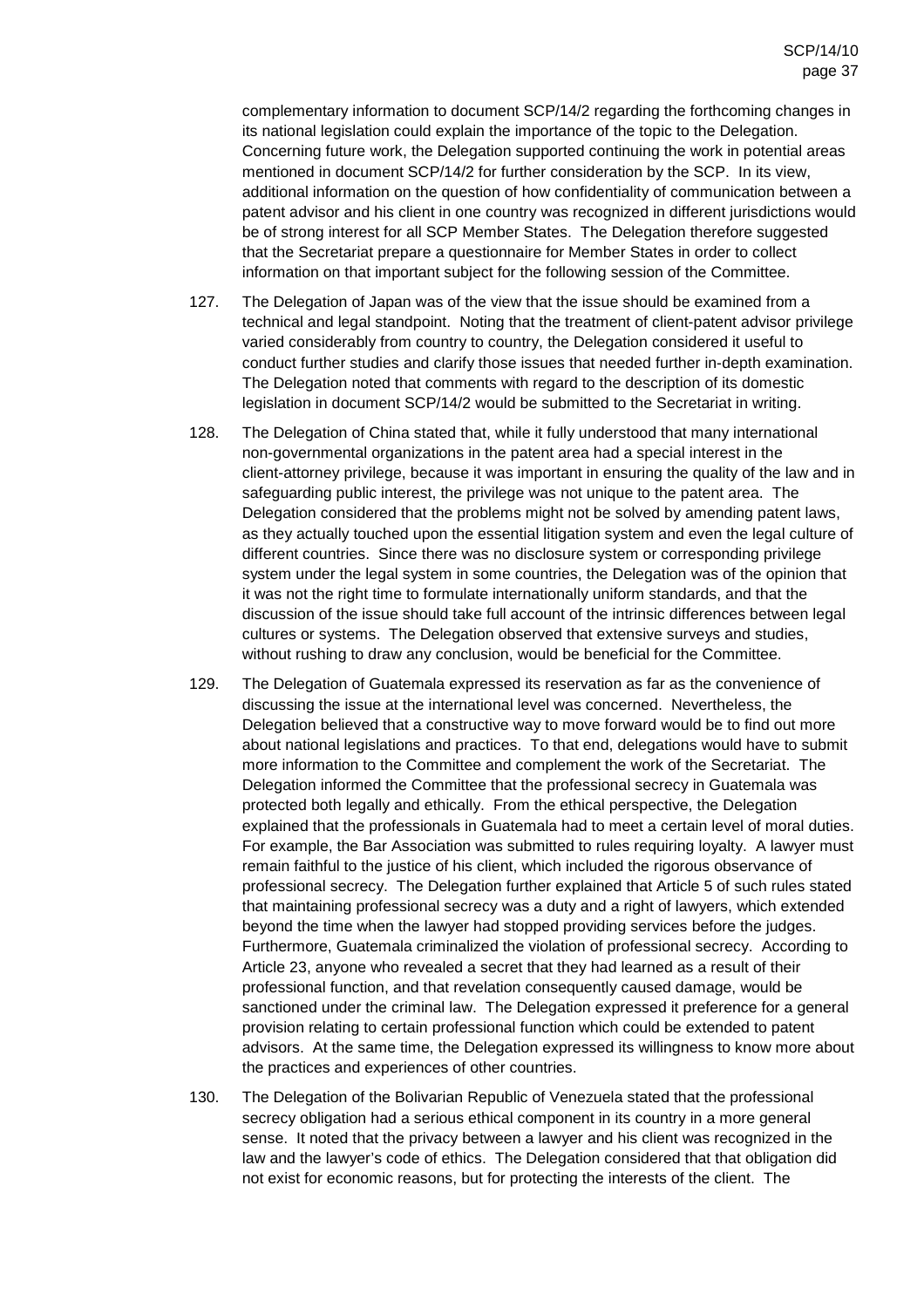Delegation further noted that similar professional secrecy applied to journalists who had to protect the source of their information, as well as religious leaders, such as catholic priests. The Delegation stated that professional secrecy was further extended to certain professional positions related to the ethical and personal behavior of people and not the economic subject, as in the case of patents. Therefore, the Delegation supported the view that the issue should remain a subject to be dealt with under national laws.

- 131. The Delegation of Germany associated itself with the statement made by the Delegation of Spain on behalf of the European Union and its 27 Member States. The Delegation supported those delegations who had requested further study on the issue, especially with respect to the recognition of professional secrecy and privilege in foreign jurisdictions.
- 132. The Representative of the EPO associated herself with the statement made by the Delegation of Spain on behalf of the European Union and its 27 Member States. The Representative noted that, as mentioned on page 19 of document SCP/14/2, the EPC 2000 contained a mechanism in Rule 153 aiming to safeguard the obligation of confidentiality and the privilege from disclosure of communications between professional representatives and their clients.
- 133. The Delegation of Argentina reiterated that the client-patent advisor privilege or professional secrecy was a private law matter which was to be left to national legislation. Therefore, the Delegation did not understand the inclusion of the issue in the discussion in the SCP, particularly given the competencies of WIPO. The Delegation stated that it would not therefore support any future work on the subject.
- 134. The Representative of AIPPI stated that, in relation to the argument that the issue of client-attorney privilege should not be debated in the SCP because it was a private law matter, national laws were inadequate to solve international problems. AIPPI was very interested in solving the international problems with minimal intervention in national laws, and it considered that national laws needed to be protected and individual countries should look after their own interest. The Representative noted, however, that national laws did not contribute to solving the international problem of the loss of their own nationals' advice privilege in another territory. The Representative stated that AIPPI was starting the process of studying those and related matters in parallel with the SCP, and would share its findings and recommendations at the following session of the SCP.
- 135. The Representative of FICPI was of the opinion that the client-attorney privilege was a very important aspect in the cooperation between a counsel and a client. In his view, the client should be free to discuss IP related matters with his IP advisor without running the risk that such communication would later become public against the client's will. The Representative considered that that should be true for both legal counsels and other IP advisors. FICPI was of the opinion that a secrecy obligation for IP advisors was insufficient, since that did not protect the client against disclosure in litigation. Furthermore, he observed that parties in litigation should have the same rights irrespective of the country they resided in, the country in which they litigated and the IP advisors they had consulted, which was not necessarily the case at present. According to a recent survey conducted by FICPI, only a limited number of countries accepted a client-attorney privilege between the client and a non-lawyer IP advisor. The Representative considered that, since privilege for clients of IP advisors would enable clients to seek advice on, for example, technical aspects of circumventing or invalidating IP rights without running the risk of the advice becoming public, it was not only relevant for IP right holders, but also for third parties. As patents were generally not easy to understand, clients should be able to freely seek advice about, for example, the scope of protection provided by those patents in their country or other countries and the possibility of protecting their own inventions. The Representative observed that understanding the scope of patents would promote technical progress and transfer of technology, and IP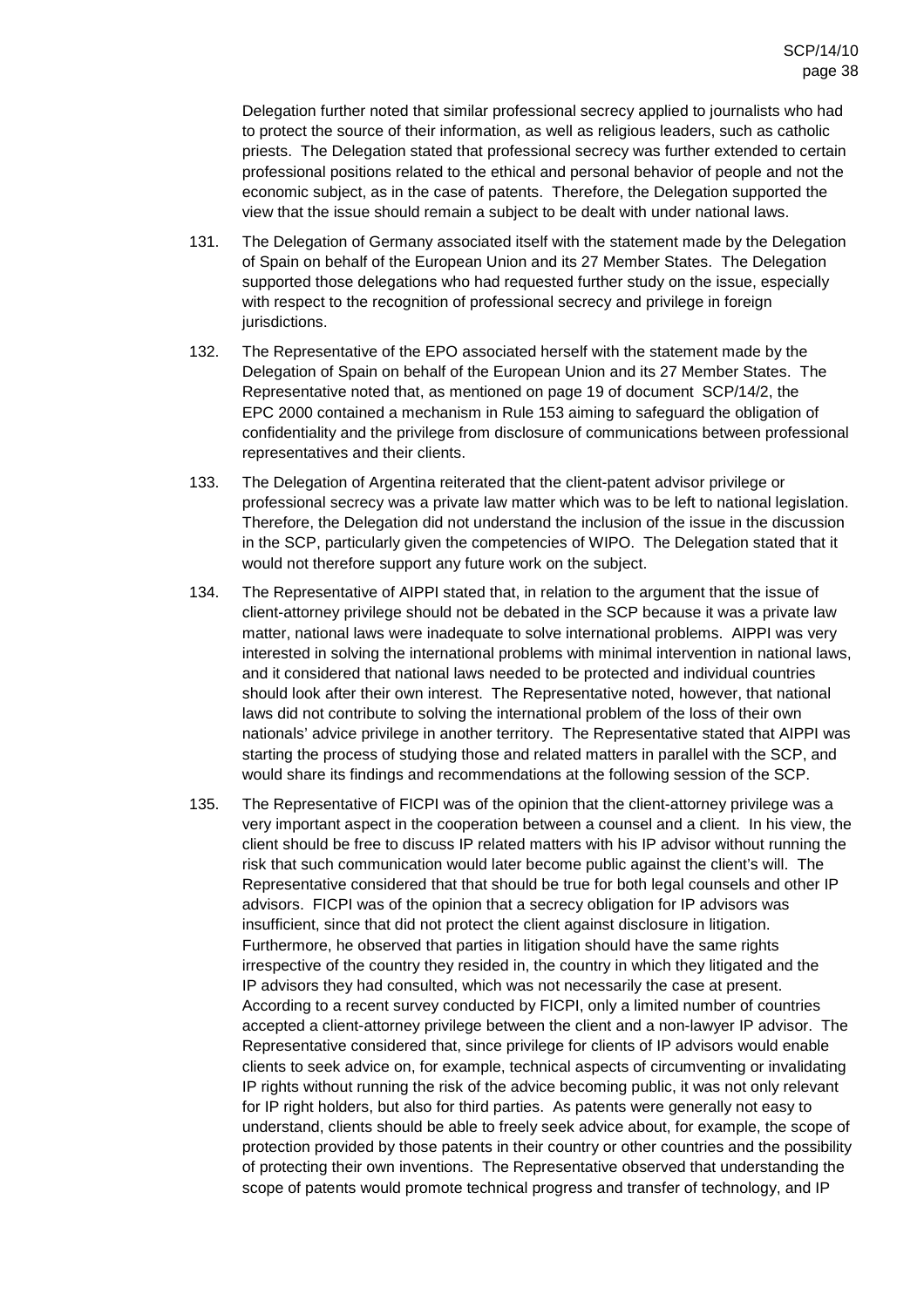advisors, especially patent and trademark attorneys, were trained to give such technical and legal advice. In addition, the Representative stated that client-attorney privilege for IP advisors might further reduce costs for clients in seeking technical advice, because a lawyer would no longer needed to be involved. In his view, that was important especially for developing countries and small- and medium-sized enterprises. In summary, FICPI was of the opinion that the client-attorney privilege for communications between clients and their IP advisors was essential in international practice involving IP rights. He considered that it would facilitate the understanding of inventions disclosed in patents and of transfer of technology, and increase cost effectiveness of IP advice essential to a proper working of the IP system, both for right holders and for third parties.

- 136. The Representative of APAA stated that it had adopted Resolutions in 2008 and in 2009, expressing an international consensus on setting minimum international standards for a client privilege against the forcible disclosure of confidential communications between clients and intellectual property professionals. He explained that the Resolutions were adopted in consideration of the fact that, due to the international character of intellectual property, a client needed to have a full and frank communication not only with domestic IP professionals, but also with IP professionals in other countries. However, confidential communications between clients and IP professionals which were protected in their own country were sometimes forced to be disclosed in another country during litigation. In his view, an increasing number of international litigations had exposed the clients to a higher risk of forcible disclosure, thereby undermining the clients' ability to obtain professional legal advice on intellectual property related matters. The Representative further stated that, for example, in one discovery motion before a United States judicial court, the US judge had reviewed the communication between the plaintiff and the foreign patent professionals in relation to the filing and prosecution of a patent in 47 patent offices around the world. The US judge found that communications relating to some of the jurisdictions were privileged, but the others were not. The document would have been protected against such a forcible disclosure if the IP professionals involved in the communications were United States lawyers. The Representative was of the view that, as noted in paragraph 256 of document SCP/14/2, the client-attorney privilege in common law countries and the professional secrecy obligation in civil law countries aimed at a very similar practical result, i.e., non-disclosure of confidential information exchanged between a client and an attorney. Nevertheless in reality, the Representative observed that the privilege in one country was not properly respected by courts in other countries. The Representative believed that the SCP was the right forum to address such a rapidly growing and complicated international concern involving intellectual property, in particular, patents. The Representative noted that the two WIPO documents, namely SCP/13/4 and SCP/14/2, were excellent summaries of the current status in the area and of the related international concerns. In view of the increasing international concerns, he suggested that the issue be studied within a WIPO working group dedicated to client-attorney privilege issues concerning confidential communications between clients and IP professionals. The Representative further stated that the working group should assess current and future problems under the various legal systems, and study the feasibility of setting minimum international standards for the mutual recognition of the client privilege in an accelerated manner.
- 137. The Representative of CEIPI recognized the importance of the problem of secrecy of communications among clients and patent advisors. He noted that the problem, due to the international nature of the issue, was part of the competences of WIPO. The Representative considered that the discussion taking place in the Committee well demonstrated the need to delve into certain aspects of the problem. For example, it would be useful that the Secretariat clarified the scope of Article 2(3) of the Paris Convention and the TRIPS Agreement, which referred to that provision. In his view, that provision did not prevent the Paris Union to agree on issues which were reserved for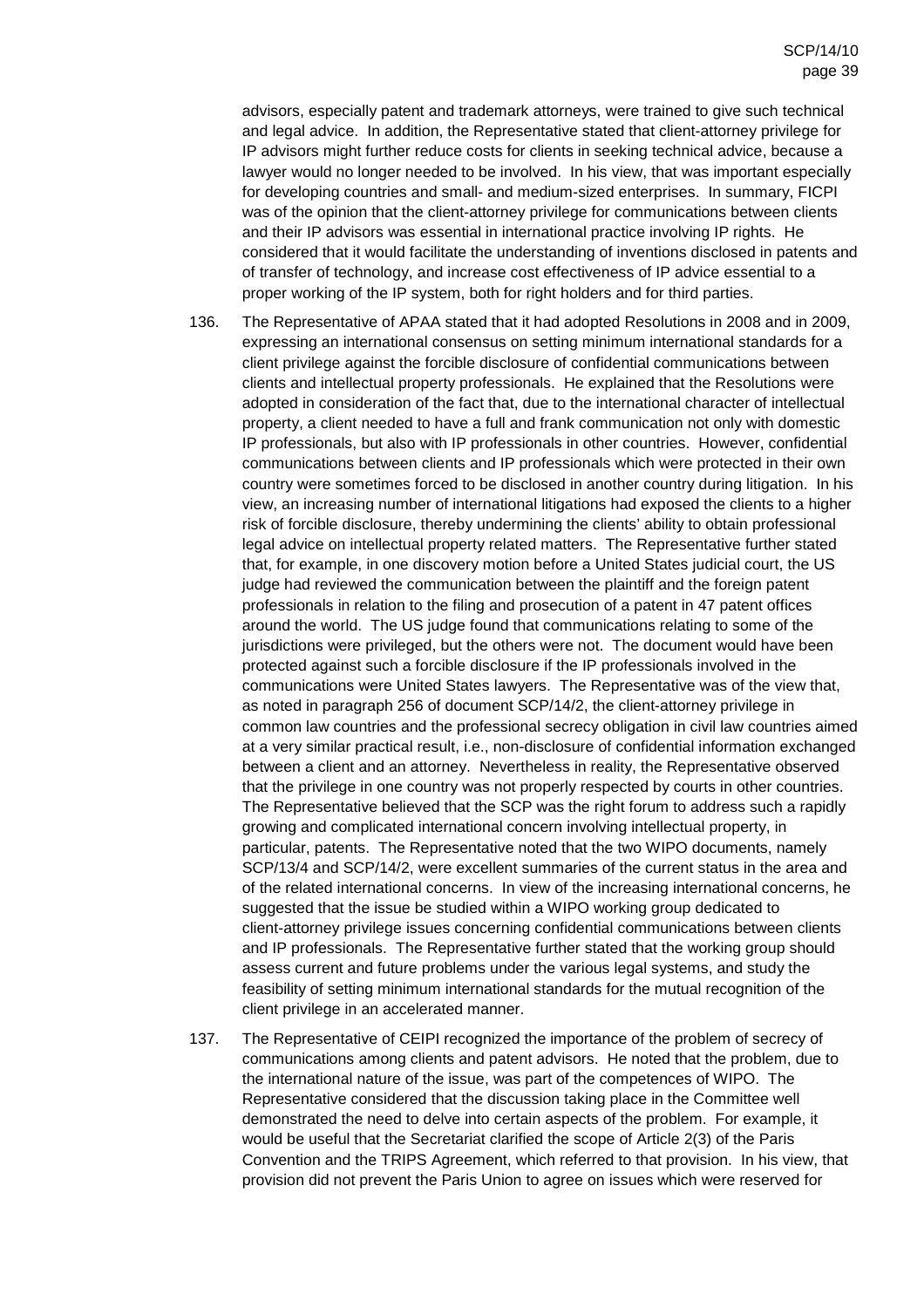national law, and created neither obligation nor obstacles in that respect. The Representative further noted that the disclosure of communications between the client and his advisor and the disclosure of an invention in a patent application were two different issues, and all they had in common was the word "disclosure". In conclusion, the Representative supported the follow-up of the studies by the Secretariat.

- 138. The Representative of ICC noted that, in most countries, communications between clients and their legal advisors were withheld from the other party when the clients were in litigation locally. In his view, this was good for trade because it encouraged clients to seek full legal advice, which, in general, meant that they were more likely to act lawfully and to avoid litigation. On the international scale, however, the Representative was of the view that such situation did not exist, specifically in the area of intellectual property. He explained that, at present, judges in common law countries were required to apply complex and expensive rules on whether communications with foreign advisers were privileged. Repeatedly, they had ordered disclosure of communications with foreign advisers which would not have been disclosed in the local courts of those advisers, for example, of advisers in Australia, France, Japan, the Netherlands, Pakistan, South Africa and the United Kingdom. The Representative observed that, even between two common law countries, there was remarkably little mutual respect. He said that the above problem had occurred in intellectual property litigation, because, for instance, patent owners might have taken advice on patentability in many countries, and trade mark owners and those launching new products and brands might have taken advice on infringement risks in many countries. The Representative therefore believed that an international framework for mutual respect of communications with legal advisers on intellectual property matters was needed. He believed that achievement of such mutual respect was supportive of businesses engaging in international trade, regardless of the state of development of their home country, and was also consistent with the mission of WIPO. The Representative suggested a workable framework as described in paragraphs 22 and 23 of its position paper dated October 9, 2008. Moreover, after careful consideration, as articulated in its position paper dated August 27, 2009, the ICC had concluded that its proposed framework would work notwithstanding potential difficulties raised by the delegations at the SCP in March 2009. In addition, the ICC believed that its proposal did not need further research or study of existing national laws on privilege or professional secrecy. The Representative urged the Committee to start considering possible solutions to the privilege problem, along the lines of its proposal. He also urged WIPO to evaluate the advantages and disadvantages of possible solutions, and to do only such further research or study as was necessary for such evaluation.
- 139. The Representative of IPIC stated that the issue of client privilege for IP advisors was an issue of great interest and importance to IPIC. The Representative considered that mutual recognition would be of great benefit to users of the IP system in Canada, particularly as its courts had failed to recognize privilege for non-lawyer agents, be they Canadian or foreign agents. Since there had also been a Canadian court decision which did not recognize the common law privilege of lawyers when acting as patent agents, she was of the view that mutual recognition might lead the Canadian Government to take steps to provide for privilege for agents regardless of their legal qualification so that their Canadian clients would benefit from mutual recognition when obtaining and enforcing rights outside of Canada. The Representative urged WIPO to begin devising suitable solutions for the problem, such as those that had been proposed by the ICC, and conduct the required research and study for their evaluation.
- 140. The Representative of JPAA noted that his organization had submitted its position paper recognizing the necessity of establishing solutions to the issue of client-patent attorney privilege at the international level. In his view, due to the lack of international or mutual recognition of privilege for a client, be it an IP owner or a third party, in each and every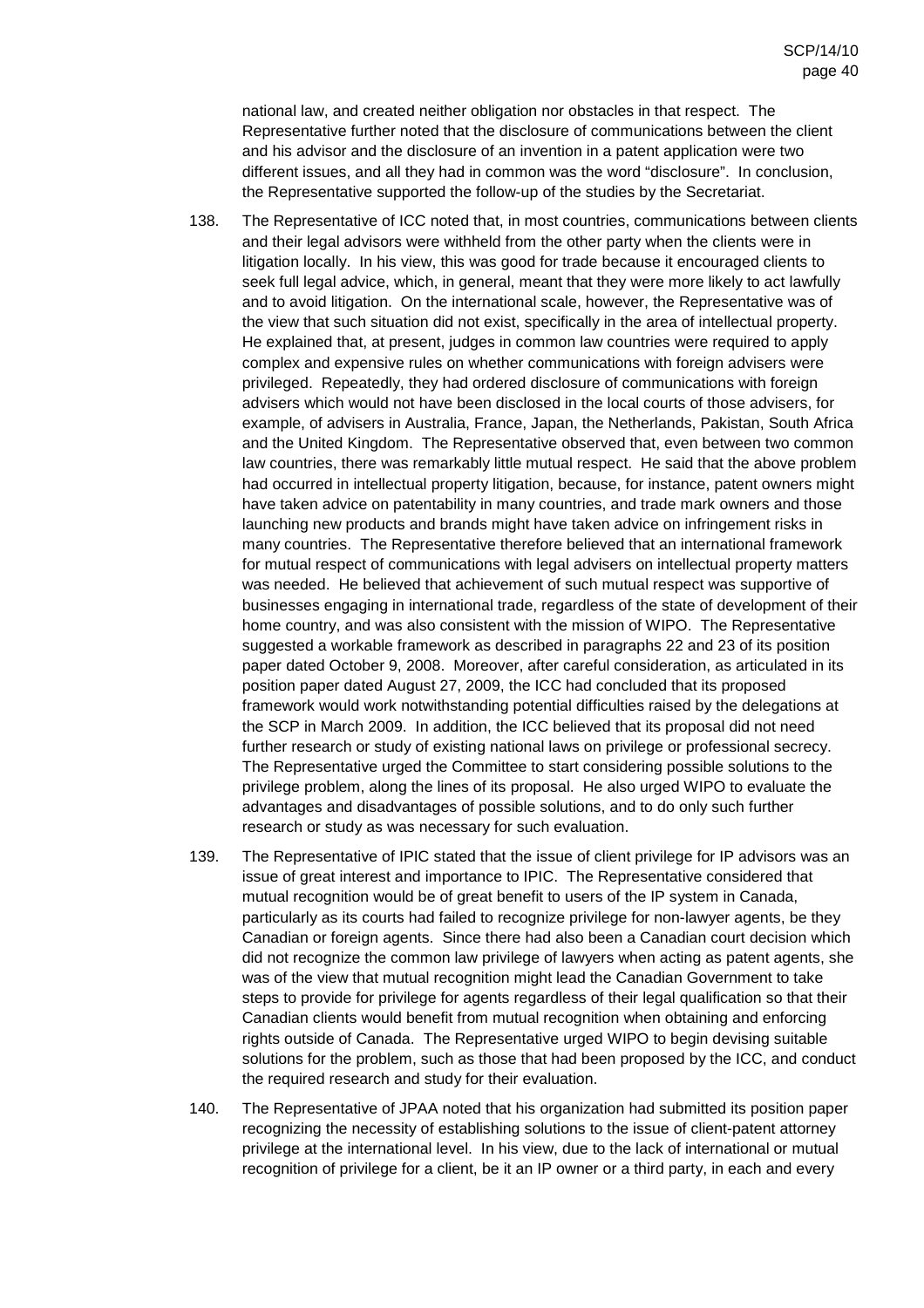country, the client still faced a risk of losing confidentiality in communications with IP advisors. The Representative observed that that would be significantly detrimental to the interests of clients, the quality of IP rights and any associated cost. Acknowledging the fruitful work that had been conducted in the SCP, the Representative considered it necessary to move to the next stage for further elaboration of possible remedies and solutions from a practical standpoint. For that purpose, he encouraged the SCP to continue studying and discussing the issue as suggested in Section 5 of document SCP/14/2, especially in paragraph 263. In parallel, the Representative strongly encouraged the establishment of a working group for investigating and analyzing the experiences of various countries, thereby seeking the best solution that would be beneficial to the stakeholders of all Member States. The Representative expressed his organization's willingness to assist the SCP and the Secretariat in any possible way, based on its experience as a body of legal professionals.

141. The Representative of GRUR stated that GRUR was always ready to defend and improve the international recognition of the legal status of the patent attorneys' profession. He further informed the Committee that, in Germany, the status of patent attorneys were in many respects identical with that of lawyers, with a few exceptions as contained in document SCP/14/2. German patent attorneys could represent their clients directly before the German Patent and Trademark Office, the German Patents Court and, in nullity proceedings, even before the Federal Supreme Court. In proceedings before the ordinary courts, for example in infringement litigation, they might appear before courts of ordinary jurisdiction together with an attorney-at-law only, but they had an important role in the preparation and control of such litigation, not to speak about the preparation and prosecution of patent applications. Referring to paragraph 148 of document SCP/14/2, the Representative questioned the clarity of the text. In particular, the Representative clarified that the professional training period of approximately three years comprised also eight months of training at the German Patent and Trademark Office and the German Federal Patents Court. The Representative stressed the high quality standards of the final qualifying examination that the candidates had to pass. The Representative observed that the confidentiality from professional communications and the professional advice given by attorneys protected under Article 6 of the European Human Rights Convention were an essential element of fair proceedings, due process of law and the right of the defense. The Representative expressed the view that that protection should also be applicable to patent attorneys having qualifications similar to those of lawyers and other professional advisors. The Representative considered that the view referred to in paragraph 244 of the document was irreconcilable with that approach. From that point of view, the Representative stated that there was a justified interest for the profession to enjoy in the United States of America, or in other common law countries, the same privilege for their confidential communication as was accorded to lawyers of the general legal profession. While noting that no acute problems had been reported affecting German patent attorneys by that time, the Representative raised the question of how judges in common law countries would decide in the future. The more transnational litigation was expected in globalized markets, the more acute the question would become for patent attorneys and agents in foreign countries who had close commercial relations with the United States of America or other common law countries that applied the legal privilege approach in pre-trial discovery proceedings. Therefore, the Representative supported the efforts by AIPPI and the ICC to resolve problems caused by the legal uncertainties which were created by the case law of, for instance, the US courts. The Representative suggested that the work forward should be guided by making a distinction between the professional secrecy obligation and the evidentiary privilege for legal advisors. Referring to a matter of international comity, where the court looked at the national law of the home country of the foreign patent attorney concerned, the Representative stated that the result was sometimes a matter of good luck. In that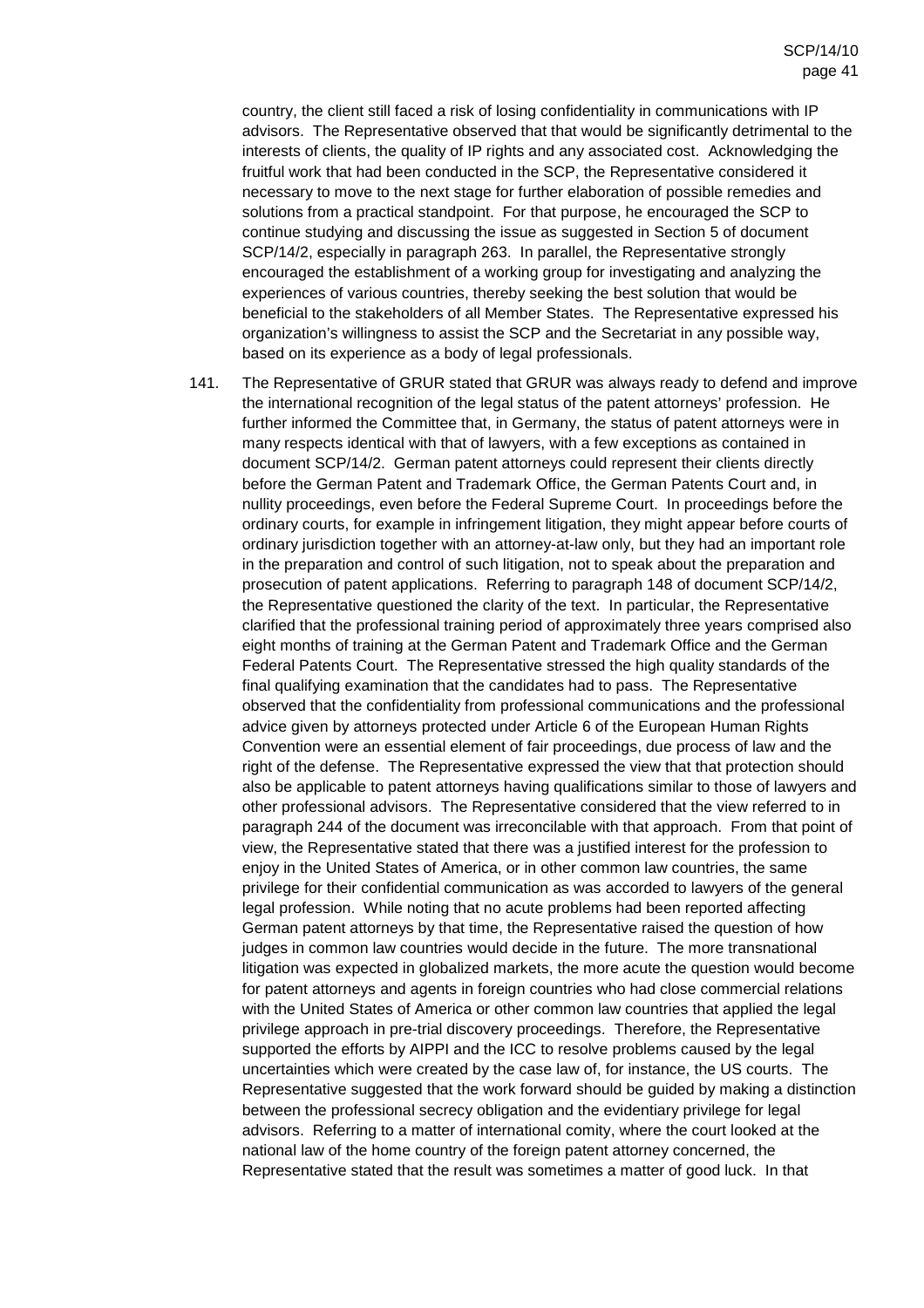regard, the Representative referred to paragraph 233 of document SCP/14/2 which made a reference to Article 43 of the TRIPS Agreement, and agreed with the statement of the Secretariat that that reference might be relevant to the issue of the client-attorney privilege. While observing that the language of the provision was very vague, and therefore, the Members of WTO might have a wide discretion to set the conditions of such protection, the Representative noted that further analysis of the potential of the provision would be worthwhile and interesting. Against that background, the Representative believed that the legal certainty for patent owners and their patent attorneys could only be achieved through some sort of a legally binding international instrument obliging the Contracting Parties to protect the confidentiality of written or oral communications between patent or trademark attorneys and their clients made in the context of, or dealing with, actual or future proceedings in the field of intellectual property rights before national or regional courts and authorities, in particular in trans-border actions. In conclusion, the Representative urged the Committee to maintain the issue on the agenda.

- 142. The Delegation of Indonesia reiterated that the issue of the client-attorney privilege needed sufficient analysis particularly on the possible adverse implications of having uniform legal standards internationally. While noting that under the legal system of Indonesia, the term "privilege" was not recognized, the Delegation stated that that was one of the predicted adverse impacts in further going with the subject matter. The Delegation noticed from the study that there were no uniform laws on the application of privilege to communications between IP advisors and their clients even within the same legal system. The Delegation was pleased that the study acknowledged that absolute privilege for client-attorney communications might be detrimental to the public interest of ensuring that all relevant information was made available to the responsible authorities for investigating truth for the sake of justice. The Delegation stated that more information and clarification on the subject matter was needed, in particular concerning the adverse implications of having such uniform legal standards.
- 143. The Representative of EPI and CIPA stated that both organizations were strongly supportive of a worldwide unified client-IP advisor privilege, which should include advice given by patent attorneys qualified to act before regional offices, such as European patent attorneys entitled to represent before the European Patent Office, and suitably qualified in-house patent advisors. The Representative urged the Committee to continue working on the subject matter and to allow the Secretariat to progress matters as was suggested in the last chapter of document SCP/14/2.
- 144. The Representative of AIPPI clarified two points which came up in the discussion. In relation to the first point, the Representative stated that "privilege" meant to be protection against forcible disclosure. Referring to concerns raised by some delegations that the protection might be used to disguise information and thus be detrimental to public information, the Representative noted that one should be aware of the fact that privilege, in the sense of protection against forcible disclosure, had been globally accepted for lawyers a long time ago. The Representative observed that there had been no dispute over the problem of disguising information which might arise in the context of privilege for lawyers. He noted that there was a sufficient regulatory framework around that protection, which guaranteed that the privilege was balanced with all the public interest that was raised in that context. In relation to IP advisors, the Representative stated that legal advice was no longer a pure domain for lawyers. The complexity of technical and legal advice in connection with IP and, in particular, with patents, made it necessary to spread the work from lawyers to other IP advisors, and it had been globally accepted that IP advisors also gave legal advice in the context of their work. The legal advice was necessarily intertwined with technical advice. In this situation, the question arose whether the application of protection against forcible disclosure to non-lawyer patent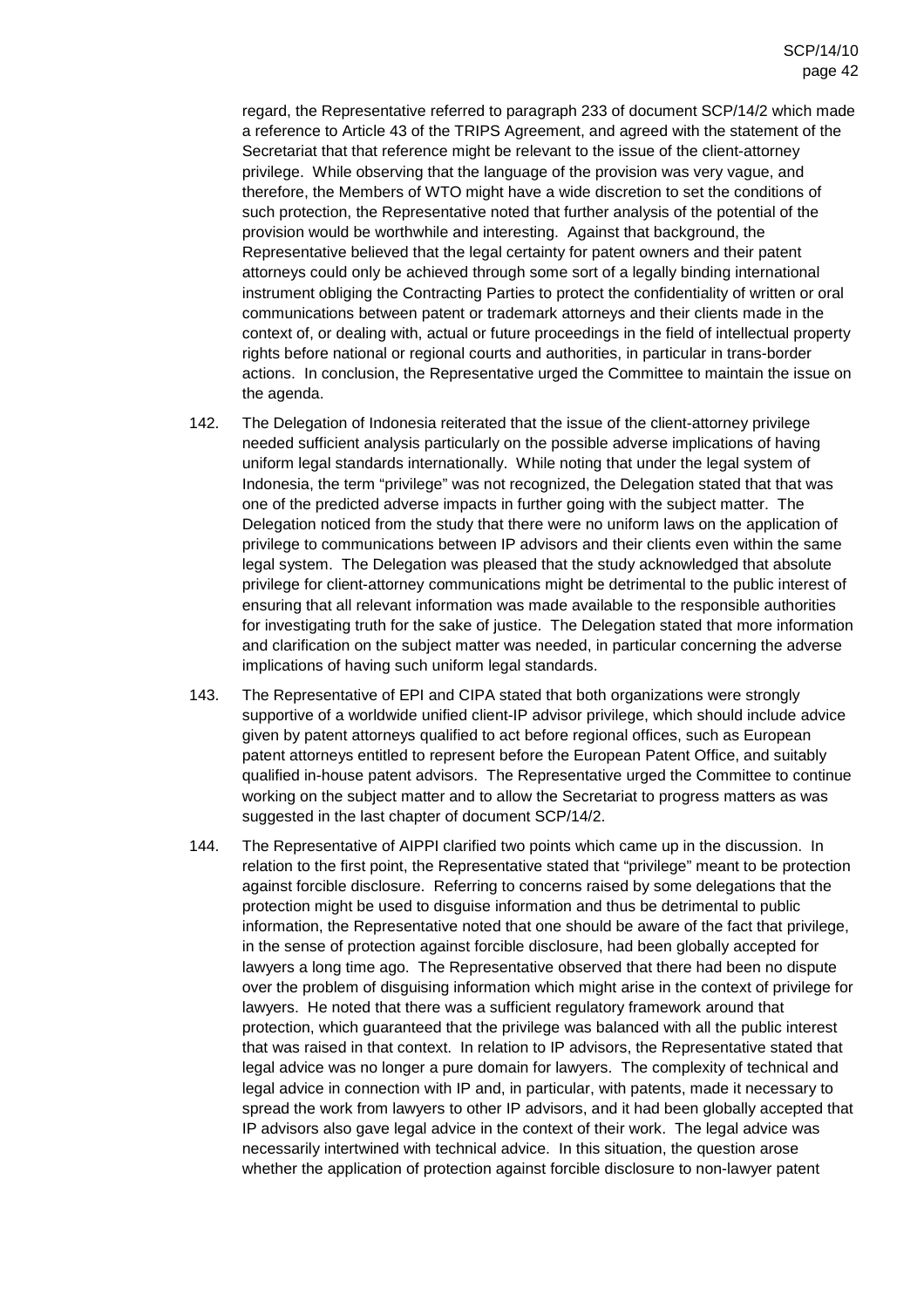advisors was an expansion of the privilege. The Representative was of the view that the answer to that question was negative for countries which already had protection for lawyers, because the patent attorneys were offering in effect the same legal advice which formerly came from lawyers only. The Representative stated that in modern economies, the profession of patent attorneys had been developed to provide the best legal and technical advice to clients, which had been formerly given by lawyers in cooperation with technical experts. The Representative stated that thus one could not speak of an expansion of privilege, since it was simply the application of the same matter done by other people. The Representative believed that the studies being discussed were not aiming at creating new, but accepting the same matter which had been accepted for lawyers and was undisputed for other advisors who were allowed to give legal advice. The second point was in relation to the Paris Convention and to the TRIPS Agreement, in particular on the issue whether those Agreements would support the view that the issue of privilege and protection belonged to national law only. In that regard, while noting that the TRIPS Agreement as well as the Paris Convention did not affect national laws relating to judicial and administrative procedures and jurisdiction, the Representative, however, observed that the issue at stake was not raising or questioning the right of national jurisdictions or national legislations to make their laws nationally. What it did raise, according to his view, was the question of how the effect of national laws regarding the existing protection against forcible disclosure could be maintained internationally. That was a purely international dimension, which national solutions could not sufficiently cover. The Representative therefore believed that the SCP was the right forum for dealing with the matter. He further stated that the problem of loss of the existing protection could not be resolved purely by national law and that the need for the discussion about the issue had become evident in the studies prepared by the Secretariat. He further informed the Committee that AIPPI was conducting studies by looking at various aspects of the issue, such as remedies, limitations, exceptions and effects that the privilege on IP advisors might have on the entire system.

145. The Representative of TWN stated that one of the fundamental principles of patent law was the disclosure of information on technology, and non-disclosure or partial disclosure was a ground for refusing to grant, or revocation of, a patent. In his view, the extension of client-attorney privilege to patent advisors went against that fundamental principle of disclosure. Patent specifications were public documents and therefore any related records which were used in the preparation of the patent specification should also be made available to public scrutiny in order to find or verify the truth about the claims made in the specification. The Representative underlined that considering the public policy concerns associated with patent law, it was important to maintain absolute transparency around the granting of patents and litigation around patents. Society could not afford any kind of opaque layer around the patent specifications. He further stated that extension of privilege to patent advisors would compromise the transparency requirement in the administration of patents which included both patent prosecution procedures as well as litigation of patents. The Representative was of the view that there was enough documentation regarding the misuse of attorney-client privilege by corporate clients. As one of the most distinct examples of such misuse, the Representative mentioned the case of tobacco companies where they had commissioned studies to attorneys on disputes against the tobacco industry. Another cited example of such misuse was the Novelpharma case where the inventors gave their Swedish patent agent a draft patent specification which included a citation to a book written by the inventors describing the use of the invention more than two years earlier. That book was eventually held to anticipate the patent, although the patent agent had deleted all references to the 1977 book from the patent application, which was ultimately filed in Sweden and the USA. The Representative further continued that the court had found that the evidence of actual deletion by the patent agent had given the jury reasonable ground to find intent to fraud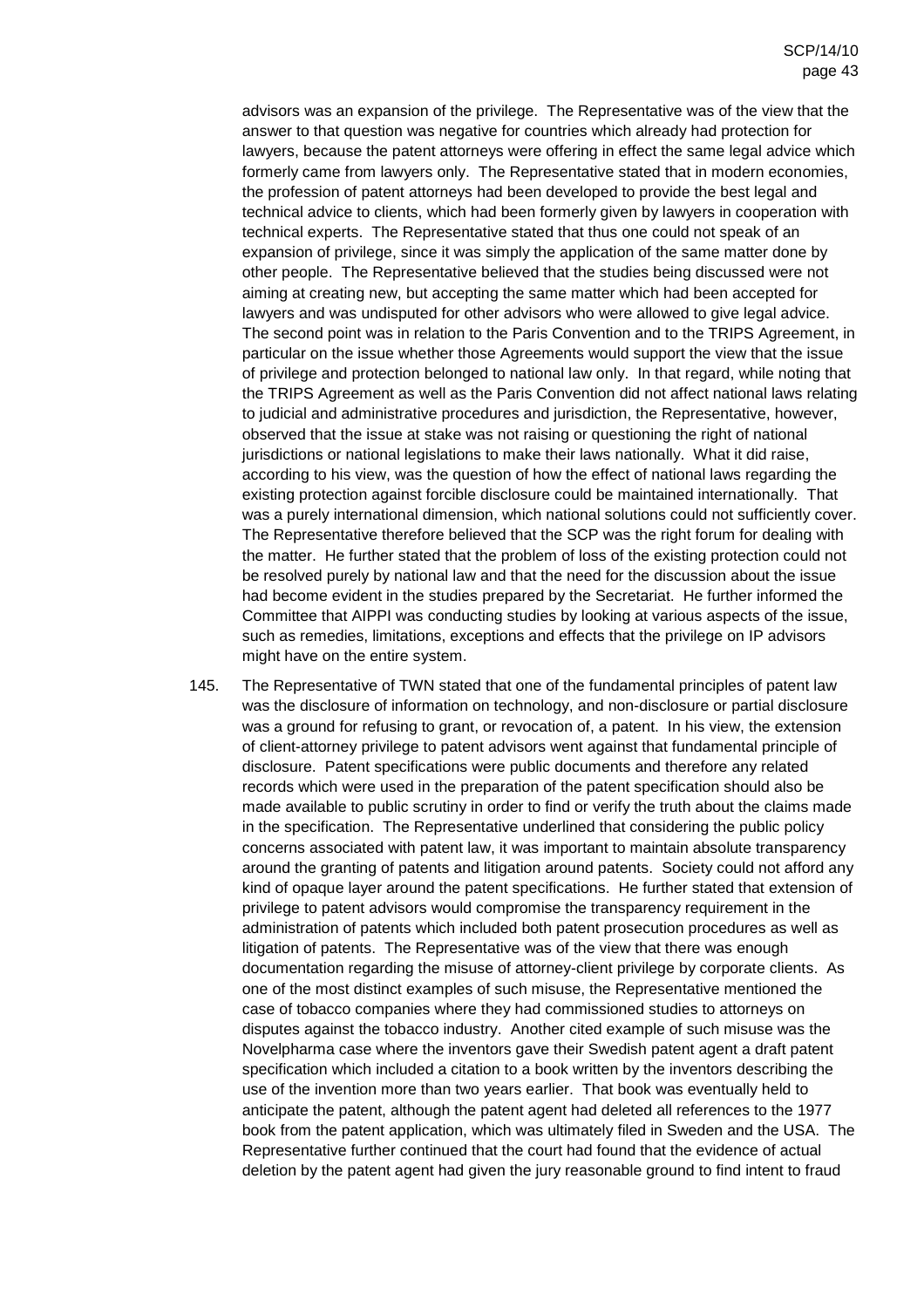by the patentee. The Representative noted that if that communication with the patent agent had been privileged, the patent office and court would never have known about it. In his opinion, the example clearly showed that extension of privilege would legitimize withholding of information to obtain patents, including facilitation of evergreening of patents. Extension of the attorney privilege to cover patent advisors would incapacitate patent offices and courts in developing countries from safeguarding public interest following the grant of patents. The Representative expressed his deep concern about the extension of privilege to patent advisors due to the unintended consequences of such extension and its effect on patent applications, on the TRIPS flexibilities, on patent opposition systems, and on the transparency of patent procedures.

## **(d) Dissemination of patent information**

- 146. Discussions were based on documents SCP/13/5 and SCP/14/3.
- 147. The Delegation of Spain, speaking on behalf of the European Union and its 27 Member States, stated that patent documents constituted a valuable source of information from a technical, commercial and legal perspective. The technological data contained in such documents allowed innovators to learn about existing solutions to specific technical problems. This rich body of technical information constituted a strategic tool in research planning and management, contributing to a more efficient allocation of human and material resources. Patent documents accumulated technical information that translated into innovation and progress for the benefit of society as a whole. The Delegation stressed the importance of the dissemination and accessibility of patent documents as a source of relevant technological, commercial and legal information. Patent documents needed to be accessible to the greatest number of possible users in order to maximize their role in scientific and technical development. The Delegation was of the opinion that the international system for the dissemination of patent information should be guided by the objective of its benefit to the users. The system should therefore aim to offer structured data, safeguard consistency and operability of systems and avoid duplication of work between institutions publishing patent information. In its view, the future work to be carried out by the Secretariat in that field should focus on access to patent information in digital format, particularly accessibility of full-text data, along with the availability of the information on the legal status of patents. The improvement would offer a standard presentation of legal information for better comprehension. In this regard, the Delegation stated that the European Union and its 27 Member States acknowledged the great effort carried out by WIPO concerning the standardization of norms of bibliographic data in patent documents and the development of electronic documents in a user-friendly format enabling the easy recovery of documents by users. The use of classification systems had a particular impact on the accessibility to and dissemination of patent information. Therefore, the Delegation recalled the need to join efforts for the improvement and harmonization of the different patent classification systems. In conclusion, the Delegation made a call to strengthen international cooperation in order to make the information included in national and regional patent documents accessible in an easy and centralized way.
- 148. The Delegation of France supported the statement made by the Delegation of Spain on behalf of the European Union and its 27 Member States. The Delegation wished to stress the importance of dissemination of information on patents. as it was an important part in determining policies and strategies in industry. In its view, the technical solutions indicated in the document prepared by the Secretariat on standardizing patent information and making legal information available, as well as extending cooperation between member countries and WIPO to centralize patent information, had to be supported, because it would make it possible to have better legal and technical information on patents. The Delegation also supported the idea of making available to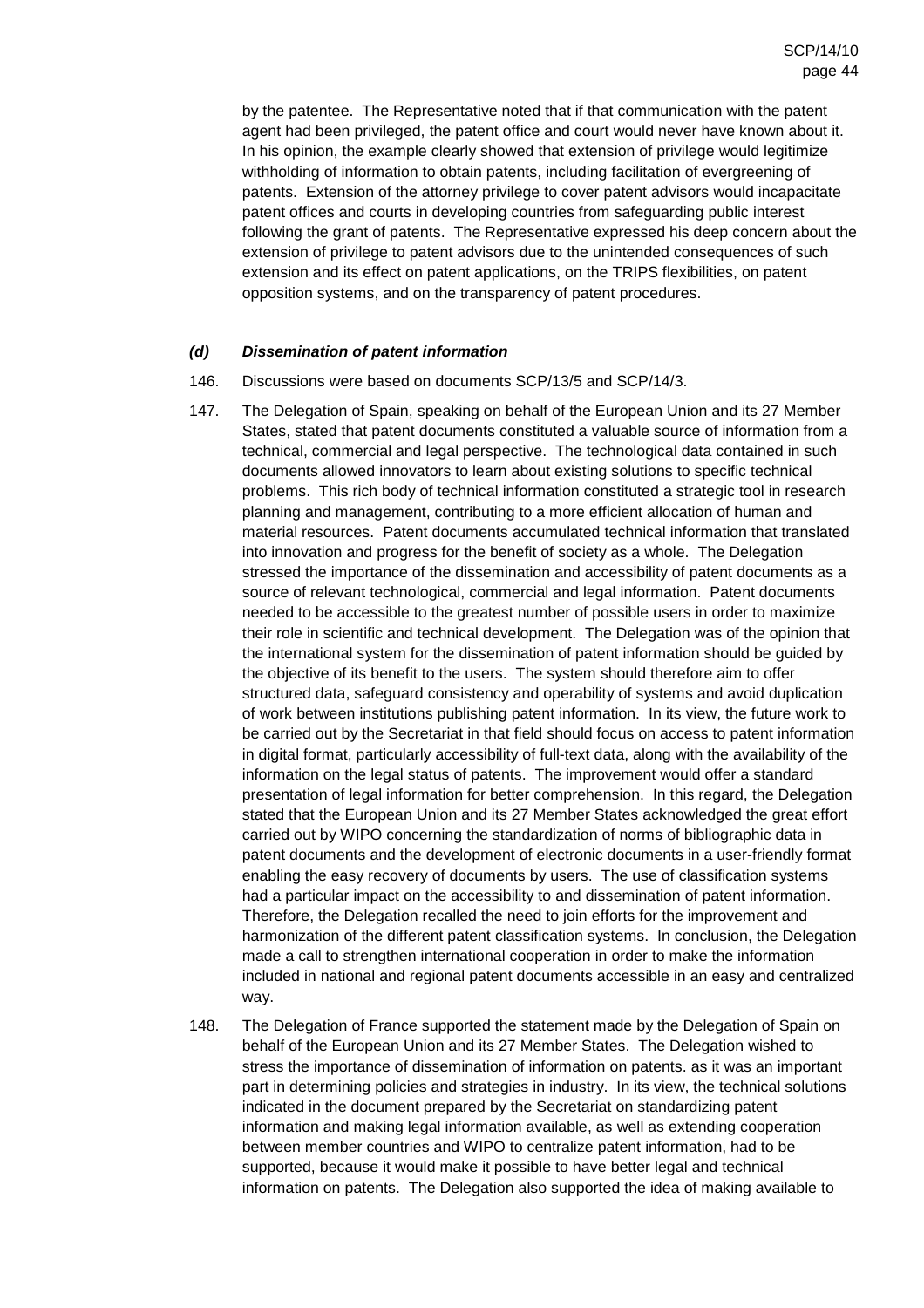the public search and examination reports. In this connection, the Delegation informed the Committee that, as of October 1, 2009, France made available its patent information on-line. The Delegation underlined the need to consider working on harmonizing documents, as it would allow the dissemination of patent information on a broad scale.

- 149. The Delegation of Mexico joined the statements made by the Delegations of France and Spain as to the importance of the dissemination of patent information for the patent system. The Delegation informed the members of the Committee that Mexico had created a mechanism for the exchange of patent information which had been created in cooperation with WIPO, the EPO and with the support of the Spanish Patent and Trademarks Office. The Delegation explained that the project aimed at exchanging certain search and examination reports, and that it allowed Central American and other countries to review them.
- 150. The Delegation of Bulgaria noted that document SCP/14/3 showed the different facets and problems relating to patent information, and focused on several technical issues which constituted obstacles to the dissemination of patent information. It also answered some questions on the exchange of information among patent offices for improving their work. However, the Delegation's concern was mainly how to bring the patent information to the users and those who would benefit from it. The Delegation stated that patent information was an underused information resource and, unfortunately, the patent offices worldwide had not managed to bring the information to the actual users. The Delegation expressed the opinion that one of the tasks of patent offices was to make the information attractive and bring it to the users. The Delegation reiterated its suggestion made at the previous session of the SCP that WIPO could be the host of an IP information portal where all the patent offices could have a link to their patent information, which would provide users a one-stop entry into the world of patent information. It also suggested that such kind of portal contain information on different databases, such as the one in the Annex of document SCP/14/3, which could be useful for inexperienced users. The Delegation further suggested that such type of portal also provide some educational tools on databases for easy access to their content. The Delegation was of the view that WIPO should encourage, through that portal, the exchange of experiences of Member States as regards dissemination of patent information. In addition, the Delegation stated that the library system which existed in many countries was also an underused resource, and therefore, patent offices could use the network of libraries to bring out information to the users. In its view, all those tasks were suitable for WIPO, namely, to focus and combine efforts on the dissemination of information and positive experience on how national patent offices and patent information providers could better reach the community of those who would be benefiting from the use of patent information. While noting that users, such as research and university communities, relied on traditional information sources, such as scientific publications, the Delegation urged the international community to promote patent information for the benefit of all users and advancement of innovation in all countries.
- 151. The Delegation of Guatemala supported the views of other delegations on the subject matter. The Delegation noted that the dissemination of information was an element which was essential to the patent system, and was one of the most important resources as regards technical knowledge. The Delegation stated that Guatemala was making great efforts to have more access to patent information through services provided by the Internet. The Delegation expressed its appreciation to WIPO for providing free public access to patent information through the PATENTSCOPE® Search Service, and for starting the aRDi system at the service of the Member States, the objective of which was to increase the availability of non-patent literature in favor of developing countries. In relation to its experience, the Delegation stated that, with the support of WIPO, Guatemala had undertaken specific activities to cooperate with other patent offices. The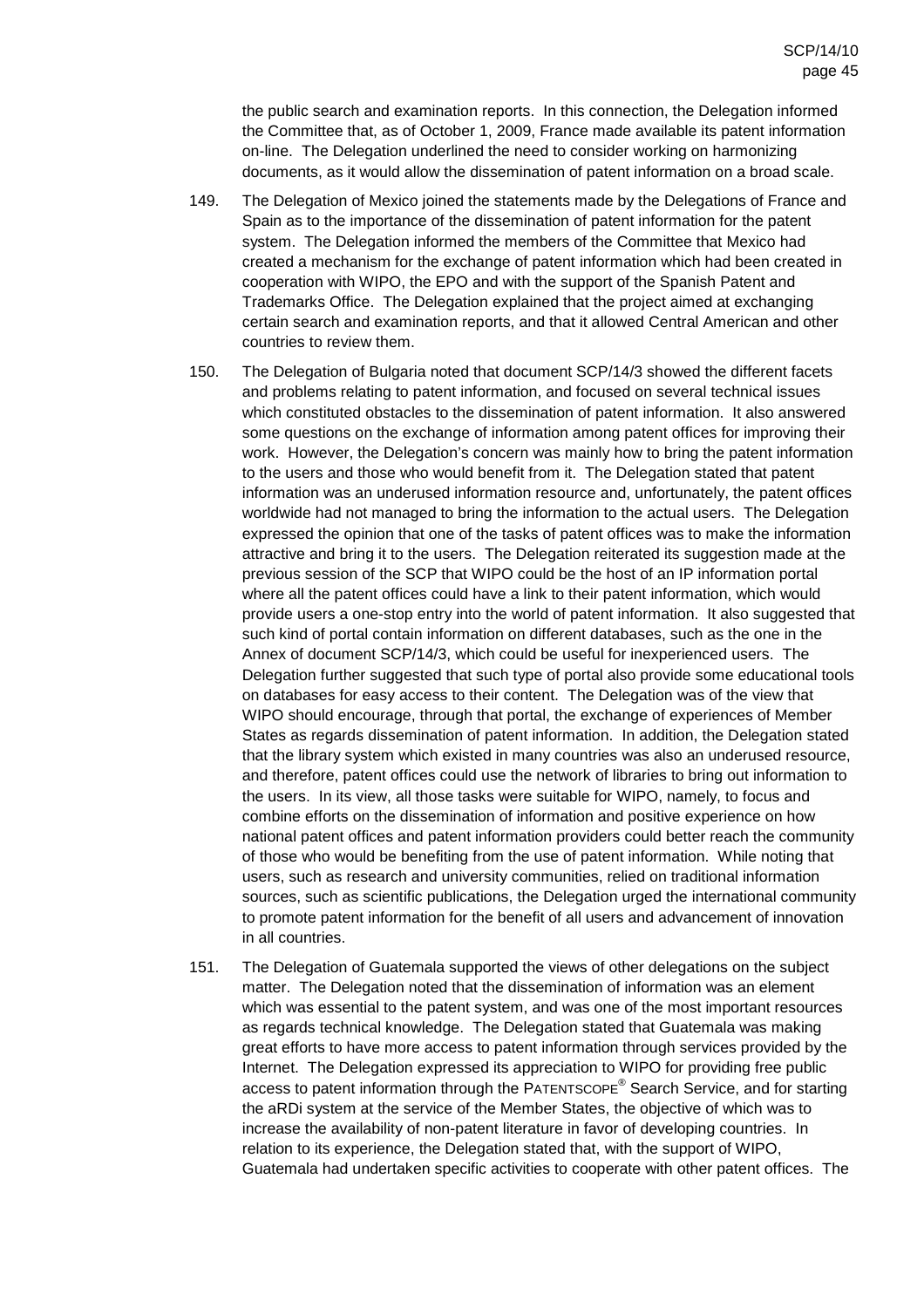Delegation took the opportunity to mention that they were cooperating with LATIPAT. In addition, the Delegation informed the SCP that Guatemala had requested WIPO's support in the optimization of its procedures and that it was also on its way to develop a project to assist small- and medium-sized enterprises (SMEs).

- 152. The Delegation of Chile considered that the dissemination of patent information was of a paramount importance, because it clearly defined what the subject of protection was and identified what was in the public domain. The Delegation noted that that was in line with its proposals submitted in the framework of the Development Agenda. The Delegation stated that the issue was of great practical importance in two ways: on the one hand, for national offices and examiners, it aimed at avoiding duplication of work in the different offices, thereby making the examination work more efficient. On the other hand, it brought relevant information to various users, such as the academic world, students, and specifically to the SMEs, enabling them to have a better analysis of their investments. The Delegation stated that that should lead to better examination standards which would improve the quality of patents. Therefore, the Delegation considered that the preliminary study carried out by the Secretariat was an important basis in making headway in the improvement of the patent system and accessing patent information, which was an important public interest aspect.
- 153. The Delegation of El Salvador stated that its national office was benefiting from patent databases and appreciated WIPO for making them available in traditional format and through the Internet. The Delegation informed the Committee about the cooperation of its national office with other offices, such as the EPO, the Spanish Patent and Trademark Office and the Mexican Institute of Industrial Property, which facilitated the work carried out by its national office. The Delegation stated that it would continue working on that topic with the government authorities and the Secretariat. Further, in relation to paragraph 25 of document SCP/14/3, the Delegation sought clarification on the role of the Committee on WIPO Standards in increasing the accessibility of patent information.
- 154. The Delegation of Uruguay stated that the preliminary study was a pioneering work which dealt generally with the issue and suggested that WIPO continue making progress in that area. The Delegation stated that it was necessary to assess the capacity of developing countries in meeting the objective of generating the patent information. The Delegation also believed that the work of WIPO should include an analysis and an evaluation of important experiences carried out at the regional level, such as the LATIPAT project and other projects with the participation of WIPO, the EPO, the Spanish Patent Office and of the Iberian-American offices. In its view, since the final objective was shared by the Committee, it would be necessary to work on the need to design strategies to achieve that objective. In that regard, the Delegation was of the opinion that the preliminary study contained a new feature, because it was not only dedicated to describing the importance of sharing patent information, but it also looked into other issues. The Delegation underlined that the topic had a direct impact on the work of the Development Agenda, and that therefore, WIPO should deliver specific results where it was possible. In relation to the idea of transforming PATENTSCOPE<sup>®</sup> into a portal for patents, the Delegation thought it might represent an important challenge for WIPO. The Delegation noted the leading role that WIPO should take in that issue, since it was a multilateral body of the UN system which had the necessary means to advance that topic.
- 155. The Delegation of India stated that patent information constituted a unique source of technological, business and legal information. The Delegation noted that the access to patent information of various countries was very important in improving the quality of examination. Many of the developing countries, in its view, did not have access to various patent databases, in particular, to databases which were not free of charge. Observing that the PATENTSCOPE® Search Service of WIPO was limited to PCT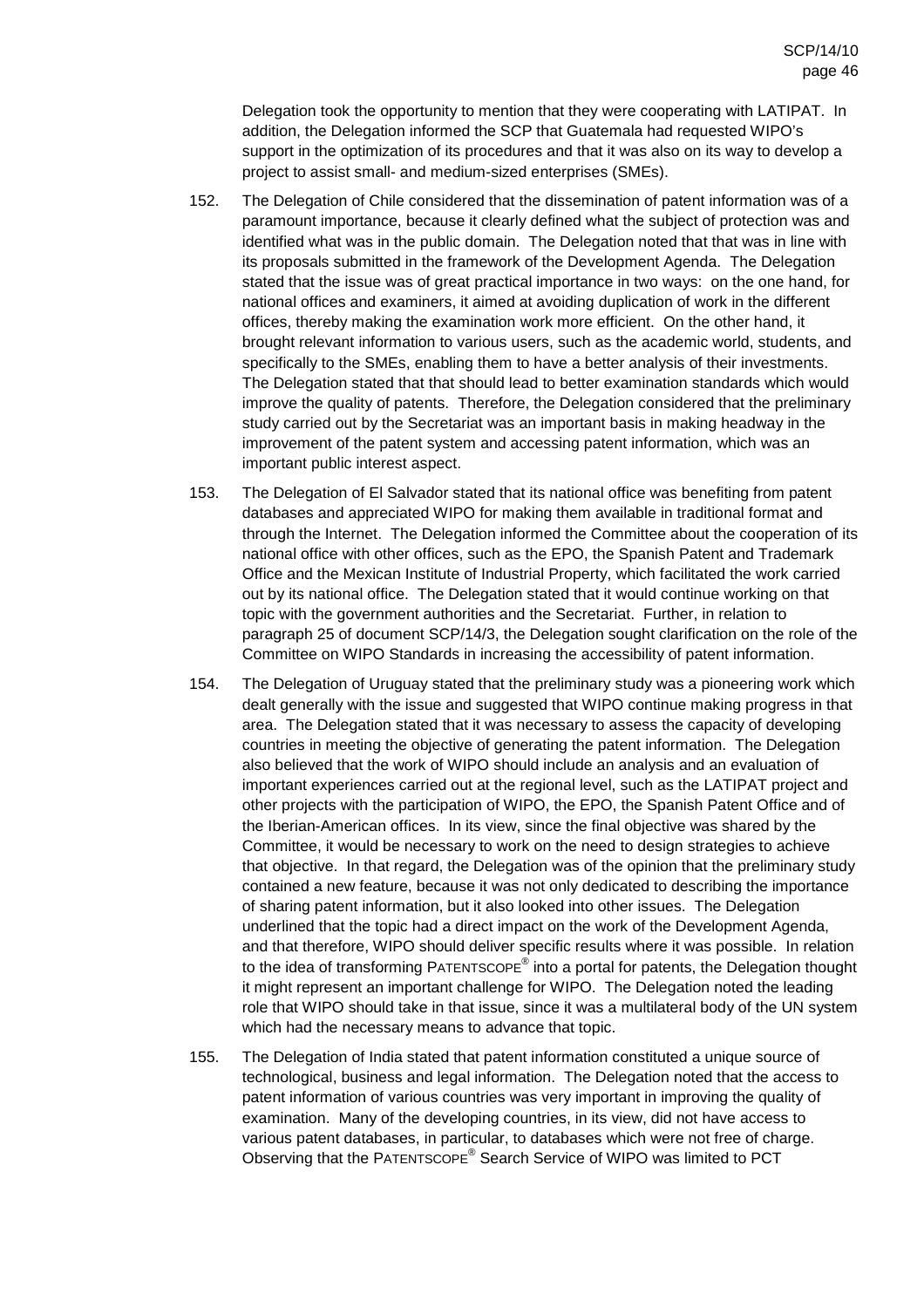applications, the Delegation suggested that it be expanded to non-patent literature and other patents, which were beyond the PCT applications.

- 156. The Delegation of China stated that the dissemination of patent information was very important for stimulating innovation, reducing redundant work and promoting technological and social progress. Therefore, the provisions on the publication and release of patent information of the Chinese Patent Law had been amended recently. In order to improve the dissemination of patent information, the Delegation considered that increasing the digitization level, improving the extent of services and intensifying the international cooperation were all concrete, practical and pragmatic measures. The Delegation expressed its readiness to work actively and share its experiences with other countries in that area.
- 157. The Delegation of Cambodia stated that patent offices of all Member States should work together to improve the quality of patent information. The Delegation requested the assistance of WIPO in building the infrastructure for improving access to, and dissemination of, patent information in Cambodia by setting up an Innovation Center and providing the necessary equipment. The Delegation informed the Committee about the difficulties Cambodia faced on that matter, in particular, its limited resources to facilitate the dissemination of patent information. Further, the Delegation stated that another challenge in the process of dissemination of patent information was the language barrier, as most people in Cambodia had poor command of the English language. In concluding, the Delegation expressed its willingness to cooperate with all Member States on the issue at stake for the technological development of all countries.
- 158. The Delegation of the Russian Federation stated that patent information was a big collection of technical information and was one of the most reliable types of information, and that it was easily accessible on the Internet due to harmonized classification. The Delegation noted that the issue of improvement of the access to patent information for all users was one of the main tasks on the agenda. In that regard, the Delegation supported the proposal made by the Delegation of Bulgaria concerning the creation of a global portal under the auspices of WIPO, and requested further study on that issue. The Delegation was of the view that such a global database of patent information should be free of charge, and reiterated that the issue deserved the full attention of the SCP and the Secretariat.
- 159. The Representative of the EPO stated that dissemination of information on published patent applications and patent documents was an important source of technical and legal knowledge for the public in general and the users of the patent system. She further stated that the timely and comprehensive dissemination of patent information was a catalyst for filing high-quality patent applications. Furthermore, the Representative welcomed the exploration of avenues towards the alignment and simplification of the existing technical environment and tools of the patent offices. Such technical harmonization would be a key step towards further cooperation between patent offices. While reiterating the commitment of the EPO towards the dissemination of patent information, the Representative drew the attention of the Committee to the continued efforts of the EPO in improving worldwide accessibility to patent information through its esp@cenet® search service and the EPO Global Patent Index. The Representative also stated that the EPO had submitted a number of technical contributions to the Secretariat for consideration on possible integration into the final version of the document.
- 160. In response to the question posed by the Delegation of El Salvador with regard to paragraph 25 of document SCP/14/3, the Secretariat stated that that paragraph referred to the work of the newly established Committee on WIPO Standards (CWS), which was a body specifically dealing with the standards associated with patent information and other forms of intellectual property information. While noting that some of the relevant standards were listed in paragraph 14 of the document, the Secretariat clarified that those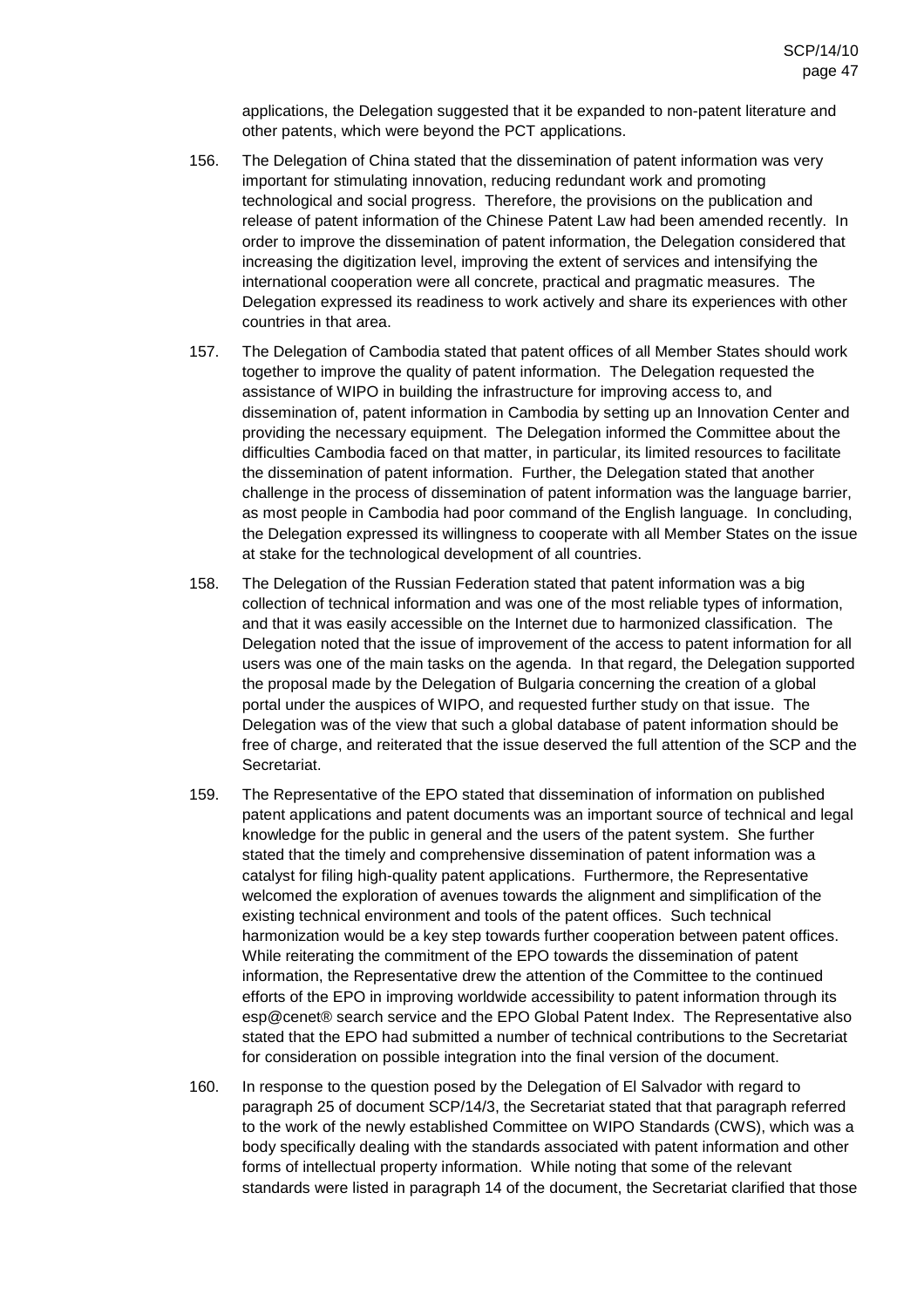were just the foundations on which the technical work for digitization and dissemination of patent information could take place. Therefore, in its view, there was no duplication of work between the different Committees of WIPO in that respect. The reference to various WIPO Committees was intended to be a reference to other Committees which could be established in the future, such as the Committee on Global Infrastructure that had been discussed at the previous General Assembly, but had not been actually established.

- 161. The Delegation of Brazil stressed that facilitating access to available patent information did not necessarily guarantee the transfer and the dissemination of technology. The Delegation noted that a challenge in making effective use of the information, posed to both developing and developed countries, was related not only to the technological capacities and gaps, but also to insufficient disclosure of information in patent applications. The Delegation was of the view that, on the one hand, the existence of a global one-stop shop mechanism to access patent information might be a valid step in order to improve the processing of patent applications in a timely manner. On the other hand, such mechanisms would not be useful unless the quality of the information provided was good and useful. The Delegation, therefore, expressed the view that the creation of any multilateral database must be preceded by a follow-up study on sufficiency of disclosure, which must include, among other aspects, (i) the refusal to grant, or the revocation of, patents on the grounds of insufficient disclosure; (ii) the disclosure requirements themselves; and (iii) the use of databases by developing countries. With regard to the use of databases by developing countries, the Delegation was of the view that, if they were not freely accessible, that might be an obstacle to the international cooperation and a risk to the balance of the system, and recalled Recommendations 8 and 9 of the Development Agenda. The Delegation stated that the exchange of search and examination reports per se would not reduce the problem of backlogs, which needed to be assessed with a broader perspective, considering that the number of patent applications had considerably increased over the past two decades, while at the same time, the quality of granted patents was increasingly subject to criticism in terms of both novelty and inventive step. The Delegation further noted that the exchange of search and examination reports must be considered with a note of caution, as it might result in either the export of patents of questionable quality or in an indirect and undesirable harmonization of patent rights. The Delegation, therefore, was of the view that the exchange of search and examination reports must comply with a minimum set of rules, be on a voluntary basis, and should be organized under a common standard for the presentation of information. The Delegation emphasized that any work on the unification of search and examination systems should be carried out within the SCP, rather than within the PCT.
- 162. The Delegation of Argentina stated that the subject of dissemination of patent information, which was also part of the Development Agenda, was very important. The Delegation was interested in the proposal on the WIPO portal, and requested additional information concerning the status of granted patents.
- 163. The Delegation of Angola, speaking on behalf of the African Group, acknowledged statistics indicating that 30% of patent offices did not have digitized information. The Delegation considered that technical assistance and capacity building for patent offices were necessary in order to facilitate access and dissemination of patent information and to make that available to the public. The African Group stated that capacity building, especially in the area of human resources, was needed in order to be able to make patent information available. The Delegation also referred to the need to carry out further analysis on this topic.
- 164. The Delegation of Morocco, supporting the statement made by the Delegation of Angola on behalf of the African Group, noted that regular consultation of patent information resources would allow the promotion of research and development in businesses and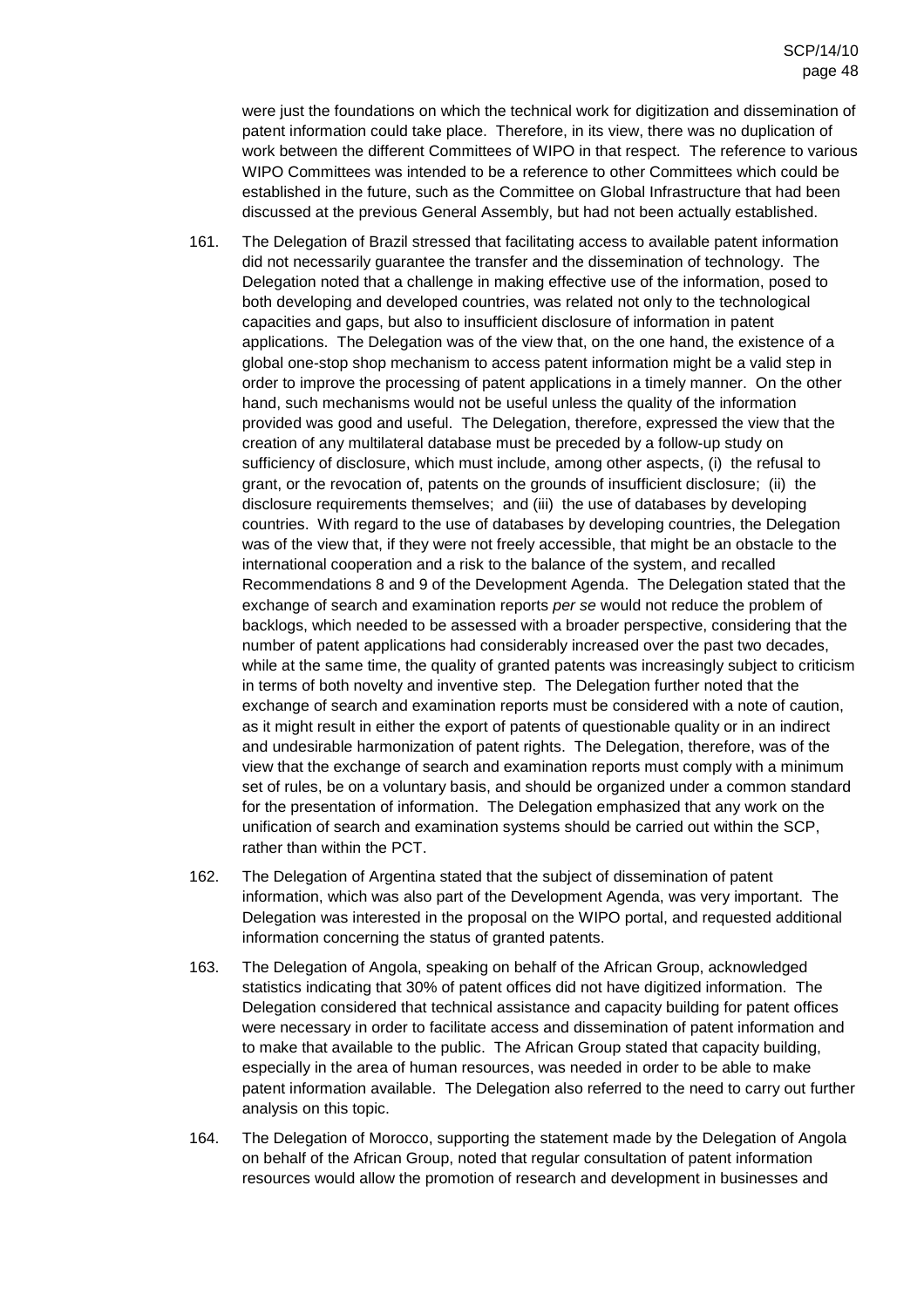increase awareness of the technological environment at the global level by following its trends and evolution. The Delegation stated that, as the published patent documents were a key source of information on recent technological developments, access to such information could also help stimulating national inventions, which could be transposed into increased investment in technology. The Delegation noted that Morocco had been trying to improve the quality of issued patents by amending its law to provide opinions on patentability. The Delegation further stated that, in cooperation with WIPO, Morocco had been digitalizing its patent information in the PATENTSCOPE<sup>®</sup> portal. The Delegation, therefore, proposed improving the dissemination of patent information and the creation of a search and examination reports' database, which would play a key role in the internationalization of patents.

- 165. The Delegation of the Bolivarian Republic of Venezuela supported the statement made by the Delegation of Brazil that the transmission of information was not just a requirement for meeting national legislation, such as a form to be filled in when a patent was registered. The Delegation pointed out that mere dissemination of low quality patent information would not ensure transfer of technology.
- 166. The Delegation of the Republic of Korea noted that it would submit corrections to document SCP/14/3 concerning the dissemination of Korean patent information.

### **(e) Transfer of technology**

- 167. Discussions were based on document SCP/14/4.
- 168. The Delegation of Spain, speaking on behalf of the European Union and its 27 Member States noted with satisfaction the systematic approach and objectivity shown in document SCP/14/4. The Delegation acknowledged that development and diffusion of new technologies were of fundamental importance to face global challenges such as climate change, health and food security. The Delegation also stated that facilitating technology transfer was an essential element if the Millennium Development Goals were to be achieved. The Delegation noted that the preliminary study also highlighted that the capacity to absorb and apply the technology on the part of the recipient was fundamental to the successful completion of the transfer of technology. The Delegation further observed that the preliminary study noted that both the connection between intellectual property rights and technology transfer, as well as the impact of such technology on innovation and development, were complex issues that might adopt different parameters in each country. Some countries would be better placed than others to absorb and further develop the technologies received, while other countries would require substantive investment and capacity building before reaching that point. The European Union and its 27 Member States agreed that it was not possible to draft a single policy or law which would maximize technology transfer and its positive impact on every country. The Delegation further noted that the study included several examples that illustrated possible mechanisms and strategies to facilitate technology transfer responding to issues of common concern, such as the unclear definition of the property rights; the asymmetry of information between the patent holder and the potential licensee and the role that an intellectual property expert might exercise in such case; the need to reduce the transaction costs; or the need to prevent abuses by right holders. The Delegation was of the view that a suitable choice of the mechanisms would enable each country to establish the policy and legislation that better fit their particular needs within the framework of the current international commitments. The European Union and its 27 Member States expressed their willingness to contribute to the development of policies designed to facilitate an effective technology transfer, and to that end, reiterated their commitment to work towards the creation of new models to promote innovation based on the close collaboration between the private and public sector. They welcomed and encouraged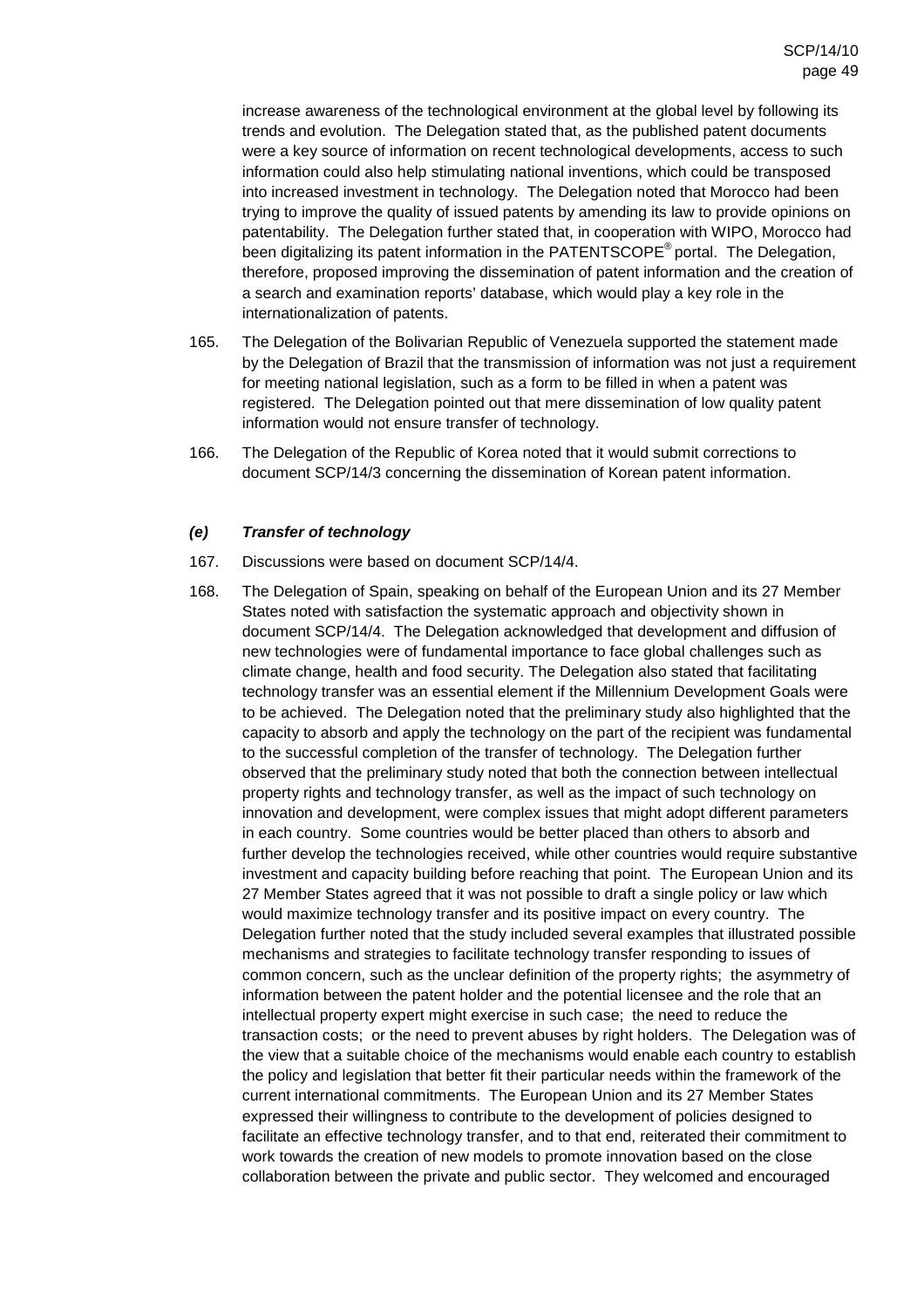voluntary initiatives to facilitate the flow of technological knowledge on a global scale, and committed to participate actively and constructively in the debate in order to contribute to the fulfillment of the Committee's objectives.

- 169. The Delegation of Angola, speaking on behalf of the African Group, expressed the view that it was of great importance to study document SCP/14/4 on transfer of technology, which described and examined the details of the patent system, specifically the aspects of how the patent system could face hindrances in development policies. The Delegation suggested that the preliminary study be updated and include information on how developing countries could overcome those impediments in order to facilitate transfer of patented technology. The African Group also believed that capacity building was needed in order to benefit further from transfer of technology. Moreover, the Delegation hoped to see a study on transfer of technology in least-developed countries (LDCs) in Africa, based on the implementation of Article 66.2 of the TRIPS Agreement, which required countries to provide incentives to their enterprises for the purpose of promoting transfer of technologies to LDC Members of the WTO in that Agreement. The Delegation considered that transfer of technology could take place through joint ventures, investments, personnel reinforcement and collaboration with academia in order to train personnel and to digitalize patent data. The Delegation suggested that the preliminary study be revised in a manner that a link be established between transfer of technology, development and intellectual property, and that the role of the patent system in transfer of technology be defined. The Delegation also stated that multilateral and bilateral agreements on transfer of technology should be examined. The African Group recommended that the preliminary study be discussed in the following session of the SCP in order to examine how the patent system could affect and support transfer of technology. The Delegation hoped that the Secretariat would be able to present a revised study at the following session.
- 170. The Delegation of the Islamic Republic of Iran requested the Secretariat to further develop the preliminary study and provide concrete and action-oriented solutions for overcoming challenges which impeded transfer of technology to developing countries. The Delegation also requested the Secretariat to further focus on the role of patents in technology transfer for developing countries and to particularly analyze the adverse implication of patents on transfer of technology, including the implications of the TRIPS Agreement. The Delegation pointed out that the preliminary study lacked providing any actual statistics on current technology transfer to developing countries. Finally, the Delegation observed that, in order to have a balanced work program in the Committee, the issue of transfer of technology should be incorporated in the work program of the SCP, since there was a direct link between patents and transfer of technology to developing countries. The Delegation, therefore, considered that the Committee could identify a plan of action to address the major challenges to transfer of technology in relation to patent law and to propose concrete solution from an international law perspective.
- 171. The Delegation of Sri Lanka aligned its statement with the statement made by the Delegation of Yemen on behalf of the Asian Group, and stated that the preliminary study set the scene at the SCP to initiate meaningful discussions on the subject. The Delegation noted that, according to the preliminary study, the effects of globalization had helped to enhance the technological capabilities in developing countries but that the reality proved otherwise. The Delegation noted that most foreign industrial enterprises in its country did not transfer technology or know-how for the purpose of local development. The Delegation identified two main reasons, namely, that all the skilled workers and the equipment were imported from the country of origin and that most of the highly skilled staff and the senior management were not from the invested country. Therefore, globalization had not fully contributed to the industrial development in developing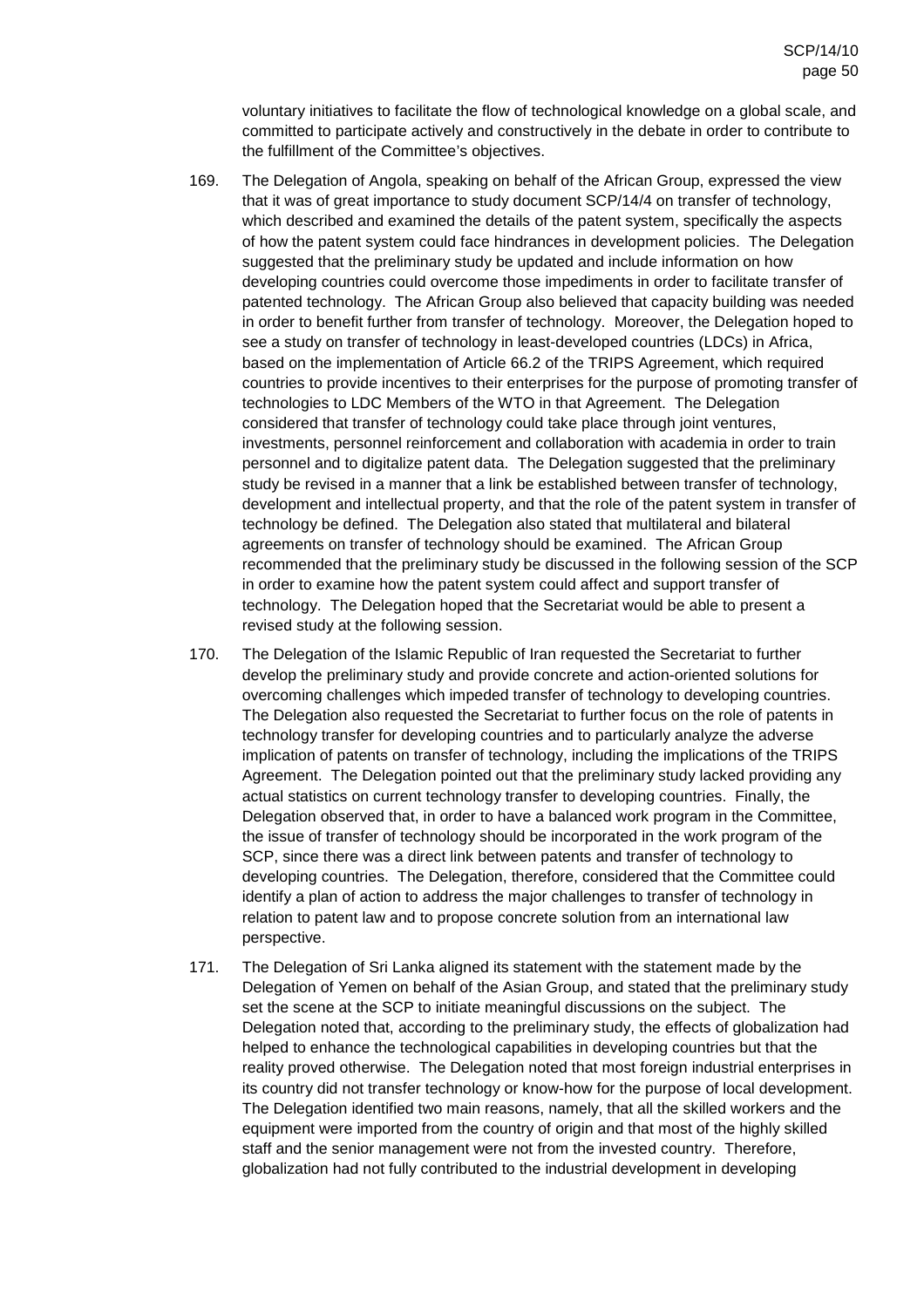countries. The Delegation considered that the elements mentioned in paragraph 34 of document SCP/14/4 needed to be further explored to find reasons why the normative development in UNCTAD and the revisions of the Paris Convention in WIPO had not delivered the expected results. The Delegation stated that better policy coherence could be built with respect to foreign direct investment vis-à-vis the poverty alleviation and technological advancement in developing countries through transfer of technology. The Delegation was of the view that, instead of alluding to the fact that transfer of technology might not be possible because of the lack of absorbing capacity in developing countries, the right approach would be to analyze why developing countries could not ascertain absorbing capacity despite many forms of development assistance through multilateral, plurilateral and bilateral agreements. The Delegation considered that such information could lead to identifying the implications of patents on transfer of technology. In the area of other conventions relating to transfer of technology, the Delegation stated that the preliminary study should not be limited to environmental agreements. The Delegation appreciated the fact that the preliminary study reflected the WIPO Development Agenda and its projects concerning transfer of technology. The Delegation noted that such a holistic approach towards development concerns in developing countries was a positive step taken by WIPO. With respect to paragraph 33, which indicated the royalty income collected from the OECD countries by developing countries in the year 2001, the Delegation considered that it would only be fair if the preliminary study indicated the royalty income collected by the OECD countries from the developing world, as the problem laid in the disparity. The Delegation noted that stating the facts would facilitate the countries to have a logical and meaningful debate on the subject under consideration.

- 172. The Delegation of Burundi associated itself with the statement made by the Delegation of Angola on behalf of the African Group, and stated that transfer of technology should take into account the peculiarities of developing countries regarding their absorptive capacity of technologies. Recalling the Development Agenda and the Ministerial Declaration in July 2009, the Delegation stated that transfer of technology had become an important element with respect to the cooperation between WIPO and the developing world, in particular, LDCs, and that transfer of technology should be user-friendly and development-oriented.
- 173. The Delegation of Indonesia, in general, welcomed the document, especially the parts on the challenges faced by countries, in particular, developing countries. In relation to paragraph 19, concerning the investment in knowledge creation as a priority under national economies, technological and development policy and strategy in many countries, the Delegation requested further elaboration on that issue in order to obtain a comprehensive picture in the historical context. The Delegation considered that a joint report by the United Nations, UNCTAD and WIPO on patents and transfer of technology published in 1964 could also be mentioned as one of the references in the preliminary study. As regards paragraph 22, which stated that "if the exploitation of the patented invention infringes another valid patent that claims a broader scope of technology covering the said invention, the consent by the owner of such broader patent is required in order to exploit the off-patent invention", the Delegation sought further clarification as to the invention or innovation that fell into the category of public domain. Concerning paragraph 28, the Delegation requested further clarification on the linkage between FDI and technology spill-over, because technological dissemination by developed countries through FDI was mandated by the TRIPS Agreement. Regarding Chapter IV on policy challenges, paragraphs 39 to 47, the Delegation was of the view that it was a good reference especially for developing countries. On paragraph 40, the Delegation requested further elaboration regarding the difficulty of quantifying the flows of technology transfer, since it had been said by many that transfer of technology was always linked to IPRs and global investment. The Delegation considered that it was a necessity to get a broader picture based on the comprehensive data on trade in technology and the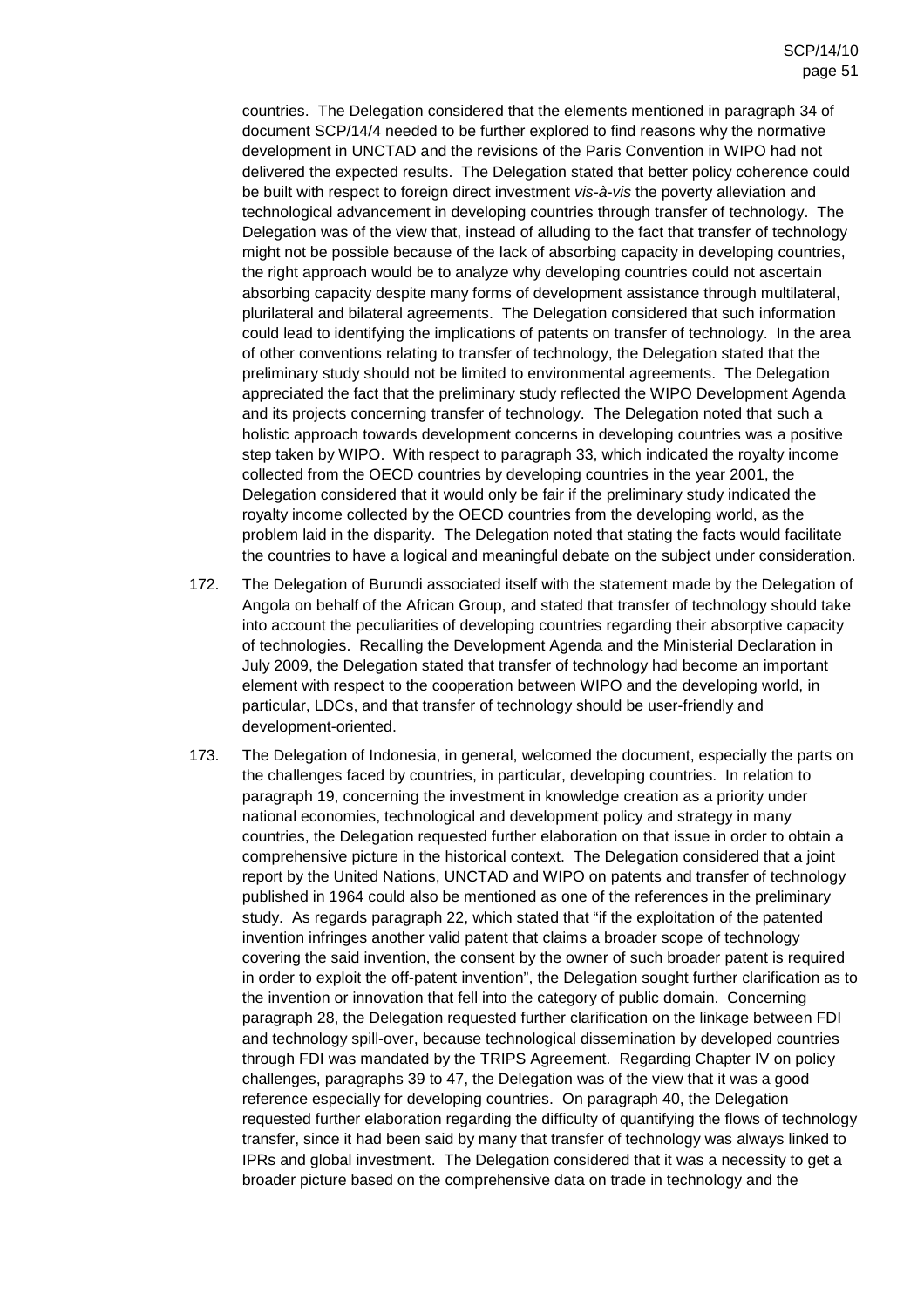investment on global research and development. The Delegation, therefore, suggested that WIPO prepare a collaborative study in cooperation with other related organizations such as WHO, UNIDO and UNCTAD. In relation to paragraphs 67 to 72 concerning the challenges faced by developing countries, the Delegation was of the view that technology transfer had two sides: one was that developing countries should improve their absorptive capacity, but the other related to developed countries and how they could facilitate the transfer of their technologies to developing countries.

- 174. The Delegation of Brazil noted that paragraph 110 of document SCP/14/4, which related to the concerning pros and cons of the ex-ante control of technology contracts as opposed to ex post control, suggested that there might be advantages in the ex-post control or the control after the contract had been signed and come into effect. The Delegation stated that its experience on that issue was different. It explained that its law required the national patent authority to review all intellectual property contracts before they entered into force in order to protect the local recipient of technology against possible abuse of provisions and clauses in the contract, and stated that it did not seem to indicate any problem in the inflow of technology to Brazil. The Delegation, therefore, expressed the view that, at least according to its national experience, such ex-ante control was quite successful. The Delegation recalled that, in relation to transfer of technology and technical training, it had been trying, together with several developing countries, to implement Articles 66 and 67 of the TRIPS Agreement and the recommendations of Cluster A of the Development Agenda.
- 175. The Delegation of the Bolivarian Republic of Venezuela supported the statement of the Delegation of the Islamic Republic of Iran, requesting the Secretariat to focus on the question of how patents affected transfer of technology and recommending the inclusion of the issue in the future work program of the SCP. The Delegation considered that the issue of transfer of technology needed to be related to the TRIPS Agreement and public health. In that regard, it noted that only 28 Members had signed a Protocol amending the TRIPS Agreement, and therefore it requested the Chair to informally undertake consultations to find out why the compulsory license system available under the TRIPS Agreement had been used only by Rwanda and Canada and why transfer of technology to developing countries did not proceed as had been originally planned.
- 176. The Delegation of Egypt stated that the issue of technology transfer was an issue of a high level of importance. The Delegation expressed its satisfaction with the inclusion of the issue in the agenda of the SCP and delivering a preliminary study on the topic, as the issue had not been discussed at WIPO over the previous years. The Delegation was of the view that, historically, WIPO had done a limited amount of work on the issue, despite the fact that international instruments, particularly the WIPO-UN Agreement, referred specifically to technology transfer. Article 1 of that Agreement stated that the United Nations recognized the World Intellectual Property Organization as a specialized agency, and listed WIPO's responsibilities, one of which was to facilitate the transfer of technology related to industrial property to developing countries in order to accelerate economic, social and cultural development. The Delegation, therefore, considered that WIPO had an institutional role to play on the issue. The Delegation noted that, on the other hand, with regard to the subject matter of intellectual property, Article 7 of the TRIPS Agreement pertained directly to the windfall that should arise from the protection and enforcement of intellectual property, namely, diffusion, transfer and dissemination of technology. In that light, the Delegation appreciated the preliminary study which carried forward a degree of objectivity and set new grounds in terms of WIPO publications. Referring to paragraph 60 of document SCP/14/4 acknowledging that there was no conclusive evidence or limited conclusive evidence with regard to the impact of the patent system on flows of FDI, the Delegation welcomed such observation, as it reflected the objective academic assessments that had been undertaken in that area. The Delegation,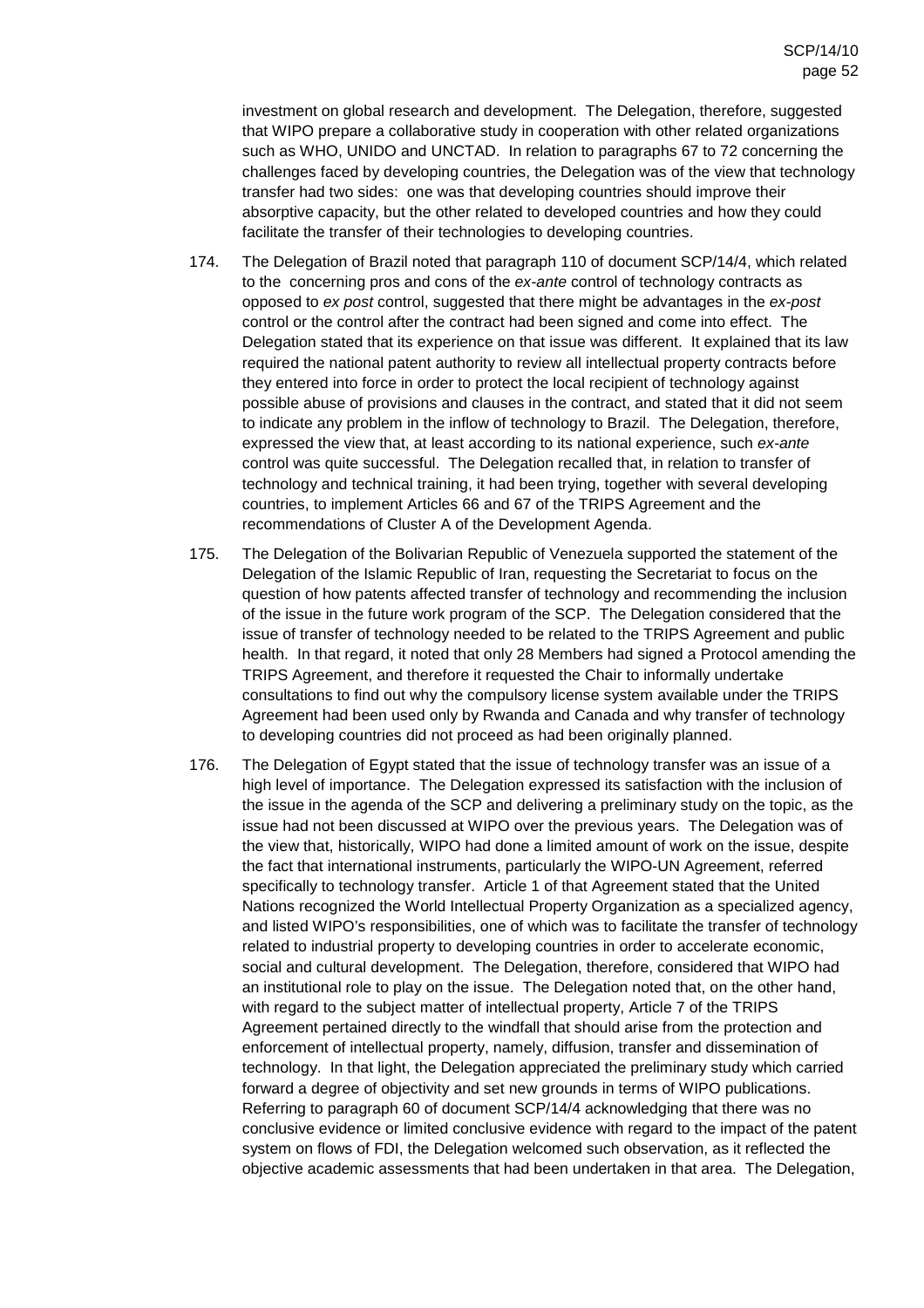however, pointed out some drawbacks to the preliminary study, and suggested a revised version or an Annex to the document for the consideration of the Committee. As regards the lack of definition of the term "transfer of technology" in the document, the Delegation believed that the revision of the preliminary study could be guided by the draft Code of Conduct on the transfer of technology (1985), which had done considerable work with regard to defining that concept. As regards Section 3 of the document, the Delegation was of the opinion that it failed to take into account the historical background. In its view, the preliminary study had not made legitimate reference to the work undertaken by the United Nations since the publication of the UNCTAD report on technology transfer in 1964. As regards Section 5, the Delegation was of the view that the document did not fully describe the criticism of the patent system with regard to barriers that particular levels of patentability or of protection might represent for technology transfer. While those were contributions that were acknowledged, the Delegation considered that paragraph 56 could be further elaborated with respect to some of the negative impacts on the patent system. Concerning Section 6, the Delegation stressed the importance of the international regulatory framework, and noted that the international regulatory framework should be a key concern. As there had been considerable discussions on the impact of free-trade agreements, economic partnership agreements and plurilateral agreements on appropriate transfer of technology, the Delegation pointed out that these should be reflected in the preliminary study. Further, the Delegation noted that, although the issue of climate change was very important, there was too much focus on that issue. The Delegation hoped that the treatment of technology transfer in WIPO should be more systematic, aiming at broader discussions on what was sometimes referred to as the classical issues of technology transfer, i.e., the classical industries that would have a direct impact on economic development in large parts of the membership. Noting the considerable work done by UNCTAD on international arrangements of technology transfer, the Delegation felt that there should be more collaboration between the two organizations. As regards public-private partnerships in Section 8, the Delegation was of the opinion that the issues of concern in the setting of a multilateral organization were primarily geared to trans-boundary transfer of technology. It noted that, although public-private partnerships could entail a foreign element, the Bayh-Dole Act, for example, essentially geared towards mobilizing national resources in order to promote innovation and transfer of technology, but had less impact on the possibility of developing private-public partnerships in a trans-boundary context. The Delegation further noted that, while it could be interesting to look into the successful models of highly advanced market economies, simulating such a model would be problematic in view of different levels of development. The Delegation recalled that, according to some US officials, implanting the Bayh-Dole Act in a foreign country might cause more problems than benefits. Concerning Section 10, the Delegation requested further expansion of that Section and moving that part to the beginning of the document. The Delegation observed that requests by developing countries in the UN system over the past four decades had been geared towards a transfer of technology that should contribute to development. While the Delegation was pleased with the reference to the Development Agenda, it noted that no analysis on how those recommendations pertained to the issues raised in the document was made. The Delegation was of the opinion that there would be further discussions on that particular issue with regard to future work. The Delegation recommended more collaboration with other UN Agencies, for example, by organizing a briefing session with leading UN Agencies on the issue of technology transfer. It further suggested that setting up an independent commission to consider the issue of technology transfer would be a good way forward, given that the issue of technology transfer was a cross-sectoral issue in WIPO, such as in the SCP and the CDIP. In its view, it would undoubtedly arise in other committees and bodies of WIPO. Finally, the Delegation noted that, following the discussion at the fourth session of the CDIP, a proposal concerning a project to implement the recommendations on technology transfer had been submitted by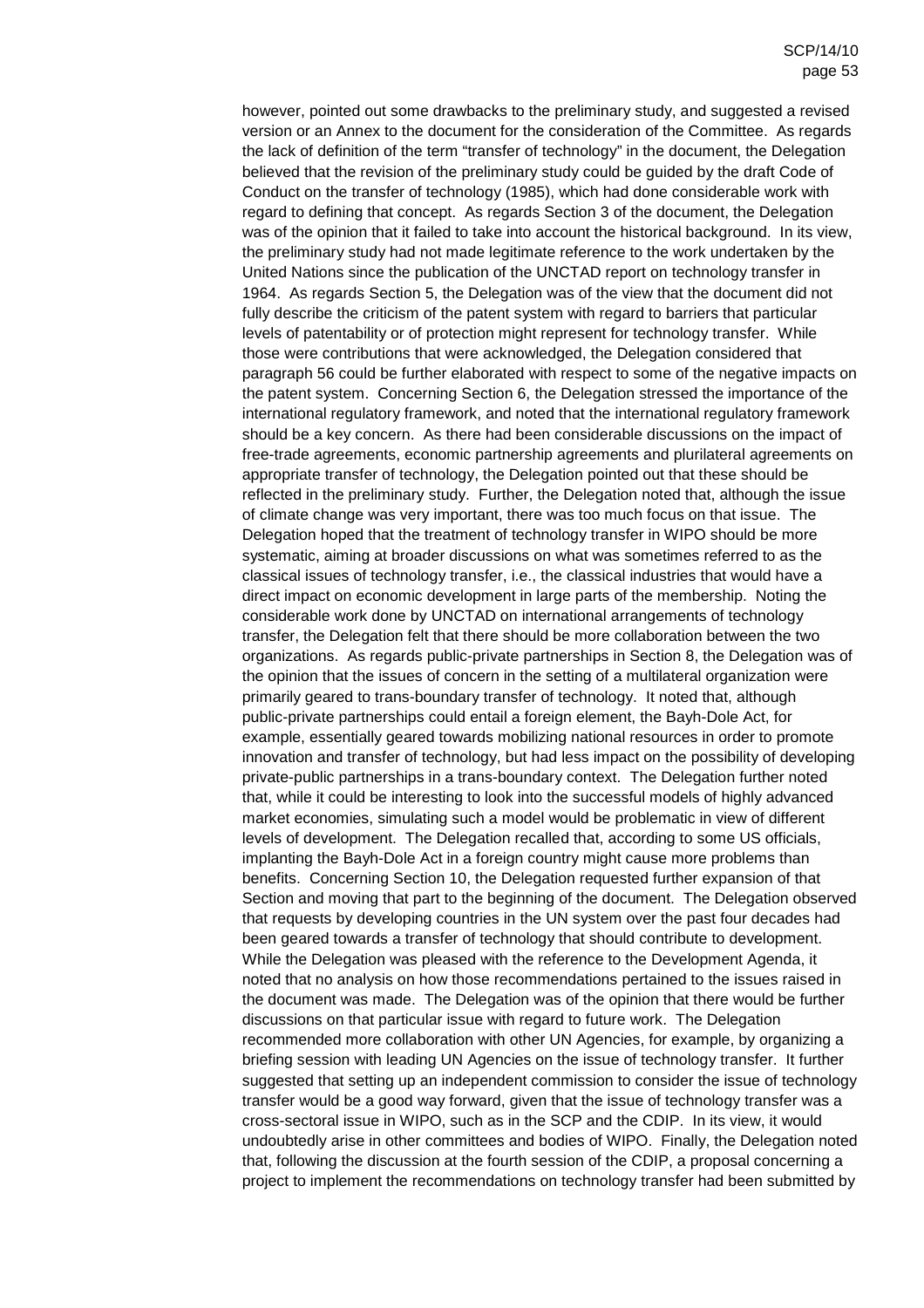a like-minded group of developing countries earlier in January 2010. The Delegation believed that such a proposal would contribute to streamlining a broad task that concerned more than one committee. The Delegation stressed the important role the SCP and other committees, most importantly the CDIP, could play on the issue of technology transfer.

- 177. The Delegation of Guinea associated itself with the statement made by the Delegation of Angola on behalf of the African Group. The Delegation was of the view that the preliminary study should focus more on FDI and the role of intellectual property in that process, since transfer of technology could contribute to capacity building, both in infrastructure and human resources, through mergers and acquisition. The Delegation encouraged developed countries to review their activities concerning transfer of technology in developing countries, as it would allow a better understanding of the impact of the patent system at the multilateral and bilateral levels and its effect on different economies.
- 178. The Delegation of Guatemala stated that, despite the efforts that had been made in the preliminary study, there was still a gap between theory and practice on the subject of transfer of technology. The Delegation noted its difficulties in implementing public policies and involving private enterprises in its country to facilitate transfer of technology with a view to stimulate local innovation and development of marketable products. The Delegation, therefore, believed that such issues should be discussed by the Committee or by an independent committee as suggested by the Delegation of Egypt. It further considered that the preliminary study could be enriched by documents from other organizations and by adopting practical guidelines. The Delegation noted that, in analyzing the capacity of small developing countries in making use of R&D cooperation agreements or licensing agreements, Guatemala could be a useful example.
- 179. The Delegation of India stated that a sufficient disclosure of patented inventions played an important role in the processes of dissemination and transfer of technology. However, in its view, the right holders often did not disclose the required information in a clear and succinct manner, which directly affected not only the quality of patents, but also the dissemination and transfer of technology. Further, it considered that patent trolls and patent thickets, which had been a strategy steadily used by right holders, also affected a seamless transfer of technology. Therefore, the Delegation suggested that the document further examine how the patent system could better contribute to a seamless transfer of technology in order to narrow that gap. The Delegation further recommended that a special study be undertaken as to how the patent system might be dealt with in a positive way to allow transfer of technology, in particular, in the areas of climate change, food security and other complex topics. As other delegations had pointed out, the Delegation noted that the issue of transfer of technology, which was a cross-cutting issue in WIPO, was at the center of the Development Agenda. The Delegation supported the creation of an independent commission that would examine the issue of transfer of technology in greater detail and suggest implementable recommendations.
- 180. The Delegation of Chile stated that transfer of technology was a critical issue, since it was a source of innovation that allowed a third party to make use of the existing technology and to further develop new solutions as the result of the knowledge gained through the transfer of technology. From that standpoint, the Delegation appreciated the document that set out the various dimensions relating to transfer of technology. The Delegation recalled that the incorporation of the issue of technology transfer into the agenda was consistent with the first strategic objective of WIPO and with Recommendation No. 8 and Cluster C of the Development Agenda. As the issue was a matter of great relevance to all Member States, the Delegation stated that the preliminary study should remain open for comments.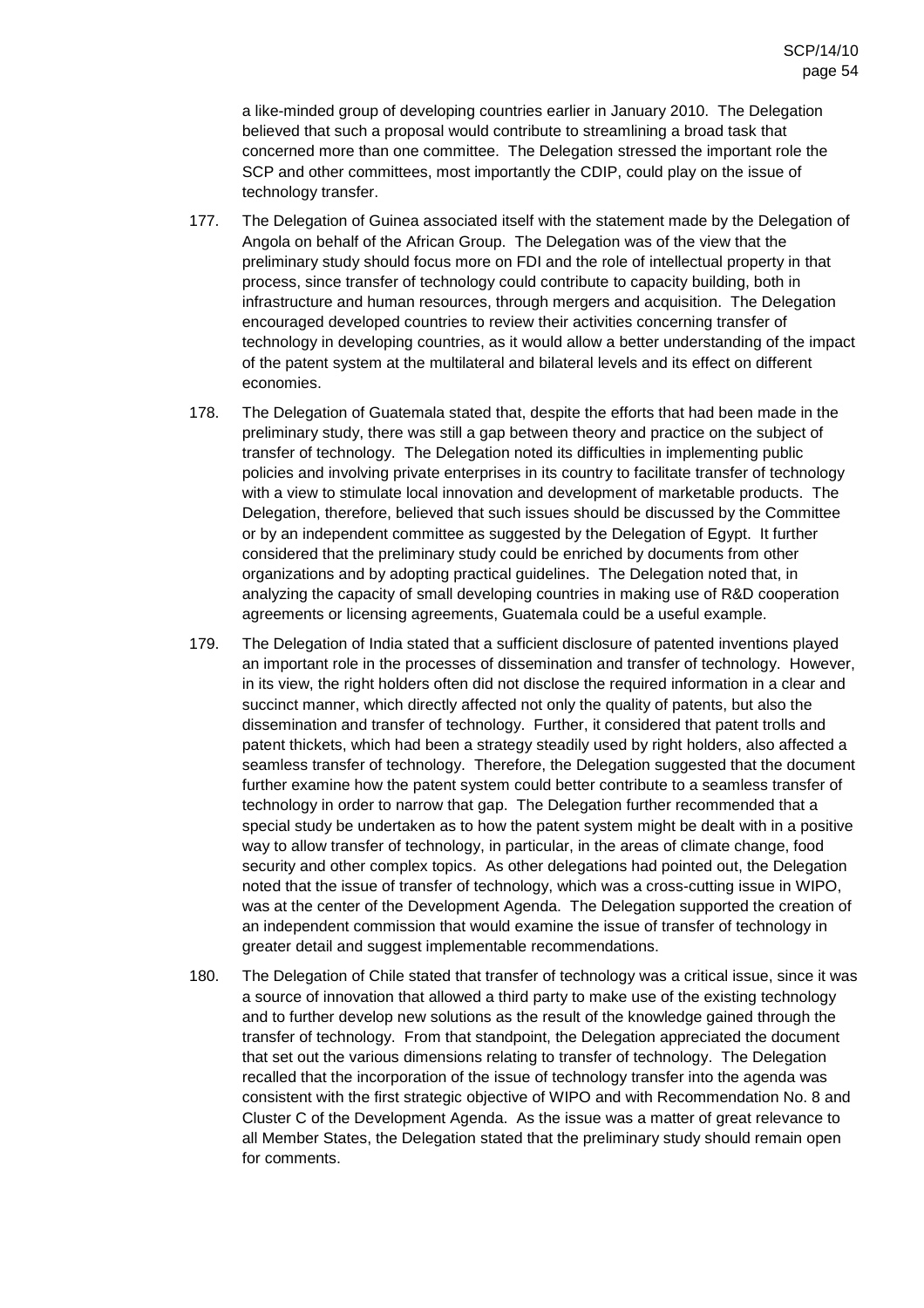- 181. The Delegation of Pakistan noted that the preliminary study could provide an effective basis for future deliberations of the issue in the Committee. The Delegation believed that the crux of the issue at hand had been handled under paragraph 56 of document SCP/14/4, where it was said that even if patent protection was not an obstacle to the transfer of technology, that did not necessarily mean that the current patent system fully contributed to the promotion of transfer of technology. In its view, those two assumptions could be the starting point for future discussions, and the Delegation suggested further elaboration by the Secretariat. Further, the Delegation was of the opinion that the preliminary study did not discuss the key questions of whether the patent system was functioning effectively and efficiently, and whether the patent system could improve transfer of technology. According to the Delegation, provision of any answers or suggestions on how the patent system could better contribute to technology transfer and narrow the technological capacity gap would add value to the preliminary study. The Delegation further noted that the preliminary study should have acknowledged and analyzed the constraints by developing countries to use the tools for technology transfer, including voluntary and commercial licenses, and referred to paragraphs 14, 18 and 30 of the document. Finally, the Delegation suggested that: (i) a revised version of the preliminary study should identify constraints and adverse implications of patents on transfer of technology within WIPO's framework; (ii) in the light of an enhanced understanding of the adverse implications of patents on transfer of technology, developing countries could identify a plan of action to address the major challenges, which included policy changes, technical assistance, information exchange, norm-setting, etc., covering domestic and international actions; (iii) in order to develop a thorough understanding of the issue, the following session of the SCP could invite various UN agencies, such as UNCTAD, WHO and UNIDO, to make presentations on the past and present work on technology transfer; and (iv) an independent panel of experts could be established to deal with the question of technology transfer and patents.
- 182. The Delegation of Bulgaria disagreed with many who believed that the patent system was an obstacle to transfer of technology. The Delegation noted that while it might be an obstacle, patents played, in fact, a minor role in transfer of technology. It stated that a licensing agreement involving goodwill and a wish from the side of both transferor and transferee was always a success. The Delegation considered that WIPO could devise ways in facilitating transfer of technology and removing obstacles by providing relevant information to consenting parties who wished to transfer technology. As examples, the Delegation noted the IBM database, which indicated technologies that were ready for licensing, and the German Patent Law that provided for special reduction of fees for companies who filed patent applications and indicated that they were ready to license their technology. On the other hand, the Delegation did not believe that WIPO could, by shaping the patent system, overcome the issue of the goodwill of the parties involved in the process of transfer of technology. The Delegation considered that one important element which was missing in the document was statistics. While, for many years, statistics on transfer of technology had been discussed, the Delegation observed that there were very few countries that had provided official statistics in the past, for example, some reports in the United States of America, the regular publication of National Center for Intellectual Property in France and statistics on technology transfer and on intangible transfer published every two years in Germany. In its view, that was a matter which should be regulated at the national level and WIPO could provide advice on statistics comprising intellectual property rights and how to oblige companies to report on transfer of technology. The Delegation was of the opinion that such statistics would show where the obstacles were, and would allow developing countries to analyze their own situation. The Delegation further noted that, often, the statistical data on transfer of technology included royalties for copyright, and stressed the need to separate such information from patents. As regards one of the recommendations of the Code of Conduct that developing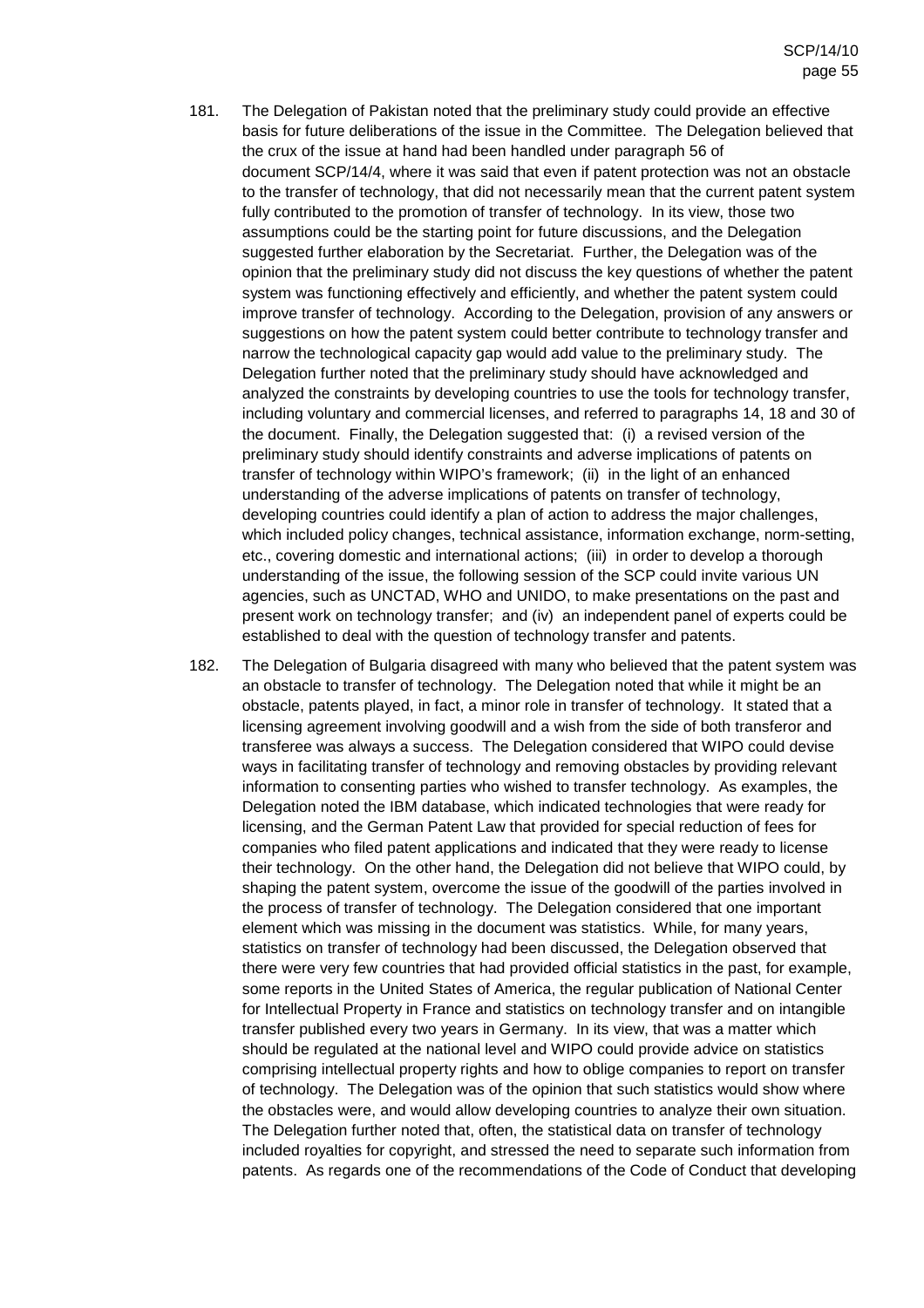countries should establish a licensing regime for transfer of technology and each technology transaction should be recorded at the national level, although the Delegation felt positive about the abandonment of such a recommendation in general, it however considered that information for statistical purposes should be integrated into the national system to provide reliable data for further analysis. On the question as to whether a country, not a private enterprise, could be an obstacle to transfer of technology, the Delegation noted that, despite some examples in the past, such as the Coordinating Committee for Multilateral Export Controls (CoCom), no such obstacle existed in the free-trade world. The Delegation concluded that WIPO could be a facilitator by providing tools and means to evaluate the flow of technology, to identify obstacles, and to eventually find remedies to those obstacles.

- 183. The Delegation of Senegal associated itself with the statement made by the Delegation of Angola on behalf of the African Group. With regard to the definition of the term "transfer of technology", the Delegation suggested that the document properly define that term, as that would be the basis for defining the scope of the issue. The Delegation sought clarification as to whether, with due respect to the flexibilities in the international patent law, there was a possibility of having rules of procedure which would facilitate transfer of technology, make it more efficient and effective and render it more responsive to key developing needs. Further, the Delegation suggested that the Committee consider cases of transfer of technology which had lead to the resolution of a public policy issue, thus illustrating experiences from the past. The Delegation concluded by stressing the importance of having an overview of the problem and its background in order to have a clear idea about future actions in reaching the goals with respect to transfer of technology.
- 184. The Delegation of the Bolivarian Republic of Venezuela stated that the question of patents should not be considered in terms of business. The Delegation was of the view that traditional knowledge, energy and other facets also needed to be considered and, therefore, the best way to regulate transfer of technology should be examined. In addition, it noted that questions to be analyzed were how transfer of technology could be made effective and how it could be brought in line with ethics and morality.
- 185. The Delegation of Germany supported the statement made by the Delegation of Bulgaria. It agreed with the analysis provided in paragraphs 53, 56 and 57 of the preliminary study that the IP system per se was not to be considered a barrier to technology transfer. The Delegation also supported the idea of collecting more factual evidence on possible barriers to technology transfer which might well lie outside IP. It considered that WIPO should play a leading role in exploring how to facilitate technology transfer.
- 186. The Delegation of El Salvador, supporting the Delegation of Guatemala, stated that the Committee should develop modalities for transfer of technology. Noting the importance of the issue for developing countries, it also supported some further ideas suggested by the Delegations of Egypt and Indonesia.
- 187. The Delegation of Algeria aligned itself with the statement made by the Delegation of Angola on behalf of the African Group. The Delegation was of the view that the preliminary study did not sufficiently focus on how the patent system could facilitate transfer of technology. Moreover, looking at the flexibilities allowed under international law, it considered that the preliminary study did not address the hindrances which countries were facing in order to use those flexibilities. The Delegation was of the opinion that the current work in WIPO, specifically the proposal concerning the project on transfer of technology presented by like-minded countries, should be taken into account. It also suggested that a revised version of the preliminary study reflect experiences in transfer of technology in developing countries.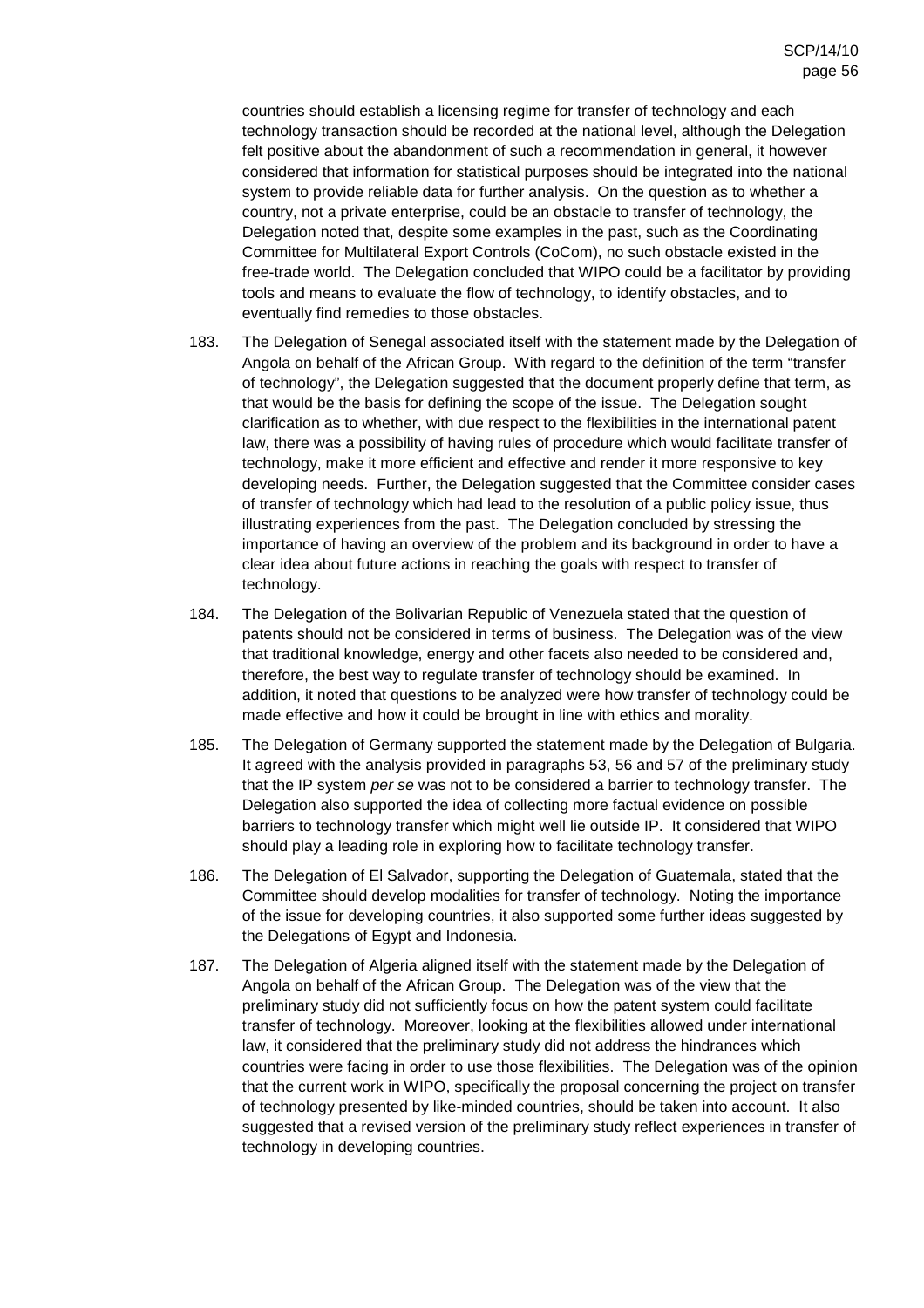- 188. The Delegation of Switzerland stressed the importance of focusing on transfer of technology and its links with patents in the Committee. In that connection, the Delegation supported the position stated, and the proposals made, by the Delegation of Bulgaria as a way to move forward on the subject of transfer of technology.
- 189. The Representative of GRUR stated that the preliminary study was comprehensive and touched upon all important factors which were relevant for the political, economic, social and legal questions arising in the context of transfer of technology policy on a national and international scale, and had no doubt that the role of patent protection was clearly defined in that regard. He further noted that the document was up-to-date and comprehensive in respect of the most recent developments concerning topics ranking high on the agenda of world leaders, namely, the Copenhagen Conference on climate change. The Representative raised the question of why the question of IPRs related to green house technology on the transfer of technology had disappeared from the agenda of that Conference and suggested that WIPO study those developments. Referring to the strong engagement of the Director General demonstrated in his opening report at the previous session of the WIPO Assemblies, the Representative was of the view that that field of technology was particularly fit for a detailed scrutiny and further study, contrary to what had been said by the Delegation of Egypt. The Representative, however, pointed out that the important role of the PCT was missing from the document. According to the preamble of the PCT, as it had been referred to in previous meetings of the Working Group under the PCT, there was a clear reference on the obligation under the PCT legal framework to direct the PCT towards making the legal systems of developing countries more efficient, by providing easily accessible information on the availability of technological solutions applicable to their special needs and by facilitating access to the ever expanding volume of modern technology. In the Representative's view, this was a transfer of technology aspect that was clearly provided in the preamble of the PCT, and he suggested that a chapter on the role of the PCT and its contribution to the international transfer of technology be added, or a special study on that matter be mandated.
- 190. The Representative of ALIFAR noted that while the document analyzed the relationship between patents and transfer of technology, in reality, the feedback did not always take place in that manner. Referring to paragraph 52 of the document, the Representative agreed that a patent system could make positive contributions to the efficient transfer of technology only where the system functioned in a way for which it was intended. She stated that the document showed that the exclusive right could be used to promote the exchange of knowledge and collaboration between researchers, and that the patent system aimed to improve the efficiency of the flow of knowledge and facilitate the transfer of technology. In addition, it was stated in the document that the disclosure of inventions also played an important role in the effectiveness of the transfer of technology. However, the Representative further noted that that vision could appear theoretical, at least in some technological areas. She explained that, in general, in the pharmaceutical industry once a patent had been obtained, patent rights were used for exclusivity in the market and that innovative companies were rarely willing to exchange knowledge. The Representative noted that the future of some recent initiatives that promoted patent pools could highlight the ways for exchanging the knowledge and transferring of technology. In her view, quite often, patents were not disclosed in a clear and complete manner, and not all offices sufficiently respected the requirement for clear and sufficient disclosure of inventions so that a person skilled in the art could carry out those inventions. While proper disclosure partly balanced out exclusive patent rights, she noted that such disclosure did not always occur. Referring to paragraph 48 of the document, the Representative clarified that in the pharmaceutical industry, if a product were to be manufactured or sold without the patent holder's consent, but developed and approved in accordance with international standards, it could be considered a case of patent infringement but not of counterfeit medicines. She further stated that counterfeiting medicines was a crime against public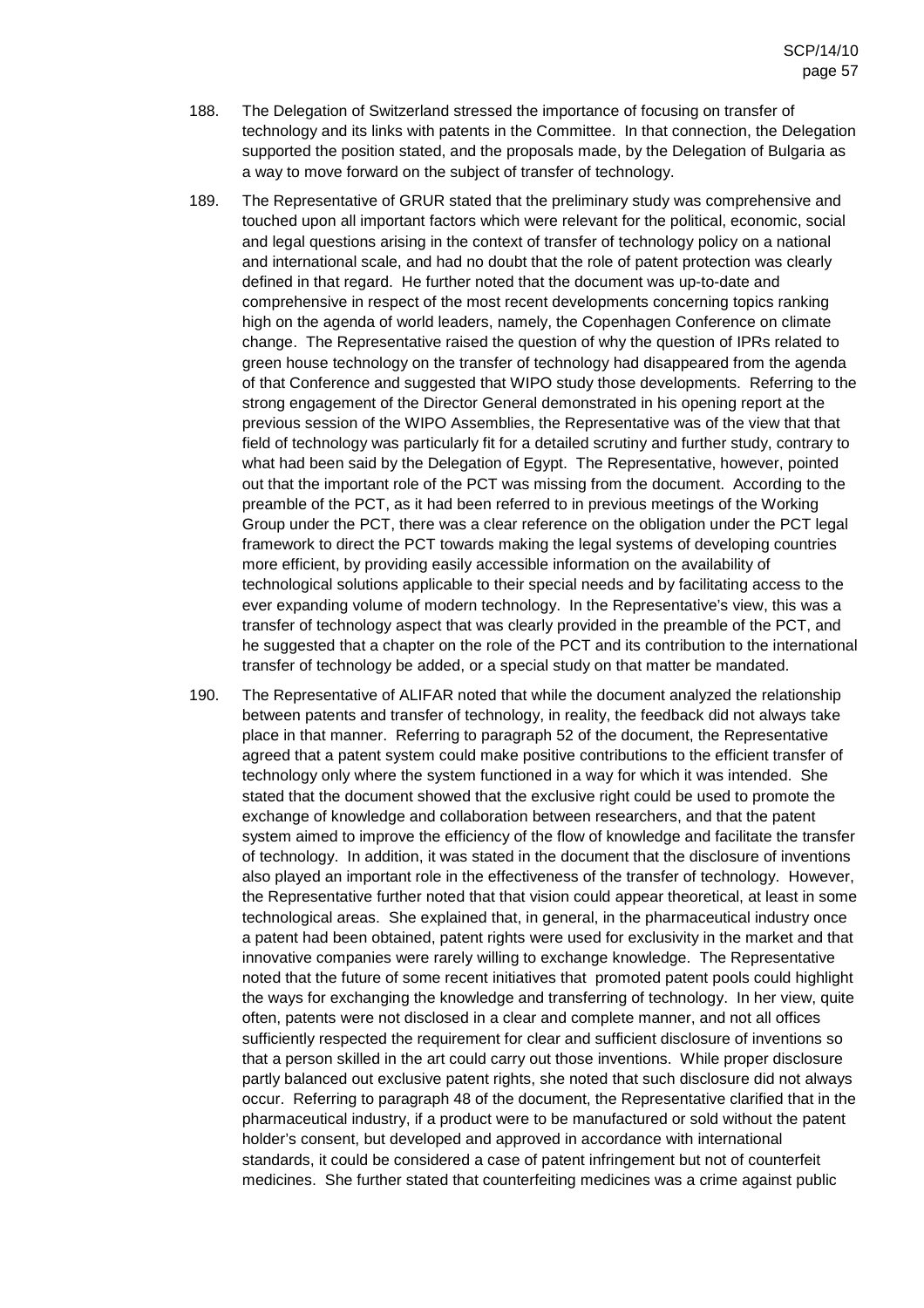health which was not in any way linked to an infringement of intellectual property rights. She felt that the confusion between the two led national systems in some countries, including some countries in Latin America, to prevent the importation of certain materials required for the manufacture of legitimate drugs. The Representative also shared the view expressed in the document regarding the issue that even when patent protection was not an obstacle to the transfer of technology, it did not mean that the current patent system contributed fully to its promotion. The Representative stressed the importance of finding the best way for the patent system to effectively promote transfer of technology and reduce asymmetries in the technological capacities of various countries. She was of the view that the Committee's discussions should be further developed in that regard.

191. The Representative of TWN stated that technology transfer in the context of patents was particularly relevant to the conduct of industrial development of developing countries, and patents had received renewed attention in the context of public health, climate change and food security. Along the history of international deliberations on patents and transfer of technology during the last 50 years, the Representative referred to a report entitled "The Role of the Patent System in the Transfer of Technology to Developing Countries" prepared jointly by WIPO, the United Nations Department of Economic and Social Affairs (UNDESA) and UNCTAD in 1975. the Representative explained that that publication had established some of the basic legal principles on international technology transfer, which essentially had been captured in many multilateral conventions or treaties, and quoted Article 144, paragraph 2 of the Law of the Sea Convention, which casted an obligation on the authority established under the Convention to carry out programs for the transfer of technology to enterprises in developing countries with regard to activities in the area, including inter alia facilitating enterprises of developing countries to access the relevant technologies under fair and reasonable terms and conditions. The Representative further noted that the UNCTAD Compendium of International Arrangements on Technology Transfer listed technology transfer provisions in 28 multilateral agreements, including the TRIPS Agreement. The Representative, however, considered that there was little movement to translate such legal obligations into practice. One of the recent studies published by the ICTSD showed that, out of 292 programs reported by developed countries under the obligation under Article 66.2 of the TRIPS Agreement, only 54 programs, that was roughly around 22% of the programs, met the targeting LDCs and WTO member with the program or policy that encouraged technology transfer. The Representative was of the view that the only change since 1975 was the more relentless expansion of the scope of patent protection and carving up of the safeguard, including tools for technology transfer, through the TRIPS Agreement, bilateral and plurilateral treaties and other agreements. He believed that the TRIPS Agreement had taken away one of the most important tools of technology transfer by recognizing the right to import as the exclusive right of the patent holder, and that developing countries were left with only limited options for venturing technology transfer which included compulsory licensing on local working. The Representative expressed the opinion that the preliminary study fell short of giving a clear picture on the current state of play with regard to technology transfer. He suggested a revision of the preliminary study by including the following: (i) a summary of the history of international deliberations with regard to technology transfer, especially the major findings of the WIPO co-authored report on technology transfer; (ii) inclusion of a robust analysis of technology transfer and its implications for development, precisely at the beginning of the study rather than as a last chapter, providing all the relevant statistics to develop a correct understanding regarding international technology transfer; (iii) analysis of the adverse impact of patents on transfer of technology; (iv) an overview of the licensing provisions which might adversely affect the further transfer of technology or diffusion of technology in developing countries; and (v) an analysis of the international legal obligations on transfer of technology.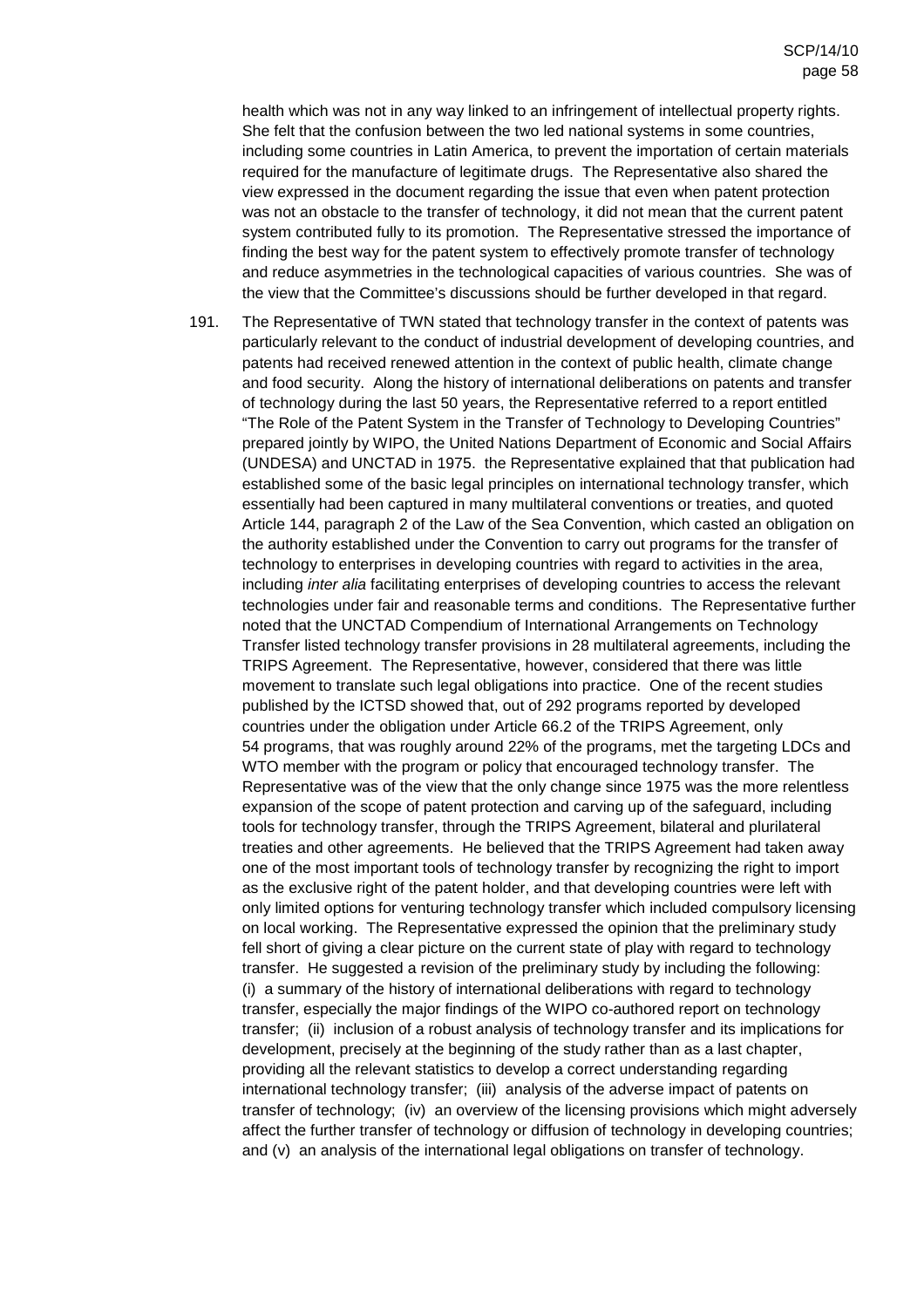- 192. The Delegation of Thailand stressed the importance of technology transfer in relation to the industrial development of countries. The Delegation, supporting the statement made by the Delegation of Bulgaria, requested the Secretariat to elaborate statistics on the trend of technology transfer in order to grasp the real impact of patents on technology trade.
- 193. The Delegation of the Dominican Republic stressed the importance of transfer of technology, as it was a tool which supported advancing technological knowledge, and endorsed the promotion of transfer of knowledge and technology in order to meet development goals.
- 194. The Representative of FSF-Europe agreed with the statement made by the Delegation of Spain on behalf of the European Union and its 27 Member States that efforts to transfer technology must be complemented by the capacity of the recipient to absorb that technology. He also concurred with the European Union and its 27 Member States that businesses and individuals would have a central role to play in increasing the flow of knowledge around the world. He believed that businesses and individuals which formed the global free software development community provided an example which should be studied in more depth. As for topics which were not addressed in the present preliminary study in detail, he considered that the two ways to obtain new technology described in paragraph 19 of the document should be complemented by a third possibility, i.e., to develop a new technology in cooperation with others, which had the advantage that soon all participants in the process would have an equal level of expertise. The Representative agreed with the views of those delegations which considered the patent system as only one tool among others available to encourage technology transfer. He explained that, in the field of free software, also known as open source, recent studies demonstrated that the process of developing and adapting software helped users to make technology truly their own. They became creators of knowledge rather than merely passive consumers of proprietary technologies. He expressed the view that, as many free software projects were developed in open and collaborative processes, that increased the absorptive capacity as discussed in paragraph 42 of the document. He emphasized that, as described in the FLOSS impact report prepared by the United Nations University MERIT Institute in 2007 on behalf of the European Commission, free software works were a free of charge, high quality training environment, and that developers benefited from a type of informal apprenticeship, which was in effect a form of technology transfer between those who paid for formal training and those who did or could not. In his view, knowledge flew from big companies to small ones and from rich countries to poorer ones, and as the necessary skills spread, business activity increased. He considered that the earning capacity of participating developers grew demonstrably even without an explicit investment in formal training and referred to paragraph 22 of the document that gave brief consideration to technologies not covered by patents. Since the Representative believed that those points highlighted the importance and the potential of innovative approaches to put patents and copyright into the service of social and economic development, he encouraged the Committee to consider the enabling effect of those approaches in more depth.
- 195. The Delegation of Malaysia noted that, as stated by the Delegation of India, insufficient and ambiguous disclosure of patented inventions were deterrent to the success of transfer of technology. Furthermore, the Delegation supported the suggestion made by the Delegation of Algeria that WIPO played a key role in removing obstacles so as to make transfer of technology successful. In that context, the Delegation was of the view that transfer of technology should also include the precise processes and products for the benefits of the transferees. Referring to paragraph 17 of the document, the Delegation was of the opinion that the element of intellectual asset management on the part of the transferee would play an important role in ensuring success of the transfer of technology.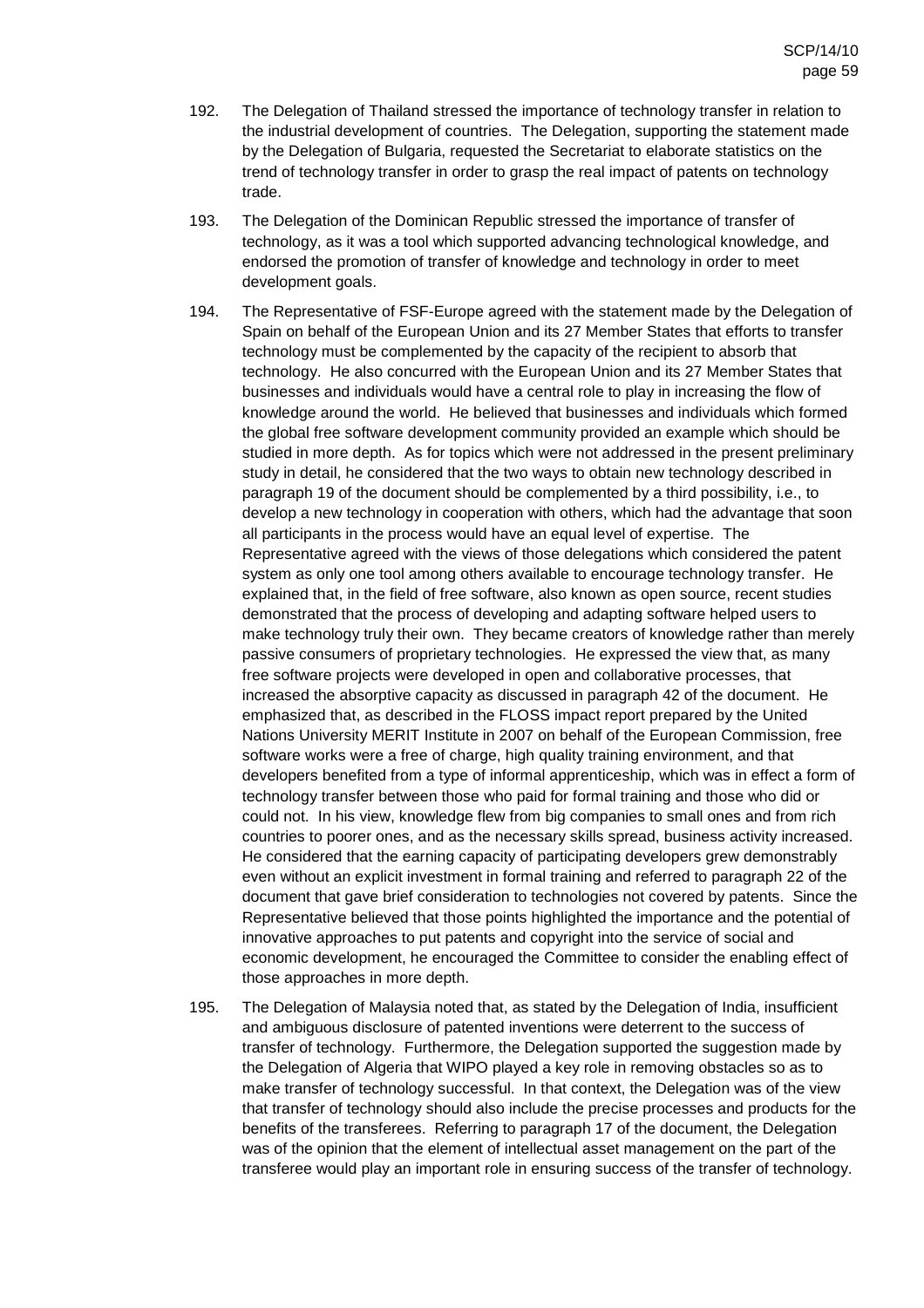Therefore, bearing in mind that technology transfer was ever evolving, the Delegation suggested the inclusion of intellectual asset management in the discussion at the Committee.

# **(f) Opposition systems**

- 196. Discussions were based on document SCP/14/5.
- 197. The Delegation of Spain, speaking on behalf of the European Union and its 27 Member States, noted that opposition procedures ensured patent quality and constituted a rapid, easy and economical mechanism, by which third parties might challenge the grant of a patent. It further noted that the preliminary study offered a general overview of the various opposition systems which were included in current patent granting procedures, and were provided, although not specifically referred to, in the international applicable legislation. This general overview was complemented with references to regulations and practices, both national and regional, providing concrete examples of opposition procedures. Finally, the Delegation pointed out the inclusion of issues related to other procedures in the document, which were not exactly opposition procedures, but enabled the intervention of third parties in the patent processing, thus contributing to improve the quality of granted patents. The Delegation welcomed more details on such procedures, including whether the applicant was entitled to comment on third party observations. The European Union and its 27 Member States recognized the role that the opposition procedure had to play when it came to increase the credibility of granted patents. In spite of the lack of an international treaty specifically dealing with the regulation of opposition procedures, considering what had been set forth on procedural matters in general in the TRIPS Agreement and the Patent Law Treaty (PLT), the Delegation pointed out that Member States, in the regulation of their procedures for granting patents, should attempt to design all procedures in a fair and equitable manner in order to avoid any excessively complicated procedures or procedures causing unjustified delays as regards the grant of patents. Moreover, the European Union and its 27 Member States highlighted that the PCT Working Group at its second session held in May 2009, had explored the possibility of introducing third party observations in the Patent Cooperation Treaty (PCT) system. The Delegation expressed its willingness to preserve the freedom of Member States whether or not to include an opposition mechanism in their national legislation. The Delegation expressed its commitment to participating actively and constructively in the debate in order to contribute towards fulfilling the Committee's objectives.
- 198. The Delegation of France stated that there was no opposition system for patents in France. While a third party observation system had been implemented in its country, the Delegation observed that it had not yet been widely used. Given the interest in opposition systems and in improving the validity of patents, the Delegation appreciated the inclusion of statistics in different Member States as well as a better understanding of the efficiency of the third party observation systems in order to incorporate them into the PCT Guidelines.
- 199. The Delegation of Japan noted that, since there was some inaccuracy in the description concerning its domestic system, including the year when the pre-grant opposition system was replaced by the post-grant opposition system, it would submit suggestions for modifications in writing to the Secretariat.
- 200. The Delegation of Brazil noted that, as regards paragraph 39, the decision of the President of the National Institute of Industrial Property of Brazil could be challenged in court, although it was final at the administration level.
- 201. The Delegation of the United Kingdom associated itself with the statement made by the Delegation of Spain on behalf of the European Union and its 27 Member States. The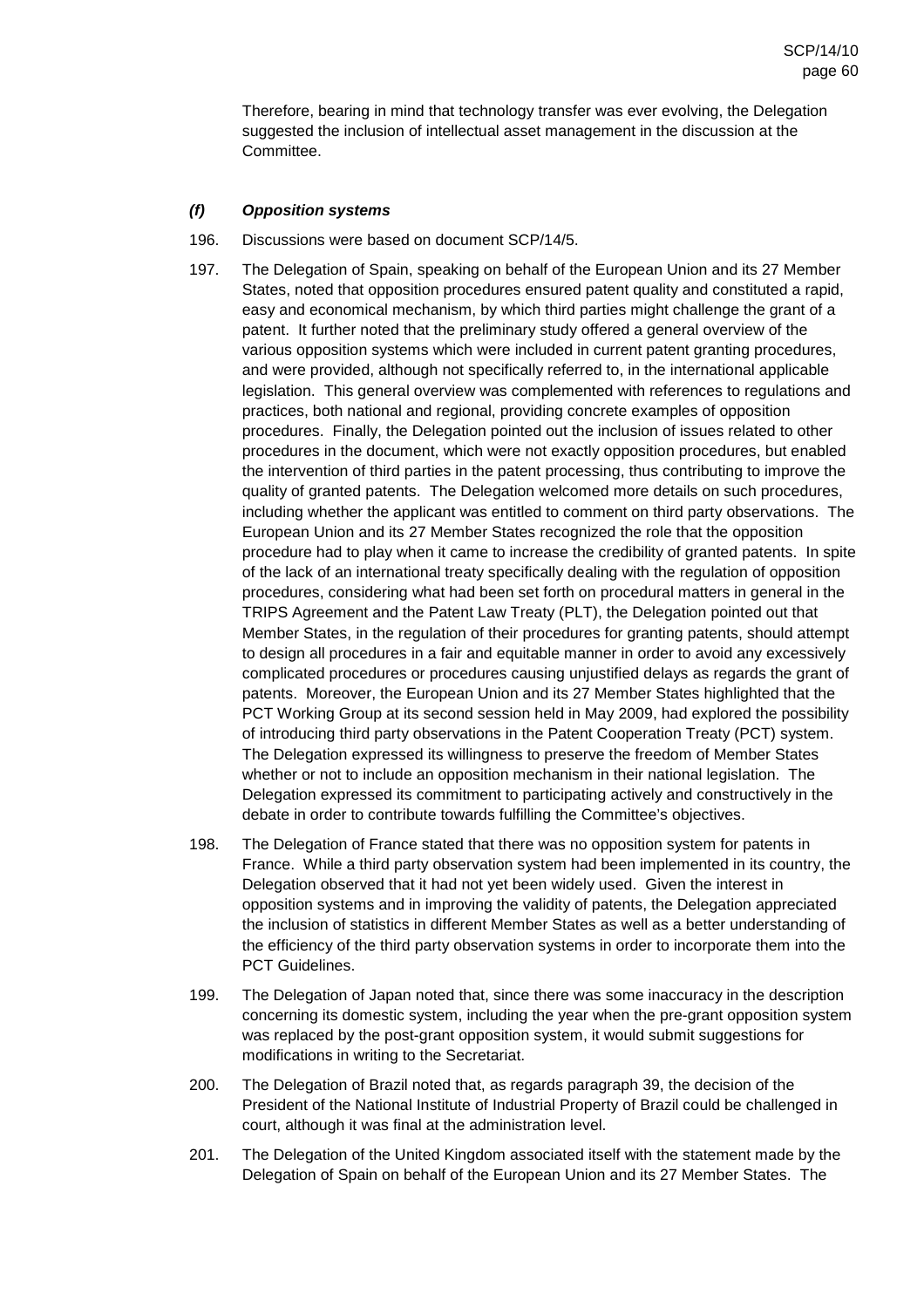Delegation explained that the United Kingdom had no opposition system, but it was possible for anyone to apply for revocation of a patent. Quasi-judicial inter partes proceedings, which were conducted by a senior official, were very similar to post-grant opposition proceedings, but without any time limit on when the proceedings might start. Those proceedings had all the advantages that were listed in paragraph 19 of document SCP/14/5: they were relatively quick, cheap, open to any party, and utilized the technical knowledge and experience of examiners. According to the experience of the Delegation, a revocation system was the route more commonly used when a party wished to make a pre-empt of strike against a patent before it was used against him. Thus, it observed that revocation in the United Kingdom courts occurred more often when a party had been sued for infringement and argued, as a defense, that the patent was invalid.

- 202. The Delegation of El Salvador sought clarification as to the mechanisms of opposition systems and opposition procedures in civil law countries, and sought any suggestion by the Secretariat as to how the experiences of Member States could best contribute to moving the issue forward.
- 203. The Delegation of Guatemala noted that the patent system had to be agile and reliable. The Delegation stated that observations or opposition systems allowed third parties to offer their opinions and would allow for improvements in finding relevant prior art, which benefited the process by reducing delays and allowing a higher validity of granted patents, although the number of cases were relatively small in many countries. The Delegation was of the view that the third party observation system could be further discussed in the SCP, and wondered whether the third party observation system could be incorporated in the search projects mentioned in document SCP/14/3.
- 204. In response to the question raised by the Delegation of El Salvador as to whether delegations could send comments about their own legislation, the Chair noted that, given that the document would probably be modified, the revised document could also include submissions from other Member States. The Chair suggested that the document be kept open so that any delegation wishing to submit their comments could do so within a reasonable period of time. The Chair expressed the interest of having comparative information.
- 205. The Representative of the EPO associated herself with the statement made by the Delegation of Spain on behalf of the European Union and its 27 Member States. The EPO was of the opinion that the opposition procedure played an important role as an additional layer of review to further ensure the quality of patents. Furthermore, with regard to the related mechanism aiming at taking into account the wider knowledge of the general public, the Representative encouraged the submission of observations by third parties during the examination phase. As provided for in Article 115 of the EPC and as outlined in paragraph 112 of document SCP/14/5, in her view, such additional information would certainly provide assistance to further enhancing the quality of granted patents. Concerning the framework of related mechanisms of opposition procedure, the Representative referred to the central limitation and revocation procedure introduced in Article 105a of the EPC 2000, which enabled the proprietor of a granted European patent to request the limitation or revocation of the European patent in a centralized procedure before the EPO. The Representative explained that such a central limitation and revocation procedure had been introduced in the EPC with a view to achieving further regional harmonization in the patent field.
- 206. The Delegation of India stated that, in relation to paragraph 20 of the document, the grounds for pre-grant opposition under the Indian law included insufficient disclosure of the invention in the patent document and insufficient disclosure of the source and origin of biological material where the invention was related to such biological material. Further, the Delegation requested corrections, which it would submit in writing, in paragraph 45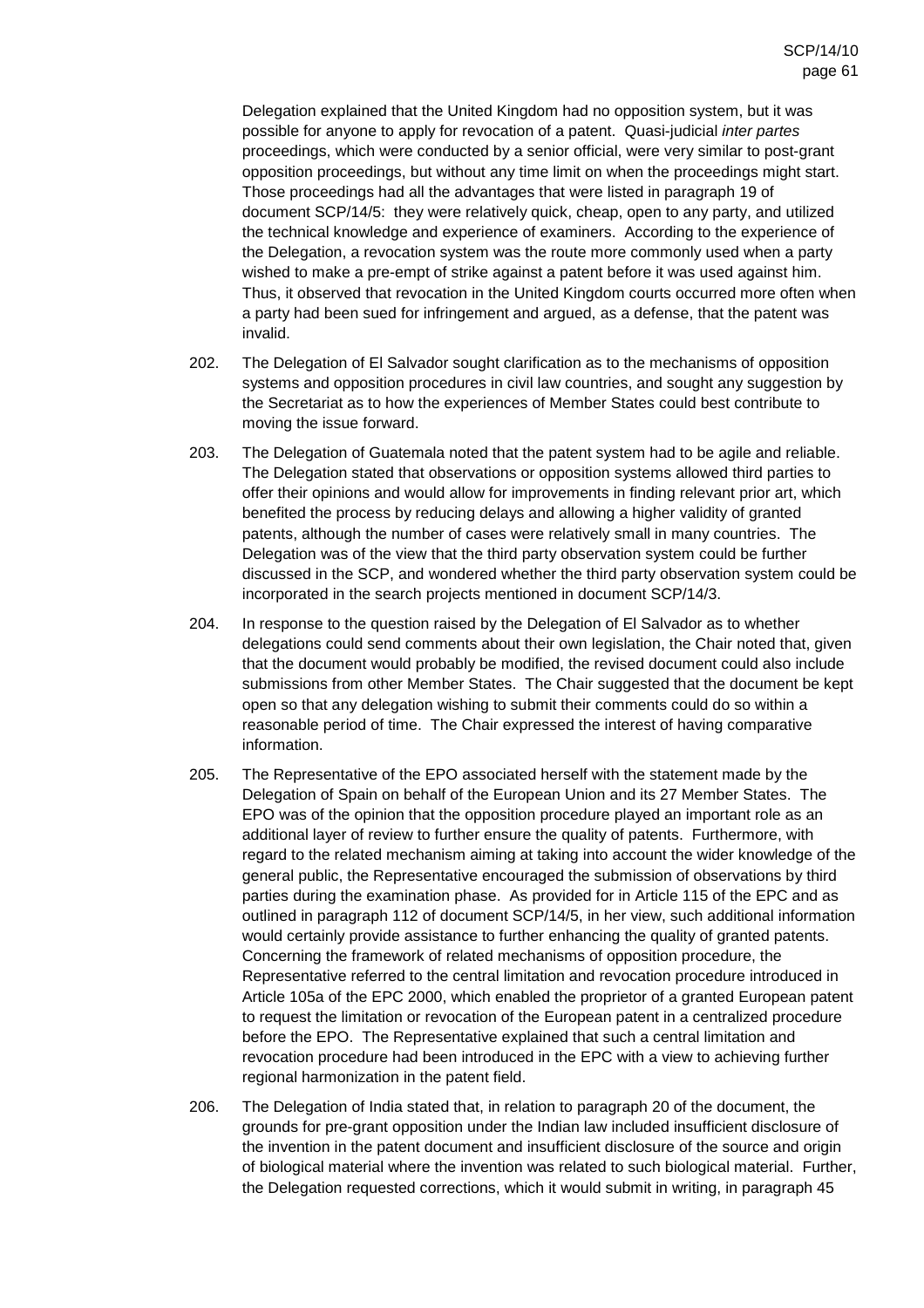concerning the grounds for opposition under the Indian law and in paragraph 50 concerning the possibility of appeal to the Appellate Board. As regards the latter, the Delegation explained that only post-grant opposition could be appealed to the Appellate Board, while the appeal of pre-grant opposition fell under another jurisdiction.

- 207. The Representative of KEI stated that the SCP should conduct studies on the costs of resolving disputes over patent validity, both through litigation before a court, or through pre- or post-grant opposition proceedings. In his view, the cost of resolving disputes over patent validity was an often overlooked issue, and the SCP would benefit from a much deeper understanding of what those costs were, and how they differed from country to country. The Representative further noted that the SCP should also examine new ways to share information obtained in various proceedings that examined the validity of patent, such as a database of judicial and non-judicial opposition proceedings in the area of patents.
- 208. The Representative of FSF-Europe observed that those jurisdictions which allowed the patenting of software frequently received patent applications relating to technology in which substantial prior art already existed. He noted that too often patents were granted on such inventions, for example, in November 2009, the United States Patent and Trademark Office had granted a patent on a procedure to temporarily grant normal computer users administrative rights. In his view, such technology had been in the UNIX system since 1980, and it formed an integral part of Linux and the Mac OS X operating system. Another such example was a patent on one-click ordering which had been granted to the online bookseller Amazon in 1999. Illustrating the fundamental difficulties of granting patents in such a complex and dynamic field as software, the Representative pointed out that such incidents had negatively affected all concerned, as a monopoly right had been granted where it should not have been, and as a consequence, the patent holder, licensees and third parties would have less faith in the quality and reliability of patents in the future. The Representative felt that, most importantly, numerous parties who had based their business around those technologies would be negatively affected. He therefore stated that it was crucial that third parties were given an easy means to stay informed about recent patent applications and that there was a well-defined low-cost process for third parties to submit information which might affect the grant of a patent. The Representative considered that, to be effective, such process should be available also to groups with few financial or legal resources. He considered it highly beneficial for WIPO to develop or update guidelines on the participation of third parties in the patent granting process, and suggested that such guidance could form part of the Organization's technical assistance efforts which were key to raising patent quality around the world.
- 209. The Representative of ALIFAR stressed the importance of introducing a mechanism in the legislation that allowed third parties to submit information to revoke patents when they should not have been granted. She observed that such patents affected the public domain, unjustifiably curtailed competition and undermined innovative processes. The Representative noted that the above mechanism would prevent resources of industrial property offices being wasted and avoid legal costs of revoking patents that should not have been granted.
- 210. The Representative of TWN noted that the opposition system was an important flexibility available in the patent system. He stated that patents effectively operated at a monopoly rate and therefore utmost care should be taken before granting any monopoly which might create particular public policy concerns. In his view, from an operational angle, patent opposition systems provided a chance for public scrutiny of patent applications and complemented the scrutiny of patent offices which often suffered from financial and/or human resource constraints. The experience of India during the last five years showed that many life-saving drugs had been able to be introduced in the market through pre-grant opposition. The Representative observed that the preliminary study should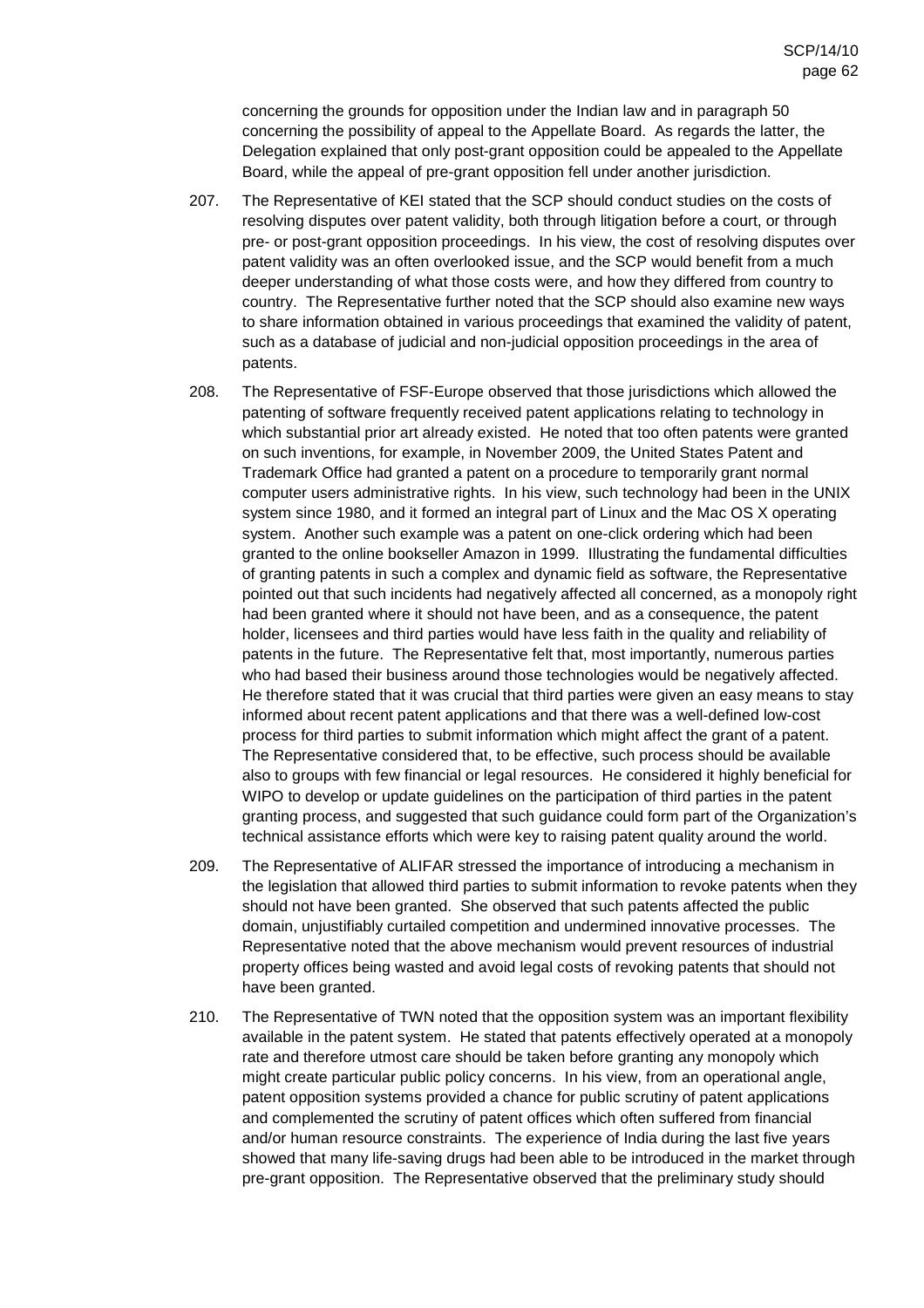provide clear and exhaustive information regarding how many WIPO Member States' patent laws provided pre-grant opposition and how many provided post-grant opposition or sometimes both. Similar information with regard to regional patent offices should also be provided. The Representative criticized the descriptions in paragraphs 16, 22, 23 etc. which, in his view, were subjective and without empirical data. He also noted that the preliminary study did not provide clear data, such as the number of accepted and rejected oppositions in various patent offices (although it provided the percentage of oppositions instead of the number of oppositions), break-up of oppositions found in various technology areas, such as in the pharmaceutical, electrical, mechanical, software-related and biotechnological fields. He further noted that the preliminary study also needed to provide an analysis of the positive role played by opposition systems in many countries, including Japan.

# **Agenda item 8: Work program and future work of the Standing Committee on the Law of Patents (SCP)**

- 211. Following a proposal by the Chair, the Committee agreed to carry on discussions at its next session on the basis of the agenda of its fourteenth session. Item 7(b) of that agenda will include the study by external experts on exclusions, exceptions and limitations, as well as the proposal by the Delegation of Brazil on exceptions and limitations to patent rights contained in document SCP/14/7. Member States may submit proposals on the work of the Committee prior to its next session.
- 212. The International Bureau informed the SCP that its fifteenth session was tentatively scheduled to be held from October 11 to 15, 2010, in Geneva.

## **Agenda item 9: Summary by the Chair**

- 213. The Chair introduced the Summary by the Chair (document SCP/14/9) with some modifications.
- 214. The Delegations of Egypt and France proposed some further modifications to the text of document SCP/14/9.
- 215. The Delegation of the Plurinational State of Bolivia requested that, with respect to document SCP/14/INF/2, the external group of experts be informed about an error in paragraph 4(b)(ii) referring to "higher life form". In his view, it should read "life forms", as contained in paragraph (a).
- 216. The Revised Summary by the Chair (document SCP/14/9 Rev.) was noted and agreed.
- 217. The SCP further noted that the official record of the session would be contained in the report of the session. The report would reflect all the interventions made during the meeting, and would be adopted in accordance with the procedure agreed by the SCP at its fourth session (see document SCP/4/6, paragraph 11), which provided for the members of the SCP to comment on the draft report made available on the SCP Electronic Forum. The Committee would then be invited to adopt the draft report, including the comments received, at its following session.

## **Agenda item 10: Closing of the session**

218. The Chair closed the session.

219. The SCP unanimously adopted this report, during its fifteenth session, on October 11, 2010.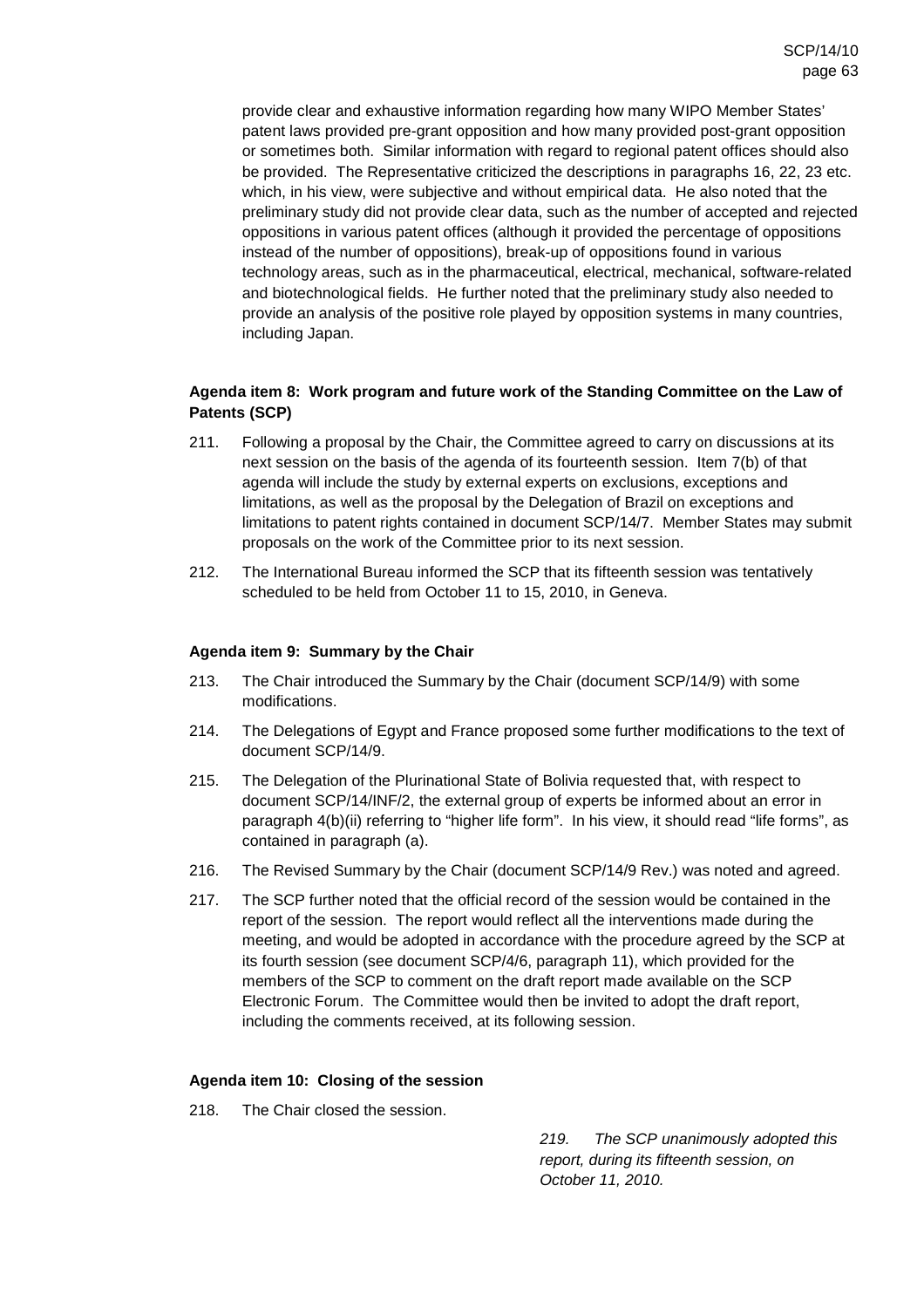ANNEX

### **LISTE DES PARTICIPANTS/LIST OF PARTICIPANTS**

### I. ÉTATS MEMBRES/MEMBER STATES

(dans l'ordre alphabétique des noms français des États) (in the alphabetical order of the names in French of the States)

### AFRIQUE DU SUD/SOUTH AFRICA

Elena ZDRAVKOVA (Ms.), Acting Registrar of Patents and Designs, Companies and Intellectual Registration Office (CIPRO), Pretoria <ezdravkova@cipro.gov.za>

Susanna CHUNG (Ms.), First Secretary (Political), Permanent Mission, Geneva

### ALGÉRIE/ALGERIA

Ahmed Labidi TRAD KHODJA, directeur d'études, Ministère de l'industrie et de la promotion des investissements, Alger

Hayet MEHADJI (Mme), premier secrétaire, Mission permanente, Genève

### ALLEMAGNE/GERMANY

Henning PLOEGER, Director, Division for Patent Law, Federal Ministry of Justice, Berlin <ploeger-he@bmj.bund,de>

Bettina BERNER (Ms.), Head, International Industrial Property Section, German Patent and Trade Mark Office, Munich <bettina.berner@dpma.de>

Udo FENCHEL, Counsellor, Permanent Mission, Geneva

### ANGOLA

Makiese KINKELA AUGUSTO, Assistant, Economics Section, Permanent Mission, Geneva

Almeida LUZITU, Intern, Permanent Mission, Geneva

### ARABIE SAOUDITE/SAUDI ARABIA

Khalid A. ALAKEEL, Director General, General Directorate for Industrial Property, King Abdul-Aziz City for Science and Technology (KACST), Riyadh

Khalid AL-HAZME, Patent Examiner, King Abdul-Aziz City for Science and Technology (KACST), Riyadh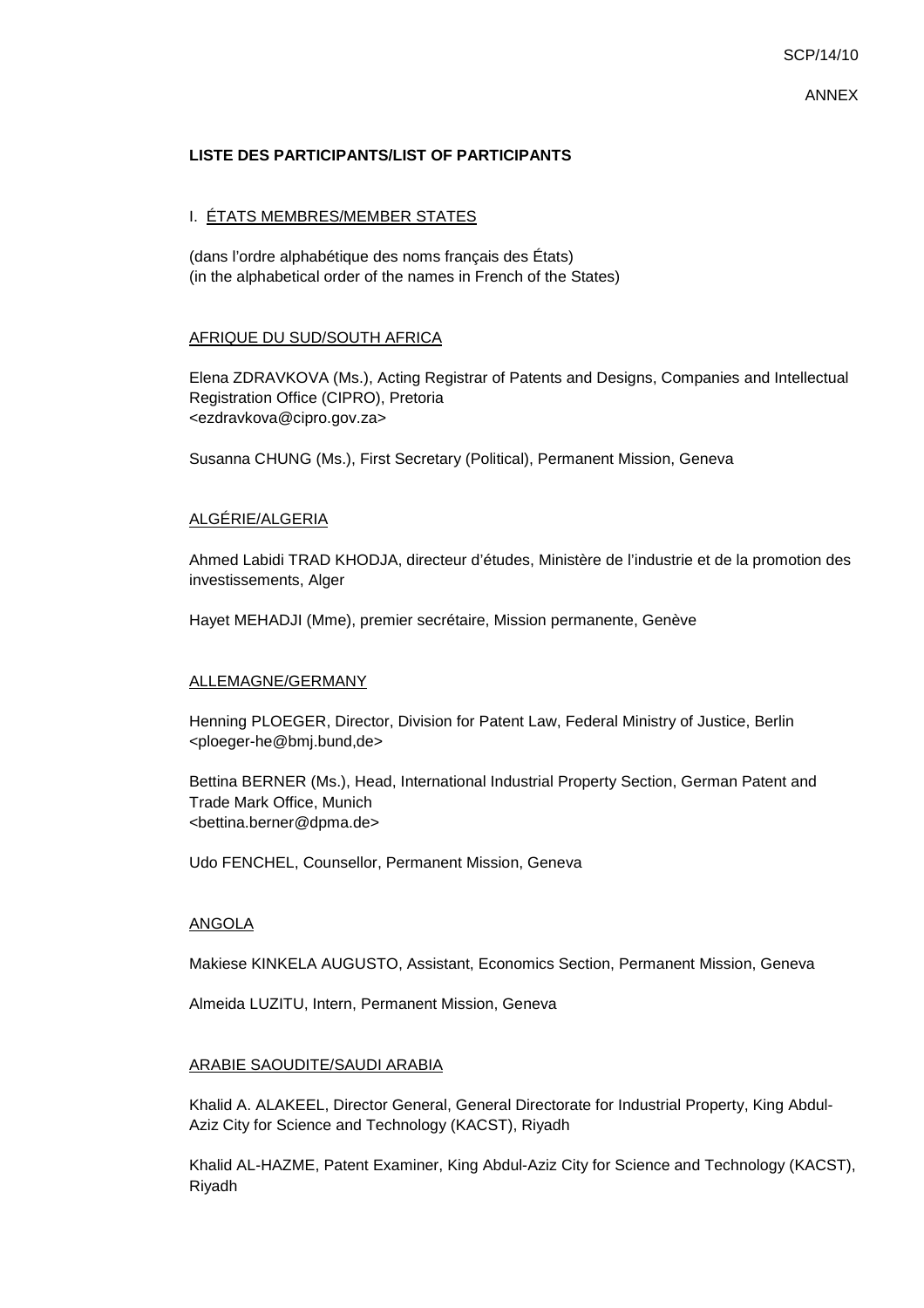## ARGENTINE/ARGENTINA

Inés Gabriela FASTAME (Ms.), First Secretary, Permanent Mission, Geneva <ines.fastame@ties.itu.int>

### AUSTRALIE/AUSRALIA

Tanya DUTHIE (Ms.), Assistant Director, International Policy, IP Australia, Phillip ACT

## AUTRICHE/AUSTRIA

Ines KAINZ (Mrs.), National Expert, Austrian Patent Office, Vienna

Georg ZEHETNER, Counsellor, Permanent Mission, Geneva

### BARBADE/BARBADOS

Corlita BABB-SCHAEFFER (Mrs.), Counsellor, Permanent Mission, Geneva <cbabb-schaefer@foreign.gov.bb>

### BELARUS

Dzianis NIADZVETSKI, Deputy Head, Department of Law and International Treaties, National Center of Intellectual Property (NCIP), Minsk <niadzvetski@yandex.ru>; <ncip@belgospatent.by>

Zakhar NAUMOV, First Secretary, Permanent Mission, Geneva

### BELGIQUE/BELGIUM

Katrien VAN WOUWE (Mme), attaché, Service des affaires juridiques et internationales, Office de la propriété intellectuelle, Bruxelles <katrien.vanwouwe@economie.fgov.be>

## BOLIVIE (ÉTAT PLURINATIONAL DE)/BOLIVIA (PLURINATIONAL STATE OF)

Luis Fernando ROSALES LOZADA, Primer Secretario, Misión Permanente, Ginebra

Laurent GABERELL, Delegado, Misión Permanente, Ginebra

### BOSNIE-HERZÉGOVINE/BOSNIA AND HERZEGOVINA

Irma Isak DUGELJ (Mrs.), Patent Expert, Institute for Intellectual Property, Sarajevo <irma\_isak@yahoo.com>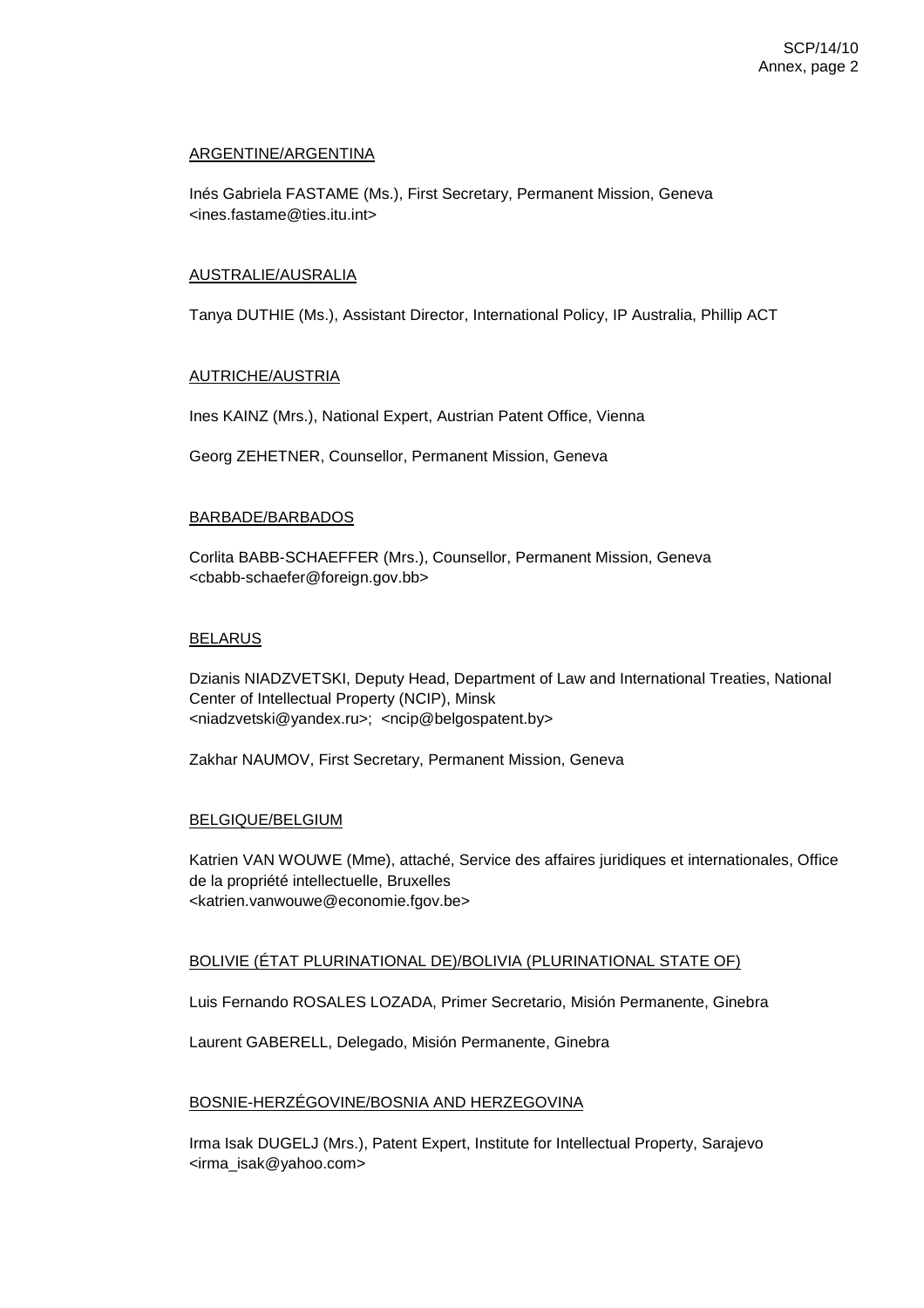## BRÉSIL/BRAZIL

Júlio César MOREIRA, Technical Assistant, Patent Directorate, National Institute of Industrial Property, Ministry of Development, Industry and Foreign Trade, Brasilia

Claudia YUKARI ASARU (Ms.), Foreign Trade Analyst, Ministry of Development, Industry and Foreign Trade, Brasilia

Erika MATTOS DA VEIGA (Miss), Specialist, Ministry of Health, Brasilia

Roberto Silveira REIS, Researcher/Head, of Technology Innovation Office, Oswaldo Cruz Foundation (FIOCRUZ), Ministry of Health, Rio de Janeiro <roberto.reis@ipec.fiocruz.br>

Luis Carlos LIMA, Coordinator, Anuisa

Gustavo WYPYCU, Permanent Mission, Geneva

Erika BRAGA JUSTO (Ms.), Permanent Mission, Geneva

### BULGARIE/BULGARIA

Vladimir YOSSIFOV, Advisor, Permanent Mission, Geneva

#### BURKINA FASO

Sibdou Mireille SOUGOURI KABORÉ (Mme), attachée, Mission permanente, Genève<skmireille@yahoo.fr>

#### BURUNDI

Alain Aimé NYAMITWE, First Counsellor, Permanent Mission, Geneva <mission.burundi@bluewin.ch>

### CAMBODGE/CAMBODIA

NGETH Vibol, Director, Department of Industrial Property, Ministry of Industry, Mines and Energy, Phnom Penh <nvibol@yahoo.com>

### CAMEROUN/CAMEROON

Jacqueline Nicole MONO NDJANA (Mme), directrice, Direction du développement technologique et de la propriété industrielle, Ministère de l'industrie, des mines et du développement technologique, Yaoundé <bikotonje@yahoo.fr>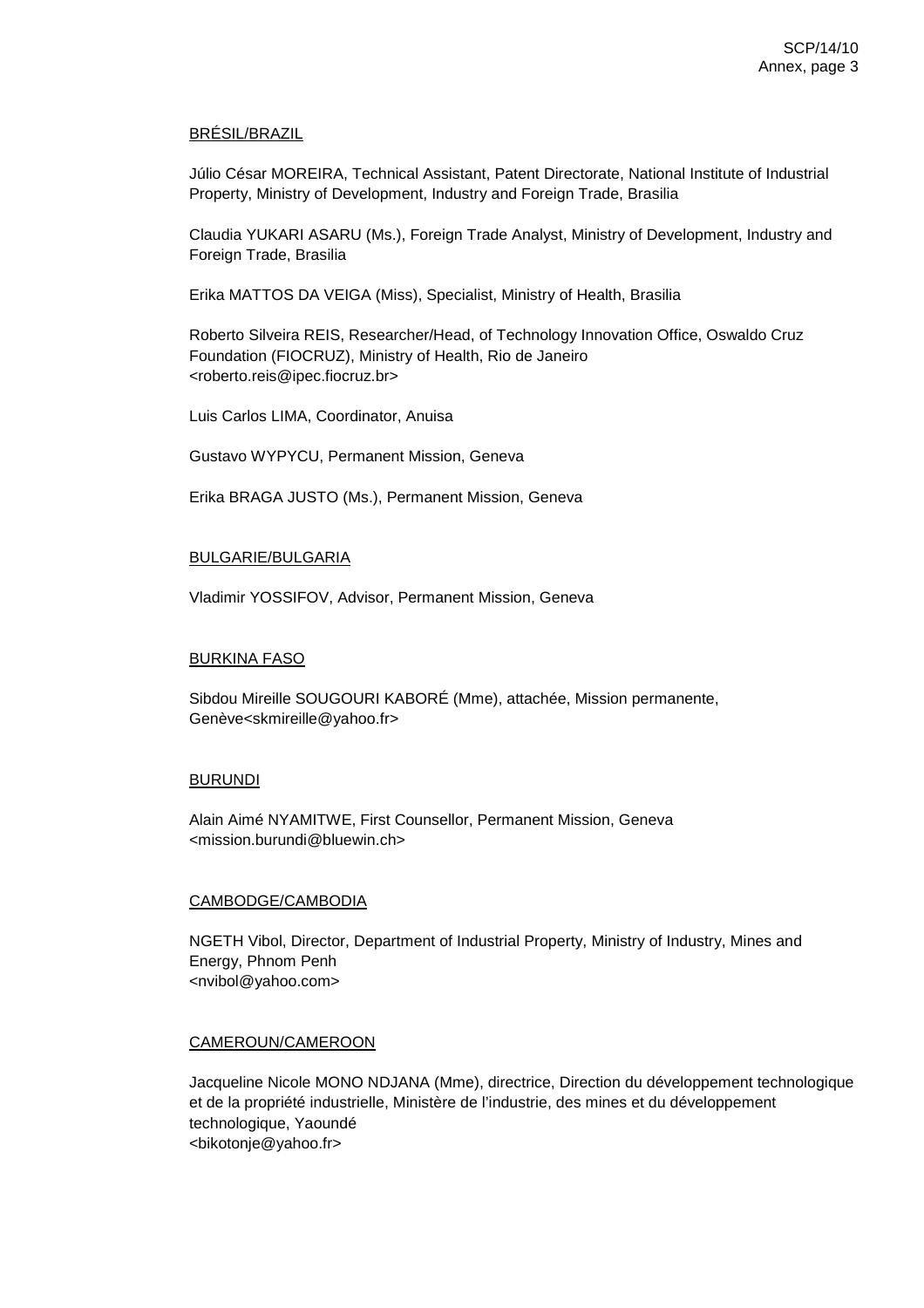### CHILI/CHILE

Maximiliano SANTA CRUZ, Director General, National Institute of Industrial Property (INAPI), Ministry of Economy, Santiago <santacruz@inapi.cl>

Marcela PAIVA VELIZ (Miss), Legal Advisor, Ministry of Foreign Affairs, Santiago

Felipe LOPEANDÍA, Counsellor, Permanent Mission, Geneva

### CHINE/CHINA

DONG Cheng (Mrs.), Director, Division II, Legal Affairs Department, State Intellectual Property Office (SIPO), Beijing <dongzheng@sipo.gov.cn>

HU Anqi (Mrs.), Official, Division I, Legal Affairs Department, State Intellectual Property Office (SIPO), Beijing <huangqi@sipo.gov.cn>

### CHYPRE/CYPRUS

Christina TSENTA (Mrs.), Administrative Attaché, Permanent Mission, Geneva <ctsenta@presidency.gov.cy>

### COLOMBIE/COLOMBIA

Gedeon JARAMILO, Minister Counsellor, Permanent Mission, Geneva

David Armando BACCA CAMPILLO, Permanent Mission, Geneva

### CONGO

Célestin TCHIBINDA, deuxième secrétaire, Mission permanente, Genève

### COSTA RICA

Carlos GARBANZO, Minister Counsellor, Permanent Mission, Geneva

Grisselle RODRÍGUEZ (Ms.), Intern, Permanent Mission, Geneva

# CÔTE D'IVOIRE

Denis BOHOUSSOU, directeur général, Office ivoirien de la propriété intellectuelle, Abidjan <cipi@aviso.ci>; <denis.bohoussou@hotmail.com>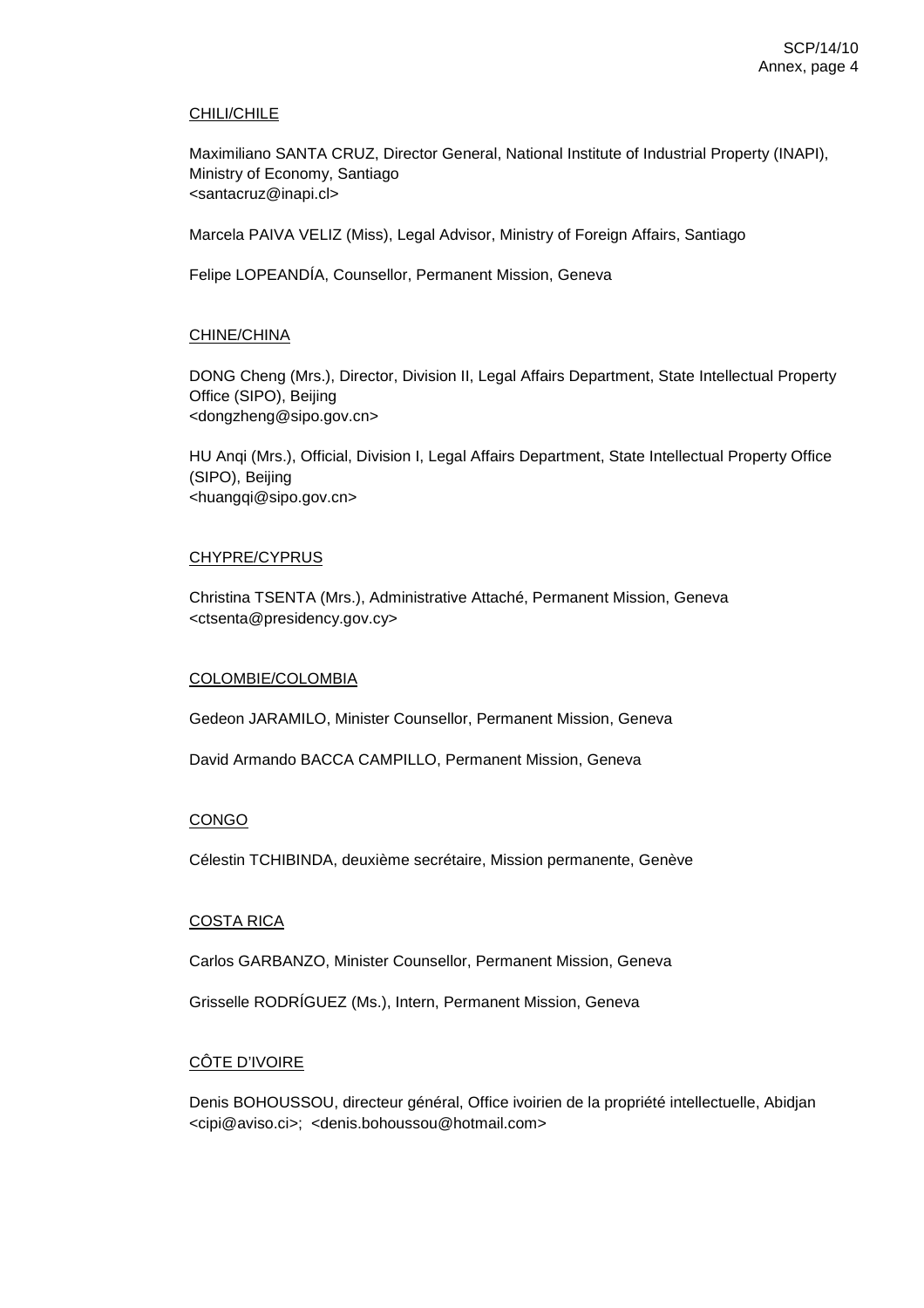### CUBA

Alina ESCOBAR DOMINGUEZ (Ms.), Third Secretary, Permanent Mission, Geneva

### DANEMARK/DENMARK

Anne REJNHOLD JØRGENSEN (Ms.), Director, Policy and Legal Affairs, Danish Patent and Trademark Office, Taastrup

Barbara SUHR-JESSEN (Ms.), Chief Legal Advisor, Policy and Legal Affairs, Danish Patent and Trademark Office, Taastrup <bej@dkpto.dk>

# ÉGYPTE/EGYPT

Ragui EL-ETREBY, Counsellor, Ministry of Foreign Affairs, Cairo

Moataz Hussein Said HASSAN, Legal Examiner, Academy of Scientific Research and Technology, Cairo <wafahamed@hotmail.com>

Ahmed ABDALLAHI, Legal Examiner, Academy of Scientific Research and Technology, Cairo

Mohamed GAD, First Secretary, Permanent Mission, Geneva

## EL SALVADOR

Rodrigo RIVAS MELHADO, Minister Counsellor, Permanent Mission, Geneva <rrivas@minec.gob.sv>

Martha Evelyn MENJIVOR CORTES (Mrs.), Counsellor, Permanent Mission, Geneva

## ÉQUATEUR/ECUADOR

Mauricio MONTALVO, Ambassador, Permanent Representative, Permanent Mission, Geneva

Luis VAYAS VALDIVIESO, Counsellor, Permanent Mission, Geneva

### ESPAGNE/SPAIN

Miguel HIDALGO LLAMAS, Jefe, Area Jurídica y Patente Europea y PCT, Departamento de Patentes e Información Tecnológica, Oficina Española de Patentes y Marcas, Madrid

Nuria URQUÍA (Srta.), Consejera Principal, Misión Permanente, Ginebra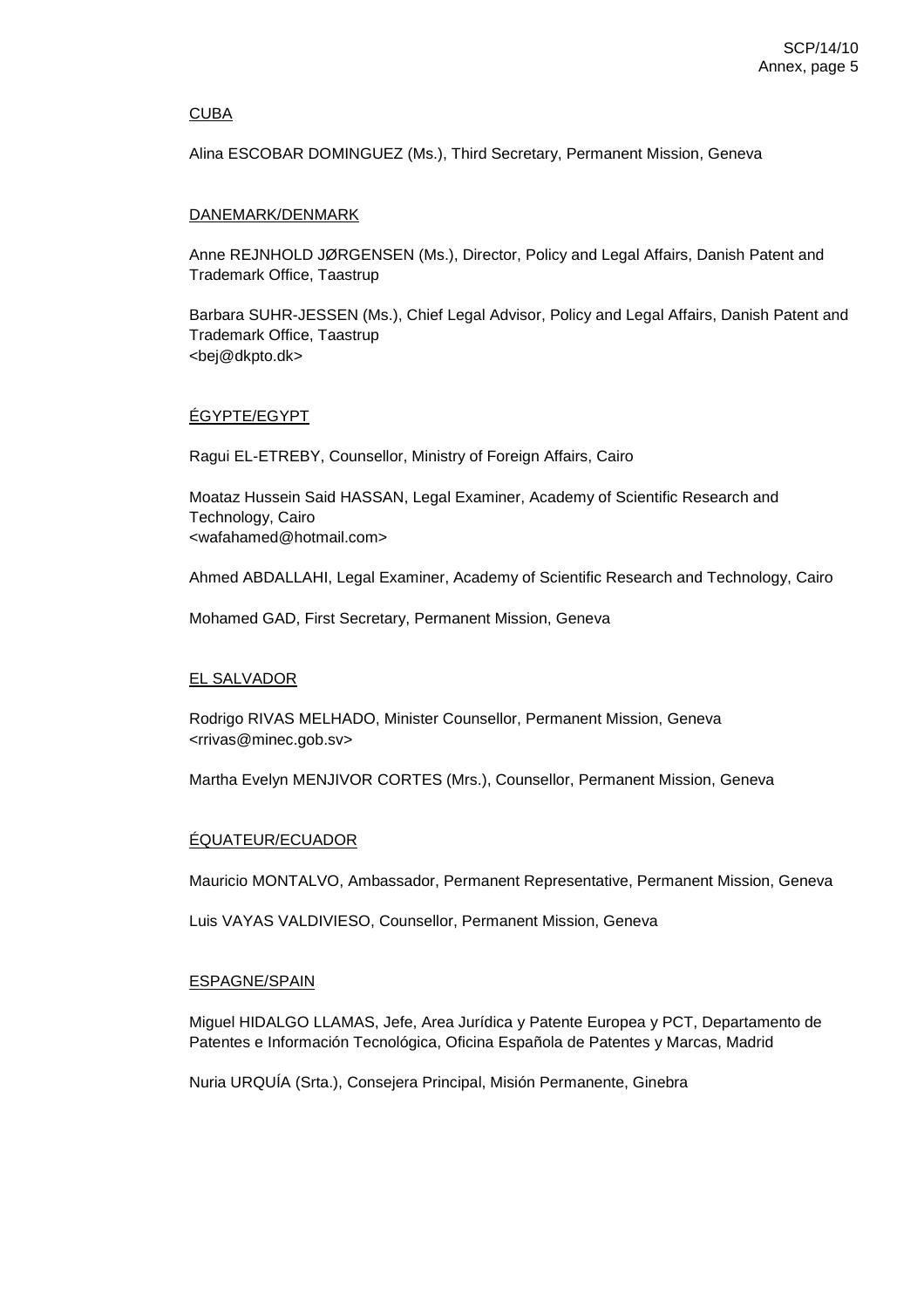## ÉTATS-UNIS D'AMÉRIQUE/UNITED STATES OF AMERICA

Arti K. RAI (Ms.), Administrator for External Affairs, United States Patent and Trademark Office (USPTO), Department of Commerce, Alexandria

Charles ELOSHWAY, Deputy Director for Intellectual Property Policy and Enforcement, United States Patent and Trademark Office (USPTO), Alexandria <charles.eloshway@uspto.gov>

Janet SPECK (Ms.), Deputy Director, Office of International Intellectual Property Enforcement, Bureau of Economic, Energy and Business Affairs, Department of State, Alexandria

# EX-RÉPUBLIQUE YOUGOSLAVE DE MACÉDOINE/THE FORMER YUGOSLAV REPUBLIC OF MACEDONIA

Jetmir SHABANI, Head, Patent Unit, State Office of Industrial Property, Skopje <Jetmir@ippo.gov.mk>

Zufer OSMANI, Assistant, Patent and Technology Watch Department, State Office of Industrial Property, Skopje <Osmani@ippo.gov.mk>

## FÉDÉRATION DE RUSSIE/RUSSIAN FEDERATION

Olga L. ALEKSEEVA (Mrs.), Deputy Director, Federal Institute of Industrial Property, Moscow

Vladimir G. OPLACHKO, Head, International Cooperation Department, International Organizations Cooperation Division, Federal Service for Intellectual Property, Patents and Trademarks (ROSPATENT), Moscow

Viktoria MOTYLEVA (Mrs.), Head, Industrial Property, Russian State Institute of Intellectual Property, Federal Service for Intellectual Property, Patents and Trademarks (ROSPATENT), Moscow

## FINLANDE/FINLAND

Maarit LÖYTÖMÄKI (Ms.), Director, National Board of Patents and Registration, Helsinki <maarit.loytomaki@prh.fi>

Marjo AALTO-SETÄLÄ (Ms.), Coordinator, International Affairs, National Board of Patents and Registration, Helsinki <marjo.aalto-setala@prh.fi>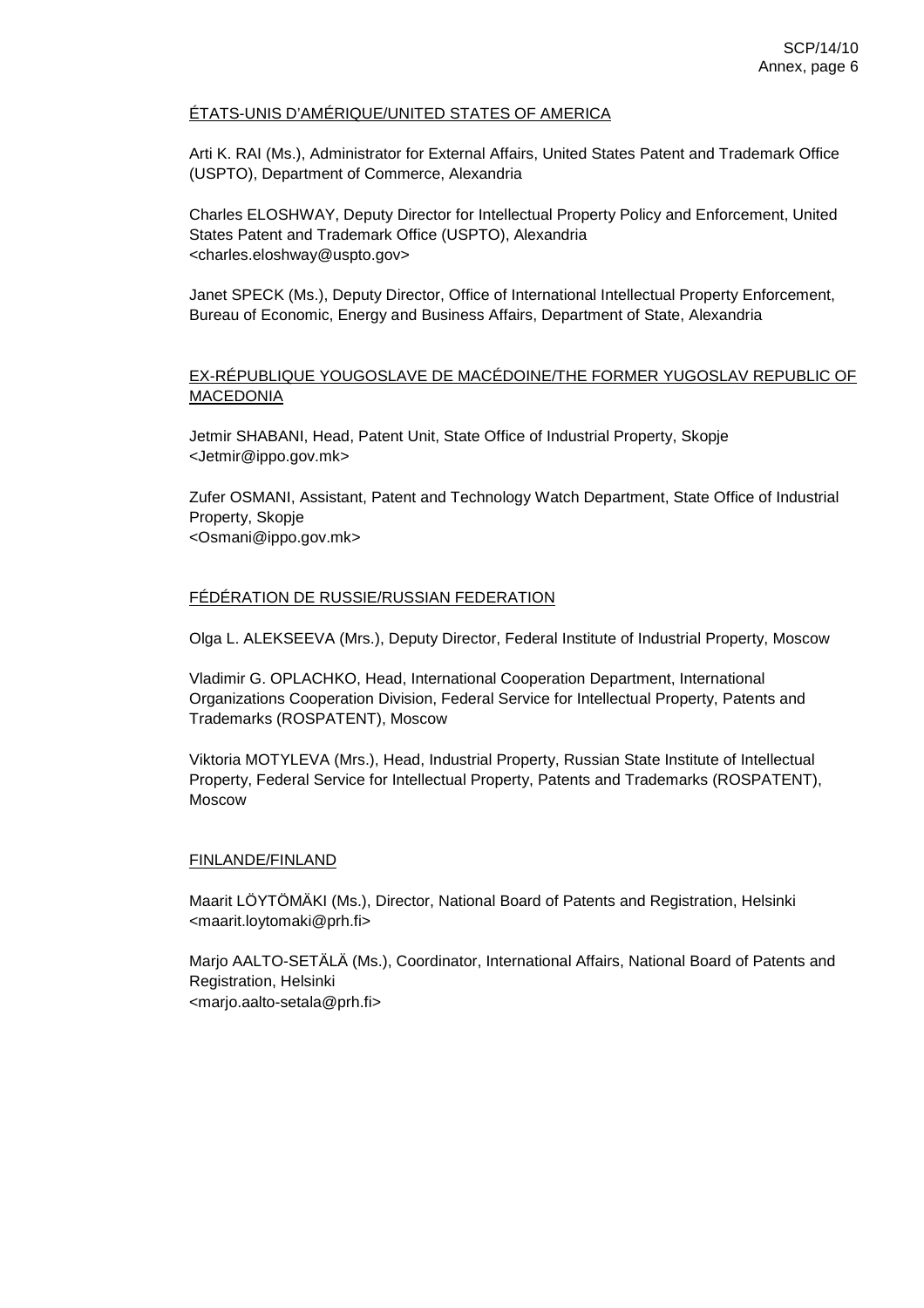## FRANCE

Daphné DE BECO (Mme), chargée de mission, Affaires européennes et internationales, Institut national de la propriété intellectuelle (INPI), Paris <ddebeco@inpi.fr>

Céline MAGOU (Mme), ingénieur examinateur, Département des brevets, Institut national de la propriété intellectuelle (INPI), Paris <cmagou@inpi.fr>

## GHANA

Grace Ama ISSAHAQUE (Mrs.), Principal State Attorney, Registrar-General's Department, Ministry of Justice, Accra <graceissahaque@hotmail.com>

## GUATEMALA

David Alejandro MAZARIEGOS CONDE, Asesor Técnico, Departamento de Patentes, Registro de la Propiedad Intelectual, Ministerio de Economía, Guatemala <dmazariegos@rpi.gob.gt>

Ana Lorena BOLAÑOS (Sra.), Consejero, Misión Permanente, Ginebra

## GUINÉE/GUINEA

Aminata KOUROUMA-MIKALA (Mme), premier secrétaire chargé des affaires économiques et commerciales, Mission permanente, Genève <aminata.kourouma@ties.itu.int>

## HONGRIE/HUNGARY

Mihály Zoltan FICSOR, Vice-President, Hungarian Patent Office, Budapest <mihaly.ficsor@hpo.hu>

Judith HAJDÚ (Mrs.), Head, Patent Department, Hungarian Patent Office, Budapest <judith.hajdu@jpo.hu>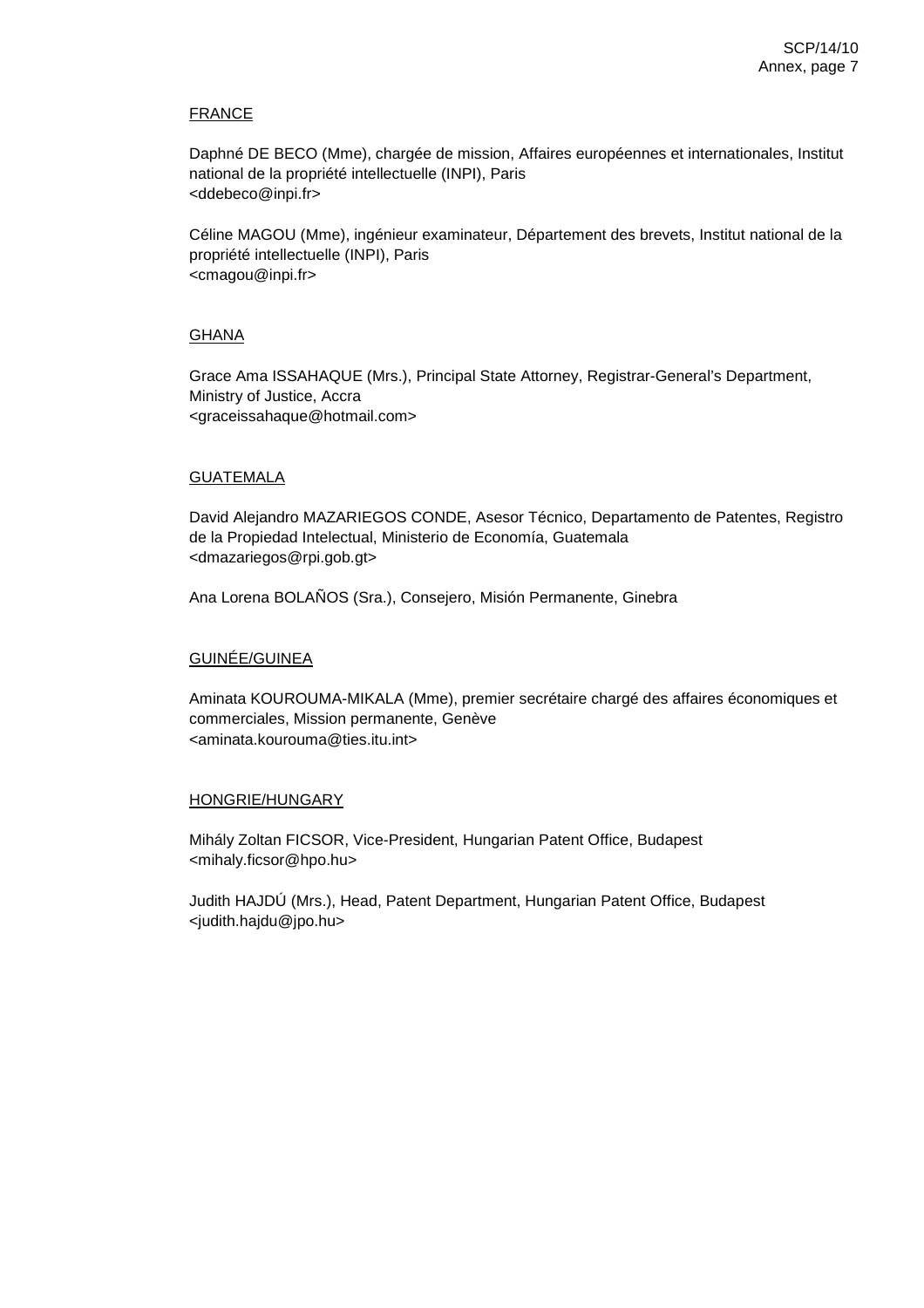### INDE/INDIA

Gopal KRISHNA, Joint Secretary, Department of Industrial Policy and Promotion, Ministry of Industry and Commerce, New Delhi <g.krishna@nic.in>

Kishan Singh KARDAM, Deputy Controller, Patents and Designs, Department of Industrial Policy and Promotion, Ministry of Industry and Commerce, New Delhi <kurdam.ks@nic.in>

Nandini KOTTHAPPALY (Mrs.), Counsellor, Permanent Mission, Geneva <k.nandini@ties.itu.int>

## INDONÉSIE/INDONESIA

Yasmi ADRIANSYAH, First Secretary, Permanent Mission, Geneva

### IRAN (REPUBLIQUE ISLAMIQUE D')/IRAN (ISLAMIC REPUBLIC OF)

Ali NASIMFAR, Second Secretary, Permanent Mission, Geneva <anasimi@yahoo.com>

### IRAQ

Traiza RIDHA (Mrs.), Director, Industrial Property Department, Central Organization for Standardization and Quality Control (COSQC), Baghdad

Hussain A. ALI, General Manager, Technical and Administrative Services, Central Organization for Standardization and Quality Control (COSQC), Baghdad

Yassin DAHAM, Third Secretary, Permanent Mission, Geneva <yassin\_hiyat@yahoo.com>

### IRELANDE/IRELAND

Brian HIGGINS, Second Secretary, Permanent Mission, Geneva

### ISRAËL/ISRAEL

Ron ADAM, Deputy Permanent Representative, Permanent Mission, Geneva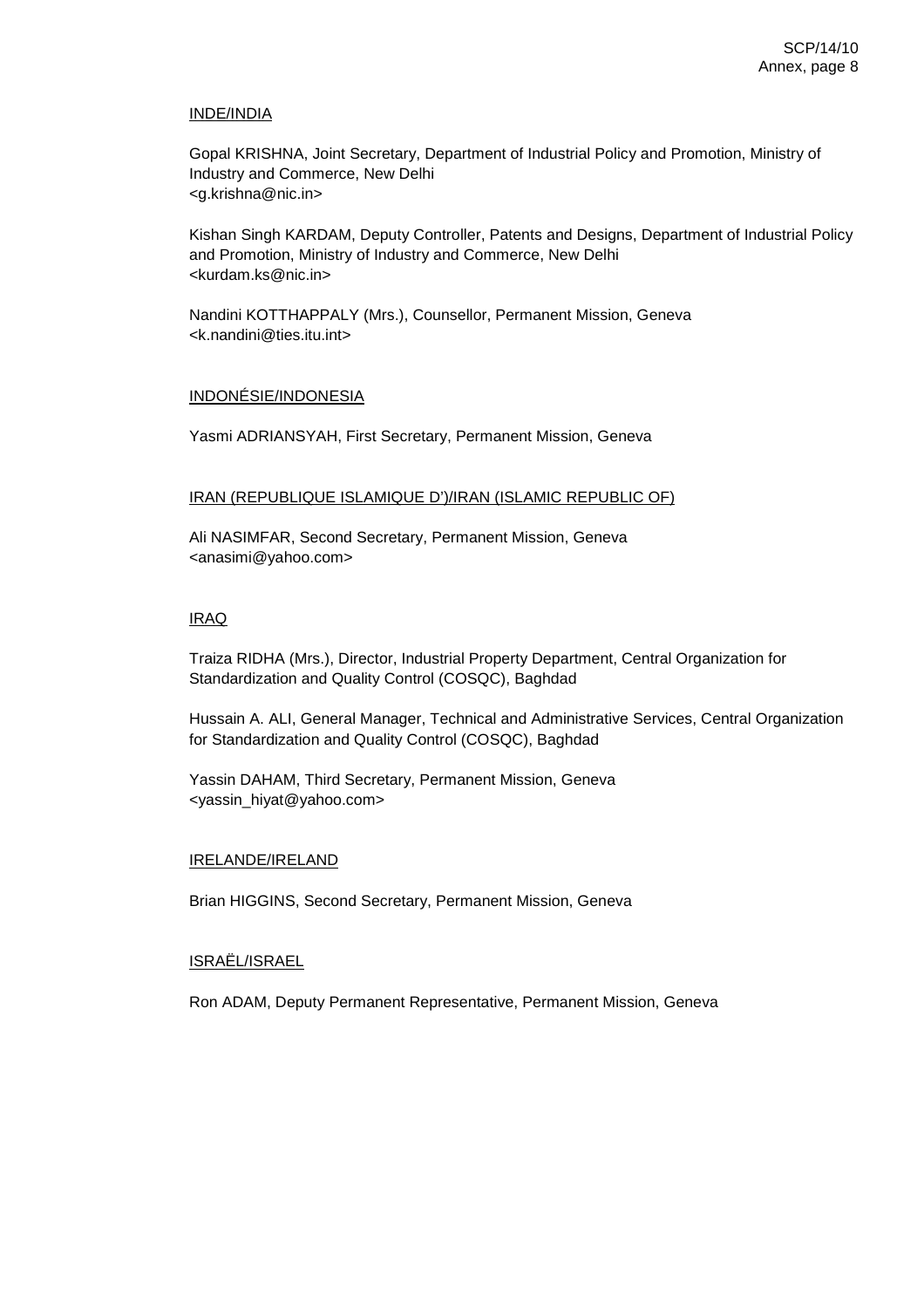## ITALIE/ITALY

Vittorio RAGONESI, Legal Advisor, Ministry of Foreign Affairs, Rome <vragonesi@libere.it>

Ivana PUGLIESE (Mrs.), Senior Patent Examiner, Biotechnology, Chemicals and Pharmaceuticals, Department of Enterprise and Internationalization, Ministry of Economic Development, Rome <ivana.pugliese@sviluppoeconomico.gov.it>

Michele Antonio CECERE, Intern, Permanent Mission, Geneva

## JAMAHIRIYA ARABE LIBYENNE/LIBYAN ARAB JAMAHIRIYA

Ibtissam SAAITE (Ms.), Second Secretary, Permanent Mission, Geneva

### JAPON/JAPAN

Shintaro TAKAHARA, Director, Multilateral Policy Office, International Affairs Division, General Affairs Department, Japan Patent Office (JPO), Tokyo

Shingo TSUDA, Assistant Director, Multilateral Policy Section, International Affairs Division, General Affairs Department, Japan Patent Office (JPO), Tokyo

Satoshi FUKUDA, First Secretary, Permanent Mission, Geneva

### JORDANIE/JORDAN

Mohammed HINDAWI, Second Secretary, Permanent Mission, Geneva

## KENYA

Rose Makena MUCHIRI (Mrs.), Principal Counsellor, Permanent Mission, Geneva

Nilly KANANA, First Secretary (Legal), Permanent Mission, Geneva <kanana.nilly@lycos.com>

## KIRGHIZISTAN/KYRGYZSTAN

Bakyt KENENBAEV, State Secretary, State Service of Intellectual Property, Bishkek <inter@patent.kg>

Askhat RYSKULOV, Counsellor, Permanent Mission, Geneva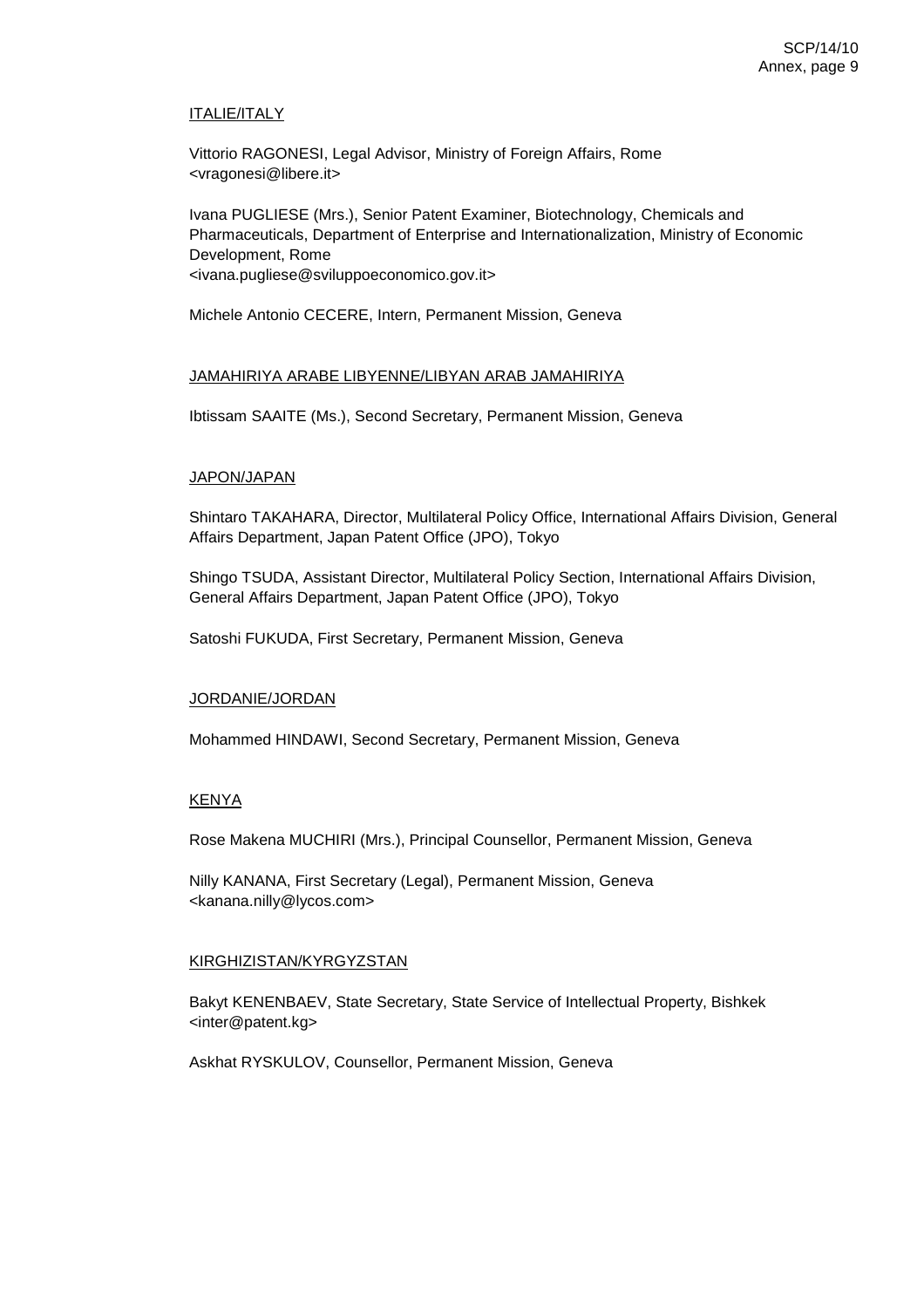# KOWEÏT/KUWAIT

Ahmed ALMUTAIRI, Deputy Director, Patent and Trade Mark Department, Ministry of Commerce, Safat

Nadia ABU SHAIBAH (Mrs.), Head, Commercial Organizations, Ministry of Commerce, Safat

## **LESOTHO**

Tsotetsi MAKONG, First Secretary, Permanent Mission, Geneva <makongt@foreign.gov.ls>

### LETTONIE/LATVIA

Mara ROZENBLATE (Ms.), Senior Expert, Patent Office, Riga <mara@lrpv.lv>

#### LIBAN/LEBANON

Wassin EL AMIL, Intellectual Property Rights Specialist, Intellectual Property Protection Office, Beirut <wamil@economy.gov.lb>

#### LITUANIE/LITHUANIA

Zenonas VALASEVIČIUS, Head, Invention Division, State Patent Bureau, Vilnius <z.valasevicius@vpb.gov.lt>

#### MADAGASCAR

Eric BEANTANANA, Attaché, Permanent Mission, Geneva

#### MALAISIE/MALAYSIA

Sathasivan VEERASAMY, Patent Examiner, Intellectual Property Corporation of Malaysia (MyIPO), Kuala Lumpur <sathasivan@myipo.gov.my>

Ismael MOHAMAD BKRI, Counsellor, Permanent Mission, Geneva <mailmohd@kln.gov.my>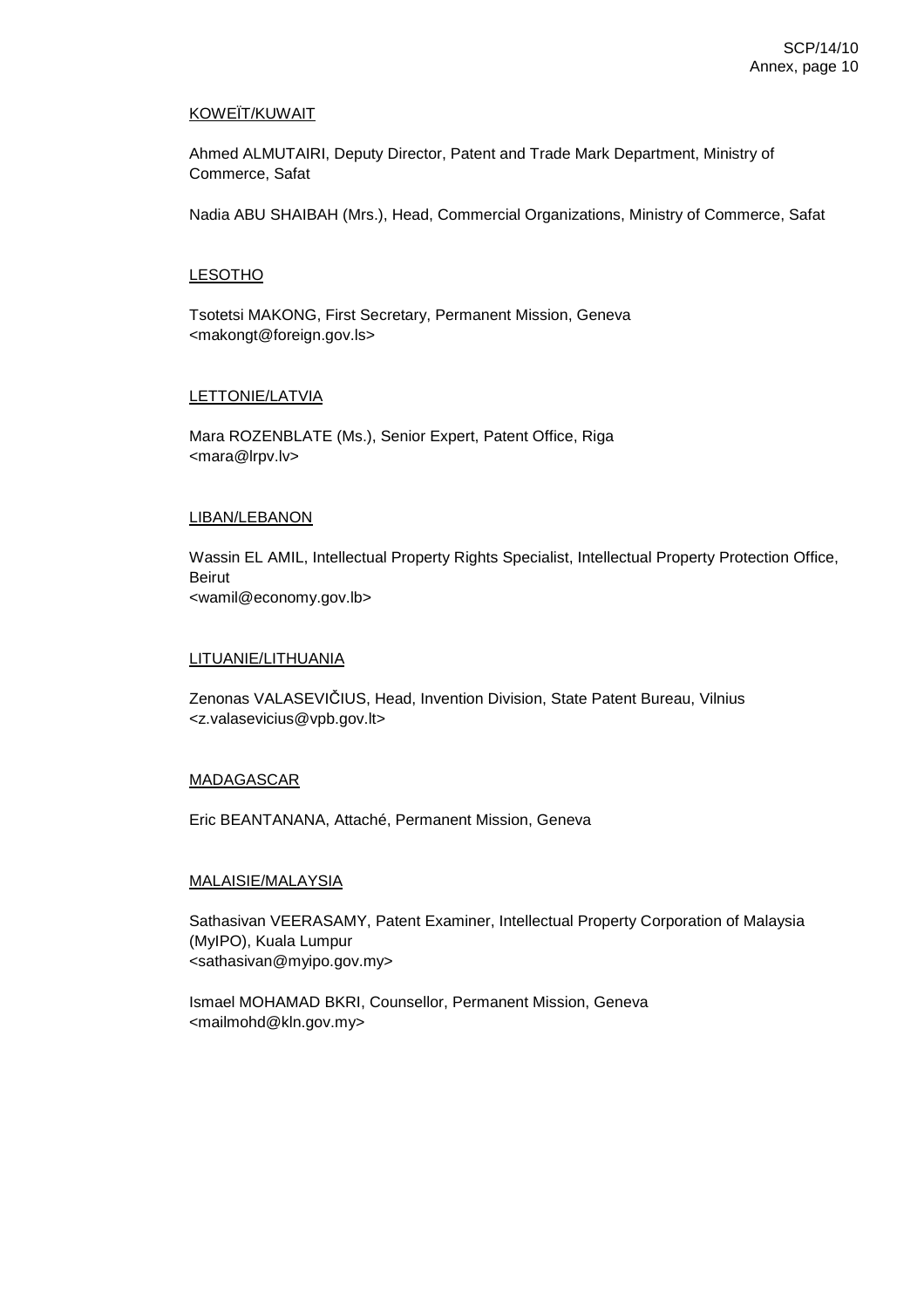#### MAROC/MOROCCO

Ilham BENNANI, chef de département, Unité brevets, dessins et modèles industriels, Office marocain de la propriété industrielle et commerciale (OMPIC), Casablanca <bennani@ompic.org.ma>

Mohamed EL-MHAMDI, conseiller, Mission permanente, Genève

### MAURICE/MAURITIUS

Narainsamy MARDAYMOOTOO, Senior Patents and Trademarks Officer, Industrial Property Office, Port Louis <nmardaymootoo@yahoo.com>

Tanya PRAYAG-GUJADHUR (Mrs.), Second Secretary, Permanent Mission, Geneva

### MEXIQUE/MEXICO

Josefina MORENO GARCÍA (Mrs.), Director, International Relations, Mexican Institute of Industrial Property, Mexico City <jmoreno@impi.gob.mx>

Fabián SALAZAR GARCÍA, Director, Patent Division, Mexican Institute of Industrial Property, Mexico City <rsalazar@impi.gob.mx>

José LÓPEZ DE LEÓN, Second Secretary, Permanent Mission, Geneva

## MYANMAR

Thet Thet HAN YEE (Miss), Deputy Director, IP Section, Ministry of Science and Technology, Yangon

<most22@myanmar.com.mm>

Khin Thidar AYE (Miss), First Secretary, Permanent Mission, Geneva

## NIGÉRIA/NIGERIA

Ositadinma ANAEDU, Minister, Permanent Mission, Geneva

G. BUBA, Counsellor, Permanent Mission, Geneva

Beatrice IKEKU-THOMAS (Mrs.), First Secretary, Permanent Mission, Geneva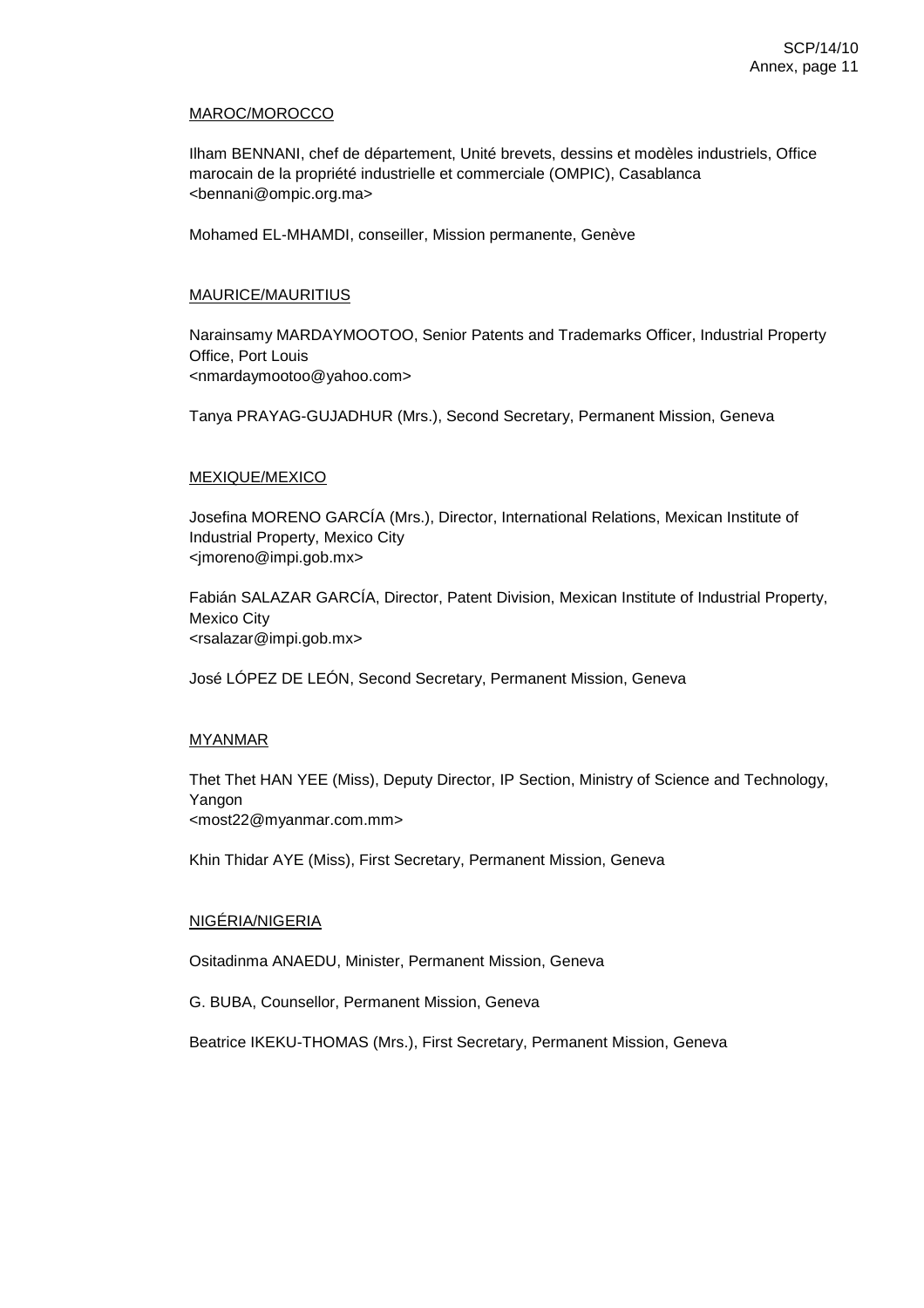## NORVÈGE/NORWAY

Magnus Hauge GREAKER, Legal Advisor, Legislation Department, Ministry of Justice and the Police, Oslo <magnus.greaker@jd.dep.no>

Jostein SANDVIK, Senior Legal Advisor, Legal and International Affairs, Norwegian Industrial Property Office, Oslo <jsa@patentstyret.no>

Ulrikke ASBØLL (Ms.), Acting Head, Patent Department/Legal Section, Norwegian Industrial Property Office, Oslo <uas@patentstyret.no>

### OMAN

Fatima AL-GHAZALI (Mrs.), Minister, Permanent Mission, Geneva

### OUGANDA/UGANDA

Benjamin Wako MUKABIRE, Second Secretary, Permanent Mission, Geneva <benjaminwako@yahoo.com>

### PAKISTAN

Ahsan NABEEL, Third Secretary, Permanent Mission, Geneva

#### PANAMA

Luz Celeste RÍOS DE DAVIS, Directora, Registro de la Propiedad Industrial, Ministerio de Comercio e Industrias, Panamá

#### PARAGUAY

Carlos Alberto ALCARAZ LÓPEZ, Director General de Propiedad Industrial, Ministerio de Industria y Comercio, Asunción

Raul MARTÍNEZ VILLALBA, Second Secretary, Permanent Mission, Geneva

#### PAYS-BAS/NETHERLANDS

Derk-Jan DE GROOT, Head, Patent Division, Netherlands Patent Office, Ministry of Economic Affairs, Rijswijk <d.groot@octrooicentrum.nl>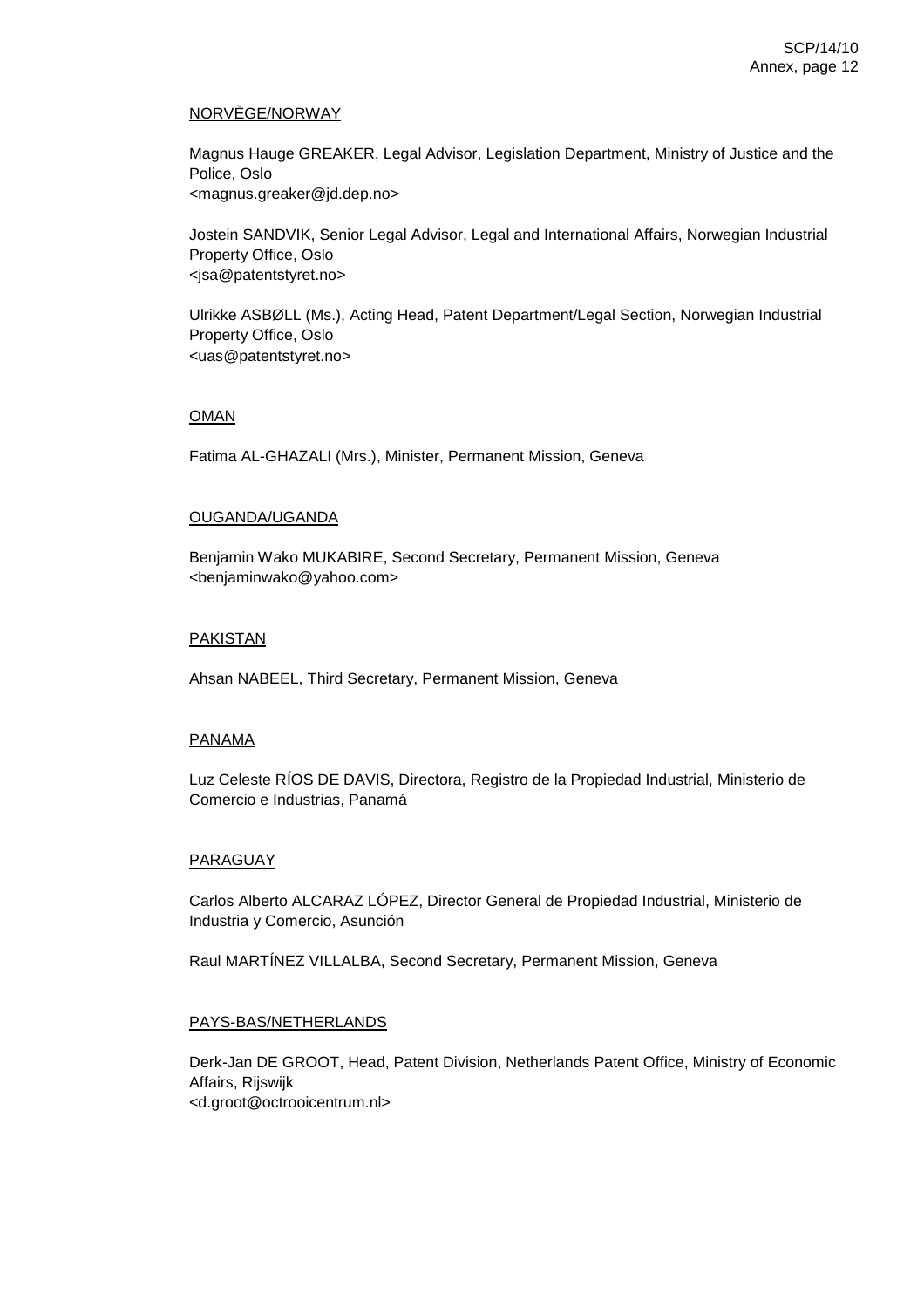## PÉROU/PERU

Giancarlo LEON, Second Secretary, Permanent Mission, Geneva <giancarlo.leon@ties.itu.int>

#### POLOGNE/POLAND

Grażyna LACHOWICZ (Ms.), Head, International Cooperation Unit, Patent Office, Warsaw <glachowicz@uprp.pl>

#### PORTUGAL

Luisa MODESTO (Mrs.), Senior Patent Expert, National Institute of Industrial Property (INPI), Ministry of Justice, Lisbon

Luis SERRADAS TAVARES, Legal Counsellor, Permanent Mission, Geneva

#### **QATAR**

Ali Ahmed AL-KHULAIFI, Counsellor, Permanent Mission, Geneva

### RÉPUBLIQUE ARABE SYRIENNE/SYRIAN ARAB REPUBLIC

Odai CHEBLI, Head, Examination Section, Directorate of Commercial and Industrial Property Protection, Ministry of Economy and Trade, Damascus <ipr@syrecon.org>

Souheila ABBAS (Ms.), First Secretary, Permanent Mission, Geneva

## RÉPUBLIQUE DE CORÉE/REPUBLIC OF KOREA

Pil Seung JUNG, Deputy Director, Multilateral Affairs Division, Daejeon

Young Su KANG, Presiding Judge, Seoul Central District Court, Seoul

#### RÉPUBLIQUE DÉMOCRATIQUE POPULAIRE LAO/LAO PEOPLE'S DEMOCRATIC REPUBLIC

Makha CHANTHALA, Director, Intellectual Property Division, Department of Intellectual Property, Standardization and Metrology (DISM), Science, Technology and Environment Agency, Prime Minister's Office, Vientiane <makha@nast.gov.la>

#### RÉPUBLIQUE DOMINICAINE/DOMINICAN REPUBLIC

Luisa Arelis CASTILLO BAUTISTA (Sra.), Directora, Departamento de Invenciones, Oficina Nacional de la Propiedad Industrial (ONAPI), Santo Domingo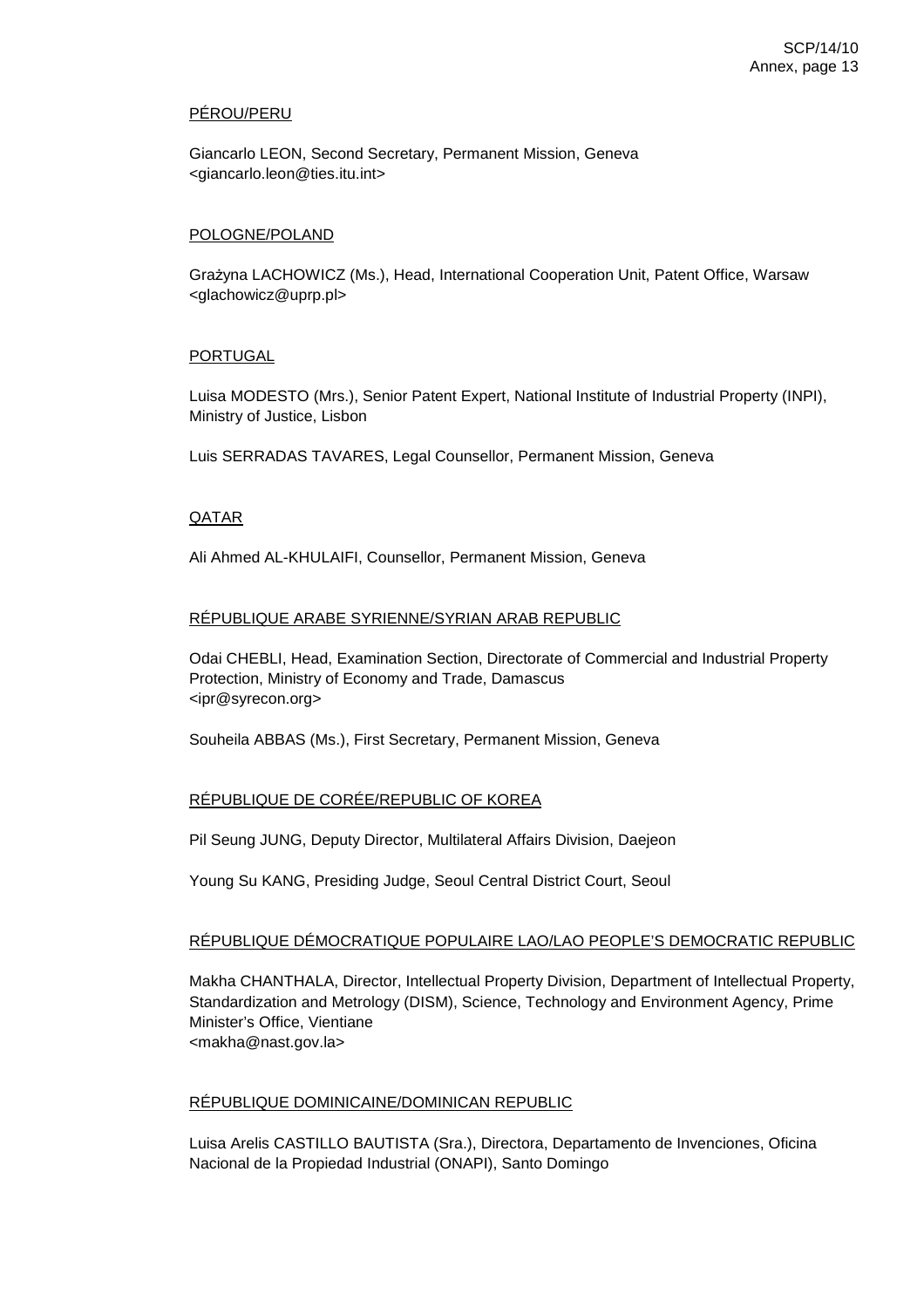# RÉPUBLIQUE POPULAIRE DÉMOCRATIQUE DE CORÉE/DEMOCRATIC PEOPLE'S REPUBLIC OF KOREA

Jong Myong SOK, Counsellor, Permanent Mission, Geneva

## RÉPUBLIQUE TCHÈQUE/CZECH REPUBLIC

Lucie ZAMYKALOVÁ (Ms.), Patent Law Issues, International Department, Industrial Property Office, Prague

Andrea PETRANKOVA (Ms.), Third Secretary, Permanent Mission, Geneva

### ROUMANIE/ROMANIA

Bucura IONESCU (Mrs.), Director, Patents Directorate, State Office for Inventions and Trademarks, Bucharest <bucura.ionescu@osim.ro>

Aurelian GAVRILESCU, Second Secretary, Permanent Mission, Geneva

## ROYAUME-UNI/UNITED KINGDOM

Rebecca VILLIS (Ms.), Senior Legal Advisor, Intellectual Property Office, Newport

Laura STARRS (Ms.), Policy Advisor, Patent Directorate, Intellectual Property Office, Newport

## SÉNÉGAL/SENEGAL

N'déye Adji DIOP SALL (Mme), chef du Service de la propriété industrielle, Ministère des mines, de l'industrie, de la transformation alimentaire des produits agricoles et des petites et moyennes entreprises, Dakar <adjidiopsall@yahoo.fr>

El Hadji Ibou BOYE, deuxième secrétaire, Mission permanente, Genève

## SERBIE/SERBIA

Zorana ZRNIĆ VUKOJEVIĆ (Ms.), Senior Counsellor, Patent Examiner, Intellectual Property Office, Belgrade

Aleksandra MIHAILOVIĆ (Ms.), Patent Lawyer, Patent Legal Department, Patent Sector, Intellectual Property Office, Belgrade

Vesna FILIPOVIĆ-NIKOLIĆ (Mrs.), Counsellor, Permanent Mission, Geneva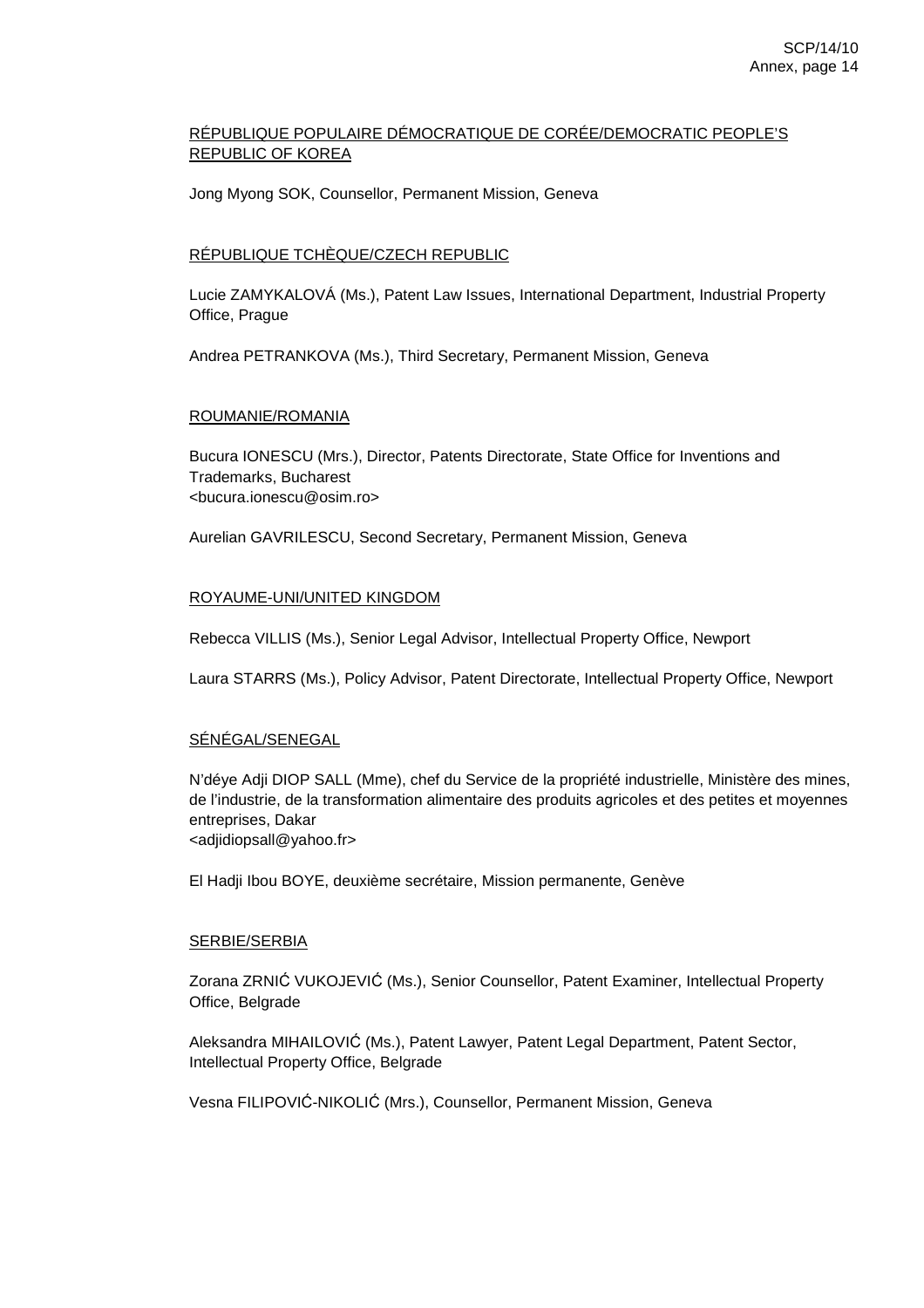### SINGAPOUR/SINGAPORE

LIEW Li Lin (Ms.), First Secretary, Permanent Mission to the World Trade Organization (WTO), Geneva

## SLOVAQUIE/SLOVAKIA

Lukrécia MARČOKOVÁ (Ms.), Director, Patent Department, Industrial Property Office, Banská Bystricá <lucrecia.marcokova@indprop.gov.sk>

## SLOVÉNIE/SLOVENIA

Dušan VUJADINOVIĆ, Counsellor, Permanent Mission, Geneva

Grega KUMER, Third Secretary, Permanent Mission, Geneva

### SOUDAN/SUDAN

Rabab Mahjoub SAEED, Legal Advisor, Department of Intellectual Property, Ministry of Justice, Khartoum

### SRI LANKA

Manorie MALLIKARATCHY (Mrs.), First Secretary, Permanent Mission, Geneva

## SUÈDE/SWEDEN

Alexander RAMSAY, Deputy Director, Division for Intellectual Property and Transport Law, Ministry of Justice, Stockholm

Marie ERIKSSON (Ms.), Head of Legal Affairs, Swedish Patent and Registration Office (SPRO), Stockholm

Patrik RYDMAN, Senior Patent Examiner, Swedish Patent and Registration Office (SPRO), Stockholm

Tobias LORENTZSON, First Secretary, Permanent Mission, Geneva

Johan LUNDSTEDT, Intern, Permanent Mission, Geneva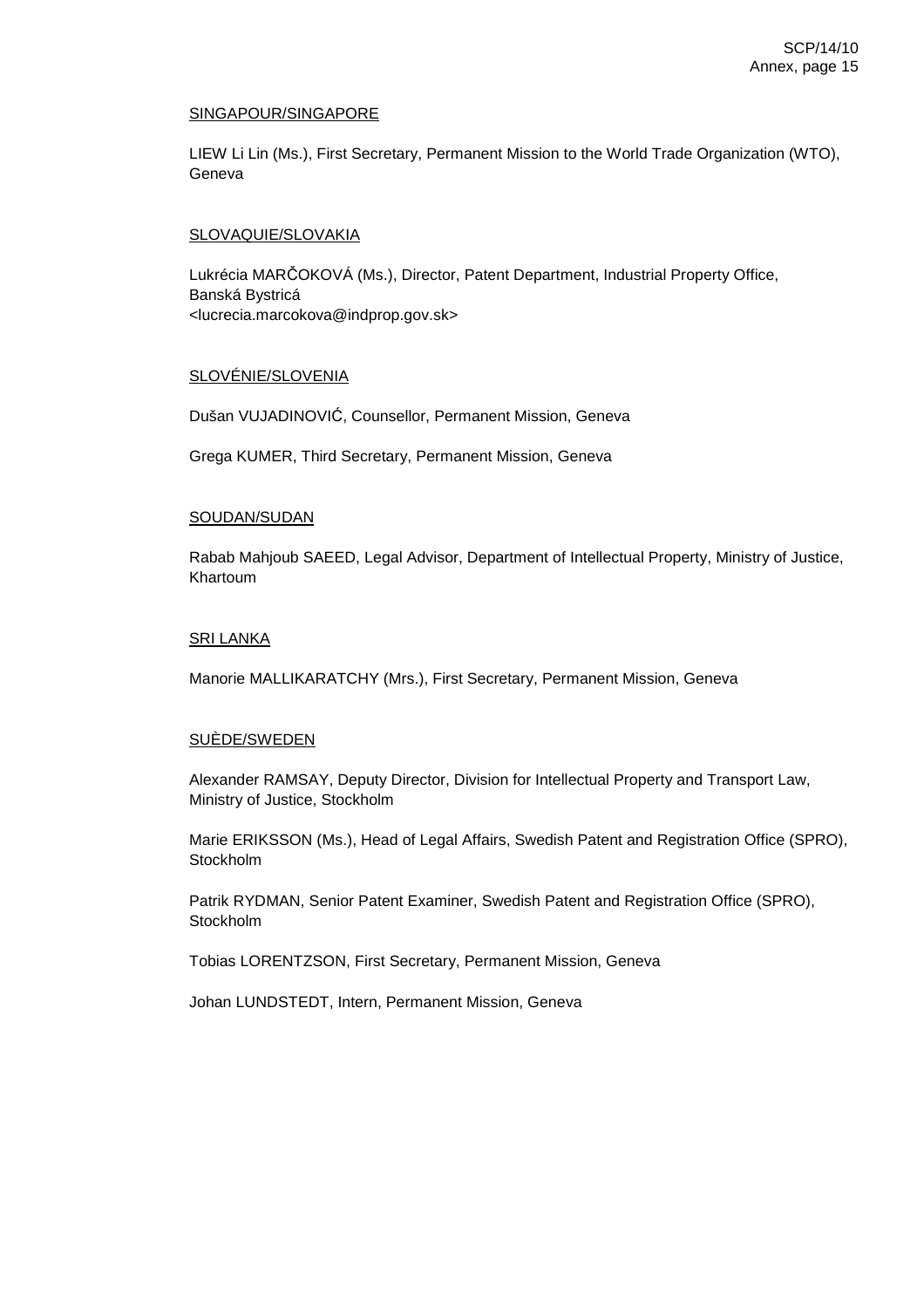#### SUISSE/SWITZERLAND

Alexandra GRAZIOLI (Mme), conseillère juridique principale, Division droit et affaires internationales, Institut fédéral de la propriété intellectuelle, Berne

Marie KRAUS (Mme), conseillère juridique, Division droit et affaires internationales, Institut fédéral de la propriété intellectuelle, Berne

Claudia MUND (Mme), conseillère juridique, Division droit et affaires internationales, Institut fédéral de la propriété intellectuelle, Berne

### THAÏLANDE/THAILAND

Usanee SIRIREUNG (Mrs.), Deputy Director, Head, Industrial Design Group, Department of Intellectual Property, Ministry of Commerce, Nonthaburi <usirireung@hotmail.com>

### TUNISIE/TUNISIA

Mohamed Abderraouf BDIOUI, conseiller, Mission permanente, Genève

### TURQUIE/TURKEY

Serkan ÖZKAN, Patent Examiner, Patent Department, Turkish Patent Institute, Ankara

Yesim BAYKEL (Ms.), Legal Advisor, Permanent Mission, Geneva

## UKRAINE

Volodymyr DMITRISHIN, Deputy Chairman, State Department of Intellectual Property, Kyiv

Mariia VASYLENKO (Mrs.), Deputy Head, Legal Division, Ukrainian Industrial Property Institute, Ministry of Education and Science of Ukraine, Kyiv

#### **URUGUAY**

José Antonio VILLAMIL, Director, División de Patentes, Dirección Nacional de la Propiedad Industrial, Montevideo

Lucia TRUCILLO, Jefe Adjunto, Misión Permanente, Ginebra

## VENEZUELA

Oswaldo REQUES OLIVEROS, Primer Secretario, Misión Permanente, Ginebra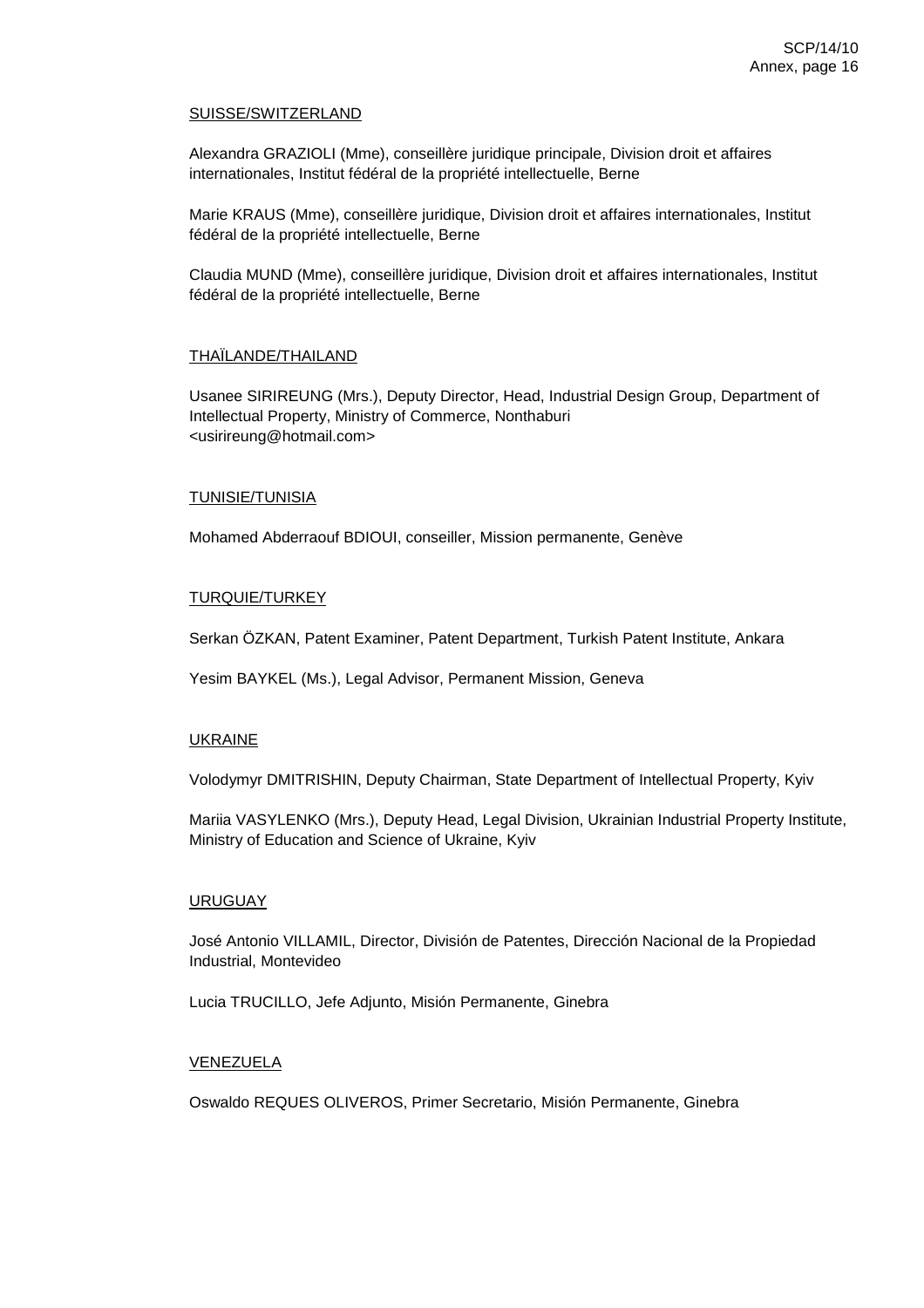### VIET NAM

PHAM Phi Anh, Deputy Director General, National Office of Intellectual Property (NOIP), Hanoi

#### YÉMEN/YEMEN

Fawaz AL-RASSAS, Second Secretary, Permanent Mission, Geneva

### ZAMBIE/ZAMBIA

Catherine LISHOMWA (Ms.), Deputy Permanent Representative, Permanent Mission, Geneva

### ZIMBABWE

Garikai KASHITIKU, First Secretary, Permanent Mission, Geneva

## II. ORGANISATIONS INTERGOUVERNEMENTALES/ INTERGOVERNMENTAL ORGANIZATIONS

### COMMISSION EUROPÉENNE (CE)/EUROPEAN COMMISSION (EC)

Zuzana SLOVÁKOVÁ (Ms.), Administrator, Brussels <zuzana.slovakova@ec.europa.eu>

## CONSEIL DE L'UNION EUROPÉENNE/COUNCIL OF THE EUROPEAN UNION

Anna DAHLBERG (Ms.), Trainee, Geneva

# OFFICE DES BREVETS DU CONSEIL DE COOPÉRATION DES ÉTATS ARABES DU GOLFE (CCG)/PATENT OFFICE OF THE COOPERATION COUNCIL FOR THE ARAB STATES OF THE GULF (GCC)

Hussan K. AL-SUDAIRY, Legal Affairs, Riyadh <halsudairy@gcc-sg-org>

## OFFICE EUROPÉEN DES BREVETS (OEB)/EUROPEAN PATENT OFFICE (EPO)

Isabel Auría LANSAC (Ms.), Lawyer, International Legal Affairs Directorate, Munich

# ORGANISATION EURASIENNE DES BREVETS (OEAB)/EURASIAN PATENT ORGANIZATION (EAPO)

Mikhail IGNATOV, Director, Chemistry and Medicine Department, Examination Division, Moscow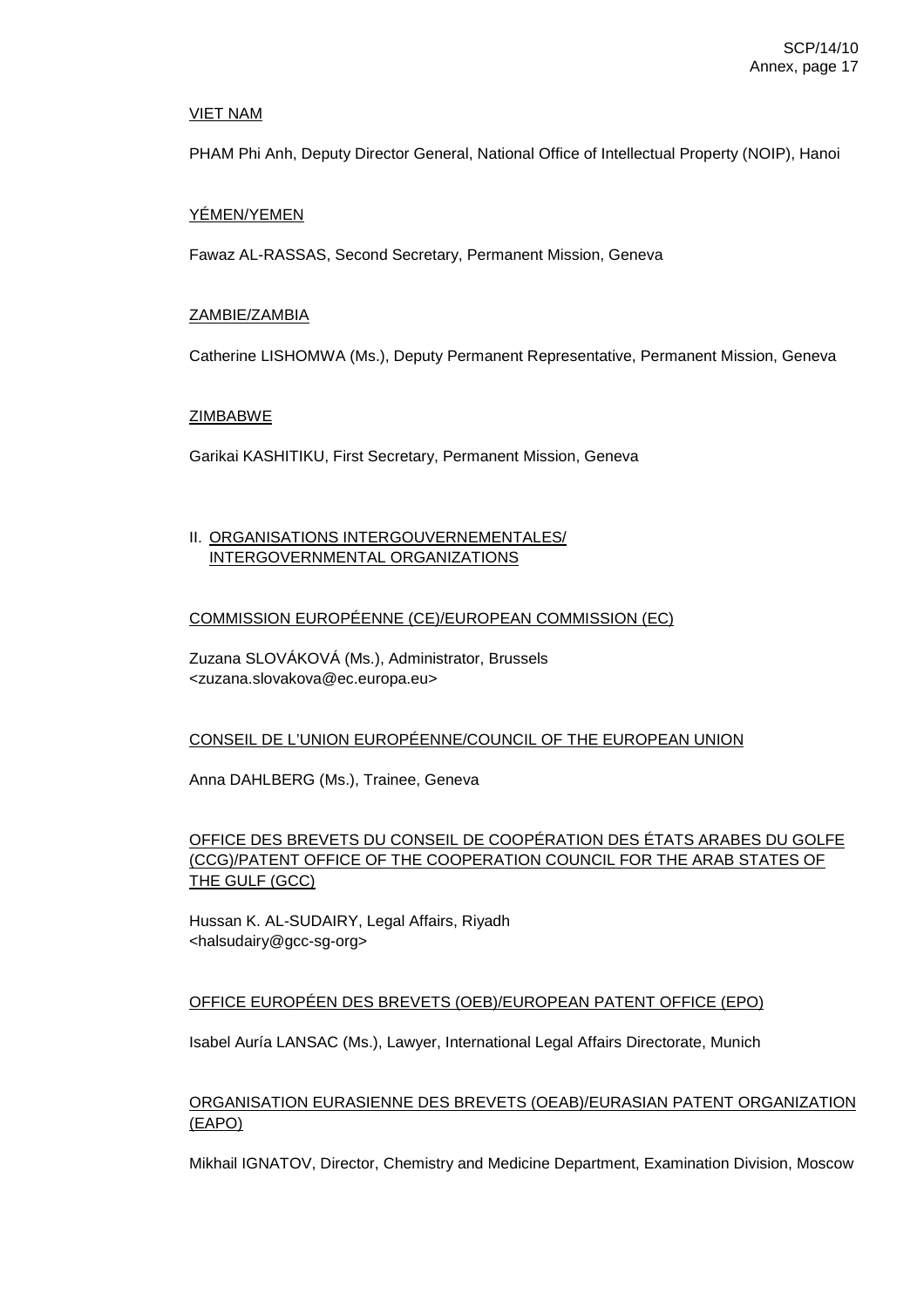## ORGANISATION MONDIALE DE LA SANTÉ (OMS)/WORLD HEALTH ORGANIZATION (WHO)

Maria OLIVEIRA (Ms.), Consultant, Secretariat on Public Health, Innovation and Intellectual Property (PHI), Geneva

Miriam CLADOS (Ms.), Secretariat on Public Health, Innovation and Intellectual Property (PHI), Geneva

## ORGANISATION MONDIALE DU COMMERCE (OMC)/WORLD TRADE ORGANIZATION (WTO)

Jayashree WATAL (Mrs.), Counsellor, Intellectual Property Division, Geneva

Xiaoping WU (Mrs.), Counsellor, Intellectual Property Division, Geneva

#### SOUTH CENTRE

Viviana MUNOZ TELLER (Ms.), Program Officer, Geneva

Heba WANIS (Ms.), Intern, Geneva

## III. ORGANISATIONS INTERNATIONALES NON GOUVERNEMENTALES/ INTERNATIONAL NON-GOVERNMENTAL ORGANIZATIONS

Association allemande pour la propriété industrielle et le droit d'auteur (GRUR)/German Association for Industrial Property and Copyright Law (GRUR) Alfons SCHÄFERS, Representative, Bonn <alfons.schaefers@t-online.de>

Association asiatique d'experts juridiques en brevets (APAA)/Asian Patent Attorneys Association (APAA) Kook-Chan AN, Co-Chairperson, Patents Committee, Seoul Takahiro FUJIOKA, Patents Committee, Tokyo

Association communautaire du droit des marques (ECTA)/European Communities Trade Mark Association (ECTA) Stephane TRONCHON, Digital Europe, Vallauris, France <stroncho@qualcomm.com>

Association européenne des étudiants en droit (ELSA International)/European Law Students' Association (ELSA International) Gintare GRAMBAITE, Head of Delegation, Vilnius Jernej KOSEC, Delegate, Ljubljana Oleksandr BULAYENKO, Delegate, Lund, Sweden Claas-Eike SEESTÄDT, Delegate, Trier, Belgium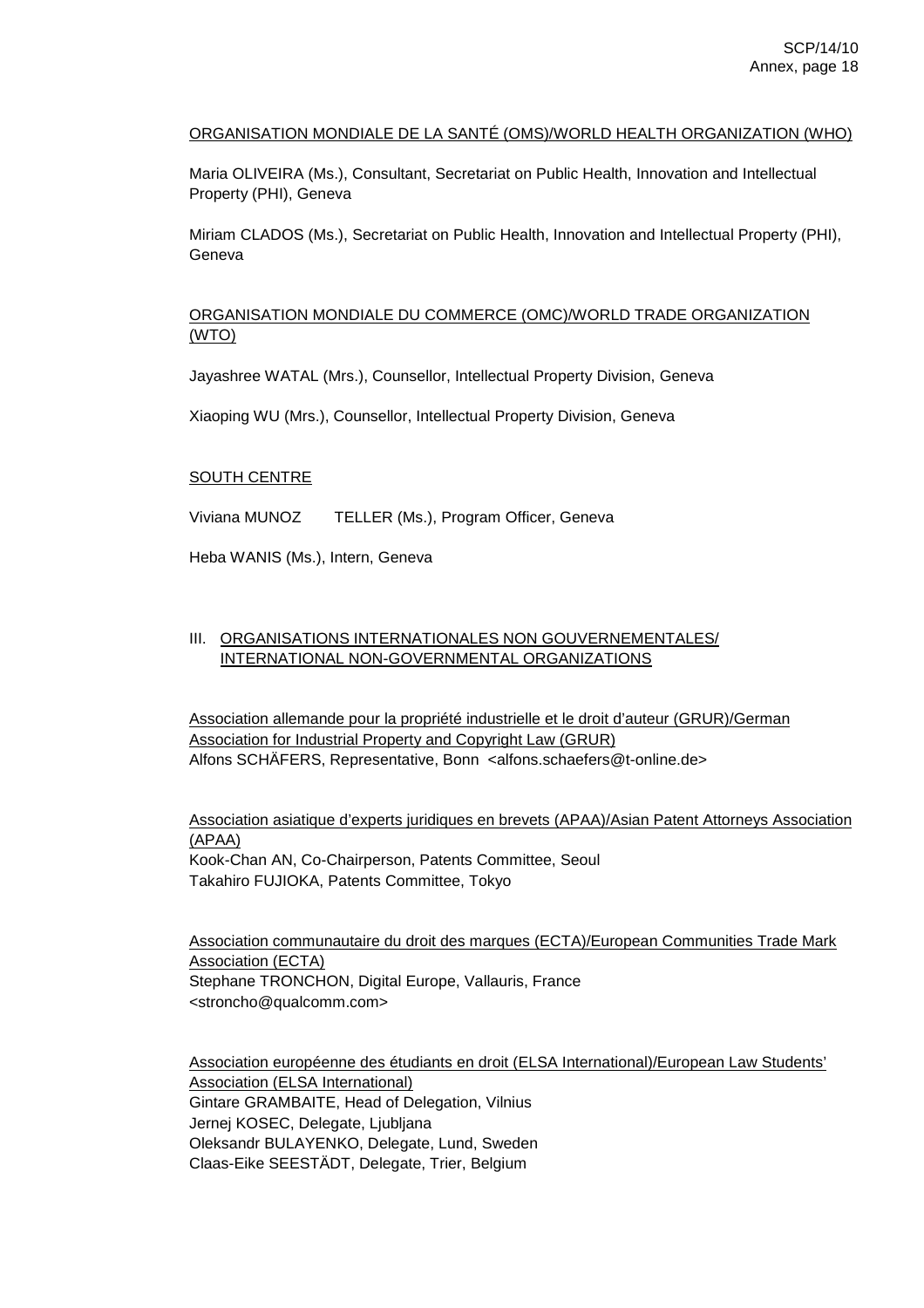Association internationale pour la protection de la propriété intellectuelle (AIPPI)/ International Association for the Protection of Intellectual Property (AIPPI) Jochen BÜHLING, Reporter General, Dusseldorf, Germany <j.bueling@aippi.org> Thierry CALAME, Deputy Reporter General, Zurich <thierry.calame@lenzstaehelin.com> Michael DOWLING, Consultant, Allens Arthur Robinson, Melbourne <Michael.Dowling@aar.com.au>

Association japonaise des conseils en brevets (JPAA)/Japan Patent Attorneys Association (JPAA) Takahiro FUJIOKA, International Activities Center, Tokyo Takaaki KIMURA, International Activities Center, Tokyo Koji HIRAYAMA, International Activities Center, Tokyo

Association latino-américaine des industries pharmaceutiques (ALIFAR)/Latin American Association of Pharmaceutical Industries (ALIFAR) Mirta LEVIS (Sra.), Directora Ejecutiva, Buenos Aires

Association pour une infrastructure de l'information libre (FFII e.V.)/Foundation for a Free Information Infrastructure (FFII e.V.) Sandra GROSSE (Ms.) Klara ELLSTROM (Ms.)

Centre d'études internationales de la propriété intellectuelle (CEIPI)/Centre for International Intellectual Property Studies (CEIPI) François CURCHOD, chargé de mission, Genolier

Center for International Environmental Law (CIEL) Baskut TUNCAK, Law Fellow, Geneva <br/> <br/>htuncak@ciel.org>

Centre international pour le commerce et le développement durable (ICTSD)/International Center for Trade and Sustainable Development (ICTSD) Pedro ROFFE, IPRs Senior fellow, Geneva Ahmed Abdel LATIF, IPRs and Technology Program Manager, Geneva

Chamber of Commerce of the United States of America (CCUSA) Brad HUTHER, Senior Director, Global IP Center, Washington Patricia KABULEETA, Legal Advisor, Washington

Chambre de commerce internationale (CCI)/International Chamber of Commerce (ICC) Thaddeus BURNS, Senior Counsel, Intellectual Property and Trade, Geneva Ivan HJERTMAN, European Patent Attorney, IP Interface AB, Stockholm David JONES, Redmond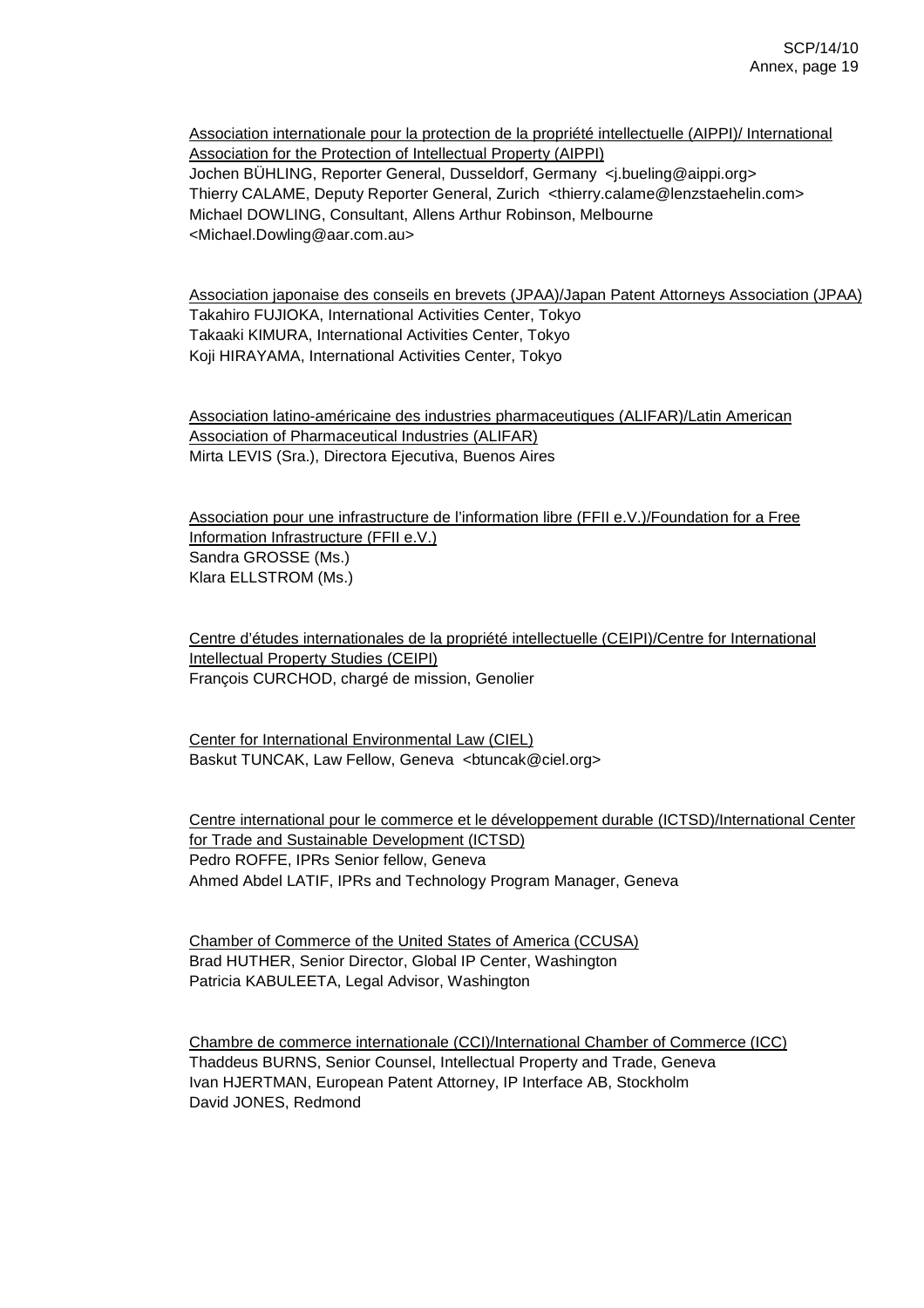Chartered Institute of Patent Agents (CIPA) John D. BROWN, President, London <mail@cipa.org.uk>

CropLife International Tatjana R. SACHSE (Ms.), Sidley Austin LLP, Geneva

European Committee for Interoperable Systems (ECIS) Thomas VINJE, Counsel, Brussels

Fédération internationale de l'industrie du médicament (FIIM)/International Federation of Pharmaceutial Manufacturers and Assocations (IFPMA) Andrew JENNER, Director, Intellectual Property and Trade, Geneva Guilherme CINTRA, Policy Analyst, Intellectual Property and Trade, Geneva

Fédération internationale des conseils en propriété industrielle (FICPI)/International Federation of Industrial Property Attorneys (FICPI) Jan MODIN, Special Reporter, International Patents, Stockholm <jan.modin@ficpi.org> Leonardus J.J. JESSEN, Chair Group 6, The Hague Werner A. ROSHARDT, CET Member, Basel

Free Software Foundation Europe (FSFE) Karsten GERLOFF, President, Düsseldorf <gerloff@fsfeurope.org> Hugo J.A. ROY, assistant du président

Fridtjof Nansen Institute (FNI) Morten Walløe TVEDT, Research Fellow, Lysaker, Norway <mwt@fni.no>

Institut de la propriété intellectuelle du Canada (IPIC)/Intellectual Property Institute of Canada (IPIC)

Joan M. VAN ZANT (Ms.), Chair, Self-Governance Committee, Ontario

Institut des mandataires agréés près l'Office européen des brevets (EPI)/Institute of Professional Representatives before the European Patent Office (EPI) John D. BROWN, Chairman, Harmonisation Committee, Munich <info@patentepi.com>

IQsensato Sisule F. MUSUNGU, President, IQsensato, Geneva <sisule@iqsensato.org>

Knowledge Ecology International (KEI) James Packard LOVE, Washington Thiru BALASUBRAMANIAM, Geneva Representative, Geneva <thiru@keionline.org>